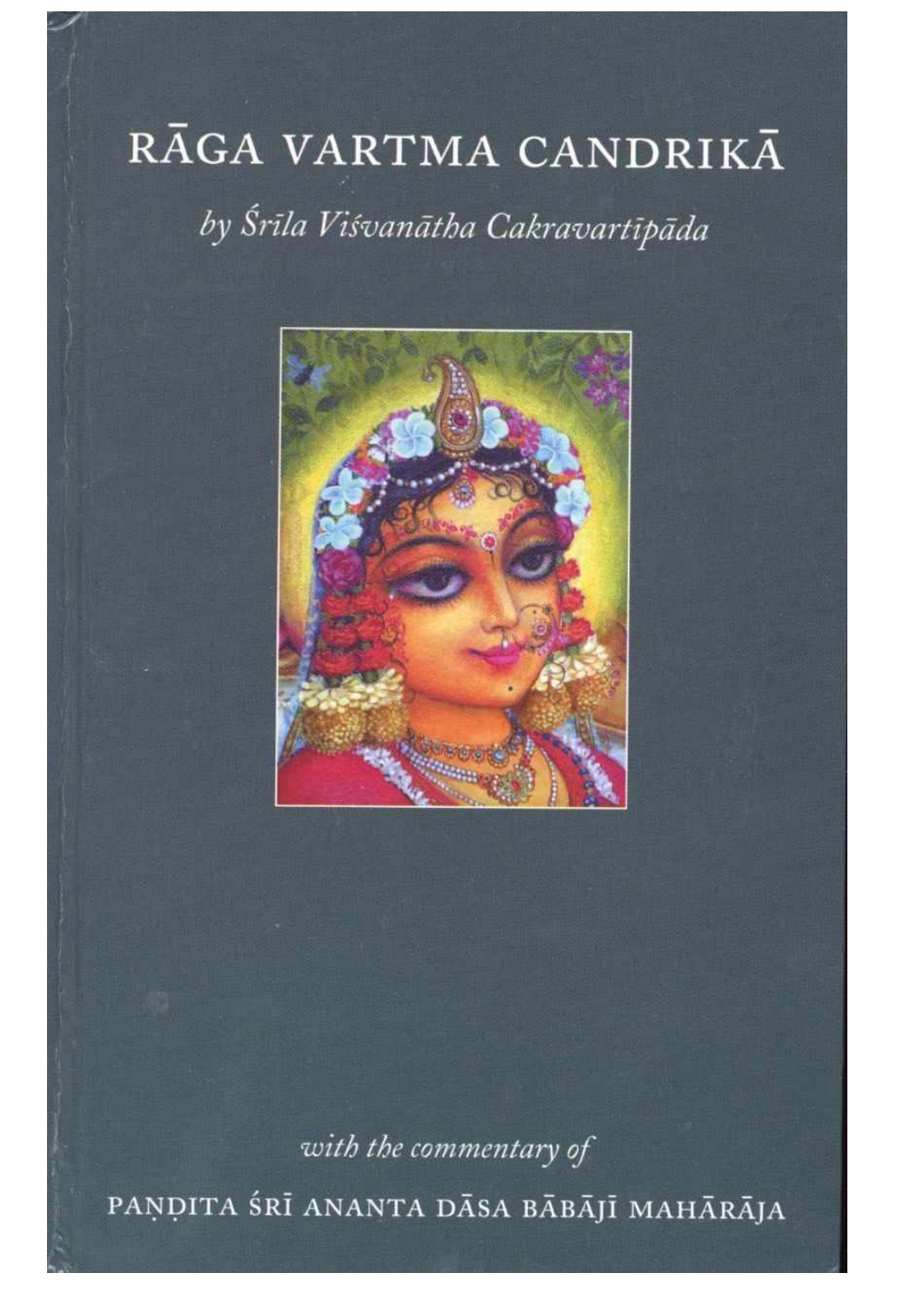Śrī-Śrī Gaura Vidhur Jayati

# **Rägavartma Candrikä**

### *"Moonlight on the path of Passionate Devotion"*

### *By Çréla Viçvanätha Cakravartépäda*

This book shortly describes the path of sacred passion in devotion to Śrī-Śrī Rādhā-Krṣṇa, also known as *rägänugä bhakti*.

## **PRATHAMAH PRAKĀŚAḤ : First diffusion**

#### *TEXT 1:*

 *çré rüpa väk sudhäsvädé cakorebhyo namo namaù yeñäà kåpä lavair vakñye räga vartmani candrikäm* 

**"Again and again I offer my humble obeisances to those devotees who are**  like Cakora-birds that relish the nectar of Srila Rūpa Gosvāmī's words. By taking **shelter of a drop of their mercy I am able to speak this book 'Räga Vartma Candrikä'.** 

**Krpā-kaņikā Vyākhyā:** The most revered author, Śrīla Viśvanātha Cakravartīpāda, has named this book *räga vartma candrikä*. Just as a traveller can easily find the way when the moonrays illuminate his inaccessible path at night and enable him to blissfully arrive at his destination without having fallen in ditches or being pricked by thorns, similarly the *sädhakas* that tread the difficult path of *rägänugä bhakti,* will become well acquainted with this path by taking shelter of this book and blissfully attain their destination, the vicinity of Srī-Śrī Rādhā-Mādhava's lotus feet, without encountering obstacles; of this there is no doubt. It will no longer be possible for them to fall off the path*.*

There are two kinds of *sädhana bhakti - vidhi bhakti* and *räga bhakti. Vidhi bhakti*  has its roots in the orders of the sacred scriptures and *räga bhakti* in sacred greed *(lobha).* The exclusive terrain for this *rāga-bhakti*, born of *lobha*, is Śrī Vraja-*dhāma*. The topmost absorption in the most beloved Sri Krsna or the absorbtion in great loving thirst after Him is named *räga***,** and the devotion that is filled with such *räga* is named *rägätmikä bhakti*. This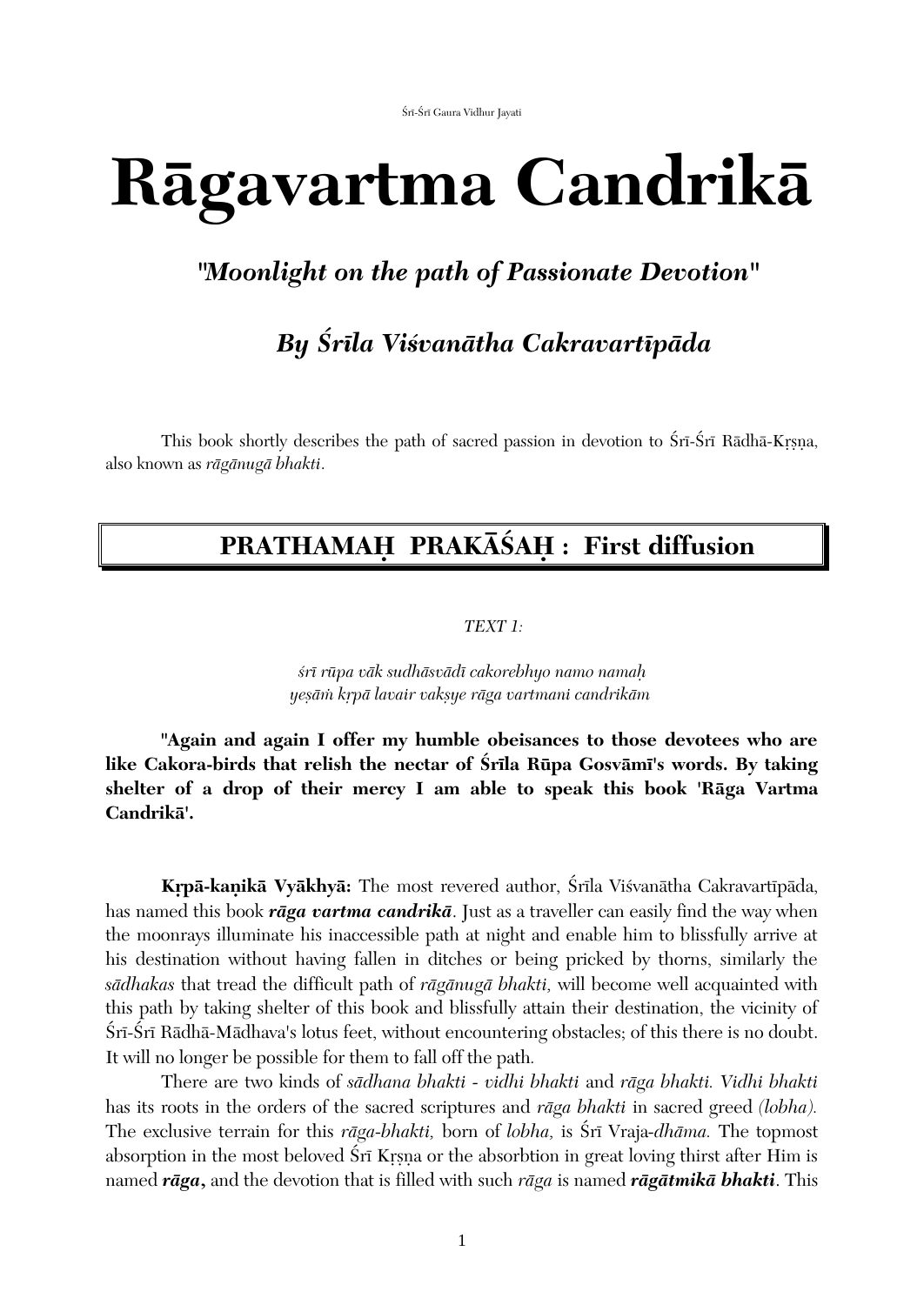is present in the eternally perfect associates of the Lord in Vraja. When one hears from the right saints about this excellent love for Sri Krsna of His eternal associates, that are fixed in this *rägätmikä bhakti*, and thus starts treading the path of sacred greed in order to attain a similar feeling, then this is called *rägänugä bhakti***.** Sädhakas can follow in the footsteps of the eternally perfect people of Vraja; this path is named *rägänugä bhakti*. But they can never practise *rägätmikä bhakti,* for this is the innate treasure of the eternally perfect associates of the Lord.

There are again two kinds of *rägätmikä bhakti - sambandhätmikä bhakti* and *kämätmikä bhakti*. Vraja's *däsya, sakhya* and *vätsalya rasas* are *sambandhätmikä bhakti* and the sweet love of the girls of Vraja is called *kämätmikä bhakti*. Hence *rägänugä bhakti* is also twofold - **sambandhānugā** and **kāmānugā**. In this particular age of Kali Śrīman Mahäprabhu has blessed the *sädhakas* that took shelter of His lotus feet by giving them the qualification to serve Śrī Vrsabhānu-nandinī Śrī Rādhārānī, Who is situated at the pinnacle of *kämätmikä bhakti*, as a maidservant in the form of greed-propelled *maïjaré bhäva sädhanä*. This Räga Vartma Candrikä casts light on this path and takes the devotees that have taken shelter of this topmost path of worship towards the lotus feet of Śrī Śrī Rādhā-Mädhava - of this there is no doubt.

By the grace of Sriman Mahaprabhu His most beloved associate Srimat Rüpa Gosvāmīpāda has established this *rāga-bhajana* which is so dear to Śrīman Mahāprabhu. He composed two books, Śrī Bhakti Rasāmrta Sindhu and Śrī Ujjvala Nīlamani to make the difficult to comprehend subject of *räga-märga* accessible to the *sädhakas* of the world. Just as Śrīla Viśvanātha Cakravartīpāda composed a book named Śrī Mādhurya Kādambinī on the basis of the verses beginning with *'ādau śraddhā'* from Śrī Bhakti Rasāmrta Sindhu, and thus greatly benefited the *sädhakas* that covet *prema*, he has similarly analysed a number of *çlokas* from Bhakti Rasāmrta Sindhu about *rāga mārga* in this book, and thus greatly benefited the *rägänugéya sädhakas*.

The path of *räga märga* is very rarely attained and hard to understand, and it is very difficult to enter into without the mercy of the great saints that are fixed in *bhajana*, hence Srila Granthakāra (the author) has praised the devotees that are like Cakora-birds eager for one drop of nectarean mercy from Srila Rūpa Gosvāmīpāda in this *mangalācaraņa sloka* (auspicious invocation). Thus he depends on their grace while commencing this book. The *sädhakas* should also try to understand the secrets of the path of *räga bhajana* while depending on the grace of such great souls. (1)

#### *TEXT 2:*

#### *çrémad bhakti sudhämbhodher bindur yaù pürva darçitaù tatra rägänugä bhaktiù sankñiptätra vitanyate*

**"Previously I gave a concise description of** *rägänugä bhakti,* **devotion**  following one's spiritual passion, in my book named 'Bhakti Rasāmrta Sindhu **Bindu' (a drop from the ocean of nectarean devotional flavours, a short summary of**  Śrīla Rūpa Gosvāmī's Bhakti Rasāmṛta Sindhu). Now, in this Rāga Vartma **Candrikä, I elaborate on this."**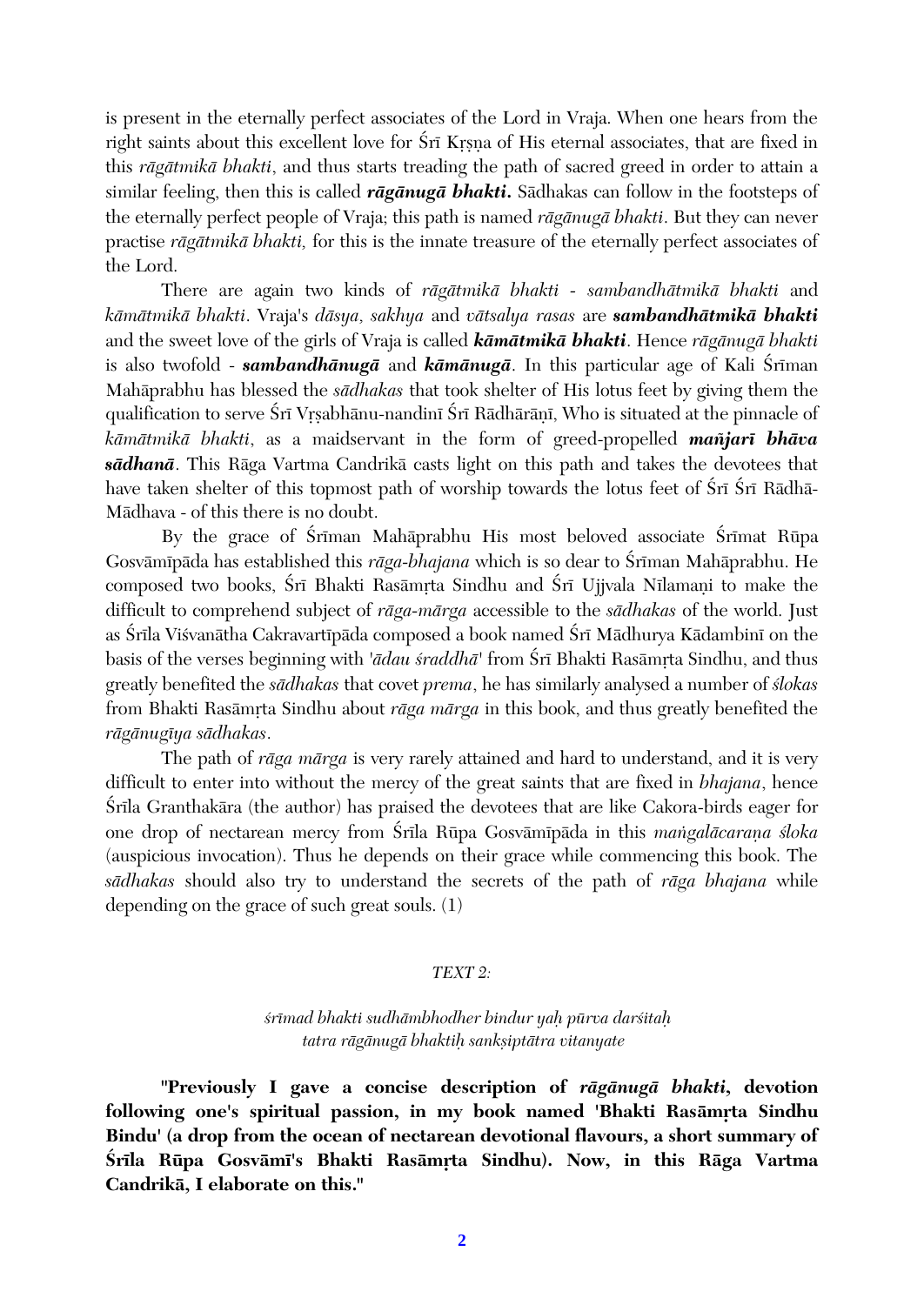**Krpā-kanikā Vyākhyā:** Śrīla Viśvanātha Cakravartīpāda has composed a booklet named Bhakti Rasāmrta Sindhu Bindu, containing the essence of Śrīmat Rūpa Gosvāmīpāda's Bhakti Rasāmrta Sindhu, to make it easily understandable for everyone. In this book he has shortly described the characteristics of devotion, the different kinds of devotion, the sixty-four limbs of *bhajana*, the thirty-two offenses to the deities and the ten offenses to the holy name that must be avoided, the definitions of *vaidhi bhakti* and *rägänugä bhakti*, the nine signs of the awakening of *préti*, the signs of *prema, rasa, vibhäva, anubhäva*, the eigth *sättvika* ecstasies, the thirty-three *vyabhicäré-bhävas, sthäyi bhäva*, explanations of the *rasas* starting with *santa*, the statuses of friendship and enmity for these *rasas, rasäbhäsa* and other things. The Gauòéya Vaiñëavas practise *rägänugä märga bhajana*. Śrī Rūpa, Sanātana and the other Gaudīya Vaisnava Ācāryas are the *ācāryas* of *rāgānugā*, not of *vidhi märga bhajana*. *räga marga bhajana is* an extremely extensive subject matter, and the Gosvāmīs like Śrī-Śrī Rūpa-Sanātana have described it elaborately in their books. Therefore Śrīla Viśvanātha Cakravartīpāda could not be satiated after briefly describing the subject of *rāga mārga* in Bhakti Rasāmrta Sindhu Bindu and has described the method of *rägänugä märga bhajana* more elaborately in this book named Räga Vartma Candrikä, just to make it easy to understand for everyone. Thus it is the duty of all the *räga-märga sädhakas* to attentively study this book. (2)

#### *TEXT 3:*

#### *vaidhi bhaktir bhavet çästraà bhaktau cet syät pravartakam rägänugä syac ced bhaktau lobha eva pravartakaù*

#### **"When devotion is prompted by scriptural injunctions, then that is called**  *vaidhi bhakti***, but when it is prompted simply by spiritual greed, then it is called**  *rägänugä bhakti***."**

**Krpā-kaņikā Vyākhyā:** We have explained that there are two kinds of *sādhana bhakti* - '*vaidhé*' and '*rägänugä*', and the author is giving the characteristics of these two kinds of devotion here. When devotion is prompted by orders received from the scriptures, which means that the revealed scriptures describe how those who are averse to worshipping Lord Hari will have to suffer by wandering through many miserable species of life as well as through hell, and one commences *bhajana* out of fear of this suffering, then this is called *vaidhī bhakti*. In Śrī Bhakti Rasāmrta Sindhu the definition of *vaidhī bhakti* is given -

> $y$ atra rāgānavāptatvāt pravrttir upajāyate *çäsanenaiva çästrasya sä vaidhé bhaktir ucyate* (1.2.6)

"That devotion that knows no attachment or greed, but that is prompted by the orders from the scriptures is named *vaidhī bhakti*."In his commentary on this verse Śrīla Viśvanātha Cakravartépäda has written - *rägo'tra çré mürter darçanäd daçama skandhéya tat tal lélä*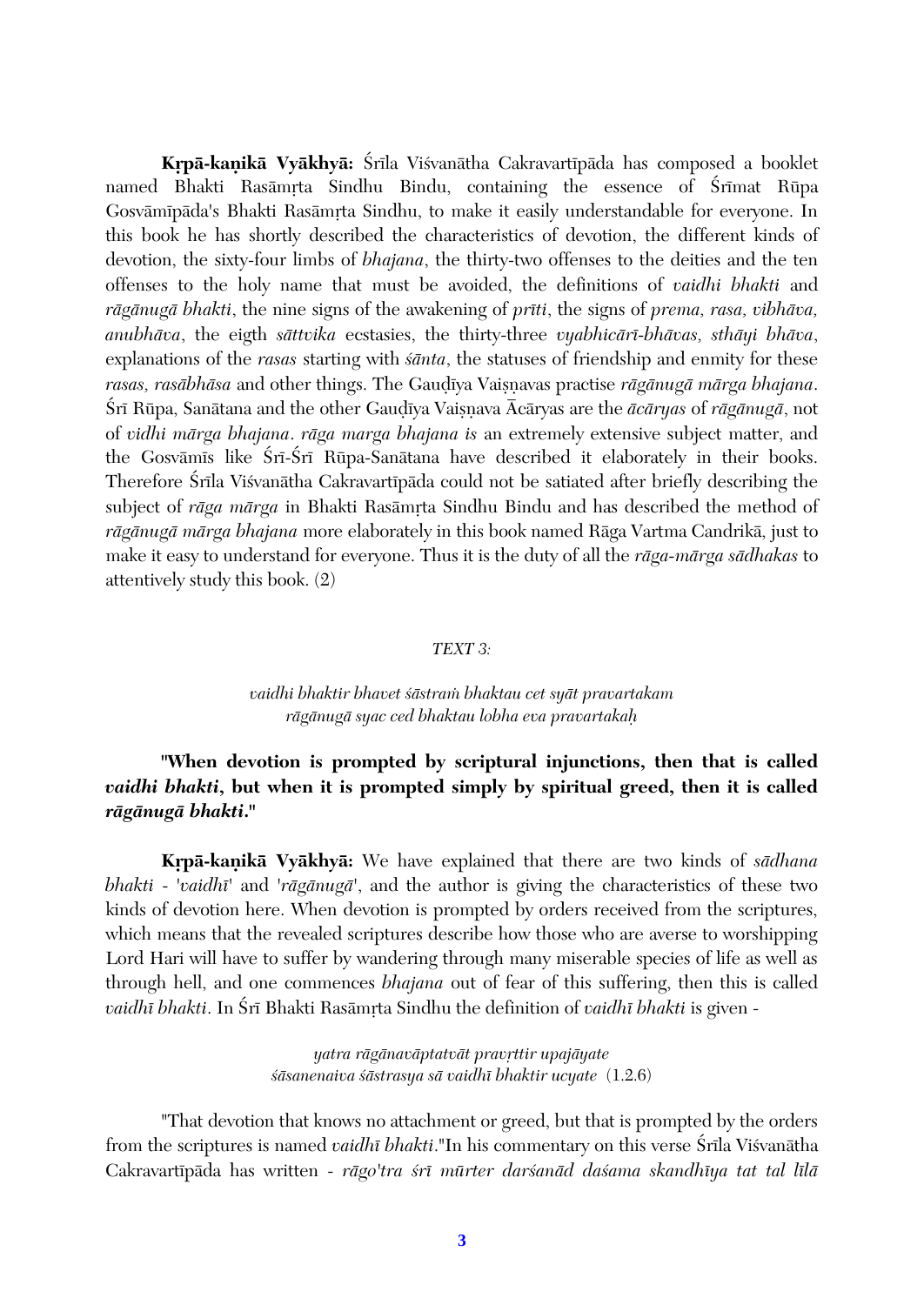*śravanāc ca bhajana lobhah* "The word *rāga* can be used when one's worship is prompted by sacred greed after seeing the beautiful deity of the Lord or by hearing about His pastimes in the Tenth Canto of Śrīmad Bhāgavata." When worship is not prompted by such greed, but by the orders of the scriptures, then it is called *vaidhi bhakti*. In Srimad Bhagavata (11.5.2-3) there is a clear scriptural warning to those who are averse to worshipping Lord Hari, in the words of the Lord:

> *mukha bähüru pädebhyaù puruñasyäçramaiù saha catväro jajïire varëä guëair viprädayaù påthak ya eñäà puruñaà säkñäd ätma-prabhävam éçvaram na bhajantyavajänanti sthänäd bhrañöäù patantyadhaù*

"From the face, arms, thighs and feet of the Purusa (the Universal form) the four social orders like the *brāhmanas*, the *gunas* like *sattva* and the four stages of life, like householder life, gradually emanated. Those within the *varnā sirama* system who do not worship their own origin Srī Hari, and therefore disobey and disrespect Him will fall down from their social station." *cāri varnāśramī yadi krsna nāhi bhaje; sva-dharma koriyā-o* raurave padi maje (C.C.) "Those in the four social orders who do not worship Krsna will fall into hell, even if they perform their occupational duties." The devotion or *bhajana märga* that is thus prompted by scriptural injunctions is called *vaidhé märga*.

And the devotion that is prompted by greed, caused by hearing about the pastimes of Śrī Krsņa, is called *rāgānugā mārga*. Śrīmat Rūpa Gosvāmīpāda has given the following definition of *rägänugä*:

> $virājantīm abhivyaktan vrajavāsi-janādisu$ *rägätmikäm anusåtä yä sä rägänugocyate*

> > (Bhakti Rasāmrta Sindhu 1.2.270)

"The devotion which is clearly present in the eternal associates of Vraja is called *rägätmikä bhakti*, and devotion in the wake of this *rägätmikä bhakti* is called *rägänugä bhakti*."

> *rägätmikä bhakti mukhyä vrajaväsi-jane tära anugatä bhakti rägänugä näme* (C.C.)

"The people of Vraja practise *rägätmikä bhakti* and the devotion that follows in its wake is called *rāgānugā*." In his Bhakti Sandarbha (310) Śrīmat Jīva Gosvāmīpāda has written: atra visayinah svābhāviko visaya samsargecchātiśayamayah premā rāgah yathā caksur *ädénäà saundaryädau; tädåça evätra bhaktasya çré bhagavatyapi räga ityucyate*. *\* \* \* yasya pürvokte räga viçeñe rucir eva jätästi na tu räga viçeña eva svayaà tasya tädåça räga sudhäkara karäbhäsa*  samullasita hrdaya sphatika maņeh śāstrādi śrutāsu tādrśyā rāgātmikāyā bhakteh paripātiṣvapi rucir *jäyate. tatas tadéyaà rägaà rucyänugacchanté sä rägänugä tasyaiva pravartate*. "The natural love and desire of a sense enjoyer for his favorite sense objects is called *räga*. Just as the eyes are attracted to beautiful scenes and other senses are attracted to their favorite sense objects and need no encouragement in this, similarly when the heart of a devotee is naturally attracted to the Lord then this anxious thirst of love is called *räga*. \* \* \* When even a semblance of the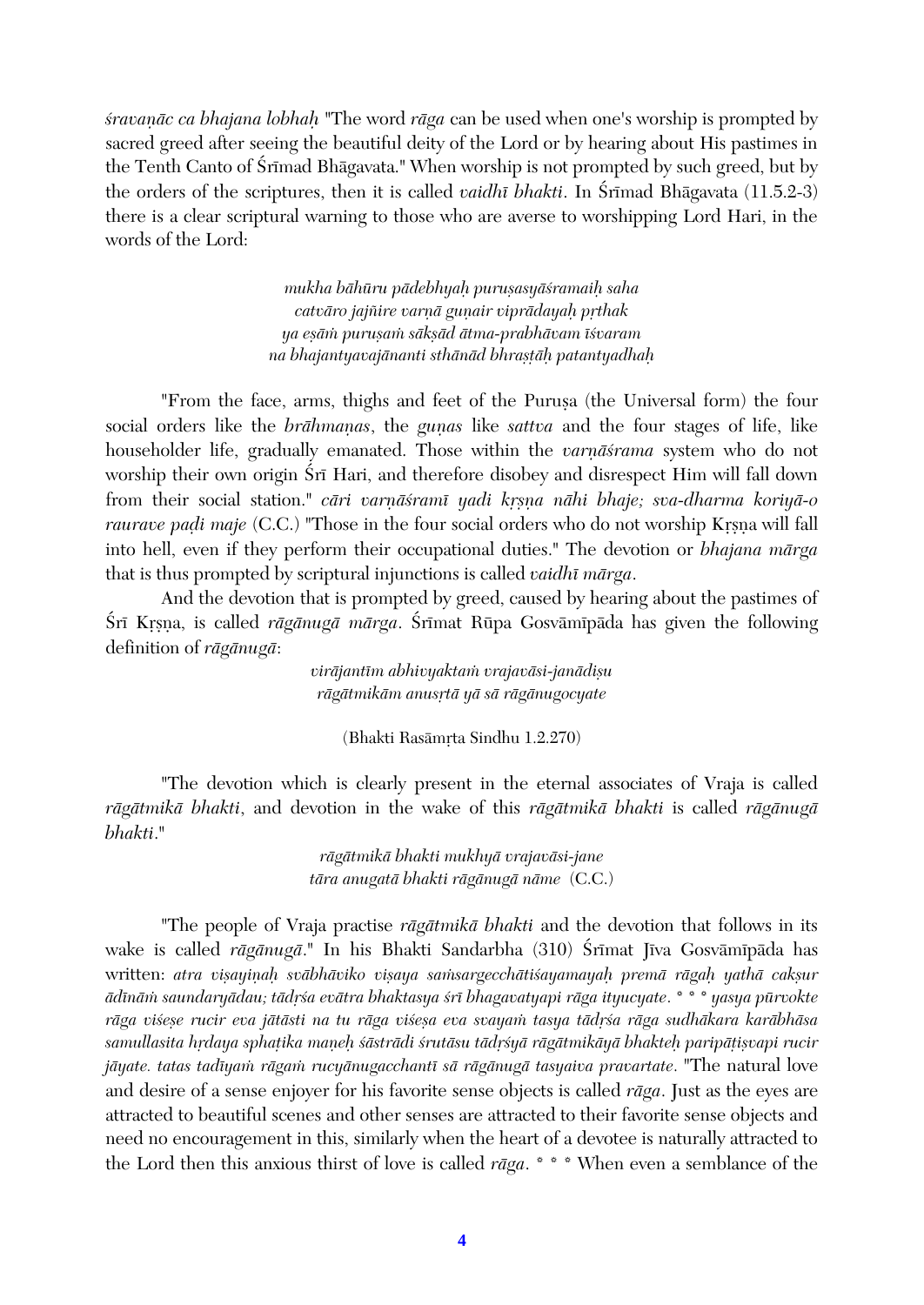moonrays of the aforementioned *räga* (which is situated within the hearts of the eternal associates of Krsna) falls on the crystal-like heart of a devotee who attained a little taste for this aforementioned *räga*, but did not really developed the real *räga* yet, then the whole heart rejoices, and when he learns about it from the scriptures he develops a taste for the expert devotional service of these *rägätmikä* devotees." The purport of this is that when those devotees whose hearts are clear from lust, anger, greed and envy hear from the scriptures and the mouths of the saints about the loving skill in devotional service of the *rägätmikä bhaktas* their taste will awaken. With such *ruci* they will follow them and thus their *rägänugä bhakti* will commence. Thus it is to be understood. (3)

#### *TEXT 4:*

#### *bhaktau pravrttir atra syāt taccikīrṣa suniścayā*  $s$ āstrāl lobhāt tac cikīrsu syātām tad adhikārinau

**"Engagement in devotion according to the devotional scriptures means having an exclusive desire to perform devotional practices. The two kinds of candidates for devotional service (***vaidhi* **and** *rägänugä***) commence for two different reasons: fear of scriptural injunctions (the** *vidhi bhakta***) and intense sacred greed (the** *rägänugä bhakta***) respectively."**

**Krpā-kaņikā Vyākhyā:** In the *bhakti sādhana mārga* there is no consideration of individual qualification or distinction between different levels of practitioners, as is the case in the *jïäna, karma* and other *sädhana märgas.* Bhakti is a *sädhana* path that can be followed by anyone. Bhakti is beneficial for all, whether well behaved or ill behaved, knowledgeable or ignorant, detached or attached. Since *bhakti* is the path for everyone there is no obstacle for anyone to tread it. Thus the only factor that causes one to commence the practice of *bhakti* is simply a strong desire to take part in its different events. This desire can arise for two reasons, one is fear of the scriptural injunctions, which means that the scriptures prescribe that all living entities should worship the Lord, and one commences *bhakti* out of fear that otherwise there will certainly be trouble. The other one arises when one hears from the scriptures about the expert love of the Lord's eternal associates and out of sacred greed one begins to desire *bhajana*. In this way there are two kinds of candidates for *bhakti*. Śrīmat Rūpa Gosvāmī has given definitions of both these kinds of candidates, for *vaidhé* and *rägänugä bhakti*. The definition of the *vaidhé-märga'*s candidate is as follows:

> *yaù kenäpyati bhägyena jäta çraddho'sya sevane nätisakto na vairägya bhägasyäm adhikäryasau*

> > (Bhakti Rasāmrta Sindhu 1.2.14)

"When, by a stroke of inconceivable luck, a person develops faith and liking for serving Krsna (*bhakti mārga*) due to having associated with great saints, but has not yet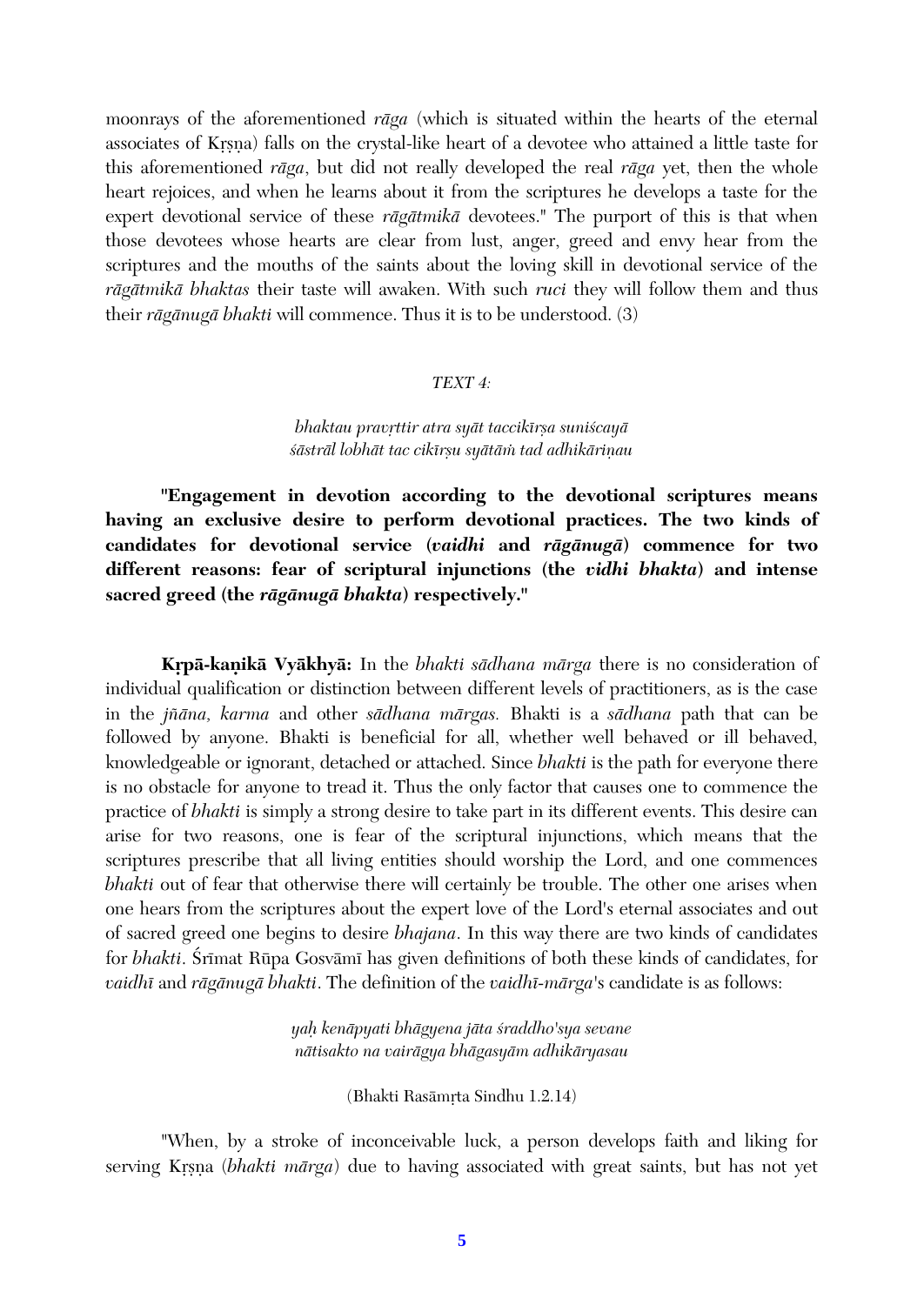attained firm attachment to the Lord and is only slightly averse to bodily attachments - such a person is eligible for *sädhana bhakti*." The candidate for *rägänugä* is described as follows:

> *rägätmikaika niñöhä ye vrajaväsi janädayaù teñäà bhäväptaye lubdho bhaved aträdhikäravän*

> > (Bhakti Rasāmrta Sindhu 1.2.291)

"A person who is simply greedy after the unalloyed, ecstatic *rägätmikä bhakti*-love for Krsna of the Vrajavāsīs, is a candidate for *rāgānugā bhakti*."

The difference between the candidates for *vaidhé* and *rägänugä bhakti* is that eligibility for *vaidhé bhakti* is caused by '*çraddhä'* (faith) and eligibility for *rägänugä bhakti* is caused by *'lobha'* (sacred greed). The candidate for *vaidhé bhakti* gradually advances in his *sädhana* by keeping his faith in the purports of the scriptures and some *ruci* gradually awakens as a result of his reverential attitude towards the Lord, and meets with his *śraddhā*. But this *ruci* remains a secondary factor, and his *bhajana* continues mainly on the basis of his *çraddhä*. And the candidates for *rägänugä bhakti* are prompted by greed after the sweet feelings of the *nitya siddha* Vrajavāsīs. Their practice of *ruci-sādhanā* gradually develops and meets with deep *çraddhä*; but here *çraddhä* remains the secondary factor and *ruci* the primary. He remains engaged in *bhajana* that bears the shape of *çraddhä*, but in which *ruci* is primary. This is definitely different in kind from the *çraddhä* that prompts *vaidhé bhakti* and much more powerful also, because the absorption that *rägänugä bhakti* causes within the consciousness is never created on purpose, since *ruci* is the innate function of the heart. This is the difference between eligibility for *vaidhé* and *rägänugä bhakti*. However, there is no difference in the course of devotion or *bhajana* itself. In other words, all the items that are named as the items of *vaidhé bhakti*, such as hearing and chanting, are also to be practised in *rägänugä bhakti* (the author will clearly describe that himself later). (4)

#### *TEXT 5:*

*tatra lobho lakñitaù svayaà çré rüpa gosvämé caraëair eva tat tad bhävädi mädhurye çrute dhér yad apekñate nätra çästraà na yuktià ca tal lobhotpatti lakñaëam (B.R.S. 1.2.292)*

*vrajalélä parikarastha çåìgärädi bhäva mädhurye çrute dhér idaà mama bhüyät iti lobhotpatti-käle çästra yukty apekñä nä syät satyäà ca tasyäà lobhatvasyaiväsiddheù. nahi kenacit çästra dåñöyä lobhaù kriyate näpi lobhanéya vastu präptau svasya yogyäyogyatva vicäraù ko'py udbhavati. kintu lobhanéya vastuni çrute dåñöe vä svata eva lobha utpadyate.*

**"Çréla Rüpa Gosvämé has personally given the following definition of** *lobha* (sacred greed) in Srī Bhakti Rasāmrta Sindhu: 'When the heart yearns for the sweetness of the mutual feelings of Krsna and His eternal associates in Vraja, and **one is not dependent on scriptural injunctions or logical arguments, then that is the definition of 'the cause of sacred greed'. If one thinks: 'Let me attain such sweet feelings also', after hearing about feelings such as the transcendental erotic**  feeling towards Krsna of His associates (the *gopis*) in Vraja, then one need not wait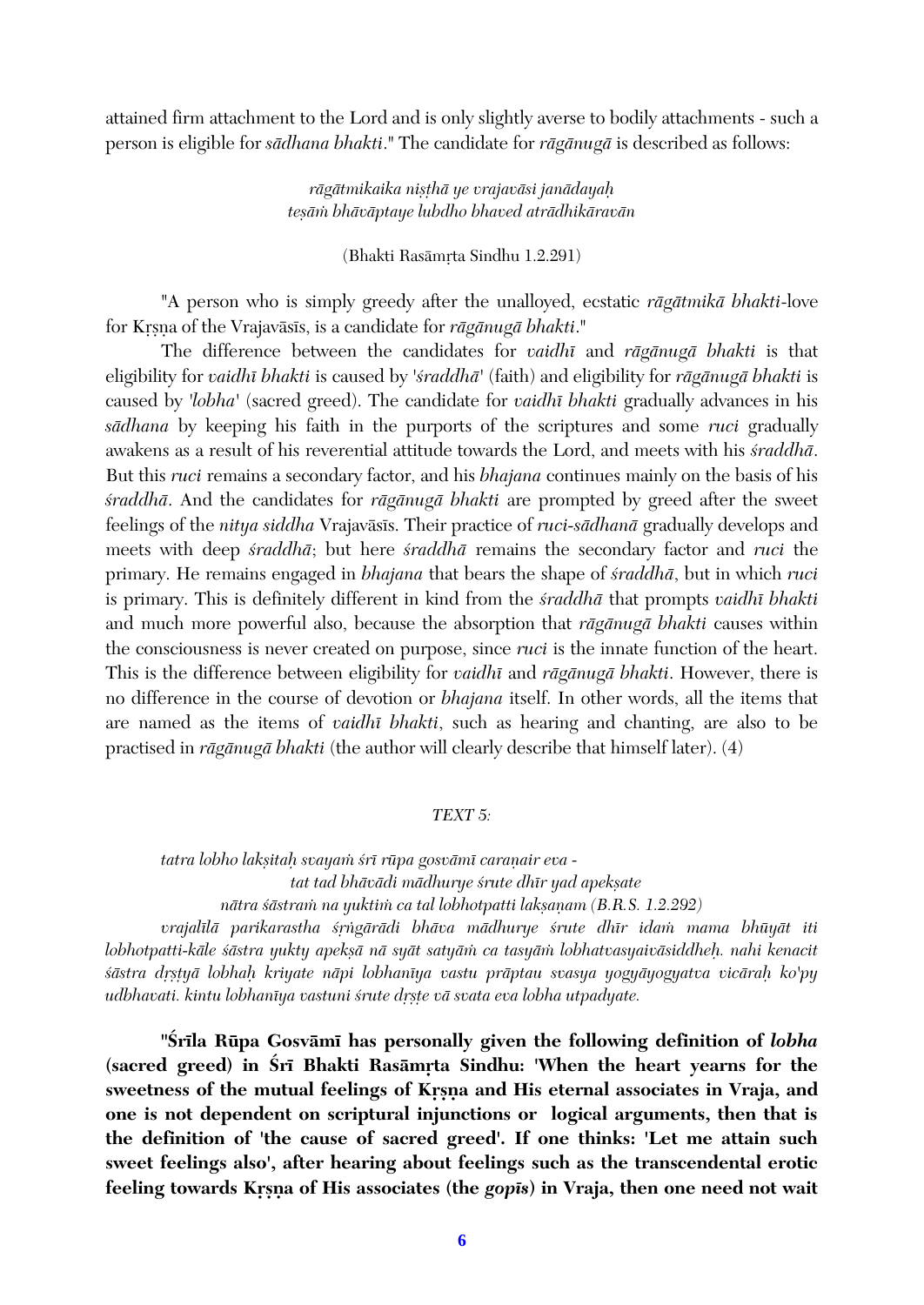**for favorable sanctions from the revealed scriptures or logical arguments. If such impetuses (scriptures and arguments) are there, then it can not be justly called 'sacred greed'. This greed never arises in anyone on such bases, nor does the candidate ever consider whether he is qualified for this path of** *rägänugä bhakti* **or not. Rather, simply after hearing about the desired subject matter, or seeing it, that sacred greed will arise in him.** 

**Krpā-kanikā Vyākhyā:** Here the blessed author describes the cause of greed for *rägänugä bhakti*, which is rooted in sacred greed, the means to attain that greed and the symptoms of that greed. When one becomes slightly experienced by hearing the sweet stories from Śrīmad Bhāgavata and the *līlā-granthas* of the *rasika bhaktas* that preach the same conclusion about the feelings, forms and attributes of the Vrajaväsis like Śri Nanda and Yasoda that please all the senses of Sri Krsna one becomes independent from scriptural injunctions and logical arguments and develops a certain consciousness, a desire for those sweet feelings - and that is called the root cause of sacred greed. Srimat Jiva Gosvämipäda has written in his Gopäla Campü-*grantha* (Pürva 1.81):

> harir gopa-ksaunī-pati mithunam anye ca vividhā *na naù krüraà cittaà mådulayitum éçä lavam api aho! teñäà premä vilasati harau yas tu balavän harer vä yas teñu drutayati sa eva pratipadam*

"Nor Hari Himself, nor Goparāja Śrī Nanda, nor Vrajeśvarī Yaśodā nor any of the other people of Vraja could soften my cruel heart even slightly. But, aho! By constantly meditating on the natural love of the Vrajaväsis for Śri Krsna and Śri Krsna's natural love for the Vrajaväsis my heart is awakening and starting to melt!" This is the definition of the awakening of *lobha*.

Although attachment to the Lord is basically one and the same, there is a distinction according to the self-identifation of the devotee and the way in which the Lord manifests Himself. Vrajendranandana is the Original Personality of Godhead, the full manifestation of both *aiçvarya* and *mädhurya* and the full object of loving attachment. The devotees also are eligible to taste the sweetness of the Lord according to the amount of love they have for Him, which in turn nourishes their own self-identification in relation with Him. In Vraja there are four main *rasas - däsya, sakhya, vätsalya* and *madhura*. Of them, *sakhya* is more relishable than *däsya, vätsalya* more relishable than *sakhya* and *madhura* more relishable than *vätsalya. Madhura bhäva* should be known as supreme.

The love of the Lord's servants is to be known as filled with awe and reverence. Although Krsna's servants in Vraja, like Raktaka and Patraka, do not consider Him to be the Supreme Lord, they see Him as the son of Vrajeçvara Nanda Mahäräja, a local prince and in this way they see Srī Krsna as the Lord. Sakhya bhāva should be accepted as a greater form of love, because Śrī Krsna's friends like Śrīdāma and Subala consider themselves to be equal to Him and their love is free from awe and reverence. In this carefree loving attitude: *kändhe cade kāndhe cadāya kore krīdā raņa; krsņe seve krsņe korāya āpana sevana* (C.C.) "They mount His shoulders, allow Him to mount their shoulders and playfully fight with Him. Thus they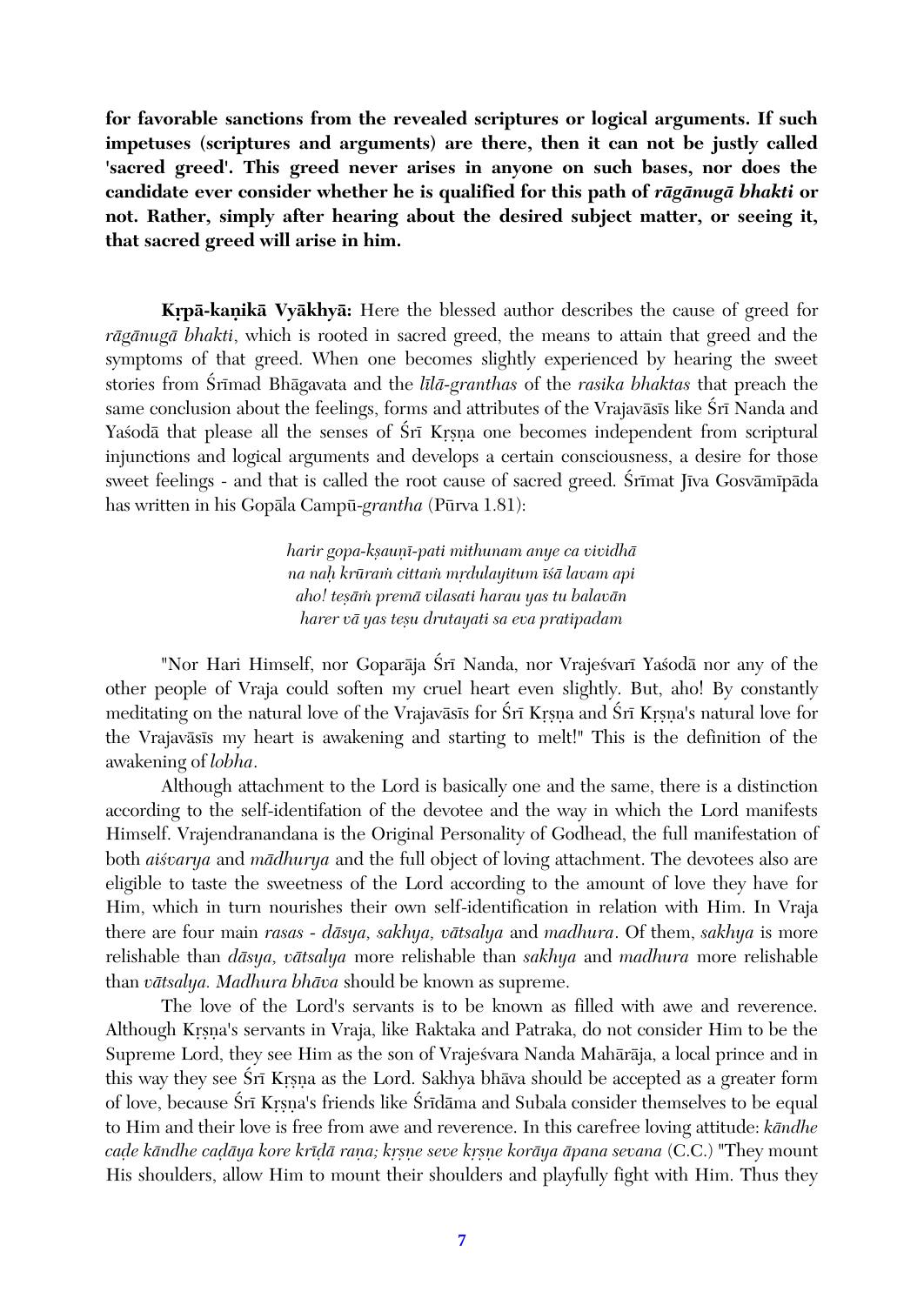serve Krsna and let Krsna serve them also." Thus we can see the special sweetness of Sri Krsna surrounded by the cowherdboyfriends, who are all endowed with *sakhya bhāva*, in Śrīmad Bhāgavata:

 $\dot{s}$ yāmam hiranya paridhim vanamālā barha, dhātu prabāla natavesam anuvratāmse *vinyasta hastam itareëa dhunänam abjaà, karëotpalälaka kapola mukhäbja häsam*

(Bhägavata 10.23.22)

"Śrī Śyāmasundara wore yellow garments, had a garland of forestflowers around His neck, an enchanting crown of peacockfeathers on His head, a dancing dress which was colored by mineral pigments such as rubies around His waist, He kept His left arm on the shoulder of a friend who stood next to Him and He twirled a playlotus around in His right hand. He wore lotus flowers in His ears, His cheeks were flanked by enchanting curly locks and His lotuslike face was beautified by a soft sweet smile." From this statement it is understood that Śrī Krsna's manifestation is much more attractive when He is with His devotees who take shelter of a fraternal mood towards Him than when He is with His devotees who take shelter of a mood of servitude.

Then again, Sri Krsna's manifestation is even sweeter when He is with the devotees who have taken shelter of a parental mood towards Him, like His father and mother, than when He is with His friends. In Śrīmad Bhāgavata Śrī Śuka Muni describes it thus:

*kåtägasaà taà prarudantam akñiëé kañantam aïjan mañiëé sva päëinä udvékñamäëaà bhaya vihvalekñaëaà haste gåhétvä bhiñayantyabägurat (*10.9.11)

"During the Dāma-bandhana *līlā* Krsna, who had been naughty, wept and rubbed His eyes with His hands so that His eyeliner was spilled all over His face. Although Srī Yasodā saw that her son was overwhelmed by fear she held His hand and chastised Him just to frighten Him." Because in this pastime Krsna was most absorbed He manifest Himself in an even more attractive way when He was with His devotees that had taken shelter of a parental mood than when He was with His fraternal devotees. He will never display a manifestation of fear in front of His servants or friends, as He did when He was thus absorbed in feelings of fear. According to the progression of absorbtion in transcendental pastimes one must definitely also accept a progression of sweetness.

Then again, the sweet love of the Vrajasundaris, that are endowed with *mahā-bhāva*, is seen as most special, because they have forgotten everything else out of great absorption in their love for the Lord, even more than those in the fraternal or parental moods. Hence the manifestation of the Lord is also truly incomparable when He is in their vicinity. When Sri Krsna sat down next to the *gopis* on the bank of the Yamuna during the Rasa-night, Śrī Śuka Muni described the great manifestation of His sweetness as follows:

> tatropavișto bhagavān sa īśvaro; yogeśvarāntar hrdi kalpitāsanah *cakäsa gopé pariñad gato'rcitas trailokya lakñmyeka padaà vapur dadhat*

> > (Bhägavata 10.32.14)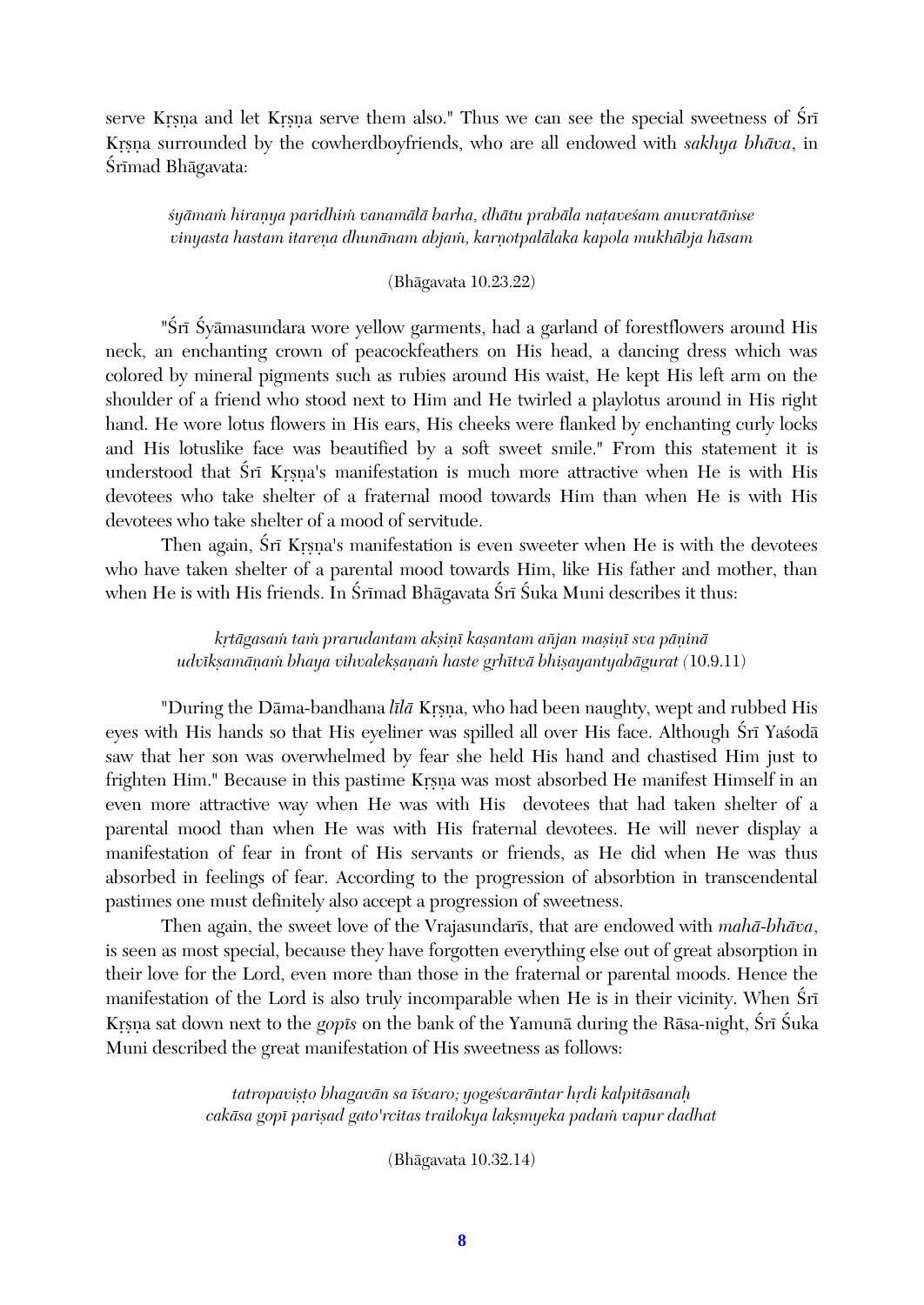"Śrī Krsna, the Original Godhead, for whom the kings of *yogis* make a seat in their hearts during their meditations, sat down on a seat that the *gopés* made for Him with their garments. When He was thus honoured and surrounded by the Gopa-*sundarés* He displayed a form that contained the beauty of all the three worlds."

Of these *mahābhāva*-endowed Vrajasundarīs the love of *mādanākhya mahābhāva*endowed Śrī Rādhārānī is again the greatest, and in Her vicinity Śrī Krsna manifests Himself in the most beautiful way. The *sakhés* and *maïjarés* that take shelter of Her are blessed by entering into an ocean of Yugala Mādhurī. Śrīman Mahāprabhu and the *ācāryas* that have taken shelter of Him have preached the worship of Rädhä's service or *maïjaré bhäva* to the world. When the aspirant attains the grace of a great soul who has taken shelter of this *maïjaré bhäva*, and he hears about the expertise in Yugala-service of Vraja's eternal maidservants like Rüpa Maïjaré and Rati Maïjaré he becomes greedy after this feeling without bothering about scriptural injunctions or logical arguments. This is what prompts the rāgānugā bhajana of the Gaudīya Vaisnavas. When one does depend on scriptural injunctions or logical arguments one can not really speak of greed, for no one will become greedy through scriptural knowledge. When one sees the desired object or hears about it greed will automatically awaken and there will be no consideration whatsoever of being qualified or not for attaining the desired object.

> *rägamayé bhaktira hoy rägätmikä näma; tähä çuni lubdha hoy kon bhägyavän lobhe vrajaväsi-bhäve kore anugati;*  $s\bar{a}$ stra-yukti nāhi māne - rāgānugāra prakrti (C.C.)

"Devotion full of sacred passion is called *rägätmikä*. If a fortunate soul becomes greedy after that devotion after hearing about it he will eagerly follow the feelings of the people of Vraja without bothering about scriptural injunctions and logical arguments. Such is the nature of *rägänugä bhakti*." (5)

#### *TEXT 6:*

*sa ca bhagavat kåpä hetuko'nurägé bhakta kåpä hetukaç ceti dvividhaù. tatra bhakta kåpä hetuko dvividhah prāktana ādhunikas ca. prāktanah - paurva bhavika tādrsa bhakta krpotthah,*  $\bar{a}$ dhunikaḥ etaj janmāvadhi tādṛśa bhakta kṛpotthaḥ. ādye sati lobhānantaraṁ tādrśa guru caranāśrayanam. dvitīye guru caranāśrayānantaram lobha pravrttir bhavati. yad uktam:  *kåñëa tad bhakta käruëya mätra lobhaika hetukä*

 *puñöi märgatayä kaiçcid iyaà rägänugocyate*

**"There are two causes for the appearance of the aforementioned sacred greed: The mercy of God or the mercy of another** *anurägé* **devotee. There are again two kinds of mercy bestowed by a devotee:** *präktana* **and** *ädhunika***.** *präktana* **means mercy bestowed by a** *rägänugä bhakta* **in a previous life, and** *ädhunika* **is mercy bestowed in the present birth. The** *präktana***-devotee takes shelter of the lotus feet of a** *rägänugä guru* **after the sacred greed has arisen in him, the**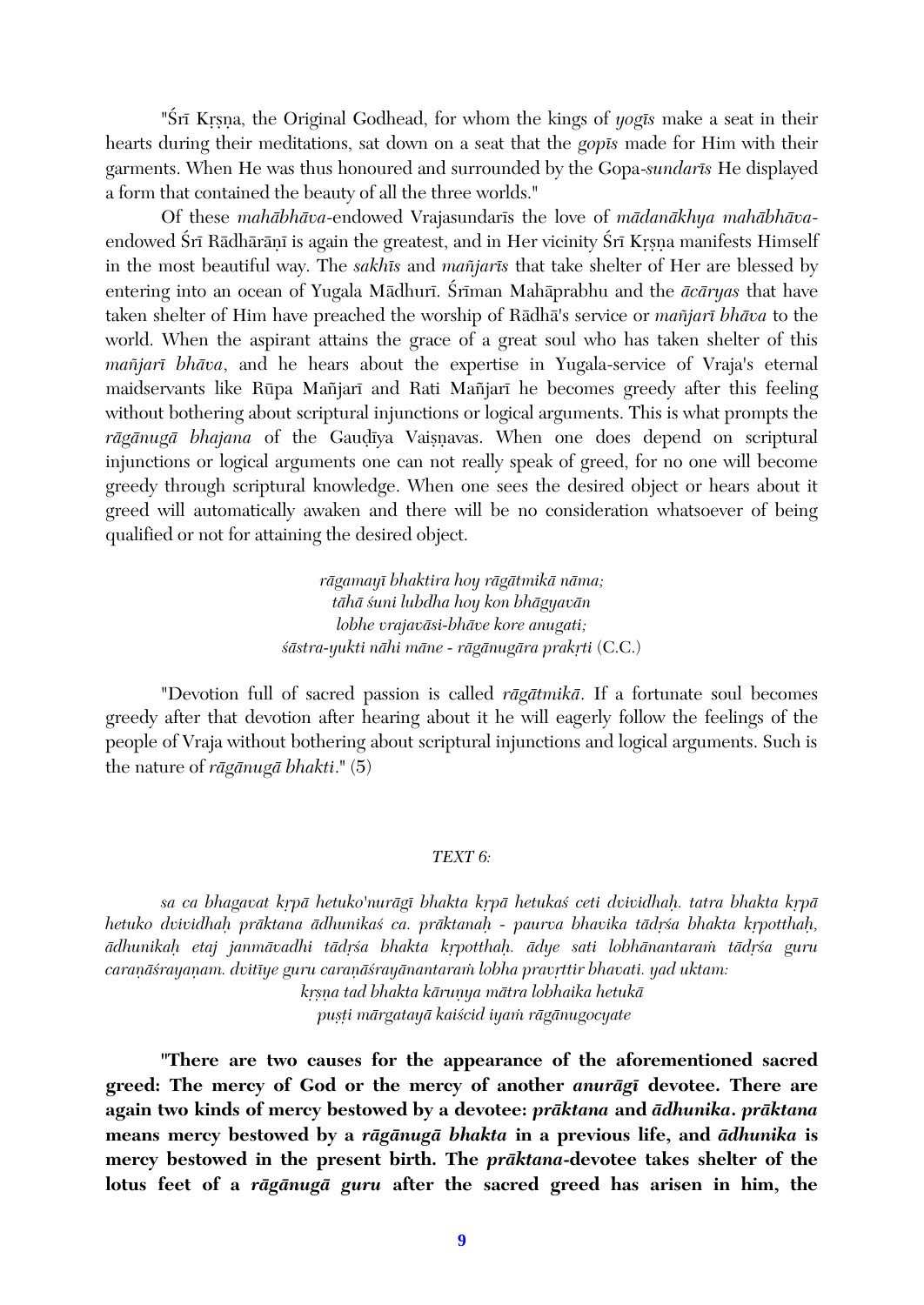*ädhunika* **will get that sacred greed only after having surrendered to the feet of**  such a *guru*. It is said (in Bhakti Rasāmrta Sindhu): "The only causes of the appearance of sacred greed is the mercy of Krsna or His devotee. Therefore some call the path of *rāgānugā bhakti* also *pusti mārga* (the path of grace)."

**Krpā-kanikā Vyākhyā:** After giving the definition of the cause of sacred greed the blessed author now describes the causes for attaining this greed. Greed for *rägänugä bhajana* can only be attained by the grace of Sri Krsna or the grace of the great saints that are themselves passionately attached to the sweet feelings of Śrī Krsna's associates. Krsna rarely bestows His mercy on new aspirants, therefore almost always this sacred greed arises by the grace of the aforementioned saints.

There are two kinds of sacred greed that arises by the grace of the saints - *präktana* and *ädhuniké*. Those who have attained *lobha* by the mercy of *rägänugä* saints in previous births will revive the cultivation of that *lobha* in their present birth and go on with *rägänugä bhajana*, taking shelter of the feet of a *guru* according to their previous lives' samskara (cultivation), which can be *däsya* or *sakhya* or so. Those who did not cultivate such greed in their previous lives first take shelter of the lotus feet of a *guru*, and after they hear about the great love of Sri Krsna and His eternal associates the greed awakens within them. There is no other means than the grace of Sri Krsna and His pure devotees to attain this greed for *rägänugä bhajana*, and the blessed author has proven it by quoting a *çloka* from Bhakti Rasāmrta Sindhu. In his commentary on *this* sloka Śrīmat Jīva Gosvāmīpāda has written: *kåñëeti - mätra padasya vidhi märge kutracit karmädi samarpaëam api dväraà bhavatéti tad vicchedārthah prayoga iti bhāva.* "The word *mātra* is used in the above *sloka 'krsna tadbhakta kāruņya mātra lābhaika hetukā'* because sometimes the offering of fruitive activities can lead to entry into *vaidhé bhakti*, whereas *rägänugä bhakti* is only (*mätra*) attained through grace." Greed for *rägänugä bhakti* is more rarely attained than *bhäva* or *rati* in *vidhi bhakti*, and it is only attainable through grace (Śrī Mukunda Dāsa Gosvāmī). The devotees from the Vallabha Sampradāya call this *rāgānugā mārga puṣṭi mārga* (the path of grace). (6)

#### *TEXT 7:*

*tataç ca tädåça lobhavato bhaktasya lobhanéya tad bhäva präptyupäya jijïäsäyäà satyäà*  $\delta$ āstra yuktyapekṣā syāt.  $\delta$ āstra-vidhinaiva  $\delta$ āstra-pratipādita yuktyaiva ca tat pradarśanāt *nänyathä. yathä dugdhädiñu lobhe sati kathaà me dugdhädikaà bhaved iti tad upäya jijïäsäyäà tad*  abhijsāpta jana krtopadeśa vākyāpeksā syāt. tataś ca gām krīnātu bhavān ityādi tad upadeśa vākyād eva gavānayanatad ghāsa pradāna tad dohana prakaraņādikam tata eva sikṣen na tu svataḥ. yad uktam aștama skandhe - yathāgnim edhasy amrtam ca goșu bhuvy annam ambūdyamane ca vrttim *yogair manuñyä adhiyanti hi tväà guëeñu buddhyä kavayo vidanti.*

**"Now, when both the above-mentioned kinds of 'greedy' devotees become**  inquisitive about how to attain the desired feeling of Krsna's eternal associates in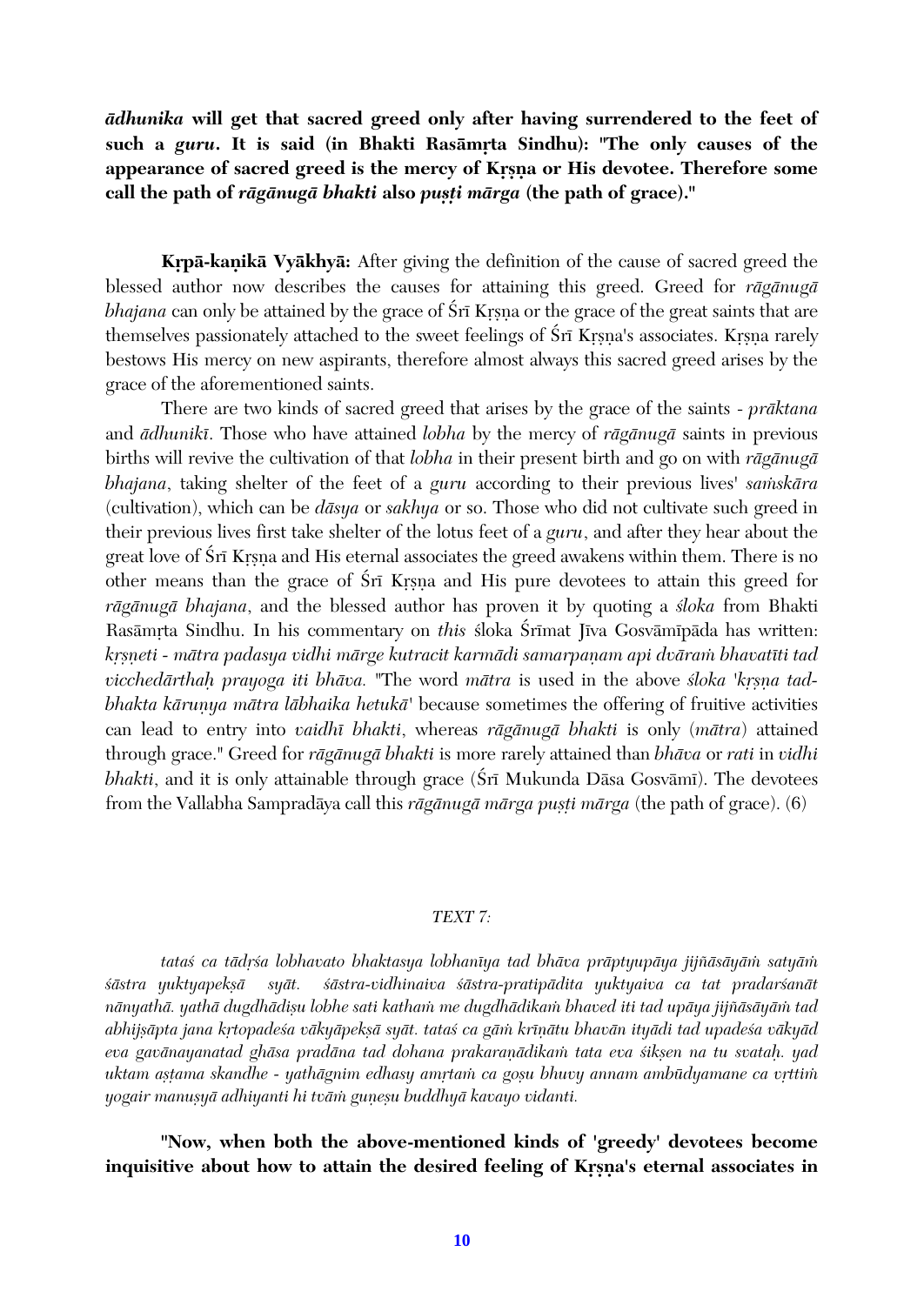**Vraja, then we see that they are dependent on information from the revealed scriptures or on logical arguments. The way can only be shown through the rules set forth by the scriptures and their resultant logical arguments. There is no other way. Just like when one is greedy for cow's milk, one must ask someone who knows about it how to get that milk, and one is dependent on that trusted person's instructions. That person will say: "You should buy a cow", and will also instruct one how to bring the cow, how to feed it grass and how to milk it. One does not attain the required knowledge just-like-that, without being instructed. It is said in the**  Eighth Canto of Srimad Bhagavata: "Just as people get fire from firewood, milk **from cows, foodgrains and water from the earth and money from trade, and thus**  keep themselves alive, in the same way, O Vișnu, You are attained by the practice **of different kinds of** *yoga***, through the attributes of nature and through the use of one's intelligence. That is what the poets say." (S.B. 8.6.12)**

**Krpā-kaņikā Vyākhyā:** Previously it was mentioned that there are two kinds of greedy devotees - the *präktana* and the *ädhunika*. Greed for any mortal worldly thing is temporary, and is satisfied as soon as this insignificant object has been attained. But greed for the loving service of Sri Krsna is not like that. Greed for the Unlimited is also unlimited; without attaining the Unlimited this greed is not satisfied. The special thing about *rägänugä bhakti* is that one is greedy for the sweet relish of the love of the Vrajaväsis and their skill in relishing Srī Krsna's sweetness. When sacred greed has awoken by the grace of such great saints the greedy aspirant will inquire about where to get the desired object, and for this he is dependent on the scriptures and logical arguments. Although there is no dependence on the scriptures and logical arguments when sacred greed awakens, the means to obtain the desired object are shown through the scriptural injunctions and the scriptural arguments. There is no other way to get it, for, although *rägänugä bhajana* is not prompted by regulative principles it is not un-Vedic. It is known as Vedic because taste for it is a reality. Although it is seen to be independent from scriptural revelation , these (scriptural arguments) are prompted by taste for *räga*, and thus it is to be known as situated within *rägänugä*.

To make this subject matter easily accessible the blessed author has given an example. Just as someone who is eager to drink milk will approach a trusted and experienced person and ask him how he can get to drink milk, and this person will tell him to buy a cow, give it grass to graze to nourish it and to milk it, and that thirsty person will obtain milk by following these instructions, there being no other way, in the same way an aspirant who is greedy after the sweet feelings of the people of Vraja will have to inquire from the saints who already relish these sweet mellows and from the relevant scriptures about how to attain these feelings. It is in no way possible to get to know these means of attainment automatically, without scriptural guidance. In the eighth Canto  $(6.12)$  of Srimad Bhagavata it is written:

> *yathägnimedhasyamåtaà ca goñu bhuvyannam ambüdyamane ca våttim yogair manuñyä adhiyanti hi tväà guëeñu buddhyä kavayo vadanti*

Lord Srī Brahmā told Lord Vișņu in his praises: "Just as people get fire from firewood, milk from cows, foodgrains and water from the earth and money from trade, and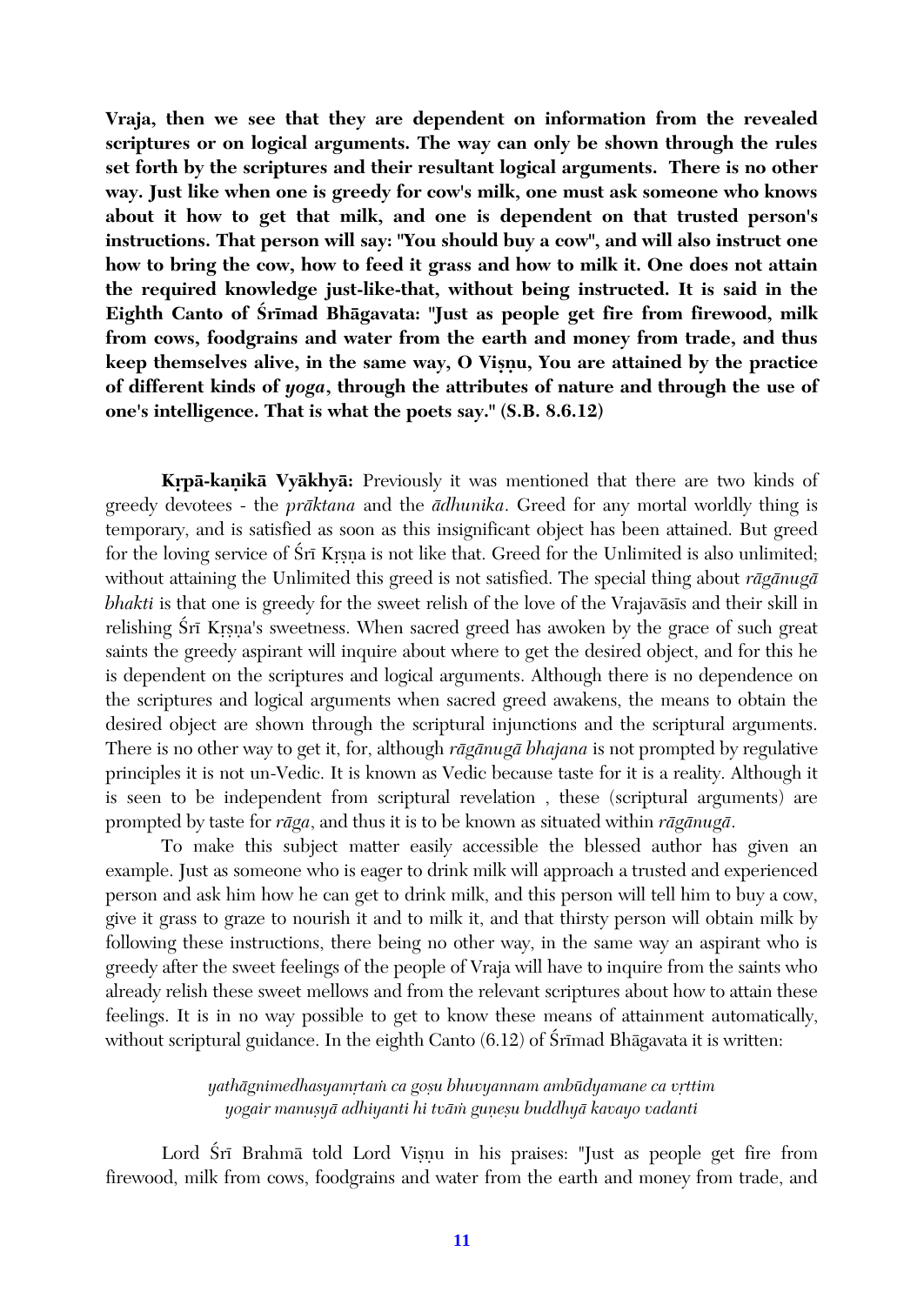thus keep themselves alive, in the same way, O Visnu, You are attained by the practice of different kinds of *yoga*, through the attributes of nature and through the use of one's intelligence. That is what the poets say." In other words, just as by rubbing wood fire is produced, by milking a cow milk is extracted, by ploughing and digging one can get grains and water from the earth and by doing trade one can make profit, similarly the learned sages in this material world, that consists of three modes of material nature, can attain You, who are transcendental to the three modes of material nature, by following the process of *bhakti yoga* in the form of hearing and chanting Your glories as ordered by Sri Guru, and, being engaged by You, they will also instruct others in the means by which they can attain You (purports by Śrīla Śrīdhara Svāmīpāda and Śrī Viśvanātha). The purport of this verse is that just as there are scriptural instructions given by which to attain all kinds of desired things within the material world, similarly the scriptures are also describing how to attain feelings in relation to Srī Krsna. Therefore, although there is no dependence on the scriptures while sacred greed awakens, there is a dependence on scriptural injunctions when one wants to attain the desired feelings. When one sees that the taste of a devotee is opposed to scriptural injunctions we must understand that no real taste has awoken within that person, but that person has just developed some *mäyika* (illusory, mundane) feeling, appearing as some transcendental feelings. When real *ruci* has awoken the scriptural injunctions will follow it (it will be ordained by the scriptural injunctions). Before *ruci* has arisen *bhajana* will be done according to scriptural injunctions, and after *ruci* has arisen the scriptural injunctions will follow the *ruci*. In this way it is to be understood. (7)

#### *TEXT 8:*

*sa ca lobho räga vartma vartinäà bhaktänäà guru-padäçraya lakñaëam ärabhya sväbhéñöa*  vastu sākṣāt prāpti samayam abhivyāpya 'yathā yathātma parimṛjyate'sau mat puṇya gāthā *çravaëäbhidhänaiù, tathä tathä paçyati vastu sükñmaà cakñur yathaiväïjana samprayuktaà. iti bhagavad ukter bhakti hetukäntaù karaëa çuddhi täratamyät prati dinam adhikädhiko bhavati.*

Lord Krsna Himself describes (in Srimad Bhāgavata 11.14.26) how the **devotee on the path of sacred passion advances and becomes more purified and more obsessed with sacred greed by the day, from the initial stage of surrender to the feet of a** *guru* **up to the point in which he directly attains the Lord: 'The more one's mind gets purified by hearing and chanting of My beautiful pastimes, the better one is able to discern the subtle reality (of the Self), just as the eye is better able to perceive more and more subtle things when it is treated with medicinal ointment'.**

**Krpā-kanikā Vyākhyā:** The definition of the generation of sacred greed has been given as follows: It is the craving to relish the sweet mutual feelings of Sri Krsna and the residents of Vraja, that awakens after hearing stories about it from devotional scriptures like Srimad Bhāgavata and which is independent from scriptural injunctions and logical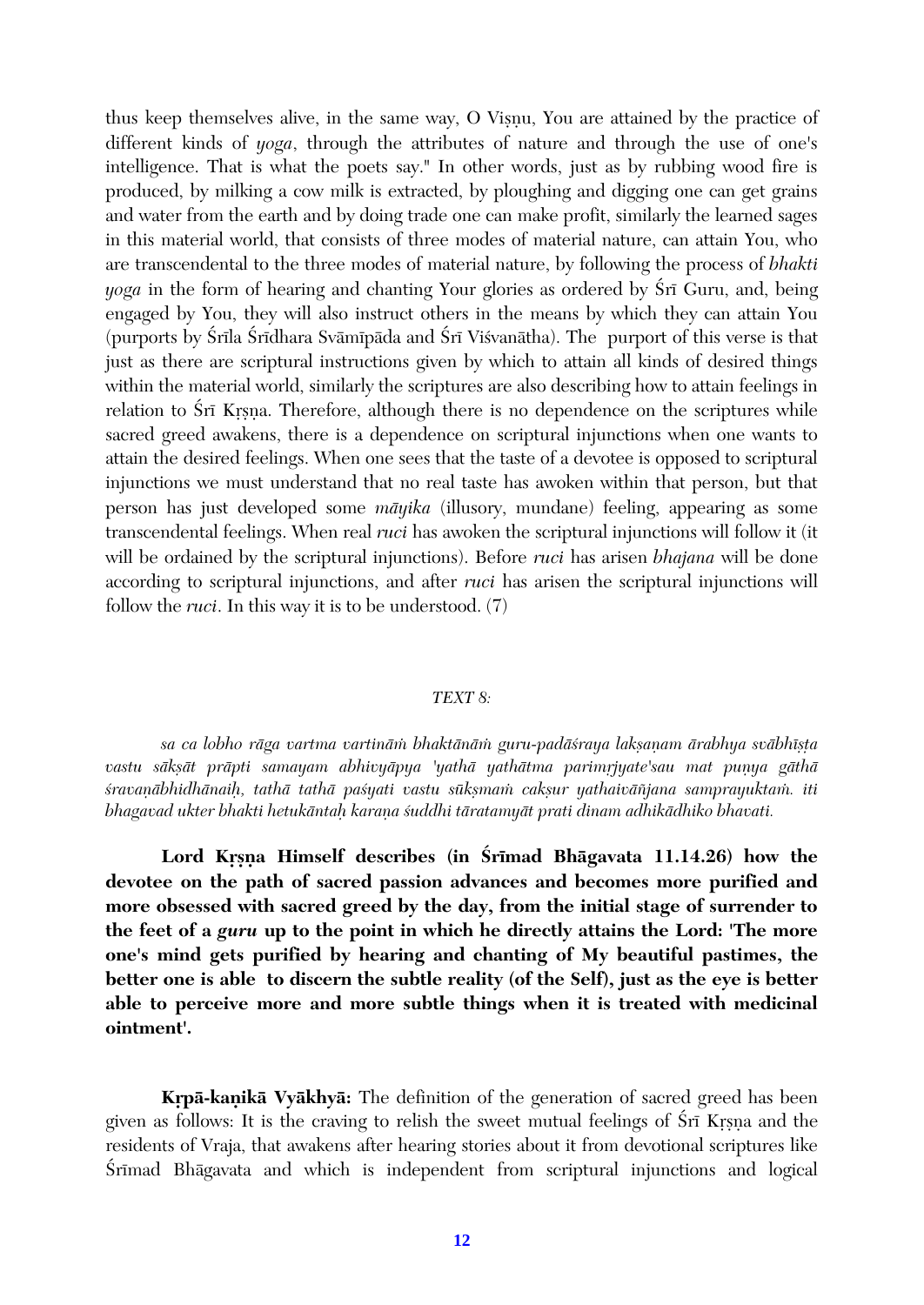arguments. Practically, the craving for one's beloved object is named 'greed'. When the greed of a *rägänugä* aspirant leads him down the road of *räga*, keeping his beloved object in the centre, then it awakens a special taste for the forms and pastimes of  $\overline{S}$ rī Krsna and His associates. At first the greed of an aspirant will be scattered over many different subject matters and cannot focus on the actual beloved object, but when *sädhana bhajana* ripens this greed will give up all other subject matters and will focus on the beloved. In this paragraph the blessed author shows how this sacred greed gradually develops.

After the *rāgānugīya* practitioner has taken shelter of the lotus feet of Śrī Guru the stream of his *bhajana* starts flowing as he engages in hearing and chanting the glories of the Lord in the company of the devotees. Thus his heart is gradually cleansed from vices like lust and becomes completely immaculate. The purer his heart gets through this cleansingprocess, the stronger the sacred greed will get in his heart. The blessed author then quotes a verse from Śrīmad Bhāgavata, which emanated from Śrī Krsna's lotus mouth, to prove his point –

*yathä yathätmä parimåjate'sau mat puëya gäthä çravaëäbhidhänaiù tathä tathä paçyati vastu sükñmaà cakñur yathaiväñjana samprayuktam* (Bhäg. 11.14.26)

Çré Kåñëa told Uddhava: "O Uddhava! Just as the eyes that are anointed with *siddha* ointments gradually become cleansed and free from disease so that they will be able to perceive more and more subtle objects, similarly the practising devotee will perceive more and more subtle things as his heart gets purified by hearing and chanting about My sacred pastimes." In his commentary on this verse Śrīpāda Visvanātha Cakravartī has written: *ādi* bhajanam ārabhya kevalayā bhaktyaivātma *śodhana tāratamyena śravaņa kīrtana smaraëädi täratamyät man mädhuryänubhava täratamyaà präpnotétyäha yathä yatheti*. "As one commences the path of *bhajana* and cleanses one's heart more and more through the practice of pure devotion, consisting of hearing, chanting and remembering the glories of the Lord, one will be able to experience My sweetness more and more. This is described in this verse." $(8)$ 

#### *TEXT 9:*

udbhūte tādrśe lobhe śāstra darśiteṣu tat tad bhāva prāpty upāyeṣu 'ācārya caitya vapuṣā *svagatià vyanaktétyuddhavokteù keñucid gurumukhät keñucid abhijïa mahodayänurägé bhakta mukhāt abhijñātesu kesucid bhakti mrsta cittavrttisu svata eva sphuritesu sollāsam evātiśayena pravåttiù syät. yathä kämärthinäà kämopäyeñu.*

**"When the aforementioned sacred greed has appeared in the heart one**  becomes enlightened in different ways. Uddhava Mahāśaya says in Srīmad **Bhägavata (11.29.6): 'Krsna reveals Himself through the**  $\bar{a}c\bar{a}rya$  **(spiritual master) or through the agency of the Supersoul.' Thus some devotees attain knowledge**  about the feelings of Krsna and His Vraja-associates from the mouth of a *guru*, **some from the mouth of a learned** *rägänugä-***devotee, and some, whose hearts have been purified by the practice of devotional service, will have this knowledge directly revealed to them from within their hearts. Then, just as a sense enjoyer**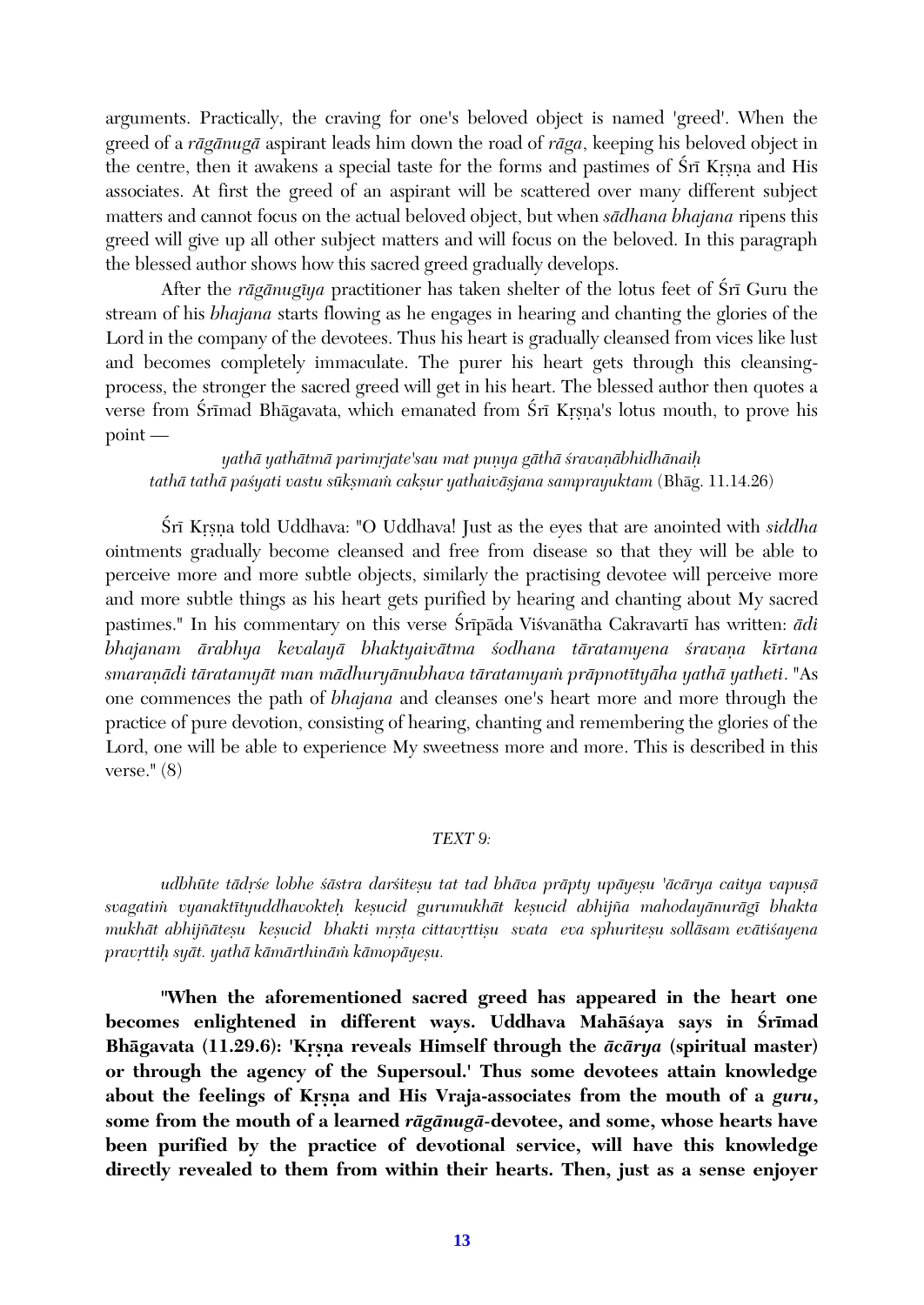**automatically becomes engaged in having his senses gratified, without depending on anyone's encouragement, similarly the** *rägänugéya* **practitioner will automatically be seen as very happy in attaining his desired feelings.**

**Krpā-kanikā Vyākhyā:** How the sacred greed for the expert love of the people of Vraja will gradually increase within the heart of a *rägänugéya sädhaka* once it has awoken there is described by the blessed author in this paragraph. In Srimad Bhāgavata we find the following statement spoken by Uddhava to Srī Krsna -

*naivopayantyapacitià kavayas taveça brahmäyuñäpi kåtamåddhamudaà smarantaù yo'ntar bahis tanu-bhåtäm açubhaà vidhunvann äcärya-caitya vapuñä svagatià vyanakti*

#### (Bhägavata 11.29.6)

'O Lord! The wise devotees attain the pinnacle of transcendental bliss when they remember Your benevolence, and even if they had a lifetime of Brahmä at their disposal they would not be able to pay off their debt to You, for You appear externally as the Guru to teach them and internally You are present to guide them, destroying all unfavorable and inauspicious desires for sense gratification and giving their hearts experience of Yourself." Following this statement of Uddhava some devotees obtain the nectar of instruction from the lotusmouth of Sri Guru and others proceed with *rāgānugā bhajana* under the guidance of an experienced *rägänugä* saint. Some of them will even have the craving for *bhajana* automatically infused within the heart, which is purified by the practice of *sädhanä bhakti*. Then, just as a sense enjoyer automatically becomes engaged in having his senses gratified, without depending on anyone's encouragement, similarly the *rāgānugīya* practitioner will automatically be seen as very happy in attaining his desired feelings. (9)

#### *TEXT 10:*

*tac ca çästraà sarvopaniñat särabhütaà 'yeñäm ahaà priya ätmä sutaç ca sakhä guruù* suhrdo daivam iștam' ityādi vākya nicayākara śrī bhāgavata mahā purāņam eva. tathā tat *pratipädita bhakti vivaraëa caïcu çré bhakti rasämåtärëavädikam api. tatratyaà väkya-trayaà yathä - kåñëaà smaraà janaà cäsya preñöhaà nija saméhitam. tat tat kathä rataç cäsau kuryad väsaà vraje sadä. iti. sevä sädhaka rüpeëa siddha rüpeëa cätra hi. tad bhäva lipsunä kärya vrajalokānusāratah. iti. śravanotkīrtanādīni vaidhi-bhaktyuditāni tu. yānyangāni ca tānyatra vijïeyäni manéñibhiù. iti. trikam atra kämänugä pakñe eva vyäkhyäyate.*

**"In Çrémad Bhägavata Mahä Puräëa, which is the essence of all the**  Upanisads, Lord Kapila speaks the following words (3.25.38): 'To the devotees I am **the beloved, the very Self, the son, the friend, the spiritual master, the well-wisher,**  Fate, or the chosen deity.' And the 'Bhakti Rasāmrta Sindhu' of Śrīmad Rūpa Gosvāmī, which describes the devotion propounded by Śrīmad Bhāgavata, provides the following three verses: 'The devotee should remember Krsna and an eternally liberated devotee of Krsna's of his own choice. He should always live in Vraja and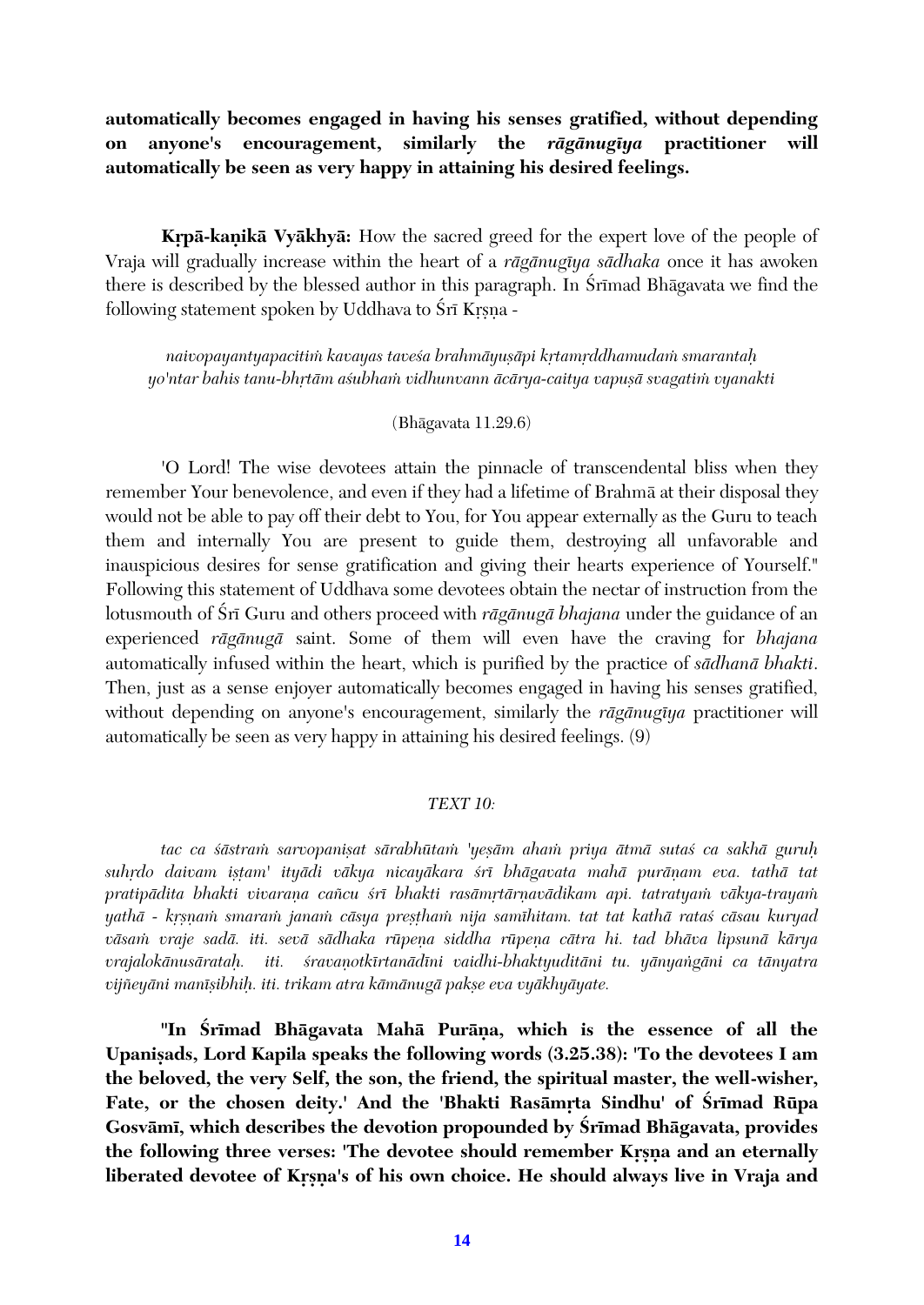be attached to topics concerning Krsna and that favorite devotee of his.' (1.2.294); **'Both in his material and in his (mentally conceived) spiritual body should one follow in the footsteps of the people of Vraja, always desiring their feelings and activities.' (1.2.295); and: 'The practitioner of** *rägänugä bhakti* **should also perform all the limbs of** *vaidhi bhakti***, such as hearing and chanting, as far as they are favorable. This is what the learned say. (1.2.296)" These three verses explain the position of the** *kämänugä* **devotee (those serving in a transcendental erotic feeling)."**

**Krpā-kanikā Vyākhyā:** Herebefore we have indicated that the scriptural injunctions are the means to attain the desired transcendental feelings. Now it is described which scriptures we must rely on for that. Srimad Bhagavata Mahapurana, which is the essence of all the Upanisads and Bhakti Rasāmrta Sindhu, the book which contains all the divine *bhāgavata rasa* that was bound within the whorl of Srīmat Rūpa Gosvāmīpāda's lotuslike heart and that explains all the devotion that was propounded by Srimad Bhāgavata - from all these scriptures the rules of worship of *rägätmikä bhakti* and its subsequent *rägänugä bhajana* is learned.

The blessed author first quotes a verse (3.25.38) from Śrīmad Bhāgavata, which was spoken by Śrī Kapiladeva - *yeṣām aham priya ātmā sutaś ca sakhā guruh suhrdo daivam istam*. Bhagavān Kapiladeva says: "I am their (My devotees') lover, soul, son, friend, preceptor, heart's friend and worshipable deity." When Śrīmat Jīva Gosvāmīpāda describes *räga bhakti* in Bhakti Sandarbha (310) he quotes this verse and explains it as follows: "In this verse the word *priya* refers to Śrī Krsna as the lover of the *gopīs, ātmā* refers to the Param Brahma, in which form the four Kumäras and other *çänta-bhaktas* see Him, *suta* means the son of Śrī Vrajeśvara (Nanda Mahārāja), *sakhā* the friend of Śrīdāma and others, and *guru* the superior of Pradyumna and others. All these devotees are interlocked in a loving relationship with Sri Krsna. He is someone's brother, someone else's maternal uncle, someone else's husband, etc., and in many ways He manifests Himself as the heart's friend (*suhrt*) of all these devotees that have all these different relationships with Him. For His servant Dāruka He manifests Himself as the worshipable deity (*ista-deva*), this is very well known.

Previously it has been said that the love which carries the strong desire to attain union with the Lord is called *räga*. But the *räga* which Rudra showed towards the Lords form of Mohiné Mürti is not to be accepted like that. This is because the Lord accepted the appearance of Mohini Mürti to deceive Sri Rudra, and when Rudra saw this appearance of Mohini Mürti his mind became very agitated by desires to unite with Mohini. The attachment that Rudra had for Mohini cannot be called *rāga*, because he had been deluded by *mäyä* and had attained feelings of lust. This lust was caused by his enchantment with Her form, therefore this cannot be accepted as *räga*.

The devotion that is thus prompted by *räga* (divine attachment), in which particular attachments exist with defined self-identifications such as consorthood, and that mainly consists of hearing, chanting, remembering, serving the lotus feet and offering oneself is called *rägätmikä bhakti*. This *räga bhakti* manifests itself automatically, just like the waves of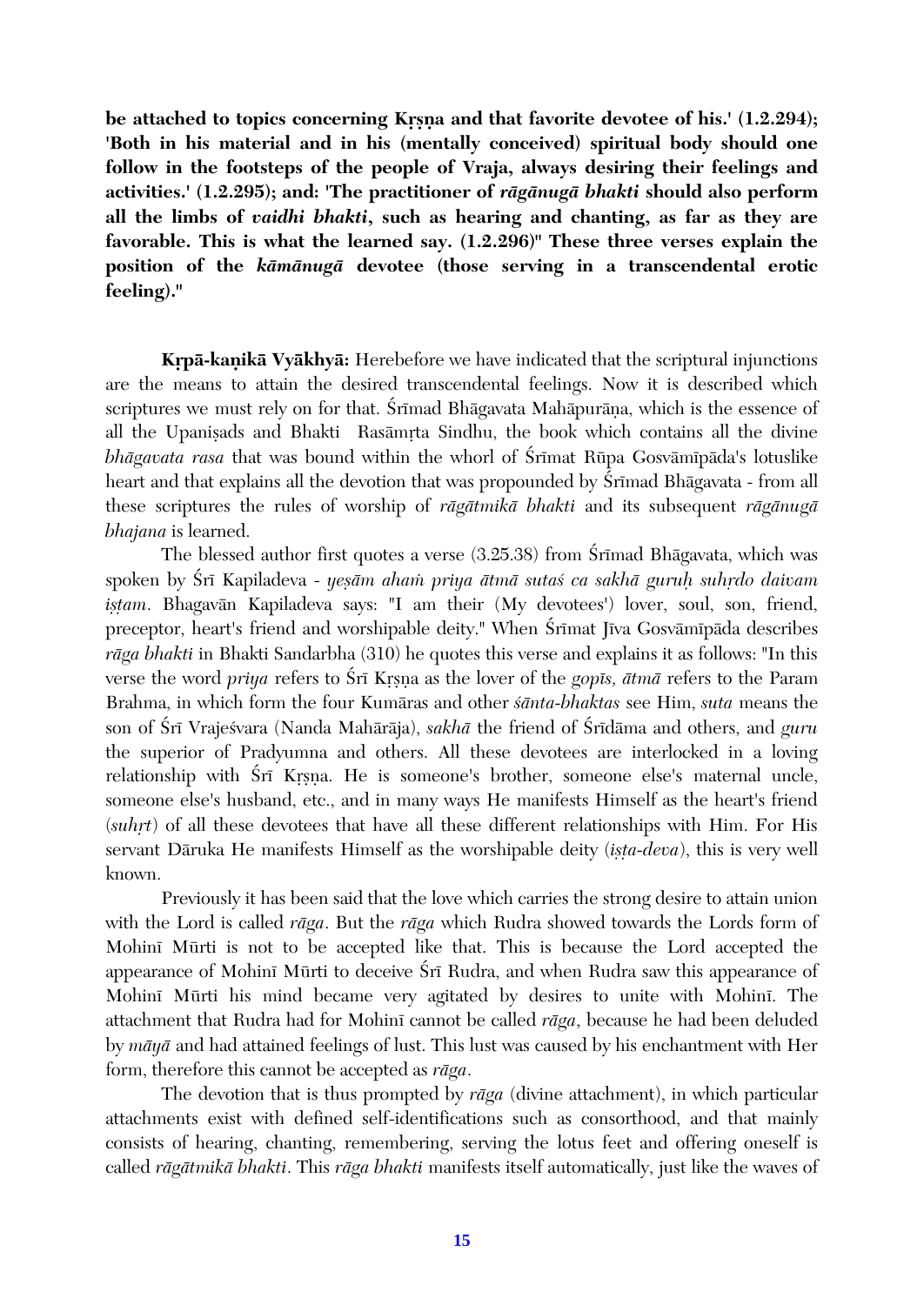the Gaìgä. This is *sädhya bhakti*, not *sädhanä bhakti*. This means that there is no procedure of *sädhana* here. The kind of devotion that follows in the wake of this *sädhya bhakti*. that consists of *çravaëa, kértana* and so, is named *rägänugä bhakti*.

In Šrī Bhakti Rasāmrta Sindhu Šrīmat Rūpa Gosvāmī describes *rāgānugā bhajana* in three verses. The first of them is - *kr§nam smaran janam cāsya pre§tham nija samīhitam. tat tat kathä rataç cäsau kuryäd väsaà vraje sadä* (1.2.294) 'Remembering one's own beloved Nandanandana Krsna and His dearmost associates of one's own choice and taste, being attached to speaking about them and living in Vraja (if possible physically, if not then at least always mentally)." The second verse: *sevā sādhaka rūpena siddha rūpena cātra hi; tad bhāva lipsunä käryä vrajalokänusärataù* "On the path of *rägänugä bhakti* one is engaged in the service of Sri Krsna in one's *sādhaka rūpa*, which means the present physical body, as well as in one's *siddha deha*, which means one's mentally conceived, own desired body, desiring the ecstatic love of Sri Krsna's beloved devotees that are situated in Vraja and following in their footsteps." The third verse runs: *śravanotkīrtanādīni vaidha bhaktyuditāni tu; yānyangāni ca tänyatra vijïeyäni manéñibhiù* "All the items of devotion that were discussed for *vaidhé bhakti* are also practised and depended upon in *rägänugä bhakti*. The wise devotees practise the items that are proper for their own mood, but they do not act contrary to their own mood." The blessed author will later explain these three verses in connection with *kämänugä*.

The devotion that follows in the wake of *rägätmikä bhakti* is called *rägänugä bhakti*. The devotion that is manifest in Kåñëa's eternal associates in Vraja is called *rägätmikä bhakti*. This *rägätmikä bhakti* is twofold - *sambandha rüpä* and *käma rüpä*. The devotion of servants like Raktaka and Patraka, friends like Srīdāma and Subala and parents like Nanda and Yaśodā are called *sambandha rüpä rägätmikä bhakti,* while only the amorous devotion of Çré Rädhä and the other beautiful girls of Vraja is famous as *käma rüpä rägätmikä bhakti*. Just as there are two kinds of *rägätmikä bhakti*, namely *sambandha-rüpä* and *käma rüpä*, there are also two kinds of *rāgānugā* followers of them - *sambandhānugā* and *kāmānugā*. Śrīman Mahāprabhu and the Gaudīya Vaiṣṇava Ācāryas that surrendered to His lotus feet have preached the *kämänugä bhakti-*love of *rädhä däsya*, or *maïjaré bhäva sädhanä* to the world. Therefore, the blessed author has determined that he would explain these above three verses in the scope of *kämänugä bhakti*. (10)

#### *TEXT 11:*

*prathamataù kåñëaà smaran iti smaraëasyätra rägänugäyäà mukhyatvaà rägasya manodharmatvät. preñöhaà nija bhävocita lélä viläsinaà kåñëaà våndävanädhéçvaram. asya kåñëasya janaà ca kédåçaà nija saméhitaà sväbhilañaëéyaà çré våndävaneçvaré lalitä viçäkhä çré rüpa*  mañjaryādikam. krsņasyāpi nija samīhitatve'pi tajjanasya ujjvala bhāvaika nisthatvāt nija samīhitatvādhikyam. vraje vāsam iti asāmarthye manasāpi. sādhaka *śarīrena vāsas tu uttara çlokärthataù präpta eva. sädhaka rüpeëa yathävasthita dehena. siddha rüpeëäntaç cintitäbhéñöa tat säkñät sevopayogi dehena. tad bhäva lipsunä - tad bhävaù sva preñöha kåñëa viñayakaù sva saméhita kåñëa janäçrayakaçca yo bhäva ujjvaläkhyas taà labdhum icchatä. sevä manasaivopasthäpitaiù säkñäd apyupasthäpitaiç ca samucita dravyädibhiù paricarya käryä. tatra prakäram äha vraja lokänusärataù sädhaka-rüpeëänugamyamänä ye vrajalokäù çré rüpa gosvämyädayaù ye ca siddha-*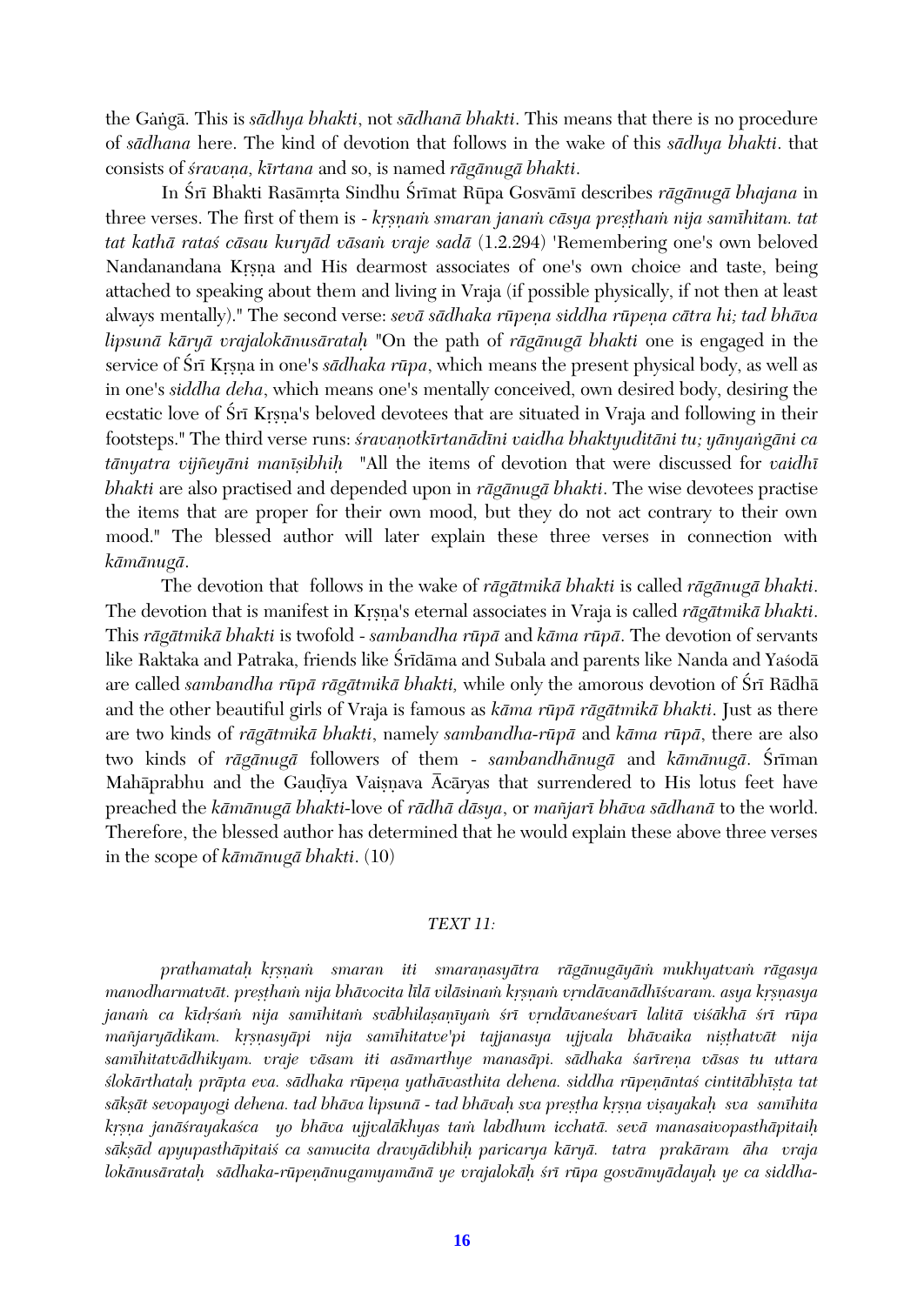*rüpeëanugamyamänäù vrajalokäù çré rüpa maïjaryädayas tad anusärataù. tathaiva sädhakarüpeëänugamyamänä vrajalokäù präpta kåñëa-sambandhino janaç candrakäntyädayaù daëòakäraëya-väsi munayaç ca båhad-vämana prasiddhäù çrutayaç ca yathäsambhavaà jïeyäù. tad anusäratas tat tad äcära dåñöyety arthaù. tad evaà väkya-dvayena smaraëaà vrajaväsaà ca uktvä śravanādīnapy āha - śravanotkīrtanādīnīti. guru pādāśrayanādīni tvāksepa labdhāni. tāni vinā vrajalokānugatyādikam kim api na sidhyed ity ato manī sibhir iti manī sayā vimr syaiva svī yabhāva* samucitāny eva tāni karyāni na tu tad viruddhāni.

"First of all, through the words 'remembering Krsna' (Bhakti Rasāmrta Sindhu 1.2.294), it is indicated that remembrance (*smarana*) is the main item of *rägänugä bhakti***.** *Räga* **is a special feature of the mind. The beloved is the Lord of**  Vrndāvana, Śrī Krsna, who enjoys pastimes suitable to His own feeling. With 'His **people also' is meant: His beloved eternal associates in Vraja, that transcendental personality that the practising devotee favours, like Vrndävanesvari Śri Rādhikā,**  $\hat{\mathbf{S}}$ rī Lalitā, Viśākhā, Śrī Rūpa Mañjarī, and so on. Although they are Krsna's **favorites, they are also more favorite to those devotees who desire to enter into the**  brilliant erotic relationship with Krsna. If one can not live in Vraja physically, one **must at least mentally do so. But the next verse (1.2.295) clearly explains how one must live in Vraja physically. Living with the** *sädhaka rüpa* **means in the physical body of the practising devotee, and the** *siddha rüpa* **means one's own desired mentally conceived spiritual body, that is suitable for direct transcendental service**  to Śrī Krsna. *tad bhāva lipsunā* means: being eager to attain the brilliant erotic feelings towards Krsna of one's favorite devotees in that feeling, like Śrī Rādhikā **and the** *gopés***. How to serve? With paraphernalia that are collected either mentally or physically. How to follow in the footsteps of the people of Vraja? In one's**  physical body one follows in the footsteps of Srila Rūpa Gosvāmi and other saints **that lived in Vraja and in the mentally conceived spiritual body one follows in the footsteps of Srimati Rüpa Mañjari and other eternal associates of Krsna.** 

**The people of Vraja that should be followed in the** *sädhaka rüpa***, such as**  Candrakānti, the sages of the Dandaka-forest, whose story is related in the Brhad Vāmana Purāņa, as well as the *śrutis* (Upaniṣads), have attained their spiritual relationship with Krsna. One should act like these Vrajaväsis. In this way the first two verses described *smarana* and living in Vraja and the third verse (1.2.296) describes practices such as hearing about Krsna's pastimes. All other limbs of **devotional practice, such as taking shelter of the feet of the** *guru***, are attained through the practice of hearing and chanting. Without hearing and chanting one's allegiance to the people of Vraja will be unsuccessful, hence the word** *manéñibhiù* **was used. This means that intelligent persons will, with the help of their sense of discrimination, practise those limbs that are favorable to one's own devotional feelings and not those that are opposed to that.**

**Krpā-kaņikā Vyākhyā:** The blessed author has quoted three verses from Šrī Bhakti Rasāmrta Sindhu and has explained that in terms of the *kāmānugā* devotees, beginning with the first verse, where the devotee practises the remembrance of Sri Kisna, who enjoys according to His own feelings, and his own favorite associates of Krsna, such as Śrī Rādhā,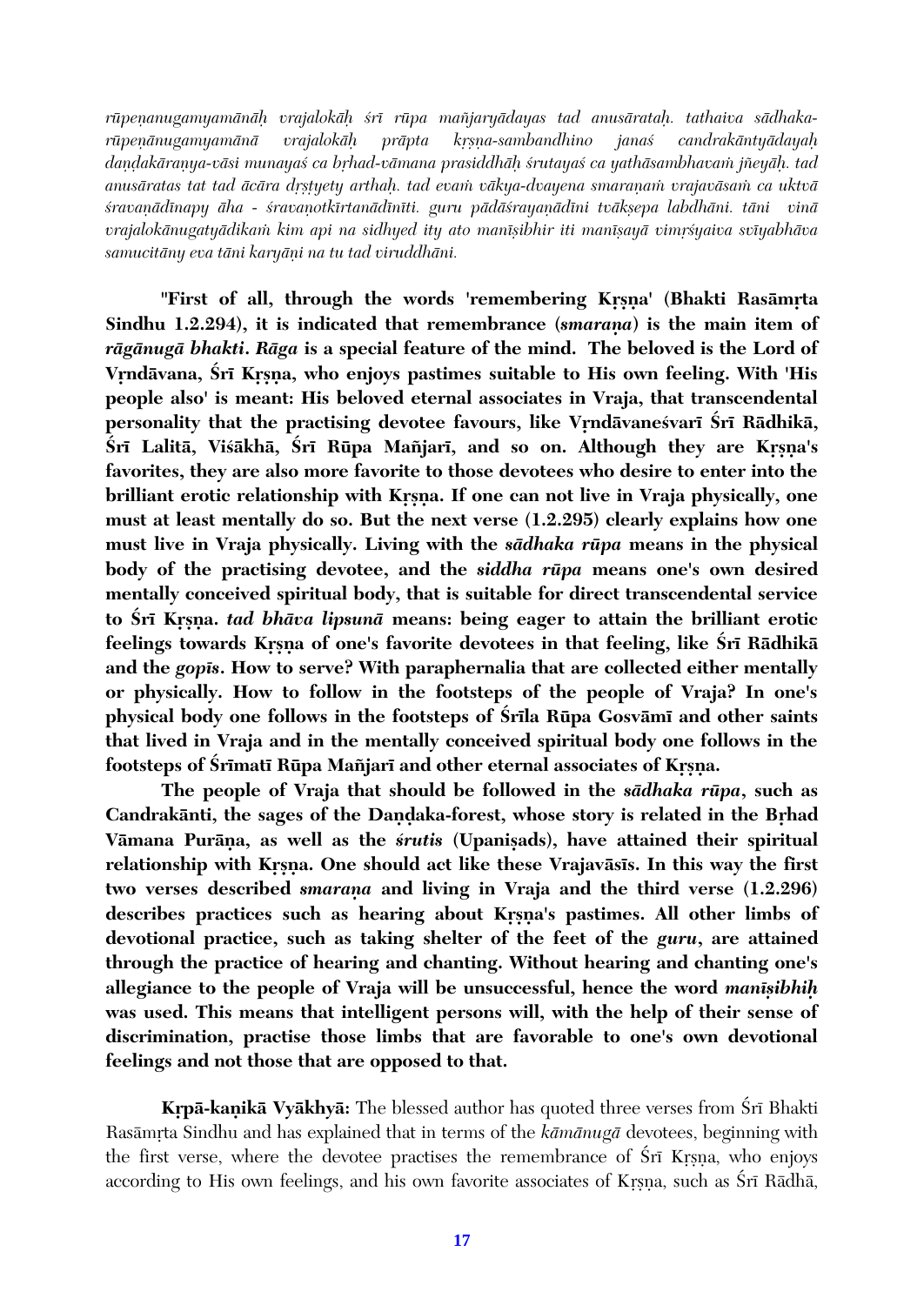Lalitā, Visākhā and Śrī Rūpa Mañjarī. Rāga is the natural function (*dharma*) of the mind, and so is *smarana*. Therefore the blessed author says that *smarana* is the main and major item of *rāgānugā bhajana.* Šrīla Narottama Thākura Mahāśaya has said: *sādhana smarana līlā, ihāte* nā koro helā, kāya mane koriyā susāra. manera smaraņa prāņa, madhura madhura dhāma, *yugala viläsa småti sära. sädhya sädhana ei, ihä boi ära näi, ei tattva sarva vidhi sära* (Prema Bhakti Candrikā). "Do not neglect the practice of *lilā smarana*, keep this as the essence with body and mind. The very life-force of the mind is *smarana*, which is the abode of all sweetness, and the essence of *smarana* is the pastimes of Rādhā and Krsna.This is the means, this is the goal, and there is nothing apart from this. This truth is the essence of all regulative principles." Smarana is the very life-force of the mind; a mind that does not remember the Lord is like a lifeless corpse. The body that contains no soul serves as food for the dogs and jackals, and in the same way the enemies of lust and anger always bite the mind that is not engaged in remembering the Lord. When life is still in the body the dogs and jackals flee away in fear, and similarly when lust and greed see that the mind is animated by remembrance of the Lord they will flee far away. Not only that, the glories of *smarana* are unlimited. *smarataù päda kamalam ätmänam api yacchati; kintvarthakämän bhajato nātyabhīstān jagad guruh* (Bhāg. 10.80.11) "The Universal Teacher Śrī Krsna even gives His very self to the person who remembers His lotus feet. What then to speak of giving him money and sense gratification, which is not even desired by the devotees?" In his commentary on this verse Śrī Jīva pāda has written: *smaratah smarate. sāksāt prādurbhūya ātmānām smartur vasīkarotītyarthah* (Bhakti Sandarbhaḥ 277) 'Śrī Kṛṣṇa will personally appear before the person who remembers Him and give Himself to him, which means that He is subdued by the devotee who remembers Him."

Srīmat Jīva Gosvāmīpāda has mentioned four kinds of *smaraņa: nāma smaraņa, rūpa smarana, guna smarana* and *līlā smarana*. Of them, *līlā smarana* is the best, for it automatically includes *nāma, rūpa* and *guna smarana*. The remembrance of the pastimes of Rādhā and Krsna is the essence of all regulative principles, for it is both the means and the goal. Therefore it is the remembrance of the pastimes of Rādhā and Krsna that make *rägänugä bhajana* so special. The *rägänugéya sädhaka* remembers the eightfold daily pastimes of Śrī-Śrī Rādhā-Mādhava and Their girlfriends like Lalitā and Visākhā and they meditate how they render devotional service in allegiance to the *mantaris* headed by Sri Rūpa Mañjarī. Such *rāga bhajana* is the unprecedented merciful gift of Srīman Mahāprabhu. The remembrance of Śrī-Śrī Rādhā Mādhava's intimate pastimes is not possible without the remembrance of  $\overline{\text{Sri}}$  Gaurānga's pastimes, and thus we see that in the Gaudīya Vaișnava Sampradāya there is a system of remembering the eight-fold daily pastimes of Srī-Šrī Gaura Govinda.

The *rägänugéya sädhakas* perform their *bhajana* while residing in Vraja, and it is said that when one is unable to reside in Vraja physically one must reside there mentally. For instance, *madhvābhāve guḍam dadyāt*. "Honey is needed, but when that is not available one must use brown sugar." **Vraja Väsa** is one of the five main items of *bhajana* that has inconceivable potencies. This is a most confidential item of *bhajana*. In the Puranas it is desribed that simply by living in Mathurā-maṇḍala for one day one attains Haribhakti, which is prayed for even by the liberated souls. Therefore it is always advised to the *sädhakas* to live in Vraja and to engage in discussing topics of the pastimes of the beloved deity. Living in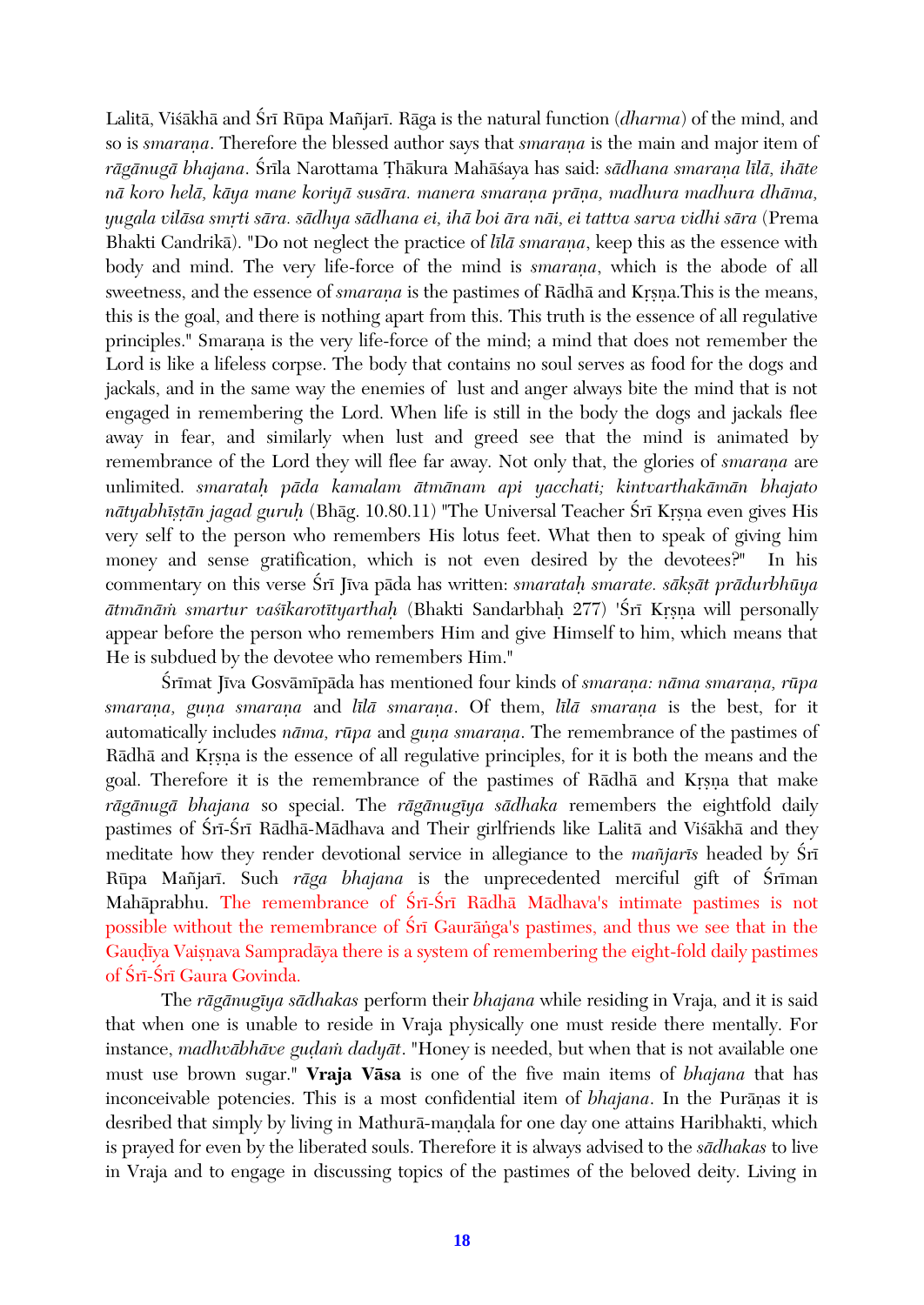Vraja-bhūmi specifically enables one to visualize the pastimes of one's beloved Śrī-Śrī Rādhā-Mädhava.

In his commentary to Brhad Bhāgavatāmrta 2.4.1 Śrīmat Sanātana Gosvāmīpāda has written: kutracid brahmāndasyāntar bahis ca muktipade'pi adrstam ato vanānām antar *madhye nivasatä tat pärñadoktaà çré vaikuëöhaloka sädhanänuñöhänädikaà sarvam eva vismåtaà vimohäd iveti yathätyanta mohät sarvaà vismåtaà bhavet tathetyarthaù. yad vä* vismrtam ivetyanvayah, tatas ca vimohād iti etad bhūmi-sobhayā cittākarsanād ityarthah. *evaà mathnäti sarveñäà mano viloòayatéti mathurä çabdärtho dhvanitaù* "The beauty I beheld in Vraja-*bhümi*, this extraordinary beauty I had not seen anywhere in the universe, or beyond it, or even in the *muktipada*, where the liberated souls dwell. By staring at the beauty of Sri Vrndävana and by living in its forests I became so enchanted that I even forgot about practising the *sädhana* that was prescribed to me by the Lord's associates and that was going to elevate me to Vaikuntha. Nowhere did I experience such beauty, such bliss that attracted my mind and made me forget everything. Because Vraja-*dhäma* thus agitates (*manthana*) everyone's minds and causes one to forget everything else it is known by the name of **Mathurä**.

In the *sädhaka*-body, which is the present physical body, as well as in the *siddha rüpa*, which is the mentally conceived spiritual body which is suitable for direct service to Them, or the Guru-given *mañjarī-svarūpa, rāgānugīya* devotees serve Śrī-Śrī Rādhā-Mädhava in the wake of the people of Vraja and nourish the powerful desire to relish the wonderfully brilliant erotic sweetness of Their forms, attributes and pastimes in their hearts. Just as one serves Śrī-Śrī Rādhā-Mādhava in the external *sādhaka*-body with different articles according to the particular time, similarly one meditates on rendering such services mentally with the same articles collected with the *siddha rūpa* in the Yogapītha (this is called *mantramayī upāsanā*). Then again one meditates on rendering service to Śrī-Śrī Rādhā-Mädhava in one's *siddha svarüpa* in the kingdom of the eightfold daily transcendental pastimes according to the right time (this is called *svärasiké upäsanä*).

The *sädhaka* should serve in two ways, in allegiance to the people of Vraja. As far as he is able to, the *sādhaka* should render service or do *bhajana* like Śrī-Śrī Rūpa-Sanātana by living in Vraja, keeping their example of renunciation, dispassion and loyalty before him, and in his *siddha rūpa* he should mentally render service in allegiance to Vraja-people like Śrī Rūpa Mañjarī. Or he will attain devotional service in the form of a *gop* in Vraja by doing *bhajana* in allegiance to *nitya siddhā-gopīs, sakhīs* like Candrakānti<sup>1</sup>, the *munis* who lived in the Dandaka-forest or the goddesses who preside over the *srutis* and that were described in the Brhad Vämana Purāņa. The *sādhaka* should mentally render service while following in

 $\overline{a}$ 

 $1$  In the Padma Purāņa it is seen that a Gandharva-maiden named Candrakānti, after seeing the wonderful beauty of the Çré Gopäla Mürti, became eager to play with Him, and thus descended in a partial incarnation and worshipped Gopäla by dancing for Him with other girls. After thus attaining Him in a divine form which was suitable for His enjoyment she received a boon from Brahmā, Śrī Gopāla's pure devotee, that she could descend entirely and meet with Śrī Vrsabhānu's daughter. In his commentary on Śrī Bhakti Rasāmrta Sindhu Śrī Jīva has written that this Gandharva-daughter Candrakānti, who serves as an example of deep absorption in *rägänugä sädhanä*, is Çré Rädhä's *vibhüti* (form of Her prowess), but that at the time she achieved perfection Çré Rädhä gave her Her friendship, and considered that all her activities, both in *sädhanä* and in *siddhi*, were performed by Herself. For this reason the devotional scriptures indicate that Candrakānti and Śrīmatī are nondifferent (commentary on Bhakti Rasāmrta Sindhu 1.3.14).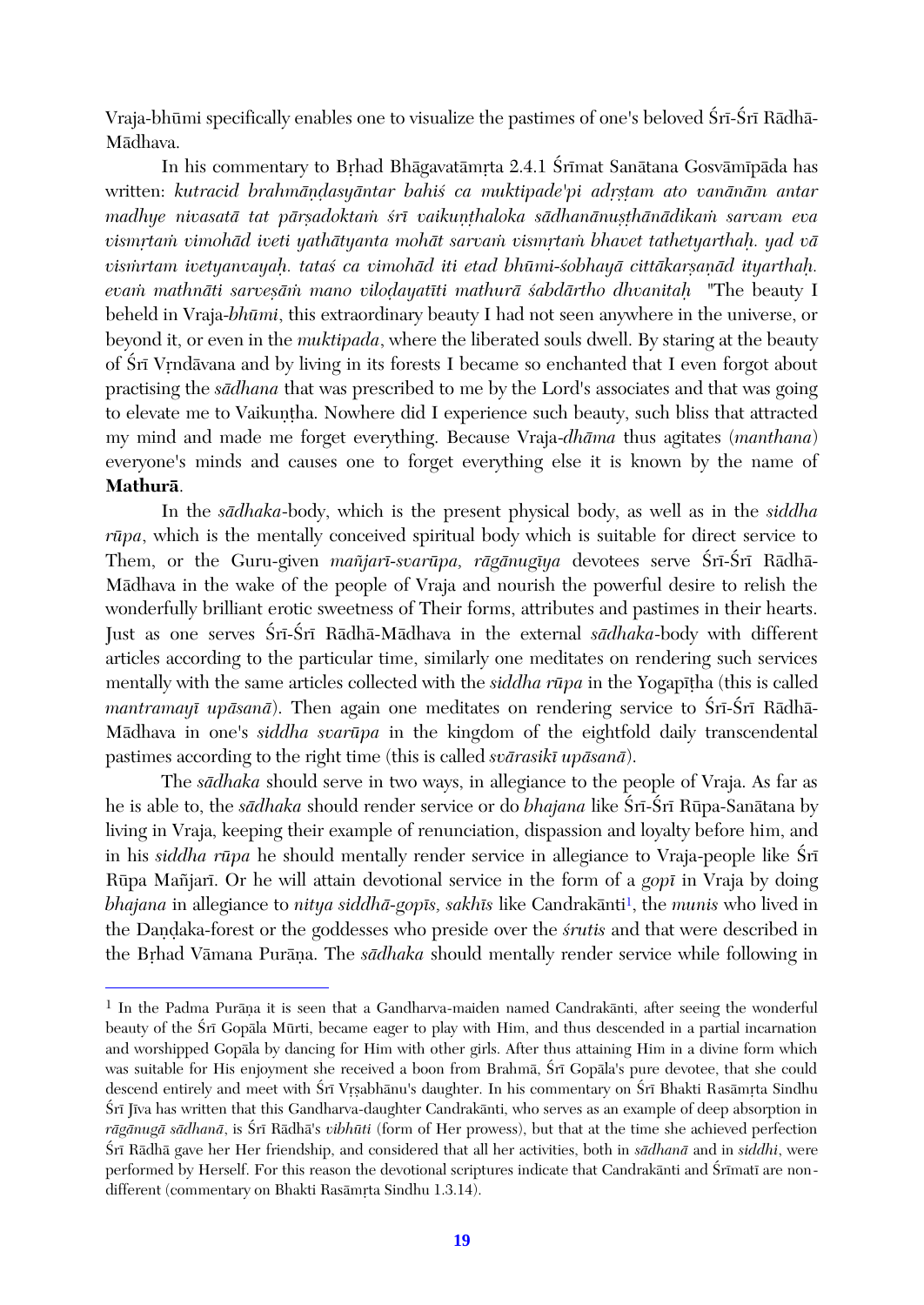their footsteps, in allegiance to their activities. *sädhane bhävibo yähä, siddha dehe päbo tähä* (Prema Bhakti Candrikä) "According to what I have thought of during my *sädhana* I will get a *siddha deha*." Following this rule the *sädhaka* will be blessed by attaining the service he meditated upon in the *lélä*-kingdom with his *siddha*-body. There are two kinds of *rägänugä bhajana* -

'bāhya' 'antara' ihāra dui to sādhana; bāhya - sādhaka dehe kore śravana kīrtana *mane - nija siddha deha koriyā bhāvana; rātri dine kore vraje krsnera sevana* (C.C. Madhya 22)

"There are two kinds of practice: External and internal. Externally one practises hearing and chanting within one's physical *sädhaka*-body, and internally one meditates on one's own *siddha*-body, in which one serves Krsna in Vraja day and night."

Without practising limbs of *bhajana* such as hearing and chanting within the external *sädhaka* body the *sädhaka* can not attain perfection in either destroying *mäyä*, becoming free from vices in his own *bhajana* or in his allegiance to the people of Vraja. With hearing and chanting is meant following as much as possible the 64 items of *bhajana*, starting with taking shelter of a *guru*, that Śrīmat Rūpa Gosvāmī has mentioned in his Bhakti Rasāmrta Sindhu *grantha*. Some people imitate the *gopé deha* with the *sädhaka deha*, dressing and ornamenting the physical body like women do, but this is not approved of by the Vaisnavācāryas like Šrī Rūpa and Sanātana Gosvāmī. An intelligent *sādhaka* should use his discriminating intelligence and follow the items of *bhajana* properly. He should not act contrary to his own feelings, for that will cause obstructions to his attainment of *prema*. (11)

#### *TEXT 12:*

*täni cärcana bhaktävahaìgropäsanä mudrä nyäsa dvärakä-dhyäna rukmiëyädi püjädinyägama çästra vihitänyapi naiva käryäëi. bhakti märge'smin kiïcit kiïcit aìga vaikalye'pi doñäbhäva çravaëät. yad uktam - yänästhäya naro räjan na pramadyeta karhicit. dhävan nimilya vä* netre na skhalen na pated iha. iti. na hyangopakrame dhvamso mad bhakter uddhavāņv api. iti ca. angi vaikalye tv asty eva dosah. yān śravanotkīrtanādīn bhagavad dharmānāśritya ity ukteh. śruti *småti puräëädi païcarätra vidhià vinä. aikantiké harer bhaktir utpätayaiva kalpate. ityukteç ca. lobhasya pravartakatve'pi nija bhäva pratikülänyuktäni sarväëi çästra vihitänäà tyägänaucityam iti buddhyä yadi karoti tadä dvärakä-pure mahiñé jana parijanatvaà präpnoti. yad uktam - riraàsäà suñöhu kurvan yo vidhi-märgeëa sevate. kevalenaiva sa tadä mahiñétvam iyät pure. kevalenaiva*  krtsnenaiva na tu nija bhāva pratikūlān mahisī pūjādīn kāṁścit kāṁścid aṁśān parityajyetyarthaḥ."nirṇīte kevalam iti triliṅgatveke krtsnayoḥ" ity amarah. kevalena vidhi-mārgena *pure mahiñétvaà miçreëa mathuräyäm iti vyäkhyä nopapadyate. pure yathä mahiñétvaà tathä mathuräyäà kià rüpatvam. kubjä parikaratvam iti cet kevala vaidhé-bhakti phaläd api miçra vaidhé*bhakti phalasya apakarṣaḥ khalu anyāya eva. rāmāniruddha pradyumna rukmiṇyā sahito vibhuḥ. iti *gopäla täpané çruti dåñöyä rukmiëé pariëayo mathuräyäm ity ato rukmiëé parikaratvam iti vyäkhyä tu na sarva laukiké. rädhä-kåñëopäsakaù kathaà kubjäà vä rukmiëéà vä präpnoti iti dvitéyaç cänyäyaù. vastu tastu lobha pravartitaà vidhi-märgeëa sevanam eva rägamärga ucyate vidhi pravartitaà vidhi-märgeëa sevanaà ca vidhi-märga iti. vidhi vinäbhütaà sevanaà tu çruti småtyädi väkyäd utpäta präpakam eva.*

**Worshipping oneself as the Supreme Lord, using** *mudräs* **(making ritualistic**  signs with the hands) or *nyāsa*, meditating on Krsņa's pastimes in Dvārakā,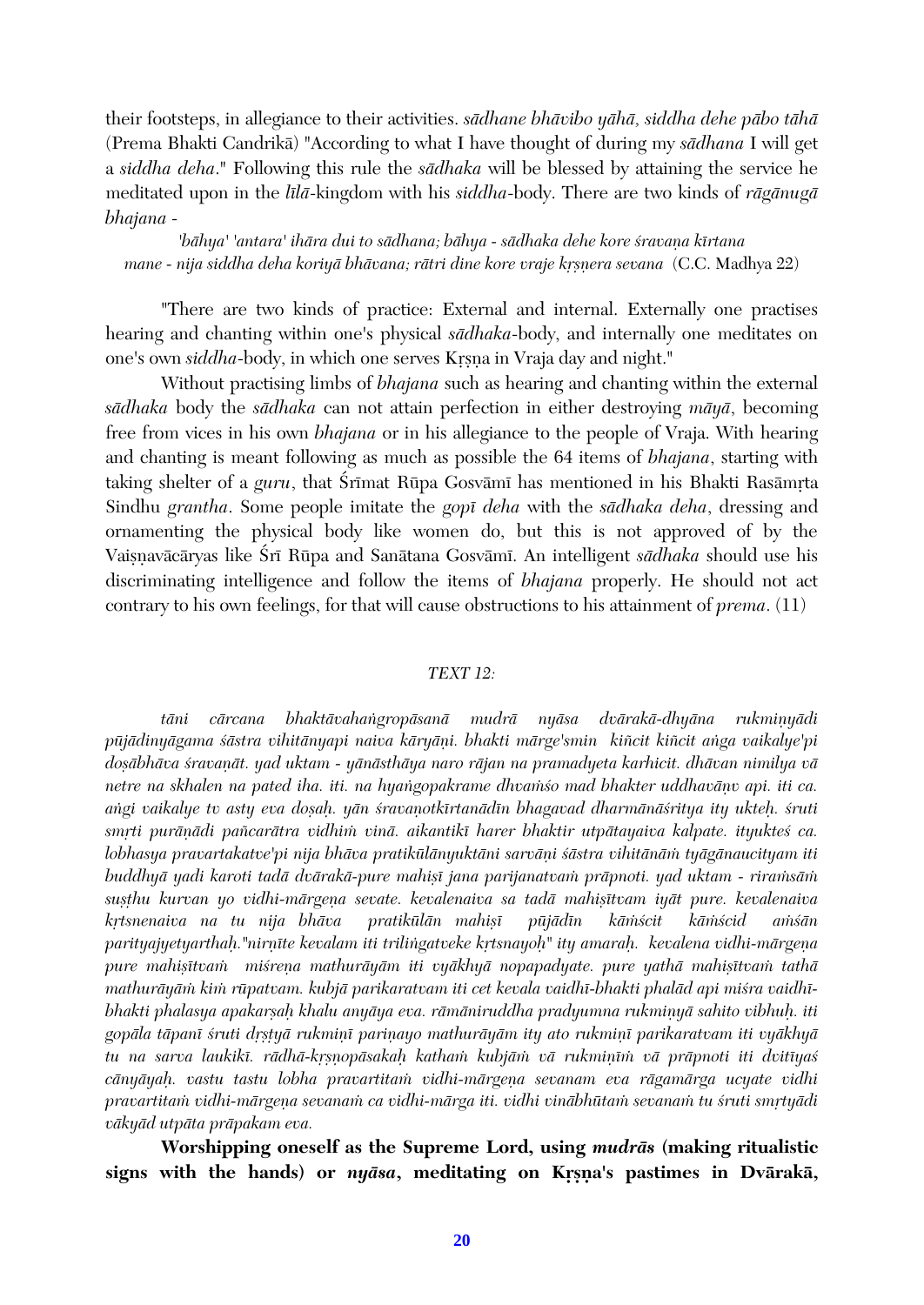**worshipping Kåñëa's Queens in Dvärakä are practices not to be done by a** *rägänugä sädhaka***, although they may be described in the Vedic scriptures. If, on the path of devotion, there is a slight deficiency on the part of the devotee, that will not be a**  fault; that can be seen in the scriptures. In the Eleventh Canto of Srimad **Bhägavata the Nine Yogendras tell king Nimi: "O King! A person who takes shelter of the path of devotion will never be in danger. Even if he runs over this path with his eyes closed he will not trip or fall!" The Lord Himself also tells Uddhava (in Çrémad Bhägavata 11.29.20): "O Uddhava! In this endeavour of devotion to Me there can not be even the slightest loss or destruction!" There is a fault in failing to practise the** *aìgés* **(vital items of** *bhajana***), though. The word** *yän* **in the former verse means that one must take shelter of the** *aìgés* **of** *bhägavata dharma***, like hearing and chanting. It is also said (in the Närada Païcarätra) that that exclusive devotion to Lord Hari that does not follow the rules and regulations prescribed by**  the *srutis*, *smrtis*, Purānas, or the Nārada Pañcarātra, is simply causing disturbance.

**If someone, overcome by spiritual greed, begins on the path of** *bhajana***, but still feels that it is not proper to give up all rules prescribed by the revealed scriptures, even if they are unfavorable to his own (sweet, spontaneous) ecstasy, and meditates on Dvärakä-***lélä* **etc., then he will attain the transcendental position**  of an associate of Lord Krsna's Queens in Dvārakā. This is confirmed in the scriptures (Bhakti Rasāmrta Sindhu 1.2.303): "One who has the great desire to **make love with the Lord, but who worships Him solely with** *vidhi bhakti***, will become a Queen in Dvārakā." The word** *kevala* **in this verse means** *krtsnenaiva***, or not giving up any unfavorable item of his practice, such as worshipping the Queens in Dvärakä and being exclusively dedicated to the path of** *vidhi bhakti***. The Amara**  Kosa-dictionary confirms that the word *kevala* can mean *krtsna: nirnite kevalam iti trilingam tv eka krtsnayoh*. Still, we can not suggest that, just as if one worships exclusively in *vidhi mārga* one will become Lord Krsna's Queen in Dvārakā, so one will attain Krsna in the abode of Mathurā by practising a mixture of *vidhi bhakti* **and** *rägänugä bhakti***. How can one, after all, become a Queen in Mathurä like in Dvärakä? If you answer: You will become an associate of Kubjä in Mathurä, then I**  will say that this is unfair. (After all, the *rasa* of Kubjā with Krsna is inferior to the *rasa* **of the Queens of Dvärakä. This is explained in Çréla Rüpa Gosvämé's Ujjvala**  Nilamani). How then can one get something inferior through the practice of mixed *vidhi-räga bhakti***, which is superior to plain** *vidhi bhakti***? The Gopäla Täpané** Upanisad proves that Rukmini was married in Mathurā. One verse of the Gopāla **Täpané Çruti states: "Vibhu Çré Kåñëa, Balaräma, Aniruddha, Pradyumna and**  Rukmini eternally dwell in Mathurā". Therefore the explanation that one will **become an associate of Rukminī in Mathurā as a result of mixing** *vidhi bhakti* **with** *rāga bhakti* is also not reasonable, because not everyone confirms that Rukmiņī is **married in Mathurā. How can one become an associate of Kubjā or Rukmiņī after** worshipping Srī Rādhā-Krṣṇa? That is a second injustice. Actually, when one **follows** *vidhi märga* **prompted by sacred greed, that is called** *rägänugä bhakti***, and when one follows** *vidhi märga* **and is prompted by scriptural injunctions, that is**  called *vidhi bhakti*. When one worships Krsna without following the rules set out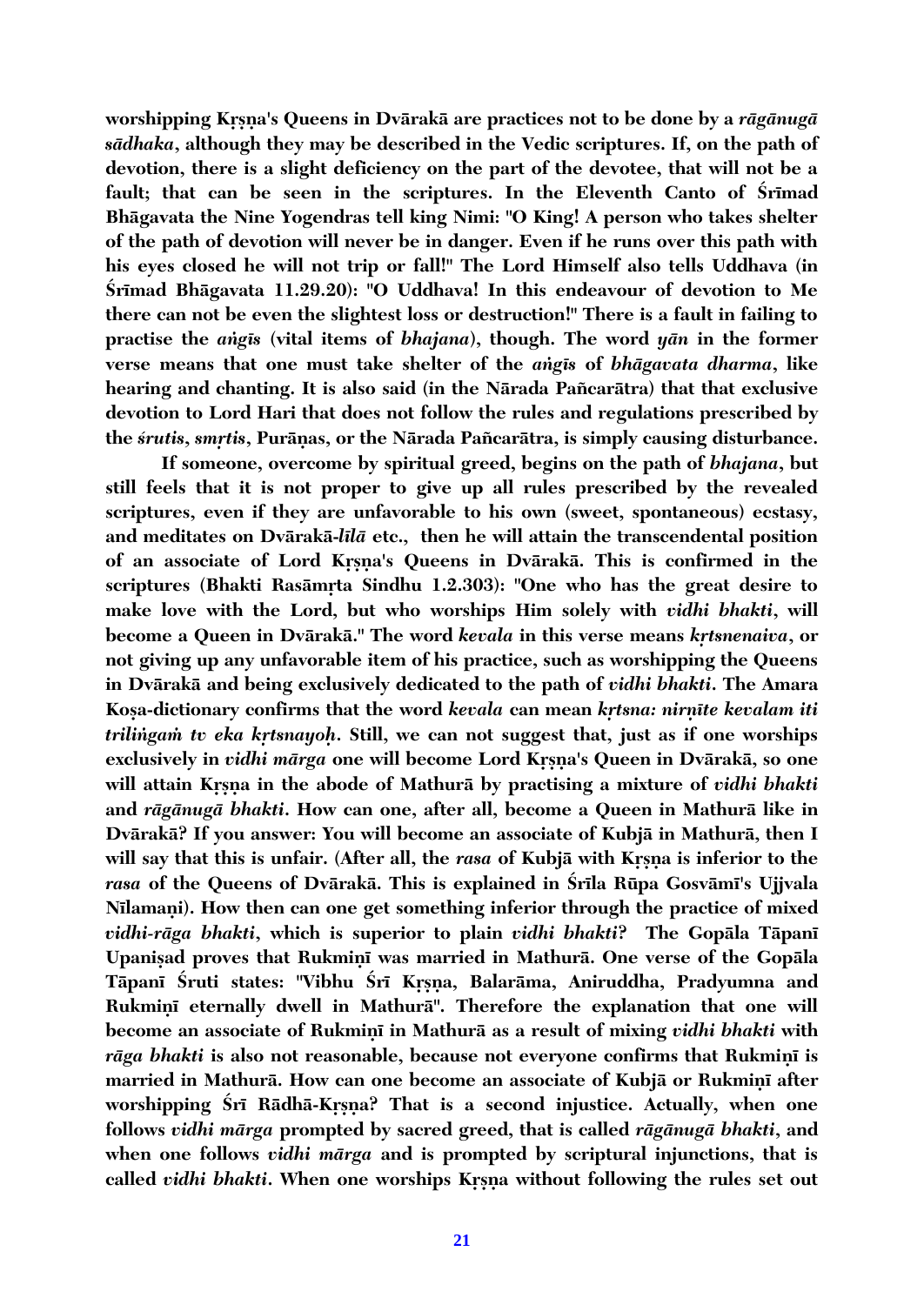by the *srutis, smrtis* and Purāṇas, (as the aforementioned verse from the Nārada **Païcarätra proves) then that is considered a social disturbance.**

**Krpā-kanikā Vyākhyā:** Here the blessed author mentions the kind of conduct that works against the feelings desired by the *rägänugéya sädhakas. ahaàgropäsanä.* That is, while engaged in formal worship, worshipping the Lord with a sense of nondifference: "I am Srī Krsna!". *mudrā*. To show signs to the demigods with both hands during formal worship. *ävähané, sthäpané, sannidhäpané, sannirodhané, sakalékaraëa, avaguëöhané, amåtékaraëé* and *paramīkaranī* - these eight *mudrās* are being used. After that *sankha, cakra, gadā, padma, mūṣala, śārṅga, khaḍga, pāśa, aṅkuśa, garuḍa, śrīvatsa, kaustubha, veṇu, abhaya, vara* and *vanamälä* are shown. At the time of offering *äsana* also special *mudräs* are shown - *padma, svasti, artha, pädya, äcäma* and others, totalling sixteen. *nyäsa* - There are many, like *mātrkā-nyāsa (sad-anga nyāsa), anta mātrkā nyāsa, bāhya mātrkā nyāsa, samhāra mātrkā nyäsa, péöha-nyäsa, åñyädi nyäsa, aìga nyäsa, kara nyäsa, vyäpaka nyäsa* and so on. Although meditation on Dvārakā, worship of Rukminī and other Queens and other practices have been mentioned by the Vedic scriptures these items of worship should not be practised by a *rägänugéya sädhaka* during their formal worship, since they oppose the feelings of the *rägänugéya sädhakas*.

One may ask here: "Will there not be a fault by thus not following the Vedic injunctions?" To this the author answers: "Even though there may be some discrepancies or loss in the different items of *bhakti sädhanä*, there will be no fault in that!" To prove this the blessed author quotes a verse from Śrīmad Bhāgavata:

> *yänästhäya naro räjan na pramädyeta karhicit dhävan nimilya vä netre na skhalen na pated iha* (11.2.35)

Srīpāda Kavi Yogīndra told Mahārāja Nimi: "O King! A person who takes shelter of this theistic path (*bhägavata dharma*) will never be bewildered. Even if he transgresses the scriptural injunctions while treading this *bhakti* path, he will not stumble or fall." The blessed author writes in his Särärtha Darçiné Öékä to this verse: *yathä padanyäsa sthänam atikramya parataù pada nyäsena gatir dhävanaà tasyälpatve skhalanaà bahutaratve patanam api sambhavet atra tu bhakti märge bhajana dharmasyäìgino vihitäìgänäà alpatarätikrame bahutarätikrame vä karma märga iva na pratyaväyé bhavet. ataù phalän na bhraçyet, taträpi netre nimélyeti vartamäne api netre mudrayitvetyanena jïätväpyatikrame na doñaù kim utäjïätveti jïäpitama* "Overrunning the place of one step to proceed to the next place is called *dhävana* (running), and it is possible to fall after tripping even a little. If a person makes a few small mistakes or many mistakes on the path of devotion, which consists of items like hearing and chanting, he will not fail or be hampered like on the path of *karma*, and he will also not be deprived of the result. It is described that even though one may have eyes one may run with eyes closed. If a *sädhaka* knowingly overlooks or ignores one particular item of devotion, he will still not be at fault. Then it is needless to say that he does not commit a fault when he acts out of ignorance.

The Lord told His dear devotee S<sub>ri</sub> Uddhava with His own lotusmouth: nahyangopakrame dhvamso mad bhakter uddhavāņvapi (Bhāg. 11.29.20) "O Uddhava! From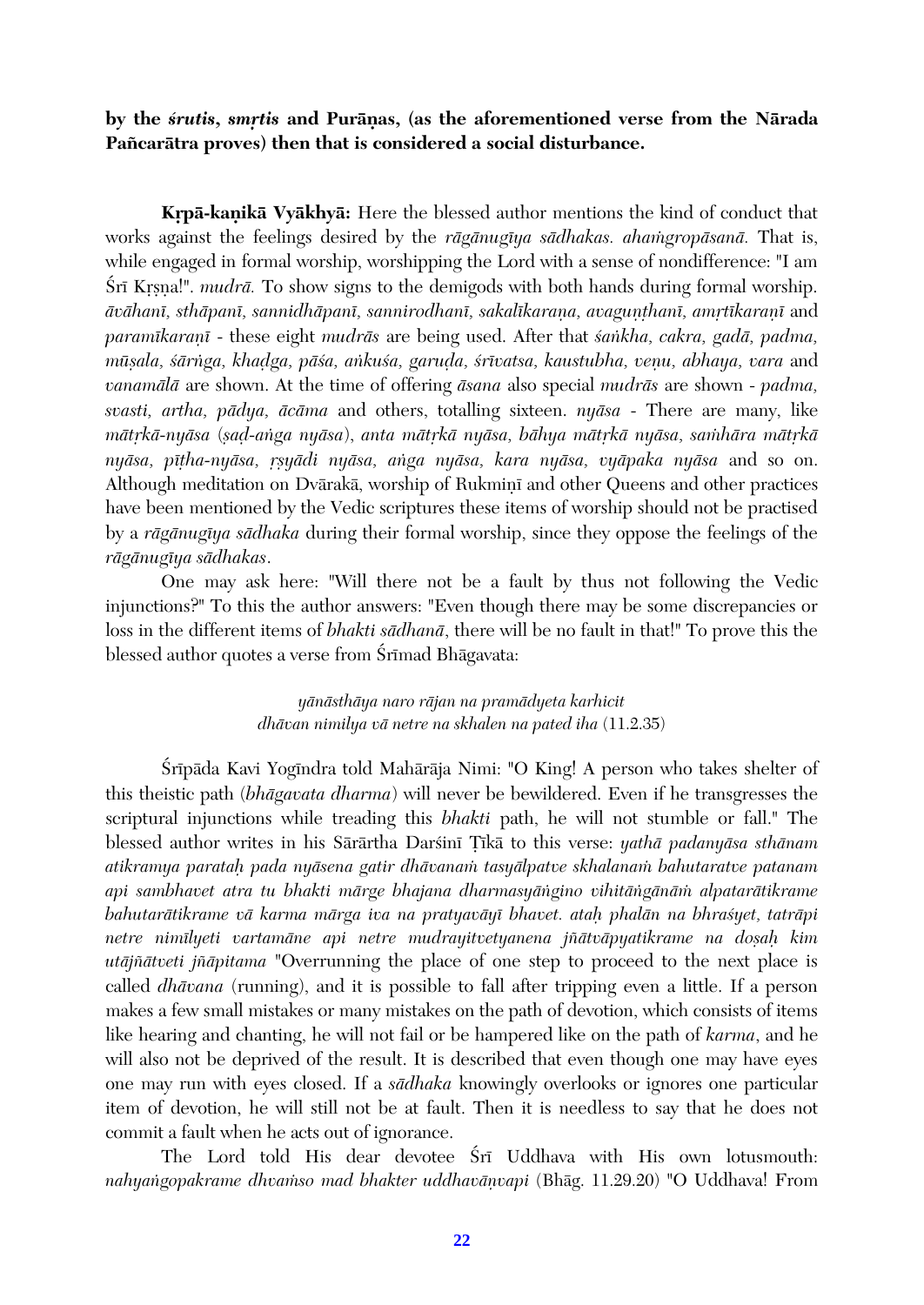the very outstart this religion of devotion to Me cannot bring even the slightest ruination due to faults committed by the practitioner!" Although there is no fault on the path of devotion due to a lapse or a failure in one of its limbs, still there will be a fault if one makes a failure in the *aìgés* (main limbs of devotion) such as *arcanä* (formal worship), or if one acts in a contrary way. It is said before; *yänästhäya.* The word *yän* in this verse means that if there is a failure in the proper execution of the *aìgés* hearing and chanting of *bhägavata dharma*, while one attempts to follow them correctly, there is no fault, but if one fails to execute the *aìgés* like hearing and chanting altogether one will certainly be at fault. In the Brahma Yämala it is said:

> *çruti småti puräëädi païcarätra vidhià vinä aikäntiké harer bhaktir utpätäyaiva kalpate*

"If one violates the devotional principles that have been defined by the Srūtis, Smrtis, Purāņas and Pascarātra, and concocts some new path of unalloyed devotion, he will simply cause social disturbance." The purport of this is that devotional practices that do not correspond with the definitions and divisions given in the aforementioned scriptures, that have been narrated by realized sages with flawless visions, are not accepted as bonafide devotional practices. This is because all the transcendental truths are revealed to the sages, who are endowed with superior vision. Therefore when some new kind of devotion is revealed that is not mentioned by them, then this is considered a social disturbance, since it certainly violates the basic principles of devotion (*müla aìgés*). Thus the verse from the Yämala defines that there is a fault in improper execution of devotion.

It has been described that scriptural injunctions prompt *vidhi bhakti* and sacred greed prompts *rägänugä bhakti*, and that the *rägänugéya sädhakas* that have become greedy after the love of Vraja also do *bhajana* according to the scriptural injunctions. When one begins *bhajana*, being overwhelmed by sacred greed, but still practises items that have been mentioned as unfavorable to one's own feelings in *räga märga*, such as meditating on Dvärakä, thinking: "It is not proper to give up all activities enjoined by the scriptures", then one will attain the position of an assistant of the Queens of Dvärakä pura. To prove this, the blessed author quotes a verse from Srī Bhakti Rasāmrta Sindhu:

> *riraàsäà suñöhu kurvan yo vidhi märgeëa sevate kevalenaiva sa tadä mahiñétvam iyät pure* (B.R.S. 1.2.303)

"A person who desires to make love with Sri Krsna, but serves only through the *vidhi märga*, will attain the position of a Queen of Dvärakä." The blessed author has personally commented upon this verse. Here the word *kevala* means *krtsnenaiva*, or to the full extent. This means that one does not give up even one item of pure *vidhi märga sädhana* that may be unfavorable to one's own desired mood, like worshipping the Queens that are situated in Dvārakā-*dhāma*. The word *kevala* means *krtsna*. This is described with the words *trilinganteka krtsnayoh* in the Amara Kosa, from the verse *nirnīte kevalam iti*.

If someone wants to give the following explanation that: "Simply by sticking to *vidhi märga sädhana* one will become a maidservant of the Queens of Dvärakä, and when one mixes *räga märga sädhana* with *vidhi märga bhajana* one becomes an associate of the Queens of Mathurä, then this is completely illogical and incompatible, for this kind of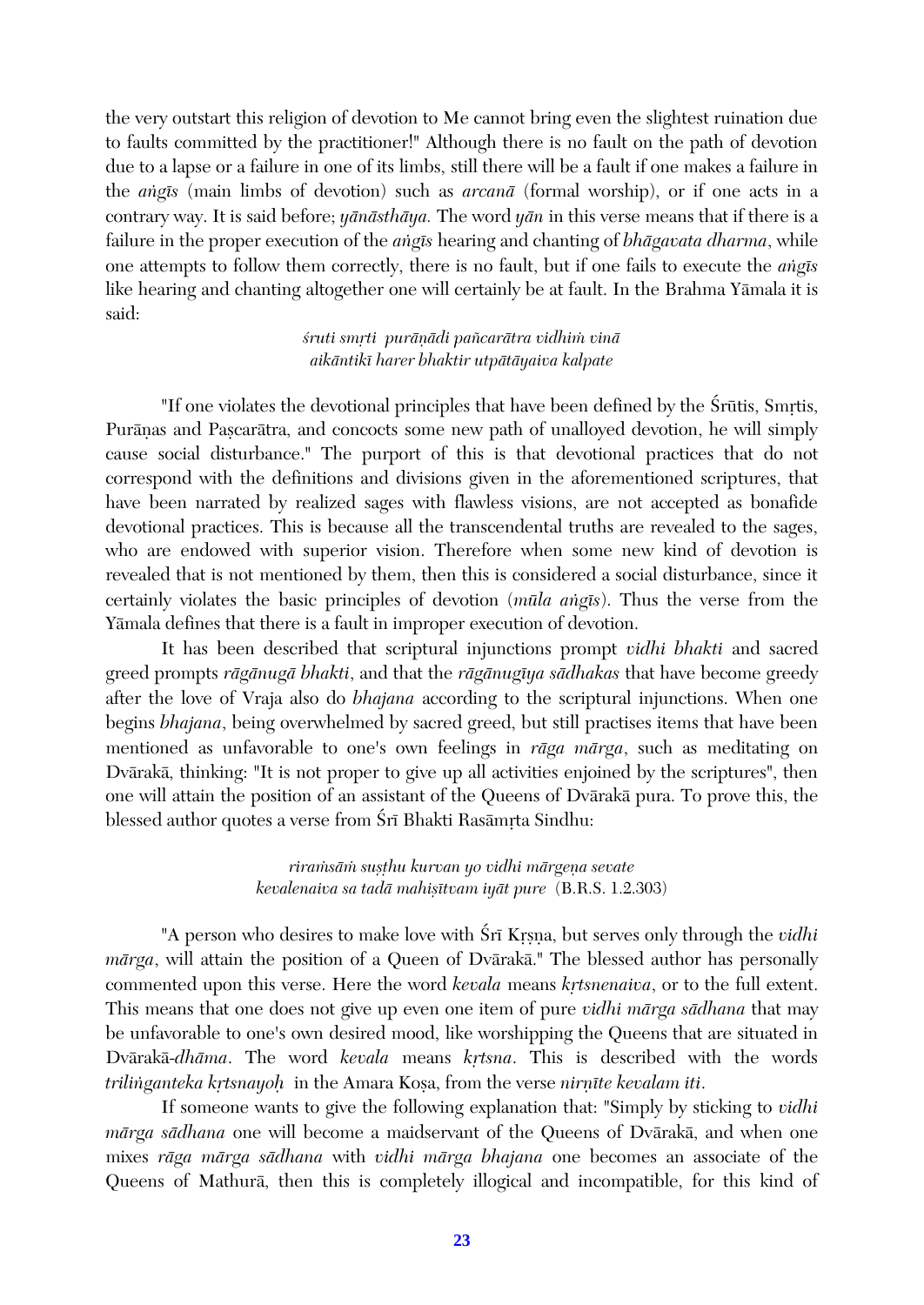explanation would arouse all kinds of questions. The first question is: Just as it is understood that becoming an associate of the Queens of Dvärakä means becoming an associate of Queens like Rukmini, which queen's servants are we supposed to become in Mathura? If the answer to this is that you are understood to become an associate of Kubja-devi, then that is completely unjust, because the *rasa-çästras* proclaim that the *rasa* of Kubjä-*devé* is inferior to that of the Queens like Śrī Rukminī. Dvārakā's Queens have 'samañjasā rati' and Kubjā has 'sādhāranī rati'. Sādhāranī rati is the abode of sambhogecchā (desires for personal sexual satisfaction), while *samaïjasä rati* may occasionally be interrupted by *sambhogecchä*; from this we can understand that *samasjasā rati* is to be considered better than *sādhāranī rati*. Then again, if one attains the status of associate of Rukmini in Dvärakä by following only *vaidhi bhakti*, and one attains the status of associate of Kubjä in Mathurä by following a mixture of *räga bhakti* and *vidhi bhakti*, then the following of only *vaidhi bhakti* would bring forth a greater result than following a mixture of *räga bhakti* and *vaidhi bhakti*, and that would be very unfair - of this there is no doubt.

*rāmāniruddha pradyumna rukmiņyā sahito vibhuḥ*: "The omnipresent Śrī Krsna eternally dwells in Mathurā-*dhāma* with Śrī Baladevacandra, Śrī Aniruddha, Śrī Pradyumna and Śrī Rukminīdevī. If, in accordance with this sentence from the Śrī Gopāla Tāpanī Śruti, one says: "Śrī Rukminī-devī was married in Mathurā, therefore as a result of mixing *rāga bhakti* with *vidhi bhakti* one can become an associate of the Queen known as Srī Rukminī", then this is also not correct, for not everyone agrees that Rukmini was married in Mathurā. If this was to be accepted another great incongruity would arise, for if a worshipper of Sri Rādhā-Krsna would attain Kubjā-rānī or the status of an associate of Rukminī-devī, that would be another kind of injustice. In his commentary on the verse of Bhakti Rasamita Sindhu here under discussion, the blessed author has written: *yesām tu vrndāvane rādhā*krsnayor mādhuryāsvādane'bhilāsah athaca nyāsa mudrādi vaidhī mārgānusārena bhajanam tesāṁ dvārakāyāṁ na rukminī-kāntasya prāptis tatrābhilāsābhāvāt. na vā vrndāvane śrī rādhā*kåñëayoù präptiù räga märgeëa bhajanäbhävät. tasmät teñäà vidhi märgeëa bhajana käryasya*  aiśvarya jñānasya prādhānyam yatra yathābhūtasya śrī vrndāvanasyāmśe goloke śrī rādhā*kåñëayoù präptiù na tu çuddha mädhuryamaye våndävane iti jïeyam* "If someone desires to make love with Śrī Krsna without eagerly longing for things related to that, such as Vraja, and does not give up items of worship such as worshipping the Queens or meditating on Dvärakä, however unfavorable they may be, and thus serves in the *vidhi märga* (through meditation and practice of the *mantra* of *gopikanta*), he will become an associate of the Queens of Dvārakā. Those who desire to relish the sweetness of Srī-Šrī Rādhā-Krșņa in Šrī Våndävana but still practise *vidhi märga bhajana* with items such as *nyäsa* and *mudrä*, will not attain Dvārakā, because they do not desire Rukmini-kānta. On the other hand, because they do not practise the pure *rāga mārga bhajana* they also do not attain Śrī Rādhā-Krsna in Vrndāvana. Therefore such a practitioner of *vidhi mārga bhajana* will attain Śrī-Śrī Rādhā-Krsna in Śrī Goloka, in the sector of Śrī Vrndāvana where the majesty of Krsna prevails - not the purely sweet Vrndāvana. Srīmat Rūpa Gosvāmī has described Goloka as a *vaibhava* (majestic manifestation) of Gokula.

Actually when one follows *vidhi märga*, but is prompted by sacred greed, this *bhajana* is called *räga märga*, and when one practises *vidhi märga bhajana* prompted by scriptural injunctions then this is called *vidhi mārga*. In Śrī Nārada Pañcarātra worship of Śrī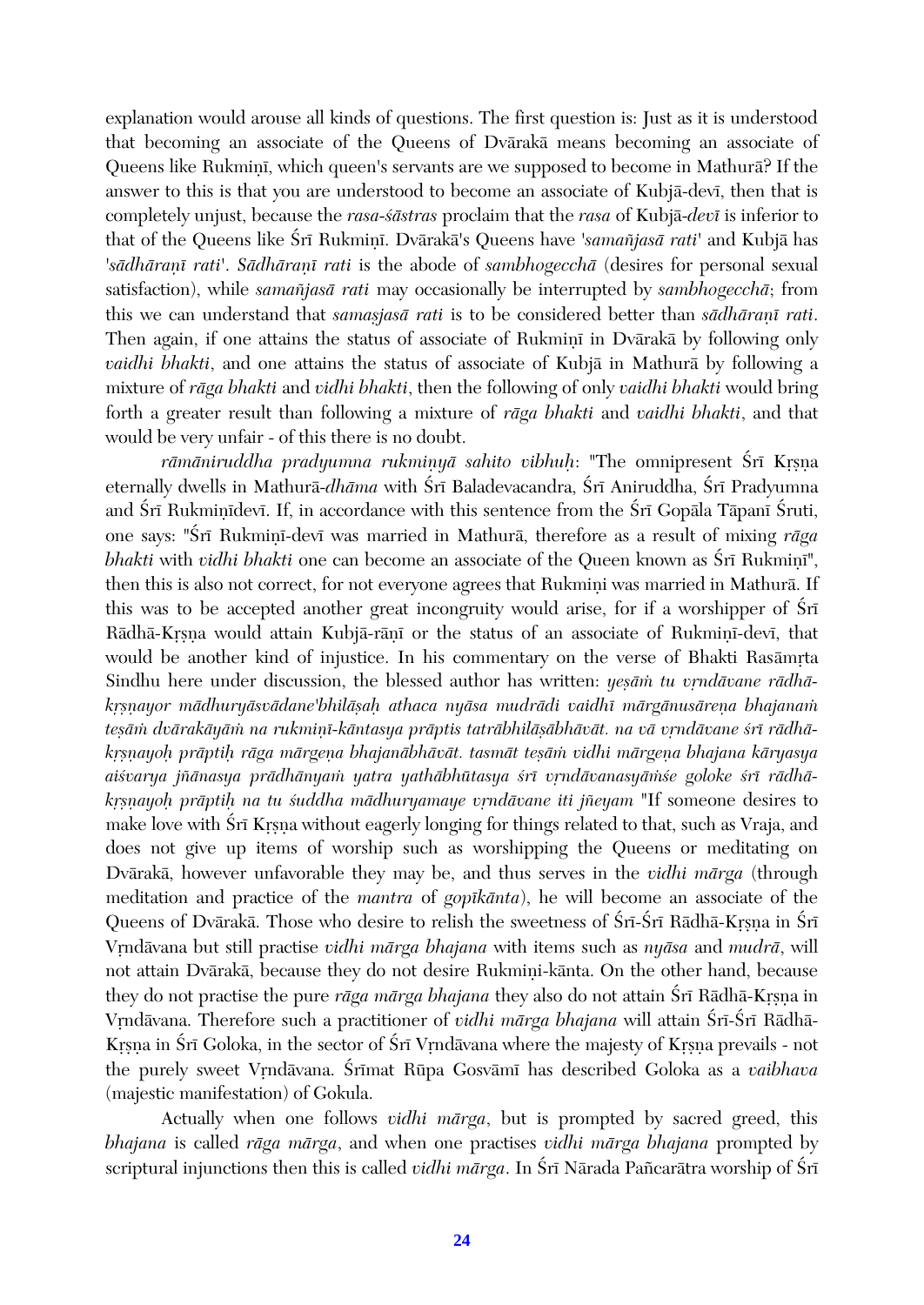Krsna that is not based on the regulative principles is described as a social disturbance. Especially as long as genuine taste for the expert passionate love of the eternal Vrajavasiassociates has not arisen, the *rägänugä*-path mixed with *vidhi* must be followed. *Ruci* or *lobha* means that having no taste for anything else but the worship of Krsna, purely for His pleasure. The constitutional characteristic of this is hearing from the scriptures what it is that Srī Krsna likes, and worshipping accordingly with great eagerness and thirst or sacred greed, and the marginal characteristic is losing taste for everything else but that. (12)

#### *TEXT 13:*

*atha rägänugäyä aìgänyanyäni bhajanäni käni kédåçéni kià svarüpäëi kathaà kartavyäni akartavyäni vetyapekñäyäm ucyate. sväbhéñöa-bhävamayäni sväbhéñöa-bhäva-sambandhéni, sväbhéñöa bhävänuküläni sväbhéñöa-bhäväviruddhäni sväbhéñöa-bhäva-viruddhäni iti païca vidhäni bhajanäni çästre dåçyante. tatra känicit sädhya sädhana rüpäëi känicit sädhyaà premäëaà prati upädäna*  karaņāni kānicit nimitta kāraņāni kānicit bhajana cihnāni kānicid upakārakāņi kānicit apakārakāņi kānicit tațasthāni iti. etāni vibhājya darśante.

**The scriptures show five kinds of devotional practices to make clear which other limbs of devotion are to be practised in** *rägänugä bhakti***, what they are like, what are their characteristics, what is to be done and what is not to be done. They are: those filled with the desired feeling, those related to the desired feeling, those favorable to the desired feeling, those not opposed to the desired feeling and those opposed to the desired feeling. Of them some are both the practice and the goal (the only difference between them being that the former is an 'unripe' stage and the latter is the 'ripe stage'), some are the direct cause of attaining the goal (***prema***), some the indirect cause, some are helpful, some are harmful and some are neutral. All these divisions have been shown.**

**Kåpä-kaëikä Vyäkhyä:** To ascertain who is eligible for *rägänugä bhakti* it has been said: rāgātmikaika niṣṭhā ye vrajavāsi-janādayaḥ; teṣāṁ bhāvāptaye lubdho bhaved *aträdhikäravän* (B.R.S. 1.2.291) "A devotee who becomes greedy after the exclusive love for Çré Kåñëa of the *rägätmikä* Vrajaväsés is eligible for *rägänugä bhajana*." When greed awakens taste will come for *lila smarana*, from this *ruci* comes relish of the sweet pastimes and from the experience of these sweet pastimes the sacred greed becomes again more deep. Hence *līlā smaraņa* is the main item of this *rāgānugā mārga*. But for entering into *līlā smaraņa* purification of heart is absolutely necessary. When the heart is impure the mind cannot be steady and when the mind is restless or unsteady one cannot become absorbed in *lélä smarana*. Hence one must take shelter of the main items of *bhajana*, such as hearing and chanting, and the more the heart gets purified by continuing in *bhajana*, the more the heart becomes attracted to *lila smarana*, and thus *smarana* also gradually becomes deeper and deeper. Therefore, although *lilā smarana* is the main item of *rāgānugā mārga*, one should not neglect or drop the external practises like hearing and chanting. Just as one's internal *sädhana* becomes nourished by the external practice of hearing and chanting, similarly one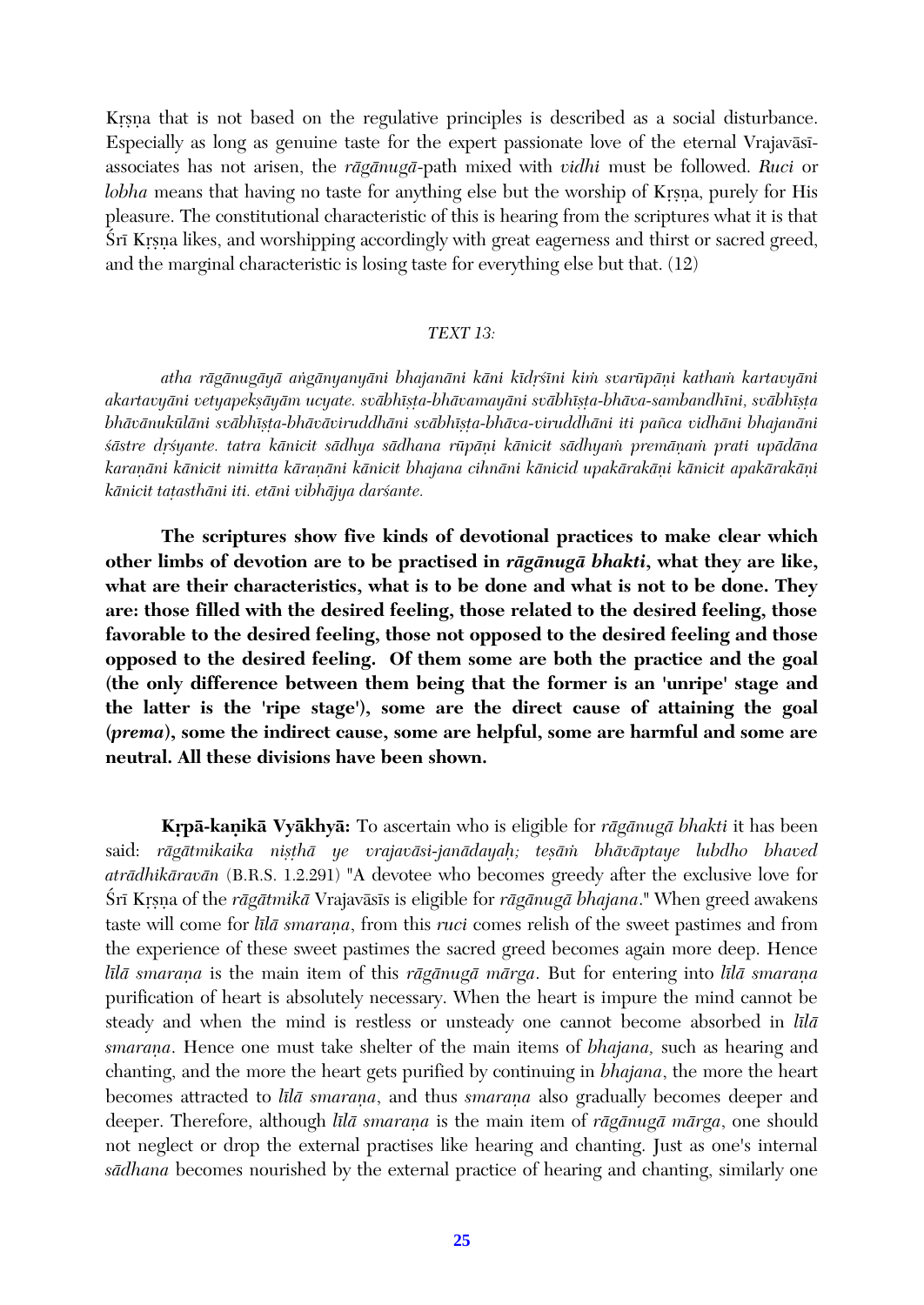awakens one's relish for the external practices through the internal practices. If one says that the two nourish each other and then one neglects or drops the external practice, trying just to immerse the mind in *lila smarana*, the mind will gradually dry up and become contaminated by contemplating the sense objects. On the other hand, *rägänugä bhajana* is also not performed simply by diligently practising the external items and dropping or neglecting *lilā smarana*. Therefore the *rāga sādhaka* should practice both the external and internal items.

Now the division of all the items of this *rägänugä märga* has been shown. The blessed author says that other parts are also practised within *rägänugä bhakti*, he explains what these parts are, what kinds of them there are, what is their nature, how they are to be practised and which unfavorable items are to be renounced - the *rägänugéya sädhaka* will certainly want to know these things. In the scriptures there are five kinds of *bhajana*practices mentioned - 1) those that are filled with the desired feelings, 2) those that are related to the desired feelings, 3) those that are favorable to the desired feelings, 4) those that are not unfavorable to the desired feelings, which means not favorable and also not opposed to the desired feelings, and 5) those that are unfavorable or harmful to the desired feelings.

Of these five kinds of practice some are both belonging to the means as well as the goal, the difference lying only in ripeness and unripeness, and some items are are the direct cause for the desired goal of *prema*, whereas others are the indirect cause. Some are harmful and some are marginal, which means that they are neither helpful nor harmful. The blessed author himself gradually describes these practices by dividing them. (13)

#### *TEXT 14:*

*tatra däsya sakhyädéni sväbhéñöa bhävamayäni sädhya sädhana rüpäëi. gurupadäçrayato*  mantra japa dhyānādīni sādhyam pratyupādāna-kāranatvād bhāva sambandhīni. 'japen nityam *ananya-dhéù' ityädyukte nitya kåtyäni 'japyaù sväbhéñöa saàsargé kåñëa näma mahä manuù' iti gaëoddeça dépikokteù siddha rüpenänugamyamänänäm api mantra japa darçanät upädäna käraëatvena bhäva sambandhéni gäù sarvendriyäëi vindan eva san mama gopa-stré-jana-vallabho bhavaty-abhéñöa saàsargi kåñëa näma eva mahä-manuù sarva mantra çreñöha ity añöädaçäkñaro daçäkñaraç ca mantra eva arthäd ukto bhavatéti gaëoddeça dépikä väkyärtho jïeyaù. svéya bhävocita*  nāma rūpa guna līlādi smarana *śravanādīni upādāna kāranatvāt bhāva sambandhīni, tathāhi -'nämäni rüpäëi tad arthakäni gäyan vilajjo vicared asaìga' iti. 'çåìvanti gäyanti gåëanty abhékñnaçaù smaranti nandanti tavehitaà janä' ityädyukter abhékñna kåtyäni. atra rägänugäyäà yan mukhyasya tasyäpi smaraëasya kértanädhénatvam avaçyaà vaktavyam eva kértanasyaiva etad yugädhikäratvät*  sarva bhakti-mārgesu sarva *śāstrais tasyaiva sarvotkarsa pratipādanāc ca.* 

**Servanthood, friendship and so on are all both the means and the goal and are** *sväbhéñöa bhävamaya***, full of the desired feeling. Items of** *bhajana***, from 'taking shelter of the feet of a** *guru***', upto '***mantra japa***' and meditation, are** *bhäva sambandhé***, or 'related to the desired feeling, and are direct causes for attaining the goal, love of God. Statements such as 'always do** *japa* **with a fixed mind'**  indicate *nitya krtya*, or perpetual duties. Those who follow the order of the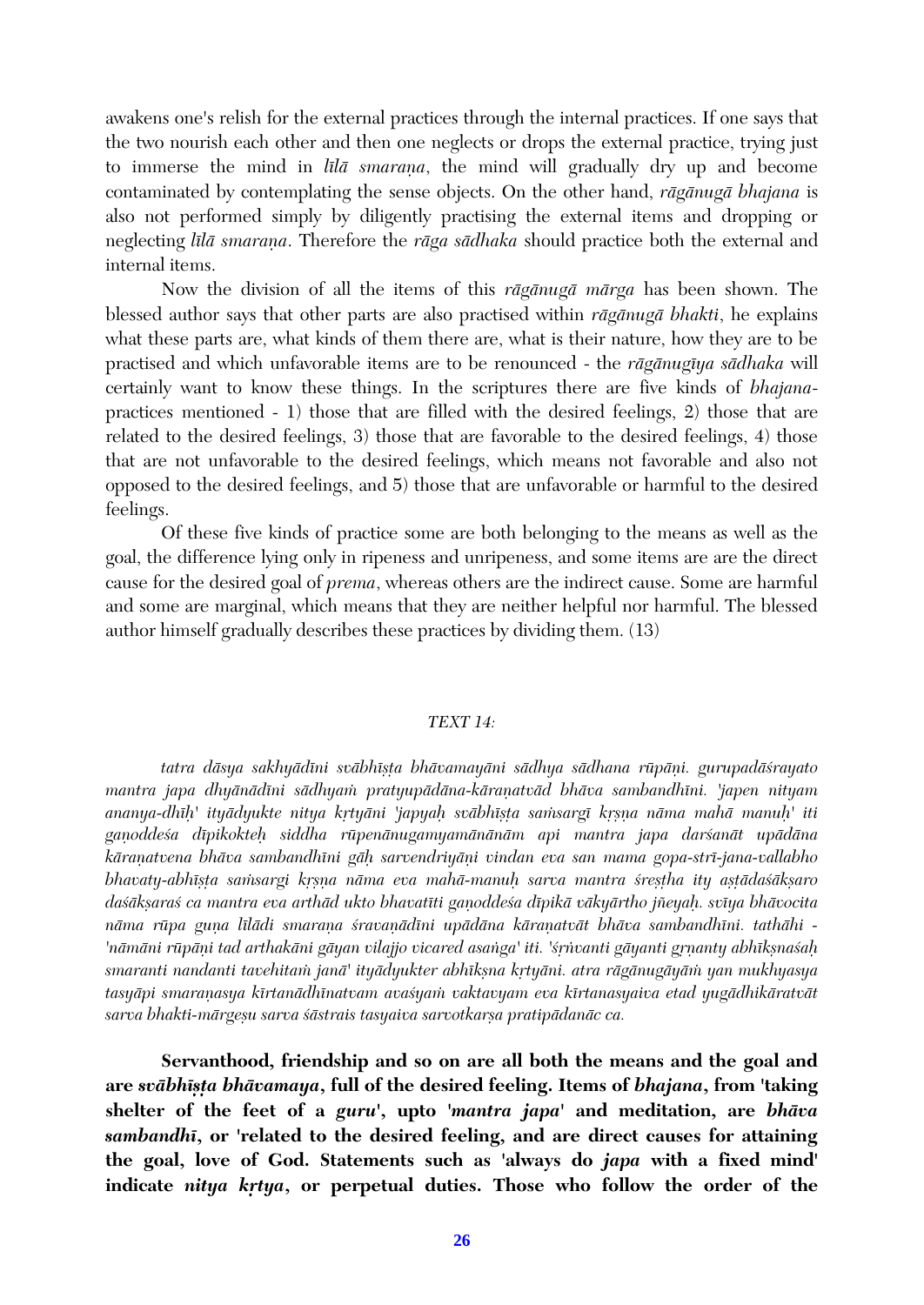Ganoddesa Dipika<sup>t</sup> to 'always to do *japa* of the *mahā-mantra* of their beloved Krsna **and His associate's holy name in their mentally conceived spiritual bodies', are also called 'related to the desired feeling', which is a direct cause for attainment of their goal. The explanation of the Gopäla-***mantra***, according to the Gaëoddeça Dépikä,**  is: The lover of the *gopts* (*goptiana vallabha*) is pervading all my senses (*govinda*). Krsna's holy name in the form of the eighteen-syllable or ten-syllable Gopala*mantra,* **which is explained here as the best of** *mantras,* **is the best example of what is related to the desired feeling. Another direct cause to what is** *bhäva sambandhé* is hearing about Srī Krsna's transcendental forms, qualities, names and pastimes, in **a way which is suitable to one's own feelings. It is said: "One should wander alone,**  giving up all shyness and sing songs about Krsna, glorifying the sweetness of His **form and names.", and: "All the devotees attain paramount bliss by constantly describing, remembering, and hearing about Your character." In this way these practices are proven to be related to the desired feeling (***bhäva sambandhé***). Previously it was discussed that** *smarana* **is the chief item of** *rāgānugā bhakti***, but even this is dependent on** *kértana***. In the present age of Kali everyone can enter**  into *bhajana* (devotional life) through the means of *kirtana*. All the scriptures of all **devotional paths proclaim that** *kértana* **is the very best limb of** *bhakti***.** 

**Krpā-kanikā Vyākhyā:** After describing what are the five kinds of devotional practices in *rägänugä bhajana* the blessed author proceeds in elaborating on them. Servanthood, friendship and living in Vraja are some of the items of *bhajana* that are full of the desired feelings. They are immutable both in the stage of accomplishment and practice, and thus when the *rāgānugīya sādhaka* attains perfection he will achieve the devotional service in Vraja in servitude or friendship he thought of during his practice of *sädhanä* in his *siddha svarüpa*, according to the time or the desired place. Hence these items of *bhajana* are considered both the means and the goal, and thus they are filled with the desired feelings.

The different items of *bhajana*, starting with taking shelter of a *guru*, and continuing with *bhajana* items like rendering service to the *guru*, doing *japa* and meditation, are all direct causes for the attainment of the goal of *prema*, and thus they are related to the desired feelings. *upädäna* means *upädéyate nimittatayä svékréyate iti*: That which is accepted as the direct cause for attaining *prema*. For this reason they are called 'related to the desired feelings'. *japen nityam ananya dhéù* "One should always, daily, practise *japa* with a fixed mind." From this scriptural reference we can understand that this is an eternal duty. *japyaù svābhīsta-samsargī krsņa nāma mahāmanuḥ* "Always do *japa* of the *mahā-mantra* of the beloved Krsna and His associate's holy name." In this statement from Sri Rädhä-Krsna Ganoddesa Dīpikā it is written about Śrī Rādhā as *upāsya* (worshipable deity). Therefore, when we see that the *sädhakas* are practising *japa* of the holy names of those in whose footsteps they are following in their *siddha svarüpa*, then certainly this *mantra japa* is related to the desired feelings as a direct cause, of this there is no doubt.

Now the blessed author will give an explanation of this part of the Sri-Sri Radha-Krsna Ganoddesa Dipika-verse 'svabhista samsargi krsna näma mahāmanu' which was mentioned. The word 'Govinda' means 'He who pervades all of my senses (*go*) is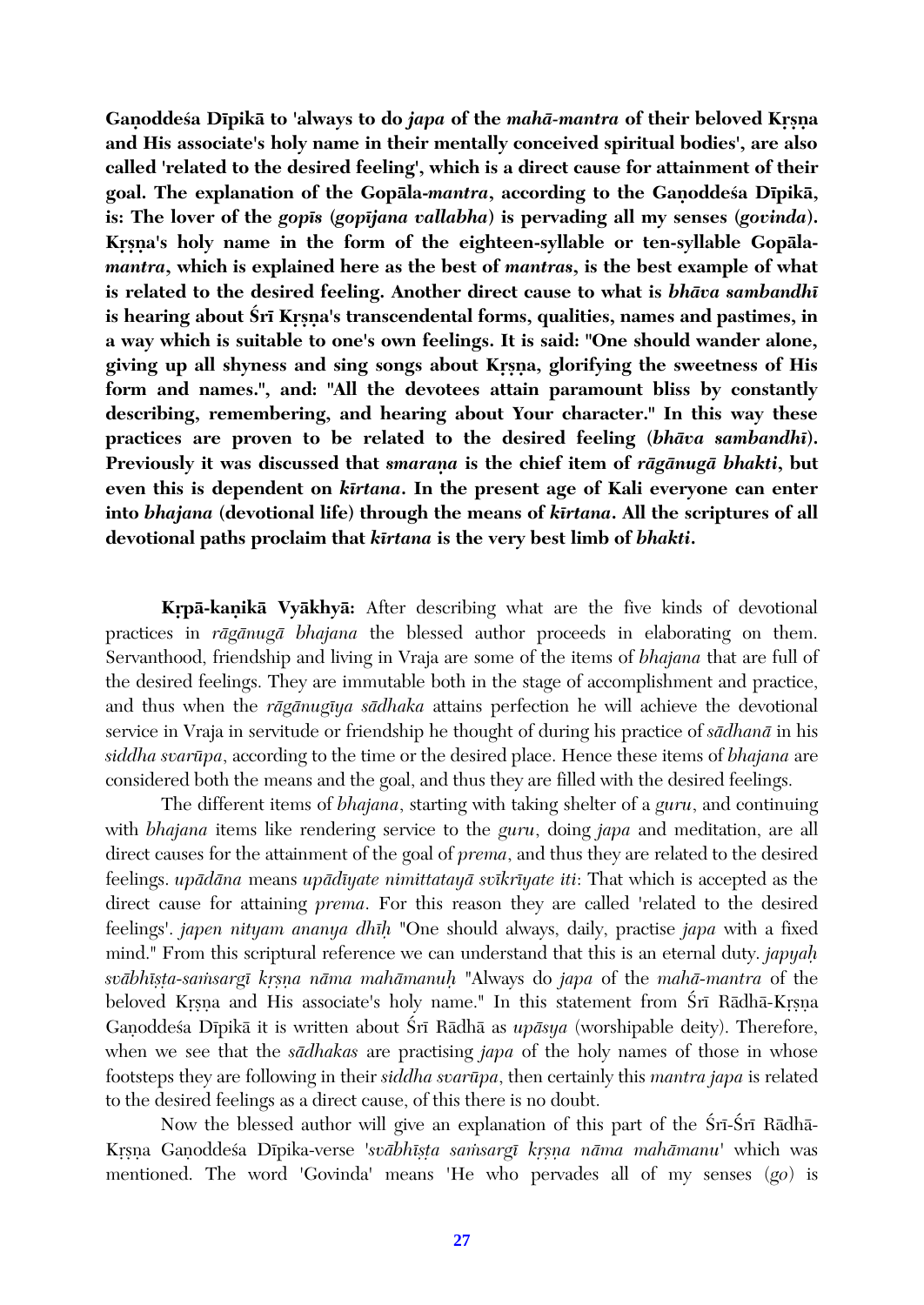Gopijanavallabha, the lover of the cowherdwives. Therefore this *krsna nāma mahāmantra* is related to the desired feelings. Here it is ascertained that the 18-syllable or 10-syllable *mantra* are the very best *mantras*.

In his discussion on *rāgānugā bhakti* in Śrī Bhakti Sandarbha (312 *anuh*) Śrīmat Jīva Gosvāmī writes the following about the *mantra japa* of the *rāgānugīya sādhaka*: *kecid* astādaśākṣara dhyānaṁ godohana-samaya vaṁśī vādyam ākṛṣṭa tat tat sarvamayatvena bhāvayanti; yathā caike tādrśam upāsanam sāksād vrajajana viśesayāyaiva mahyam śrī gurucaranair mad abhīșta viśesa siddhyartham upadistam bhāvayāmi. sākṣāt tu śrī *vrajendranandanaà sevamäna eväsa iti bhävayanti.* This means that in the 18-syllable *mantra* Śrī Krsna is experienced in four divisions. The *mantra*'s cause, the arising of its syllables, the presiding deity and the worshipable form. Therefore some devotees meditate on Srī Krsna in a concealed way while doing *japa* of this *mantra*. The question is here, how can superiors like Śrī Nanda Bābā, Śrī Baladeva and others be present when at the same time Śrī Rādhā and the other sweethearts of Sri Krsna are present? Even if they are there, they will be contrary to the desired feeling. What is the solution to this? The solution is that when Sri Krsna plays His flute while milking His cows, everyone gathers together, feeling attracted to this fluteplaying. This must be thought of thus. Again others may be thinking while doing *mantra japa*: "Although I am a person from Vraja myself, I was so unfortunate that I was deprived of direct worship. Hence Sri Gurudeva has mercifully instructed me in this *mantra*, so that my devotional aspirations can reach perfection." But even during such a practice of *mantra japa* he will think that: "I am personally rendering service to Sri Vrajendranandana."

The blessed author says that the devotional practices, such as hearing and so of the names, forms, qualities and pastimes of  $\overline{S}r\overline{i}$  Krsna, that are suitable to one's own feelings, are called direct causes for the attainment of the goal, and thus they are called 'related to the desired feelings.' The practitioners of *maïjaré bhäva*, who take shelter of the *madhura rasa*, should know that the holy names of Śrī Krsna, the beloved of Śrī Rādhārāņī, His form of the king of the erotic flavours, His qualities like His being subdued by His sweethearts, and His different erotic pastimes with Śrī Rādhārānī and Her girlfriends, headed by Lalitā, are all suitable to his own feelings. To prove that a *räga sädhaka* should unceasingly hear, chant and think about these names, forms, qualities and pastimes of Sri Krsna, the blessed author has quoted some verses from Śrīmad Bhāgavata. Śrīpāda Kavi Yogīndra told Mahārāja Nimi -

> *çåëvan subhadräëi rathäìga-päëer janmäni karmäëi ca yäni loke gétäni nämäni tad arthakäni gäyan vilajjo vicared asaìgaù* (Bhäg. 11.2.39)

"The *sädhaka* should wander around without any company, giving up all shame while singing the holy names and glories of the auspicious birth and activities of Cakra-pani Sri Krsna, that are celebrated in the scriptures and in traditional succession, as well as their purports." In her praise of Srī Krsna, Srī Kuntī-devī said:

*çåëvanti gäyanti gåëantyabhékñnaçaù smaranti nandanti tavehitaà janäù ta eva paçyantyacireëa tävakaà bhava pravähoparamaà padämbujaà* (Bhäg. 1.8.36)

"O Lord! The devotees become ecstatic when they hear, speak, sing or think about Your pastimes, and thus they swiftly get to see Your lotus feet, that remove all fear of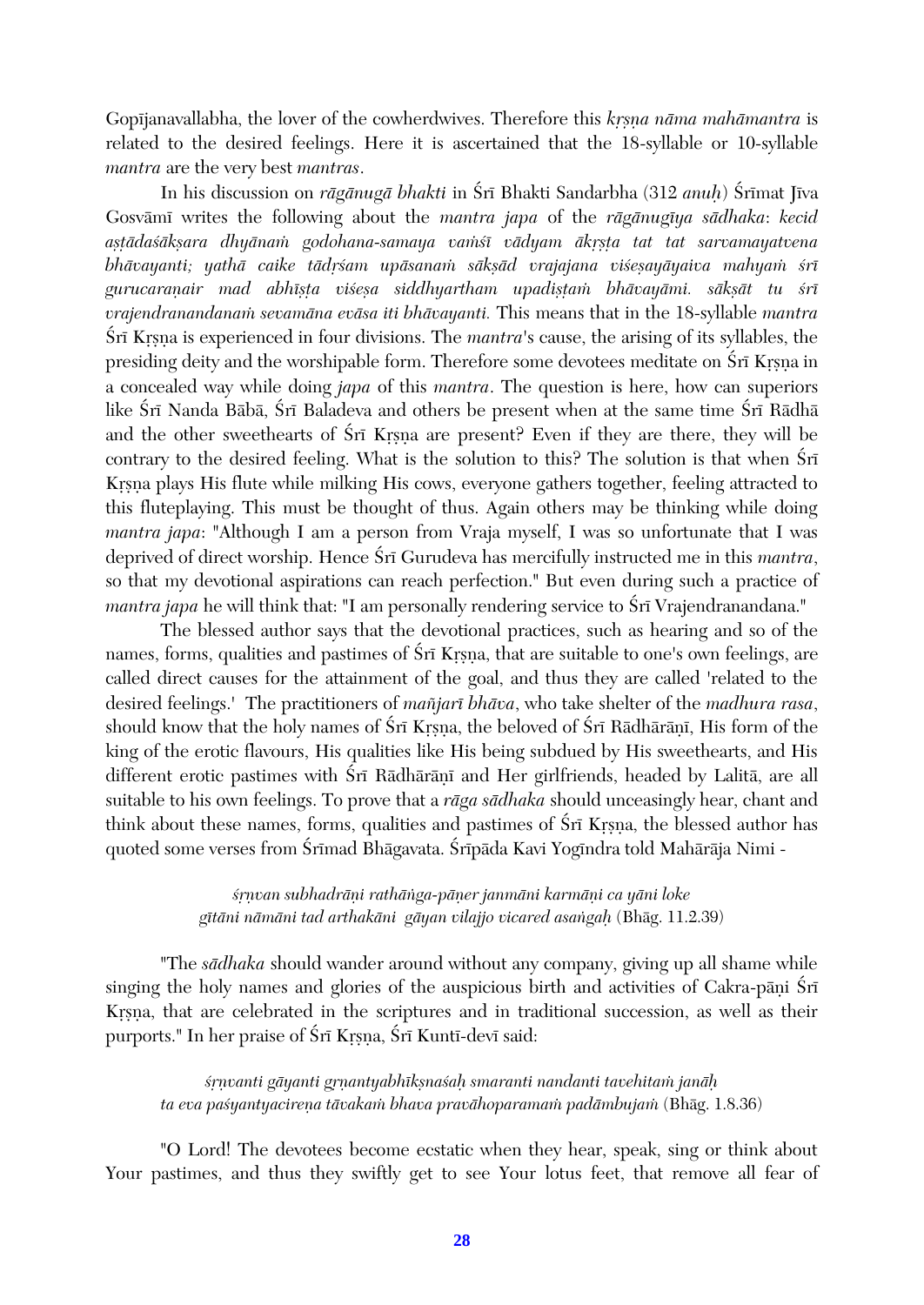material existence." These quotations prove that these practices, that are related to the desired feelings, should be continued unceasingly.

It has been said that the limb of *smarana* is the most important limb of this *rāgānugā bhajana*. The blessed author has said that even this *bhajana*-limb of *smarana* is to be known as subservient to the limb of *kirtana*. The reason why the *bhajana*-limb of *smarana* is subservient to the limb of *kértana* is that the naturally fickle mind of the *sädhaka* is initially not able to practise *smarana*, therefore the *bhajana*-limb of *smarana* is dependent on purification of the heart. Even when the heart is not yet pure the limb of *kértana* can be practised. As the *kértana* emanates from the vocal sense-organ it automatically becomes a mental practice, and the sense of hearing is also blessed by the audial reception of the *kīrtana*. The consciousness naturally becomes steady when it is regulated by the voice and the ears, that steer both the external and the internal senses, and when the consciousness becomes steady the *bhajana*-limb of *smarana* becomes easily accessible. Actually the *sankurtana* increases the bliss of *smarana* and through *smarana* again the sweet bliss of *sankurtana* is increased. Thus they both nourish and increase each other, and *smarana* is prescribed along with *näma kértana* - *çuddhäntaù karaëaç cen näma kértanäparityägena smaraëaà kuryät* (Bhakti Sandarbhaù - 265 anuù)

In this Kali-*yuga* the *bhajana*-limb of *kértana* is prescribed. Therefore all the scriptures have declared that the *bhajana*-limb of *kértana* is the most elevated of all limbs of devotion. Śrīmad Bhāgavata, the essence of all the Vedānta, says:

> *kåte yad dhyäyate viñëuà tretäyäà yajato makhaiù dväpare paricaryäyäà kalau tad dhari-kértanät* (Bhäg. 12.3.52)

"The results attained in the Satya-*yuga* by meditating on Viñëu, in the Tretä-yuga by offering huge sacrifices and in the Dväpara-*yuga* by deity worship, are all attained in the age of Kali simply by Çré Hari*-kértana*."

> *kalià sabhäjayantyäryä guëajïäù sära bhäginaù yatra saìkértanenaiva sarvaù svärtho'bhilabhyate* (Bhäg. 11.5.36)

"The great sages, who know the essence and qualities of things, praise the age of Kali, for in it the human race can attain all perfection simply by chanting the holy name of the Lord."

'tapāmsi *śraddhayā krtvā premāḍhyā jajñire vraje' ityujjvala nīlamaṇyukter anugamyamänänäà çruténäà premäëaà prati tapasäà käraëatvävagamät kalävasmin tapo'ntarasya*   $v$ igītatvāt 'mad artham yad vratam tapah' iti bhagavad ukter ekādaśī janmāstamyādi vratāni tapo rūpāņi iti nimitta kāraņāni naimittika krtyāni akaraņe pratyavāya śravaņān nityāni. tatraivaikādaśī *vratasyānvaye 'govinda smaranam nrnam yad ekādaśyuposanam' iti smrter upādāna kārana* smaraņasya lābhād amsena bhāva sambandhitvam api vyatireke tu 'mātrhā pitrhā caiva bhrātrhā guruhā tathā<sup>,</sup> ityādi skāndādi vacanebhyo guruhantŗtvādi śravaņān nāmāparādha lābhaḥ 'brahmaghnasya surāpasya steyino gurutalpinah' iti visnu-dharmottarokter anapāyi pāpa viśesa *lābhaś ca iti nindāśravaṇād atyāvaśyaka kṛtyatvam. kiṁ bahunā 'paramāpadam āpanne harṣe vā*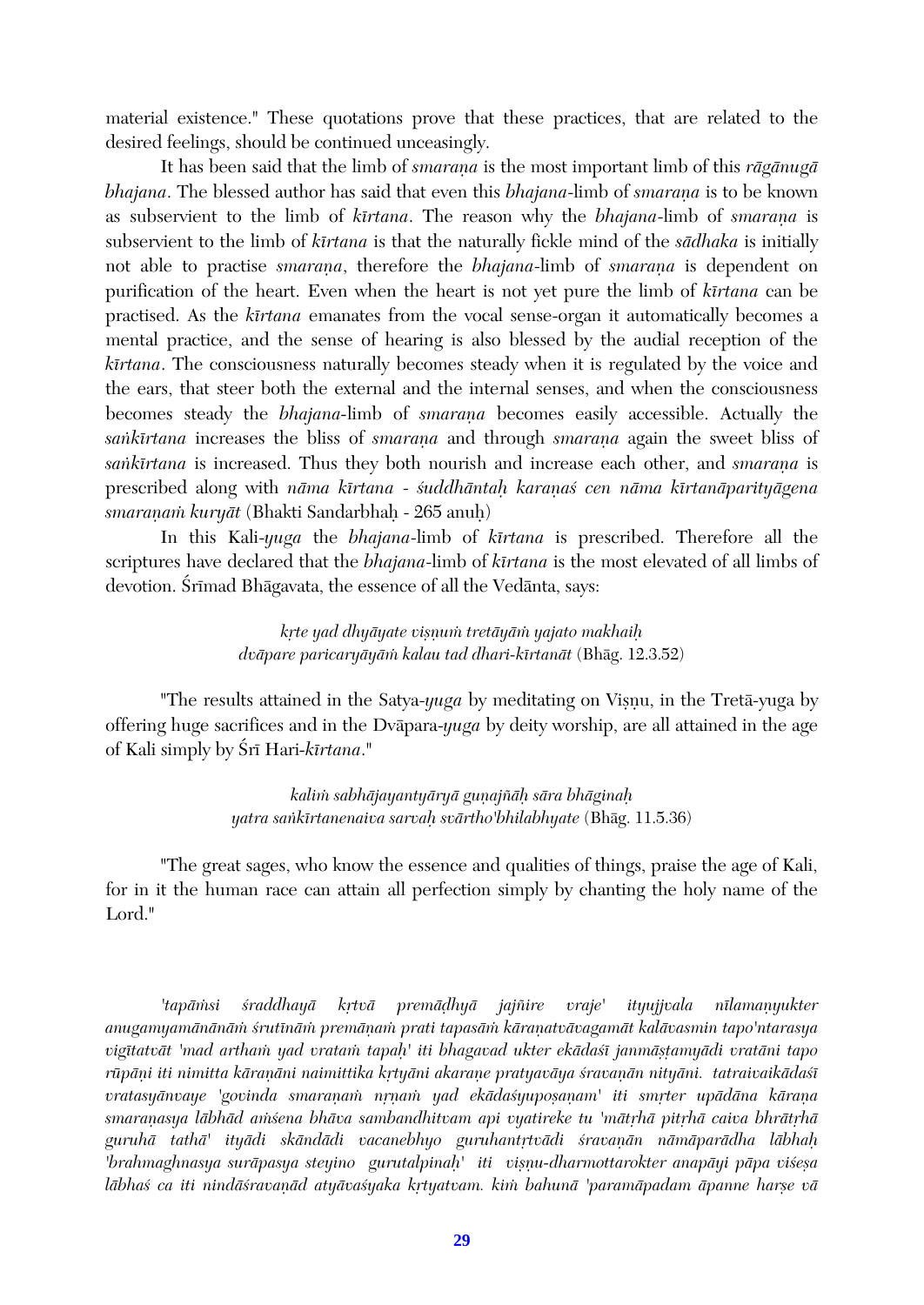*samupasthite. naikädaçéà tyajed yas tu tasya dékñästi vaiñëavé. viñëvarpitäkhiläcäräù sa hi vaiñëava ucyate'. iti skända väkyäbhyäm ekädaçé vratasya vaiñëava lakñaëatvam eva nirdiñöam. kià ca*  vaisnavānām bhagavad anivedita bhojana nisedhāḥ 'vaisnavo yadi bhuñjita ekādaśyām *pramädataù' ityatra bhagavan niveditännasyaiva bhojana niñedho'vagamyate.* 

In the book Ujjvala Nīlamani it is stated that the *srutis* (Upanisads) had **attained a love-filled birth in Vraja as a** *gopé* **as a result of 'performing penance full of faith', and this proves that penance can be a cause of the attainment of** *prema***. But in the present Kali-age the performance of ulterior penance is denounced and the Lord Himself says: "Vows taken for My sake are actually penance". Hence penances such as fasting on Ekādasī and Janmāstamī are indirect causes (for** *prema***). We can understand that these occasional duties are perpetual because one can learn that giving up such vows will create obstacles on the path of the**  practising devotee. In the *smrtis* it is said that 'Fasting on Ekādasī will lead to remembrance of Govinda', so since *smarana* is considered a direct cause of attaining the desired feelings, Srī Ekādasī-vrata is known as partially related to the desired feelings. Then again, the Skanda Purāṇa and other scriptures say that one **who does not fast (from grains and pulses) on Ekädaçé is as sinful as the killer of one's own mother, father, brother or spiritual master, and thus he commits an offense to the holy name. In the Visnu Dharmottara it is said that 'the sin of eating grains on Ekädaçé is indestructible, (even more so than) the sin of drinking liquor, stealing, or having sex with a superior. All these denouncing statements prove that vows like Ekädaçé should always be kept. What more can be said: "Anyone who does not give up the vow of Ekädaçé, come great distress or great ecstasy, has made**  his Vaisnava-initiation a success", and: "anyone who offers all his activities unto Lord Vișņu, is a successful Vaișņava." These two statements from the Skanda Purāna give a definition of the Vaisnava as one observing the vow of Ekādasī. It is forbidden for a Vaisnava to eat food which is not offered to the Lord, with the words: 'If the Vaisnava becomes so bewildered to eat on Ekādasi-day..." Eating of *mahā prasāda-grains is forbidden for a Vaisnava on Ekādaśī-day.* 

**Krpā-kanikā Vyākhyā:** Now the blessed author describes how the observance of vows like Śrī Ekādasī and Janmāṣṭamī are direct causes for attaining the desired feelings. In Śrī Ujjvala Nīlamanī-*grantha* it is described:

> *samantät sükñma-darçinyo mahopaniñado'khiläù gopénäà vékñya saubhägyam asamordhvaà suvismitäh tapäàsi çraddhayä kåtvä premäòhyä jajïire vraje*

> > (Haripriyä Pra. 47-48)

"Seeing the matchless fortune of the *gopts*, the great Upanisads, who are in all respects endowed with subtle vision, became most astonished and attained the love of Vraja and birth in Vraja by faithfully performing penances, following in their footsteps." Long,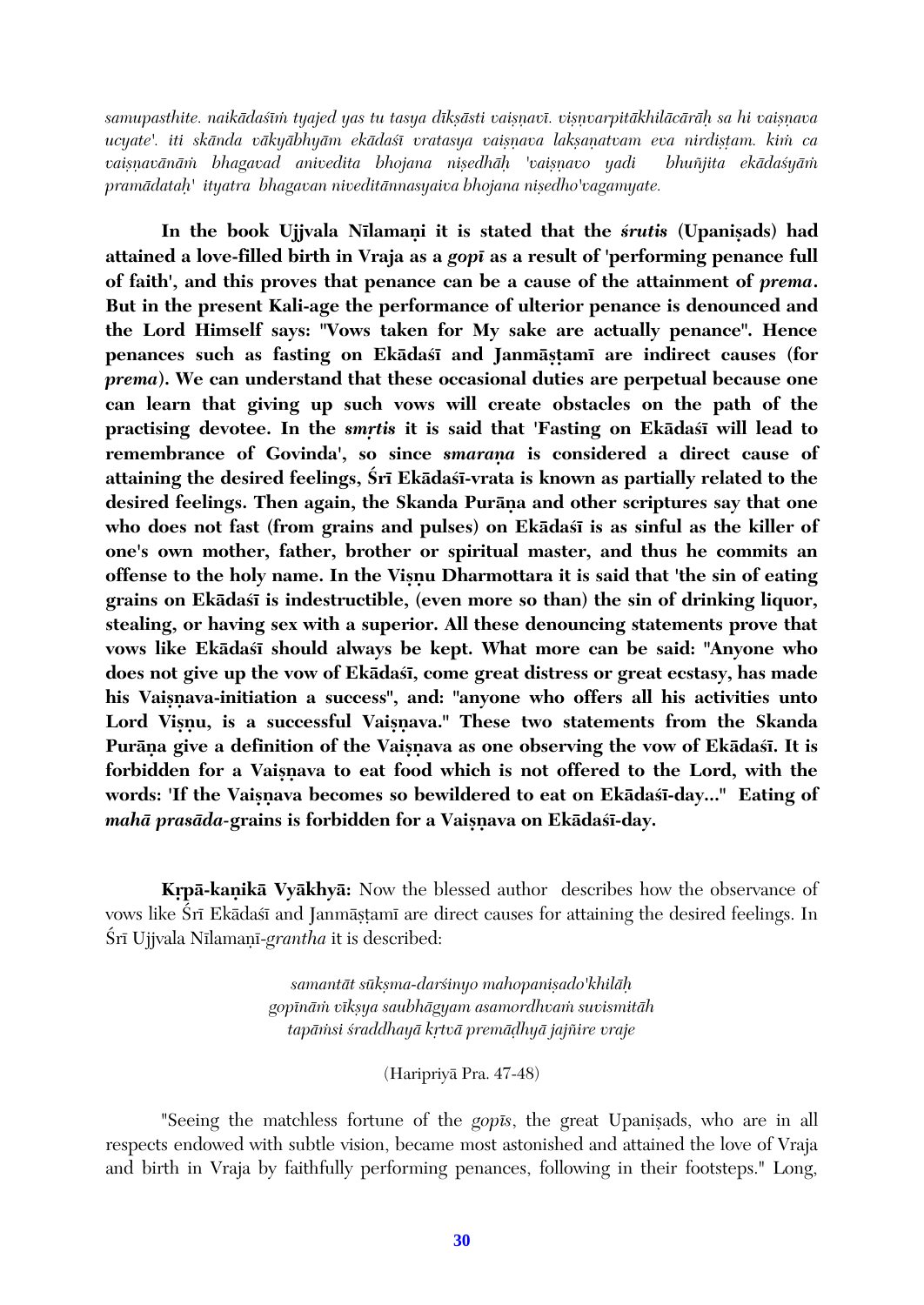austere practices of penance, like the fasting from solid food and water as they were performed by the people of Satya and Tretä-*yuga* are denounced for people of the present age of Kali, that are short lived and unable to go without food, therefore Sri Ekādasi *vrata* is the prescribed penance for the Vaisnavas now. The Lord told Sri Uddhava: *mad artham yad vratam tapah* (Bhag. 11.29.23) "Any vow performed for My sake is considered penance." Śrīla Viśvanātha has written in his Sārārtha Darśinī-commentary on this verse: *mad artham mat präptyarthaà vratam ekädaçyupaväsädikaà yat tad eva bhaktänäà tapaù* "Vows like Ekādasī, that are performed to attain Me, these are the devotees' penances!" Therefore it is understood from this that vows like Ekādasī are direct causes for attaining the Lord or love for His lotus feet. These vows are occasional duties of the Vaisnavas, and there eternality has been accepted when hearing of the dreadful results of not following them.

The end of the eleventh lunar day and the first phase of the twelfth lunar day are called **Srī Harivāsara.** With Ekādasī is also meant Vaiṣṇava-vows like Srī Janmāṣṭamī, Rādhāstamī, Rāma-navamī, Šrī Nrsimha Caturdasī, Māghī Trayodasī and Phālgunī Pūrnimā, that are prescribed in the scriptures. All these Vaisnava-vows are eternal. This eternality has four characteristics - 1) Pleasing  $\overline{S}$ rī Hari 2) Following the etiquette prescribed by the scriptures 3) The prohibition of certain kinds of meals, and 4) The dreadful results of not following such vows. *tacca krsna prinanatvād vidhi prāptatvatas tathā*. *bhojanasya nisedhāc cäkaraëe pratyaväyataù* (Hari Bhakti Viläsa 12.4)

The special secret about following Vaisnava-vows like Ekadasi is that the five knowledge-acquiring senses, namely the eyes, ears, tongue, nose and skin, as well as the five active senses, namely the voice, the hands, the feet, the anus and the genitals, as well as the internal organ, the mind - these eleven senses are being controlled during this worship of Sri Hari in the form of the Ekädaçé (11th day) vow! According to the *smärtas* (ritualistic puritans) the fasting is more important than the aspect of worshipping Sri Hari. Actually fasting means more than just giving up some food. The scriptures say:

> we*āvrttasya pāpebhyo yo vāsas tad gunaih saha upaväsaù sa vijïeya nopaväsas tu laìghanam*

"Fasting is not accomplished just by abstaining from some food, real fasting means giving up all mundane activities and spending the time hearing and chanting the holy names and attributes of Sri Krsna." In the way of the Vaisnavas thus both rules are followed - both abstaining from food and worshipping Sri Hari for 24 hours. If one is unable to fast entirely one may just eat fruits and roots instead, as a substitute. This is generally considered a cutting down of the fast, but in the worship of Śrī Hari such a substitute is not considered a climbdown. Therefore, in the version of the Vaisnavas, Śrī Ekādaśī-day is called Śrī Hariväsara, the day of Lord Hari. How can such a name be fulfilled if Lord Hari Himself is not worshipped? The blessed author says: "By observing the Srī Ekādasī-vow, a partial relationship with the desired feeling is attained." In Śrī Brahma Vaivarta Purāna it is seen that: *govinda smaranam nrnām ekādasyāmuposanam* "Fasting on Ekādasī enables a human being to remember Govinda." Since this statement from the *smrti-sastras* (lawbooks) clearly ascertains that one must fast on Ekādasī, and that through it one attains the devotional limb known as *smarana*, which is a direct cause of attaining the desired feelings, Ekādasī-*vrata* is known as partially related to the desired feeling.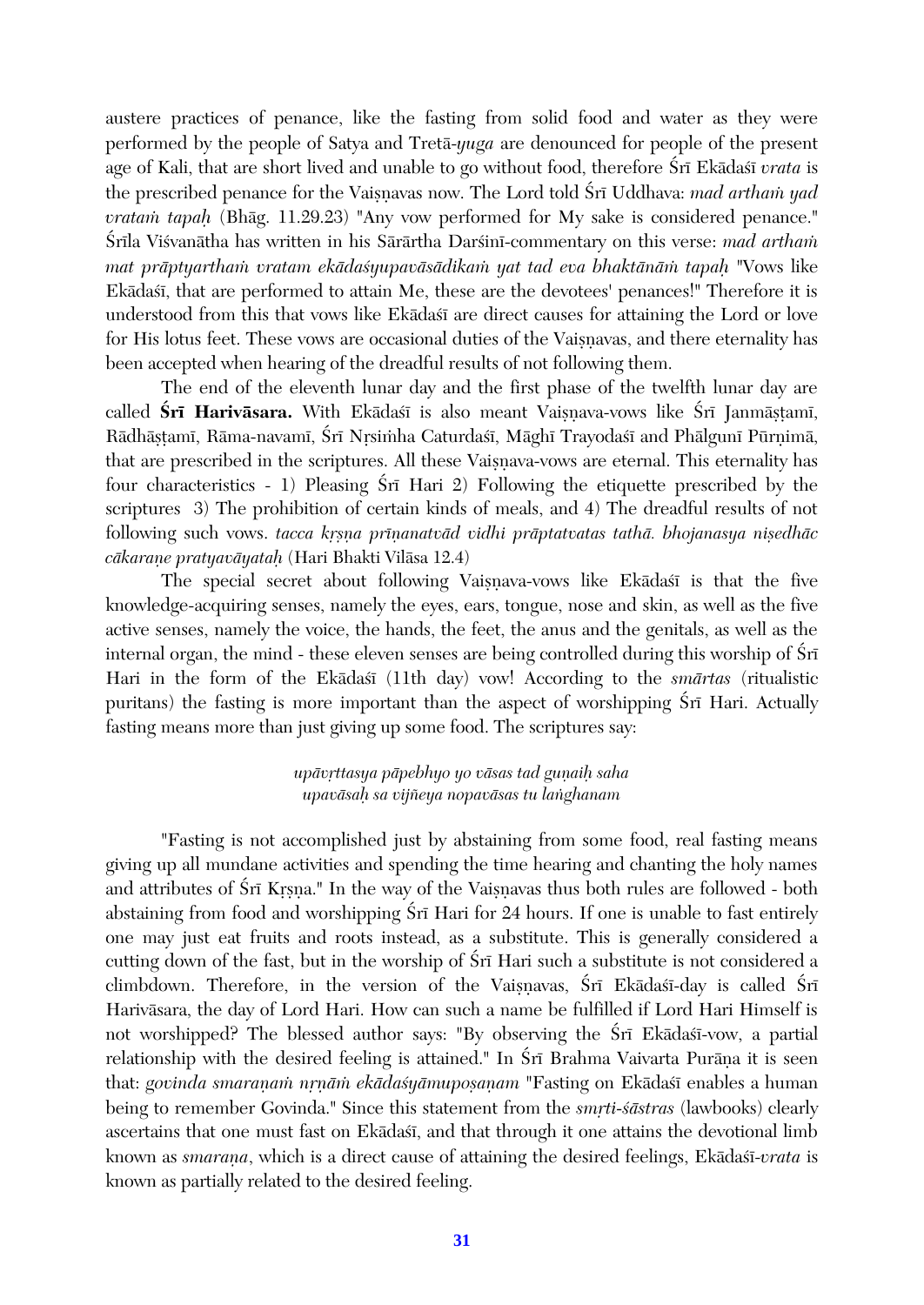In this way the positive necessity of the Ekadast-vow is established, but there is also a negative incentive established here. In the Skanda Purāņa it is described: *mātrhā pitrhā caiva bhrātrhā guruhā tathā* "A person who eats on Ekādasī becomes guilty of a sin equal to that of killing his mother, father, brother or spiritual master." From this statement, which mentions the sin of killing one's spiritual master, it is known that by not following Ekadasi one commits an offense to the holy name called *guru avajïa*, insulting the spiritual master. Again it is described in the Visnu Dharmottara:

> *brahmaghnasya suräpasya steyino guru talpinaù niñkåtir dharma çästroktä naikädaçyanna bhojinaù*

"In the scriptures one can find practices of atonement for sins like killing a *brāhmaņa*, drinking alcohol, theft or sexual intercourse with a superior, but no scripture mentions any atonement for the sin of eating grains on Ekadasi<sup>r</sup>. This statement makes clear that the sin of not following Sri Ekadasi is indestructable. After hearing all these condemnations one must be free from doubt about the fact that the vow of Ekadasi is surely to be observed, with great necessity and for eternity.

What's more, when Śrī Haribhakti Vilāsa ascertains the characteristics of a Vaisnava, two verses from the Skanda Purāna are quoted to specify them -

> *paramäpadam äpanne harñe vä samupasthite naikädaçéà tyajed yas tu tasya dékñästi vaiñëavé samätmä sarva jéveñu nijäcärä aviplutaù viñëvärpitäkhiläcäraù sa hi vaiñëava ucyate*

"A person who does not give up the vow of Śrī Ekādaśī, come bliss, come woe, has made his Vaisnava-initiation a success. A person who is equally disposed towards everyone, who never falls from the principles of Vaisnavism and who offers all his activities unto Lord Visnu - he is the real **Vaisnava**."

Some say: "There is no fault in eating *māhā-prasāda* grains on Ekādasī, for these grains are transcendental, therefore they should always be served. Rather, it is a fault to give up *mahā-prasāda*!" To remove such erroneous ideas the blessed author says: "The Vaisnavas never eat food which is not offered to the Lord, therefore the meaning of a Vaisnava-vow is that they then renounce Śrī Mahāprasāda." Śrīmad Jīva Gosvāmīpāda has also written: *atra* vaisņavāņām nirāhāratvam nāma mahā-prasādānna parityāga eva tesām anya bhojanasya *nityam eva nişiddhatvāt* (Bhakti Sandarbha 299) In Śrī Gautamīya Tantra it is seen:

> *vaiñëavo yadi bhuïjéta ekädaçyäà pramädataù viñëvarcanaà våthä tasya narakaà ghoram äpnuyät*

"If a Vaișnava becomes so crazy as to eat on Ekādasī his worship of Vișnu becomes worthless and he will attain a foul hell." From this statement we can come to know that it is forbidden to eat the *mahā-prasāda* which was offered to the Lord on Ekādaśī. In connection with this it is to be known that some compare the Vaisnava-vow of Ekadasi with other ordinary vows. All things related to Sri Hari are endowed with inconceivable potency, and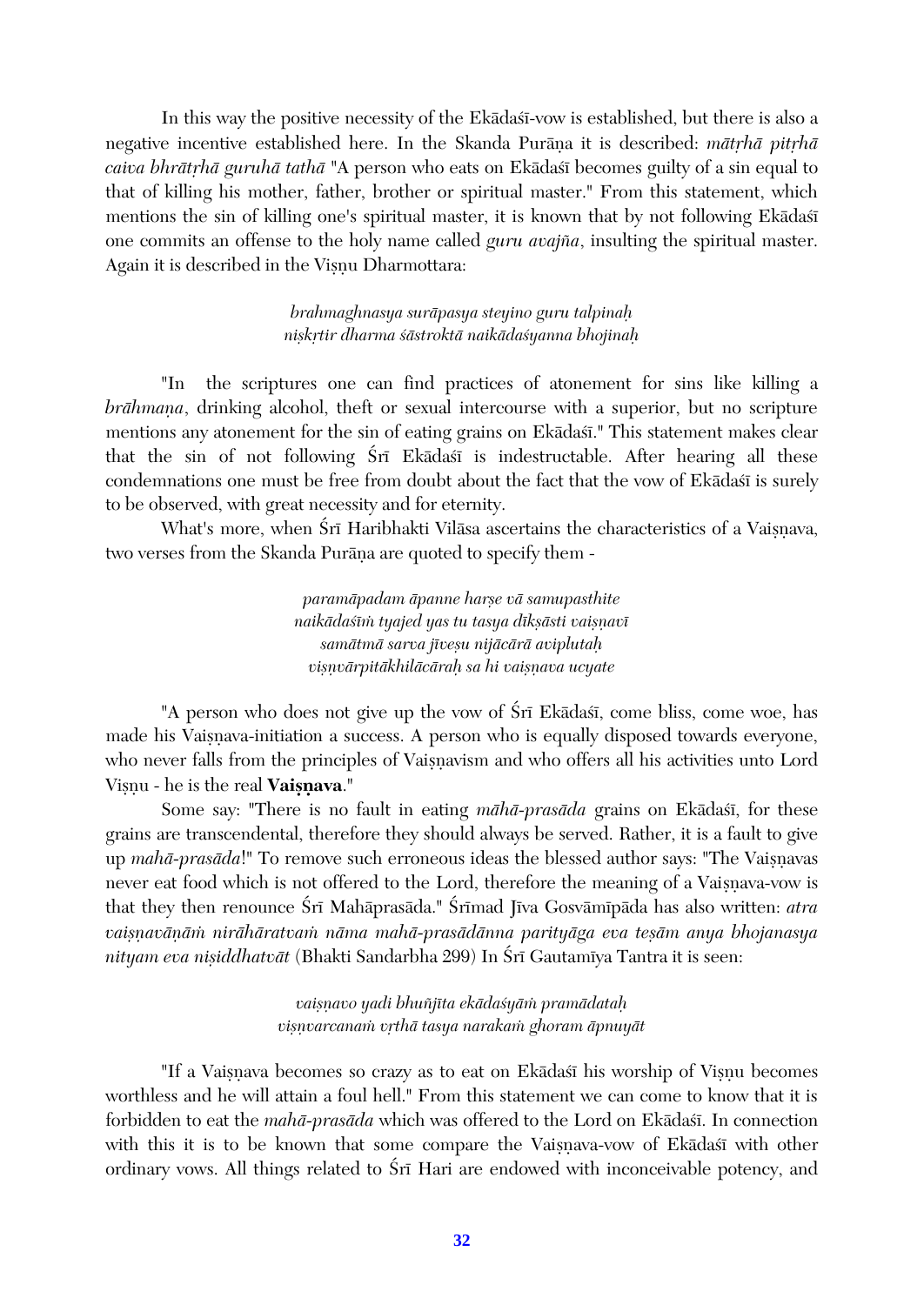the supreme culmination of this is the attainment of Sri Hari or of love for His lotus feet. One should know that comparing this greatly glorious vow with vows that cause one to attain the insignificant treasures of the material world is a severe offense.

kārtika vratasya ca tapo'*niśena nimittatvam śravana kīrtanādy am*śena upādānatvam api. śrī *rüpa gosvämé caraëänäm asakåd uktau kärtika devateti kärtika devétyürjjadevéti urjjeçvaréti çravaëäd viçeñataù çré våndävaneçvaré präpakatvam avagamyate. 'ambaréña çukaproktaà nityaà bhägavataà çåëu' iti småteù kramena çré bhägavata çravaëäder nityakåtyatvam uktam. 'kathä imäste kathitä mahéyasäm' ityanantaraà 'yastüttama-çloka guëänuvädaù prastüyate nityam amaìgalaghnaù tam eva nityaà çåëuyäd abhékñnaà kåñëe'maläà bhaktim abhépsamänaù'. iti dvädaçokter daçama skandha sambandhi sva preñöha çré kåñëa carita çravaëäder yathäyogyaà nityakåtyatvam abhékñna kåtyatvaà bhäva sambandhitvaà ca. nirmälya tulasé gandha candana mälä vasanädi dhäraëäni bhäva sambandhéni.*

**The vow in the month of Kärtika (October-November) is an indirect cause for the limb of 'penance' and a direct cause for the limb of hearing and chanting.**  In many different places, Śrīla Rūpa Gosvāmī has called Vrndāvanesvarī Rādhā 'Kārtika-devatā', 'Ūrjjādevī', or 'Ūrjjeśvarī', the goddess of the month of Kārtika, so **it is clear that in the month of Kärtika one has a special opportunity to attain Her.**  With the statement "O King Ambarisa! Always listen to Śrimad Bhāgavata spoken by Suka Muni!" from the *smrtis*, we ascertain that hearing Srimad Bhāgavata is also a perpetual duty. From the statements: "Thus I fully glorified the Maha Purusas (great kings) to you", and: "Those who desire pure devotion to Śrī Krsņa should **always hear the glorification of His attributes, that destroy all inauspiciousness."**  from the Twelfth Canto of Srimad Bhagavata, we can understand that hearing of the character of Sri Krsna, who is (especially) related to the Tenth Canto of the **book, is a perpetual duty that must be performed repeatedly and that is related to**  development of the desired feeling. Wearing Tulasi, perfumes, sandalwood pulp, **garlands and garments that have been offered to the Lord are also related to the desired feelings.**

**Krpā-kanikā Vyākhyā:** Since observance of the Kārtika vow or Niyama Sevā is simultaneously a direct and an indirect cause of the attainment of the desired feelings it is related to the desired feeling. The indirect cause is the austerity-part of maintaining strict restrictions on eating, and the direct cause is the part of observing a certain quota of hearing and chanting. In the month of Kärtika there is more attention given to the regulative principles of hearing and chanting and the worship of Śrī Rādhā-Dāmodara than in other months of the year, because if one performs even only a little *bhajana* in this time Srī Rādhā Dämodara will accept it as a great thing. On the other hand it is said that if one does not follow the vow of Kārtika, there will be a terrible reaction. In the Skanda Purāņa it is written:

> *avratena kñiped yas tu mäsaà dämodara priyam*  $t$ *iryag yonim avāpnoti sarva dharma bahiṣkṛtaḥ sa brahmahä sa goghnaç ca svarëasteyé sadänåté*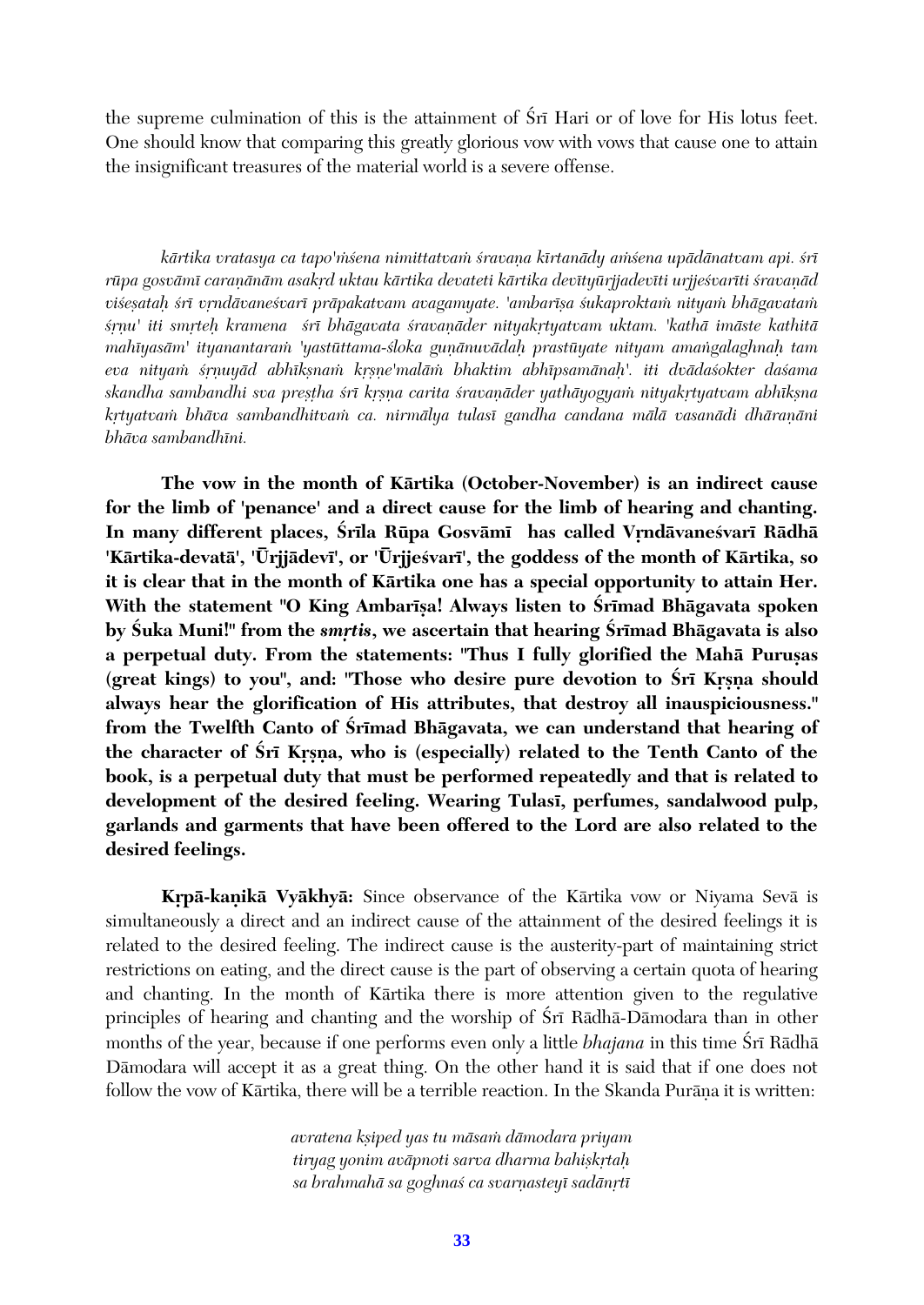#### *na karoti muni-çreñöha yo naraù kärtike vratam*

"Lord Brahmā told Nārada: "O greatest of sages, Śrī Nārada! A person who lives through the month of Kärtika, which is dear to Lord Dämodara, without observing some vow, is cast out of all religions and attains an animal birth in the next life. Anyone who does not observe the Kārtika vow is a killer of a *brāhmana*, the killer of a cow, a gold-thief and a constant liar." Therefore this vow is eternal, just as the Ekädaçi-vow. It is known that when one takes shelter of Sri Krsna's playground Sri Vraja-*dhāma* and observes the vow of Niyama Sevā he will obtain the rarely attained treasure of Hari-*bhakti*. In his Bhakti Rasāmrta Sindhu-*grantha* Śrīmat Rūpa Gosvāmī has quoted verses from the Śrī Padma Purāna about the Ürjä-limb of *bhakti*, and thus showed the special glories of observing the vow of Kärtika while taking shelter of Vraja-*dhäma* -

> *bhuktià muktià harir dadyäd arcito'nyatra sevinäm bhaktià ca dadätyeva yato vaçyakaré hareù sä tvaïjasä harer bhaktir labhyate kärtike naraiù mathuräyäà sakåd api çré dämodarajapünät*

"When Sri Krsna is served outside of Vraja-*dhāma* by complacent persons He may bestow sense enjoyment or liberation, but not *bhakti*, for it is not proper for Him to accept subjugation to complacent devotees, who have no loving attachment to Him. But even a person who performs no *sädhana* will attain the precious gift of Çré Hari-*bhakti* when observing the Çré Dämodara-püjä in Mathurä even once." In his commentary on this verse Śrīmat Jīva Gosvāmī has written: *vasyakarītavam atra sukha-dānenaiva jñeyam na tu duhka*dānena, ato bhaktyadāne na tad atra prayojakam kintu tena laksitam paramotkrstatvam eva. *tathävidhä ca sä näyogye sahasä dätuà yogyeti yävad agyogyatä tävad bhagavatä na déyata eva. yogyatä ca sarvänya sva hita nirapekñatvam eva. tasmäd yogyatäyäm eva satyäà dätavyatve'pi yadi mathurä kärtikayoù saìgame püjanaà ghaöate tadä yogyatävirahitenäpi vastu prabhävät sahasaiva präpyata eveti bhävaù "*No one should think after reading the *'yato vaçyakaré hareù'*-part of the *çloka* that since the Lord is subdued by devotion He does not give *bhakti*. Srī Hari's subjugation to devotion makes Him most happy and never unhappy. Therefore the words 'through which S<sub>ri</sub> Hari is subdued' is not used to disrespect or slight devotion. Rather, it establishes *bhakti* as the greatest thing. It is never proper to give such a supreme thing as devotion to an unworthy recipient, therefore S<sub>I</sub> Hari does not bestow *bhakti* unless and until the qualification is there in the recipient. Qualification for attaining *prema* comes when one desires only that, without bothering about any other personal benefits. To such a deserving recipient Śrī Hari gives *prema*. But if one worships Śrī-Śrī Rādhā-Dāmodara in Vraja*-dhäma* just once in the month of Kärtika, then, simply on the strength of that, even an unqualified person will attain *prema*." The blessed author says: "In his books like Stavamälä Srīmat Rūpa Gosvāmīpāda has repeatedly mentioned Srī-Srī Rādhārāņī's holy names of Kārtika Devī, Urjā-devī and Urjeśvarī, therefore it is understood that those who observe the vow of Kārtika will be blessed by attaining the lotus feet of Srī Vrndāvanesvarī.

In the Padma Purāna Maharsi Gautama tells Mahārāja Ambarīsa: *ambarīsa śukaproktaà nityaà bhägavataà çåëu. paöhasva svamukhenäpi yadécchasi bhava-kñayam*: "O Ambarisa! If you desire liberation from material existence, then always hear the Srimad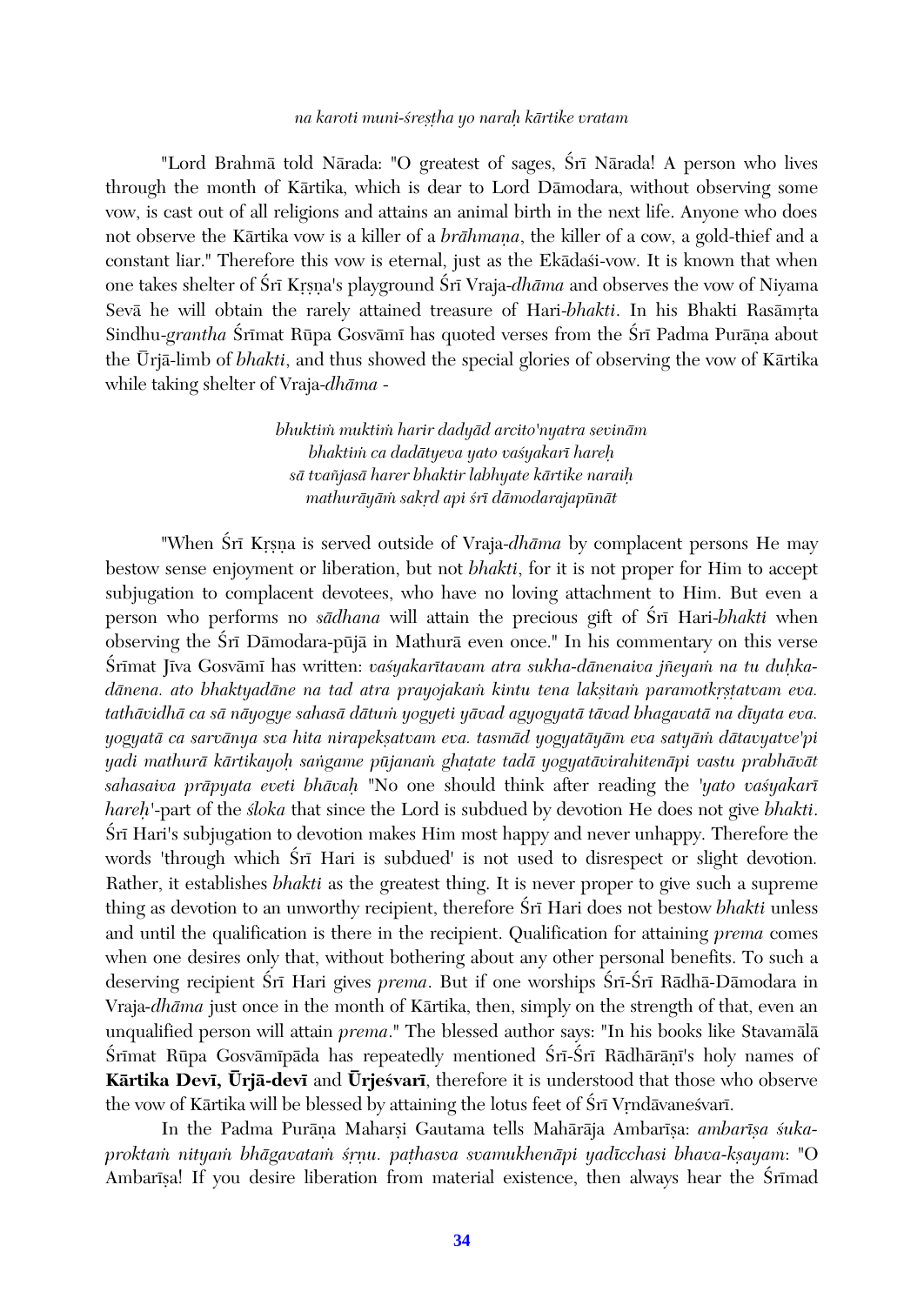Bhāgavata, which is spoken by  $\tilde{S}r\tilde{i}$  Sukadeva, and recite it with your own voice." This verse proves that the hearing and chanting of Srimad Bhagavata is an eternal duty. In Srimad Bhāgavata (12.3.14-15) Śrī Śuka Muni tells Mahārāja Parīkṣit:

> *kathä imäs te kathitä mahéyasäà vitäya lokeñu yaçaù pareyuñäm vijïäna vairägya vivakñayä vibho, vaco vibütér na tu päramärthyam yas tüttamaù çloka guëänuvädaù saàgéyate'bhékñnam amaìgala-ghnaù tam eva nityaà çåëuyäd abhékñnaà kåñëe'malaà bhaktim abhépsamänaù*

"O King! The glories of the demised world-famous kings that I have just described to you are just a play with words that show that sense enjoyment is useless and renunciation is to be practised. This topic is not spiritual. But a person who desires pure devotion to  $\overline{\text{Sri}}$ Krsna will always listen to the glorification of Śrī Krsna, that destroys all inauspiciousness." Following this statement from the Śrīmad Bhāgavata the hearing and chanting of the nectarsweet activities of the heart's beloved Sri Krsna, that are described in the Tenth Canto of  $\overline{\text{S}}$ rīmad Bhāgavata, has become an eternal duty which is related to the desired feelings. The audience of great devotees do not wish to hear any other topic than the glories of  $\overline{\text{Sri}}$  Krsna and His beloved devotees. Śrī Śaunaka Muni and other sages told Śrī Sūta Muni:

> *taà kathyatäà mahäbhäga yadi viñëu kathäçrayam athaväsya padämbhoja makaranda lihäà satäm kim anair asad äläpair äyuño yad asad vyayaù*

"O greatly blessed Sūta! If the topic of your discourse is Krsna or the devotees that are like bumblebees at His lotus feet, then please continue! What is the use of any other useless topic? It will simply reduce our lifespan in vain!"

The wearing of *nirmālya*, Tulasī, perfumes, sandalwood pulp, garlands and garments first offered to the Lord is also related to the desired feelings. The word *nirmälya* stands for Tulasi-leaves, garlands and sandalwood pulp that are offered to Sri Krsna. The vices of anyone whose body touches these *nirmälyas* or whose nostrils smell these articles, are destroyed in all respects, and such a person will attain devotion to the lotus feet of Srī Krsna. Śrī Uddhava Mahāśaya told Śrī Krsna:

> *tvayopabhukta srag gandha väso'laìkära carcitäù ucchiñöa bhojino däsäs tava mäyäà jayema hi* (Bhäg. 11.6.46)

"O Lord! When we, Your servants, are decorated with the garlands, sandalwood pulp, garments and ornaments that have been worn by You before, and when we eat the food which was first eaten by You, we will conquer over Your *mäyä*!" This statement shows that devotion to Śrī Krsna's lotus feet is attained and ulterior desires are destroyed as a result of serving *nirmälya*. For this reason *nirmälya sevana* is also known as being related to the desired feelings.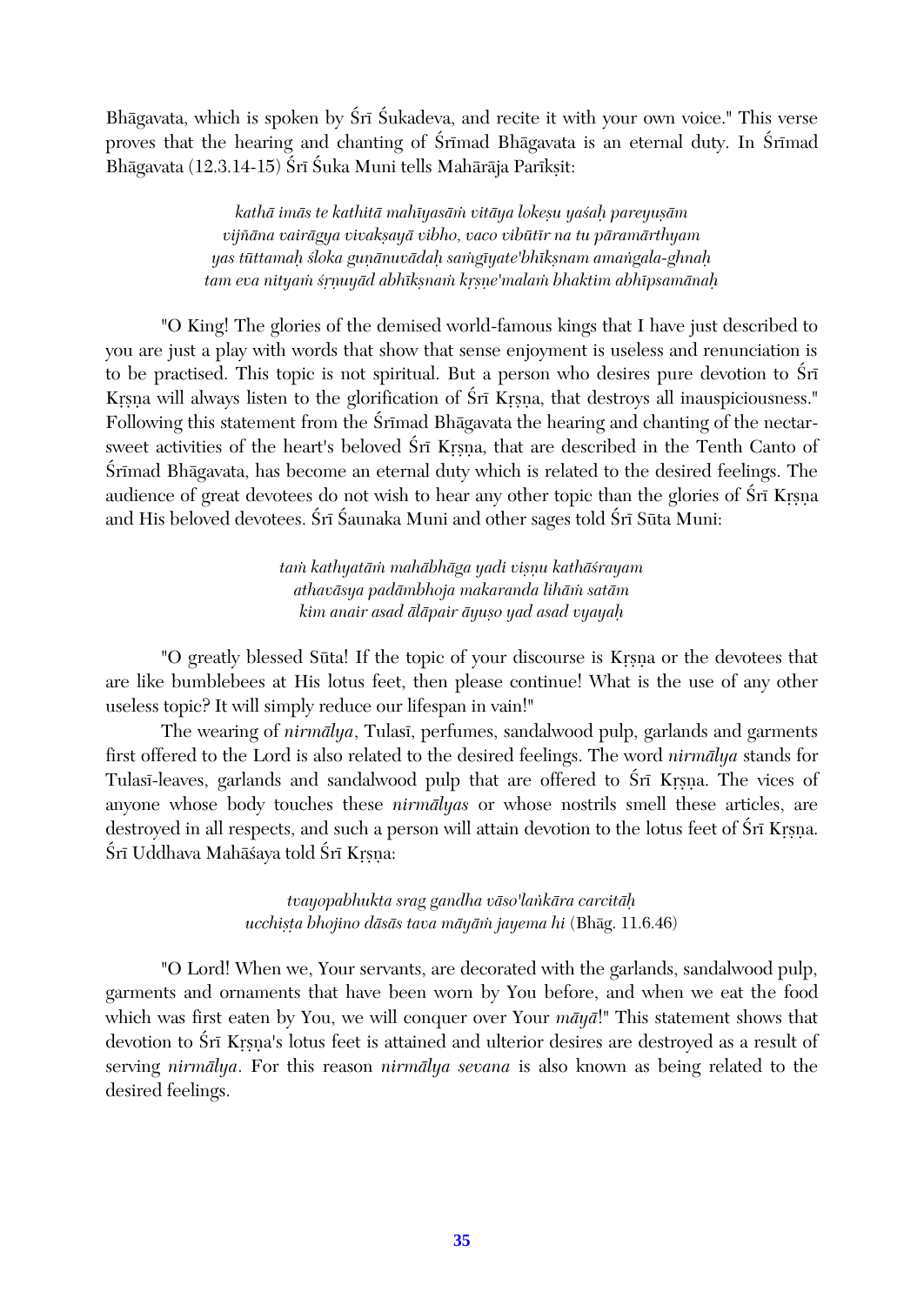*tulasé käñöha-mälä gopécandanädi tilaka näma mudrä caraëa cihnädi dhäraëäni vaiñëava*cihnānyanukūlāni. tulasī sevana parikramaņa praņāmādīnyapyanukūlāni. gavāśvattha dhātrī *brähmaëädi sammänäni tad bhäväviruddhäni upakärakäëi. vaiñëava-sevä tükta samasta lakñaëavaté* jñeyā. uktānyetāni sarvāni kartavyāni. yathaiva posyāt krsnād api sakāśāt tat posakesvāvartita *dugdha dadhi navanétädiñu vrajeçvaryä adhikaiväpekñä çré kåñëaà sva stanya payaù pibantaà bubhukñum apyapahäya tadéya dugdhottäraëärthaà gatatvät. tathaiva räga vartmänugamana*  rasābhijña bhaktānām posyebhyah *śravana kīrtanādibhyo'pi tat posakesvetesu sarvesu paramaiväpekñaëaà naivänucitam. ahaàgropäsana nyäsa mudrä dvärakä-dhyäna mahiñyarcanädényapakärakäëi na kartavyäni. puräëäntara kathä çravaëädéni taöasthäni. atra bhakteù sac cid änanda rüpatvän nirvikäratve'pi yad upädänatvädikaà tat khalu durvitarkyatväd eva bhakti çästreñu tatra prema viläsaù syur bhäväà snehädayas tu ñaö ityädiñu viläsa çabdena vyaïjitaà yathä rasa-çästre vibhävädi çabdena atra khalu sukha bodhärtham eva upädänädi çabda eva prayukta iti kñantavyaà sadbhiù. (14)*

Wearing beads of Tulasi-wood or Tilaka, the names or footprints of Krsna **drawn with** *gopé candana-***clay, is favorable to developing the desired feeling. Serving Tulasi, making circumambulations and offering obeisances are also favorable to developing the desired feeling. Honouring cows, Dhätré- and Açvattha**  (banyan-) trees and *brāhmanas* is not opposed to developing the desired feeling and is helpful, but serving the Vaisnavas is the most special item. This should be **counted amongst all the different categories that are mentioned. We have seen (in Çrémad Bhägavata, Canto Ten, chapter Nine) that Mother Yaçodä made her**  beloved Krsna wait for His breastmilk, to take the milk, that was meant to nourish Him, from the fire. For this she had to leave Krsna, who was just sucking her **breast, behind in a hungry state. Similarly it is also not improper for a** *rägänuga***devotee, who knows how to relish transcendental flavours, to pay attention to abovementioned limbs of devotion that nourish the main limbs of hearing and chanting. Meditating upon oneself as being the Supreme,** *nyäsa***,** *mudrä* **(making**  ritualistic gesticulations), meditating on Krsna's pastimes in Dvārakā and worshipping Lord Krsna's Queens are harmful for developing the desired feeling **and are practices that should not be performed. Hearing stories from other**  Purānas are neutral factors. They are nor helpful, nor harmful. Although there is **no transformation or change in transcendental devotion, it has nevertheless been divided in parts like 'direct cause', etc. to make it more easily understandable, which it would not have been otherwise. Just as it is said in the devotional scriptures 'the six** *bhävas* **like** *sneha* **are manifestations of love of God' and the** *rasa çästras* **define** *rasa* **with words like** *vibhäva* **and so, so I have also used terms like**  *upādāna kārana* (the material cause) to make my point more easily understandable. **May the saints forgive me.**

**Krpā-kanikā Vyākhyā:** After defining the two kinds of practice that are filled with the desired feelings and that are related to the desired feelings, the blessed author now mentions the practices that are favorable to the desired feelings, not unfavorable to the desired feelings and that are unfavorable to the desired feelings. Wearing signs of Vaisnava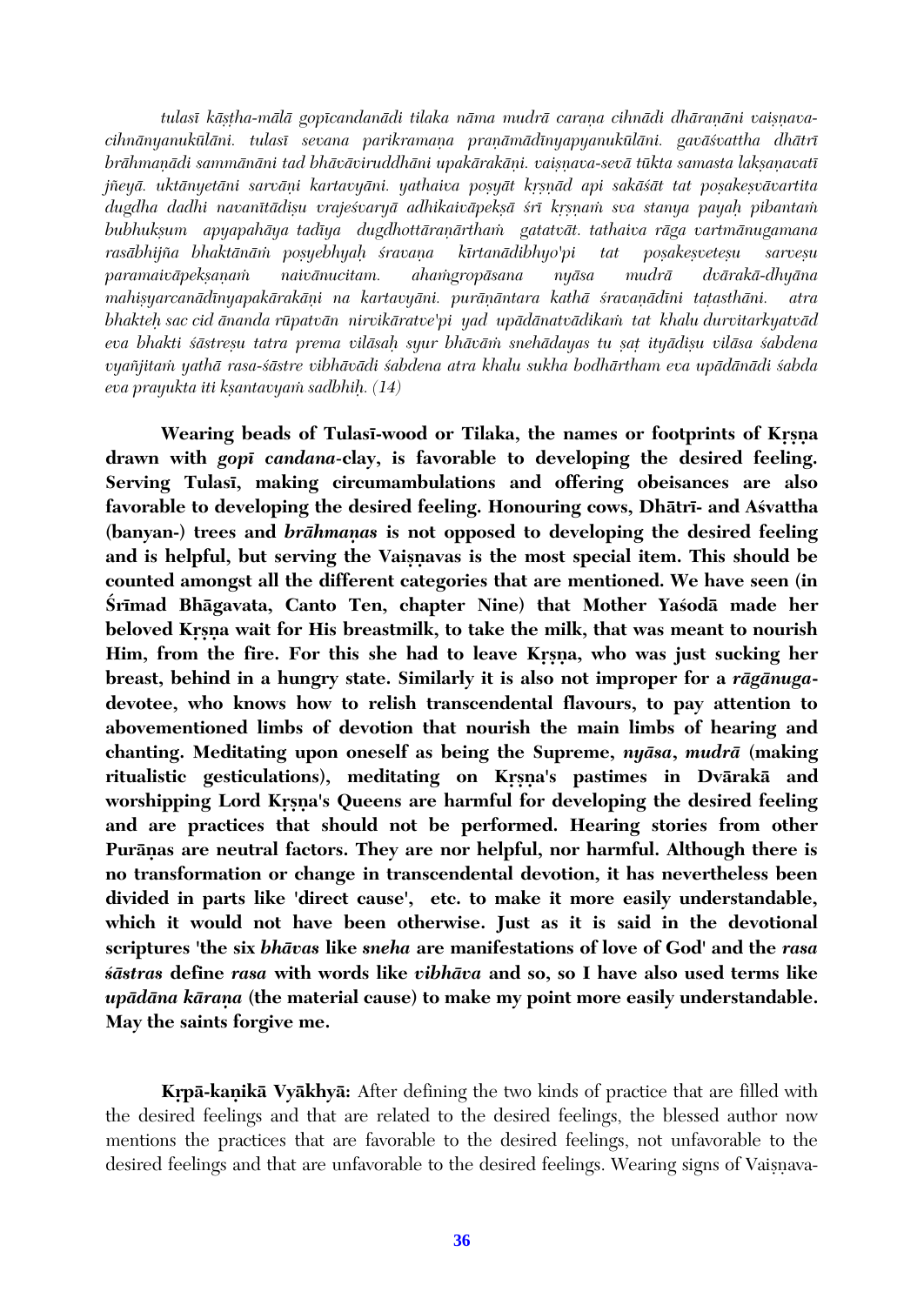hood such as beads of Tulasi-wood, *tilaka*, name-marks and footprints of the Lord are factors favorable to the desired feeling. Visnu-priya Śrī Tulasī is the dwelling place of the Vaisnavī*sakti*, therefore the power of Visnu always appears in her. The Vaisnavi-*sakti* personally appears in the world in the form of the Sri Tulasi-tree (plant), which is its abode. Therefore all the Vaisnavas worship Śrī Viṣṇu by wearing the Vaiṣṇavī-śakti, which is dear to Viṣṇu, around the neck in the form of wooden beads. Wearing a Vaisnava-*mālā* does not just mean going out, buying a *mälä* and wearing it whimsically around the neck. At the time of initiation  $\hat{S}r\hat{i}$  Gurudeva personally sanctifies the  $m\bar{a}l\bar{a}$ , meditating on the eternal descension of the power of Lord Visnu into the *mālā*, offering the *mālā* to Śrī Krsna and praying to Him that the person who will wear the *mälä* will attain *bhakti*. After that he will personally put the *mälä* around the neck of the person who desires initiation, as the embodiment of the Lord's satisfaction. Then the proper meaning of the word *mälä* will be fully revealed.

## *däne lä dhätur uddiñöo mäà läsi hari vallabhe bhaktebhyaç ca samastebhyas tena mälä nigadyate*

"The syllable *lä* stands for gift and the syllable *mä* for wealth. O Hari's beloved Tulasi! You give all the devotees the treasure of *prema*, hence your name is *mälä*. The same thing goes for the Vaisnavas' wearing of *tilaka*; they worship Śrī Viṣṇu by wearing His Viṣṇupower on the body. While putting the twelve marks of *tilaka*, that constitute twelve forms of Nārāyana, the Vaisnavas pronounce Śrī Hari's holy names like Kesava, Nārāyana, Mādhava and Govinda, and think of placing the twelve-fold energy of Lord Nārāyaṇa, such as fame, luster, satisfaction and nourishment on the twelve parts of the body. By thus wearing the Vaisnava-*tilaka* that is described in the scriptures, and by meditating with it on the power of Visnu, the body, mind and life-airs of the Vaisnavas will gradually and habitually become Visnumaya, filled with Visnu. Not understanding these secrets of the wearing of beads and *tilaka*, some people say: "Bhakti is an internal matter, what is the use of these external signs like *mālā* and *tilaka*? You cannot just purify the heart by wearing the signs of a Vaisnava. When one engages in *sädhana bhajana* for purifying one's heart, then what use is this wearing of external signs?" To this can be answered that by wearing signs like the *mälä* and the *tilaka*, the Vaisnava awakens his *svarūpa jñāna*, his awareness of his constitutional position, and since this is a positive act of surrender to the Lord it is most helpful in *bhajana*. Apart from that one can find even more glorifications mentioned. Therefore it is definitely a duty to wear the *mälä* and *tilaka* from the beginning of one's engaging in *bhajana*. If not, the dignity of devotion and the devotee will be diminished and Srī Hari will not be pleased. In connection with this a verse from the Padma Purāņa has been quoted in Śrī Bhakti Rasāmrta Sindhu *grantha* -

*ye kaëöha lagna tulasé nalinäkña mälä, ye bähu müla paricihnita çaìkha cakräù ye vä laläöa phalake lasad ürdhva puëòräs te vaiñëavä bhuvanam äçu pavitrayanti*

"These Vaisnavas, that wear Tulasi,  $\bar{A}$ malaki, or lotusseed-beads around the neck, that wear the signs of conch and disc on the shoulders and whose foreheads are beautified by vertical *tilaka*, swiftly purify the world." In the same way, the wearing on the body of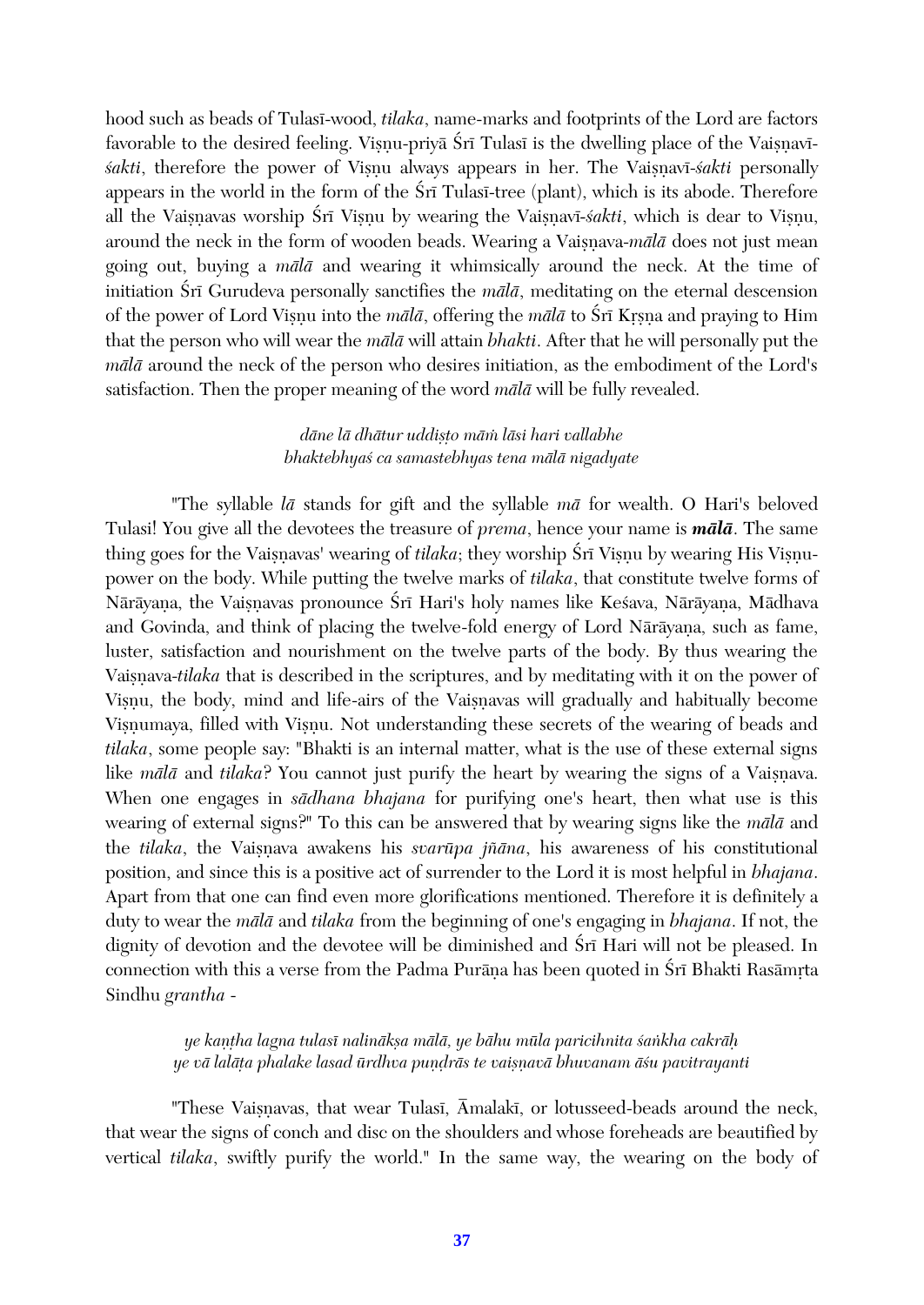Vaisnava-signs like the Lord's holy names or footprints are also favorable to the desired feelings. In Śrī Padma Purāņa it is seen:

> *kåñëa nämäkñarair gätram aìkayec candanädinä sa loka pävano bhütvä tasya lokam aväpnuyät*

"He who decorates his body by wearing the syllables of Sri Krsna's holy name with unguents like sandalwood pulp, purifies the world and attains Śrī Krsnaloka."

Serving Sri Tulasi, circumambulations and paying of obeisances are all practices that favor the desired feelings. There are nine kinds of service rendered to Tulasi - *drstā sprstā tathä dhyätä kértitä namitä çrutä. ropitä sevitä nityaà püjitä tulasé çubhä* "Seeing Tulasé, touching her, meditating on her, singing her holy name in congregation, offering obeisances to her, hearing about her glories, planting a Tulasi-tree, sprinkling her with water, cleaning her place, and offering her scents and flowers - these are the nine most auspicious services that can be rendered. The Vaisnavas serve Visnu-priyā Tulasī by offering deity-worship to her, circumambulating her, offering obeisances to her, eating Tulasi-mañjaris and so, wearing Tulasi-beads and sandalpaste and wearing *tilaka* made of the earth around her root, so that they can please the Lord, who is very dear to Tulasi. As a result of serving Tulasi, who is the presiding deity of the Vaisnavi *sakti*, human beings can easily and swiftly become blessed by attaining Sri Visnu *bhakti*. In the scriptures we can find Tulasi's glorification sung as follows:

> *yä dåñöä nikhilägha saìgha çamané spåñöä vapuù pävané rogänäm abhivanditä nirasané siktäntaka träsiné pratyäsattir vidhäyiné bhagavataù kåñëasya saàropitä nyastä tac caraëe vimukti phaladä tasyai tulasyai namaù*

"I offer my obeisances unto Tulasi-*devi*, whose mere sight destroys all sins, whose mere touch purifies the body, who destroys all disease of anyone who praises her, who destroys the fear of death of anyone who simply sprinkles her, who brings anyone who plants her closer to Sri Krsna, and who bestows *prema bhakti* on anyone who places her at Sri Krsna's lotus feet." This statement proves that the service of Tulasi is extremely favorable for attaining the desired feelings.

Honouring or upholding the dignity of cows, Asvattha-trees, Dhatri-trees and *brāhmanas* are factors that are not unfavorable, and are thus helpful for attaining the desired feelings. In this connection Srī Bhakti Rasāmrta Sindhu quotes a verse from the Skanda Purāna, namely:

> *açvattha tulasé dhätré go-bhümisüra vaiñëaväù püjitäù praëataù dhyätyäù kñapayanti nåëäm agham*

"All sins are destroyed of the human beings that worship, bow down to and meditate upon the cows, Asvattha-trees, Dhātrī-trees, Tulasī, the *brāhmanas* and the Vaisnavas." In his commentary on this verse Śrīmat Jīva Gosvāmī has written: *asvatthasya tad vibhūti rūpatvāt* pūjyatvam. bhūmisūrā brāhmaņāh. go brāhmaņayor hitāvatāratvād bhagavato bhāgavatair *etävapi püjyäviti bhävaù. sarveñäm eñäà tulasé vaiñëava sähityoktir vicikitsä nirasanäya. tatra*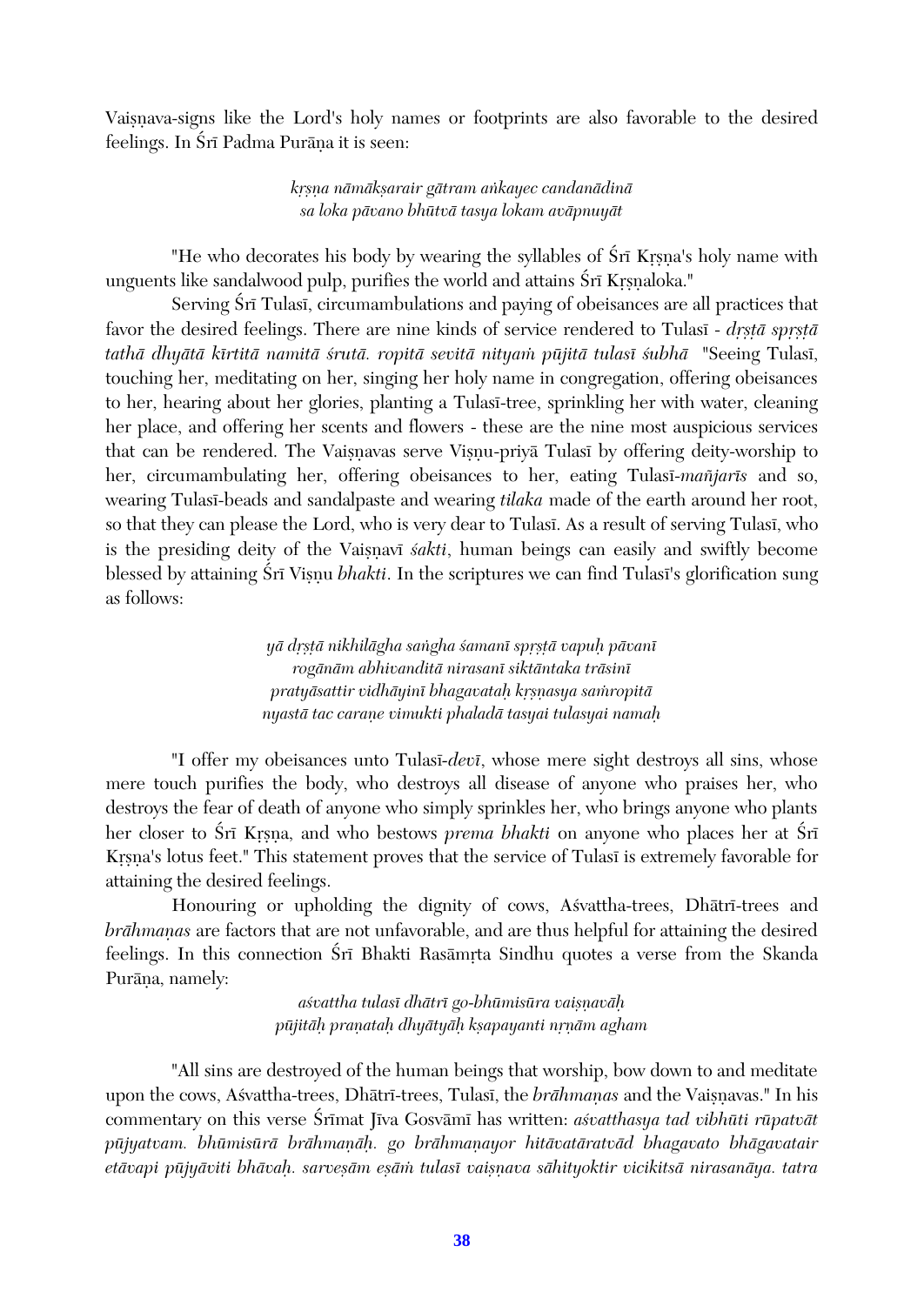*gaväà püjä tu çré gopälopäsakänäà paramäbhéñöapradä - yathä çré gautaméye; gaväà* kaņdūyanam kuryād gogrāsam gopradakṣiṇam. goṣu nityam prasannāsu gopālo'pi prasīdati iti. "The Asvattha-trees are worshipable as the opulence *(vibhūti)* of the Lord, the *brāhmanas* and the cows are also worshipable for the great Vaisnavas because the Lord is said to have descended for their benefit. Although Tulasi and the Vaisnava-devotees are especially worshipable, the Asvattha-tree and other worshipable objects have been mentioned along with them to remove any doubts about their worshipable status. The worship of cows fulfills all desires of Sri Gopala's worshippers. In the Gautamiya Tantra it is seen that: "Always caress the cows, feed them grass and circumambulate them, for when the cows are pleased Śrī Gopāla is also pleased."

The blessed author says: Vaisnava-seva belongs to all the different categories. In other words, the service of the Vaisnavas is filled with the desired feelings, related to the desired feelings, favorable to the desired feelings and not opposed to the desired feelings all in one. Can there be any doubt that the *sädhaka* who aspires for pure devotional service should see it as his sole duty to serve the topmost Vaisnavas, without whose association and grace there is no way to attain devotion to S<sub>T</sub> Hari? For the *sadhakas* who are on the path of devotion the Vaisnavas are as worshipable as Visnu Himself - *vaisnavā visnuvat pūjyāh* If the *sādhaka* does not develop the quality of respect for the Vaisnavas the Lord will never be pleased with him. In the  $\bar{A}$ di Purāṇa Śrī Kŗṣṇa Himself has said:

> *ye me bhakta-janäù pärtha na me bhaktäç ca te janäù mad bhaktänäà ca ye bhaktäs te me bhaktatamä matäù*

"O Pärtha! Those who are devoted to Me are not My devotees, while I consider those who are the devotees of My devotees to be My topmost devotees!" Therefore it is seen in the Itihäsa Samuccaya:

> *tasmäd viñëu prasädäya vaiñëavän paritoñayet prasäda sumukho viñëus tenaiva syän na saàçayaù*

"Therefore, in order to please Visnu, please the Vaisnavas in all respects! When the Vaisnavas are pleased Visnu will be pleased - of this there is no doubt at all!" All the items of *sädhana* mentioned here are absolute duties of the *rägänugéya sädhakas*. The question may now be, in *rāgānugā mārga* the internal practice of *smarana* is most important, how can the *sädhaka* then still pay heed to all these external duties?" The blessed author quotes an example from Srimad Bhagavata, thus defining the external engagements of the *ragasādhaka*. Mother Yasomatī paid even more attention to the articles that nourished Śrī Krsna, such as His milk, yoghurt and butter than to Śrī Krsna Himself. In the Śrīmad Bhāgavata it is described -

*tam aìkam ärüòham apäyayat stanaà sneha snutaà sasmitam ékñaté mukham atåptam utsåjya javena sä yayävutsicyamäne payasi tvadhiçrite saïjäta kopaù sphuritäruëädharaà sandaçya dadbhir dadhi mantha bhäjanam bhittvä måñäçrur dåñadasmanä raho jaghäsa haiyaìgavam antaraà gataù* (Bhäg. 10.9.5-6)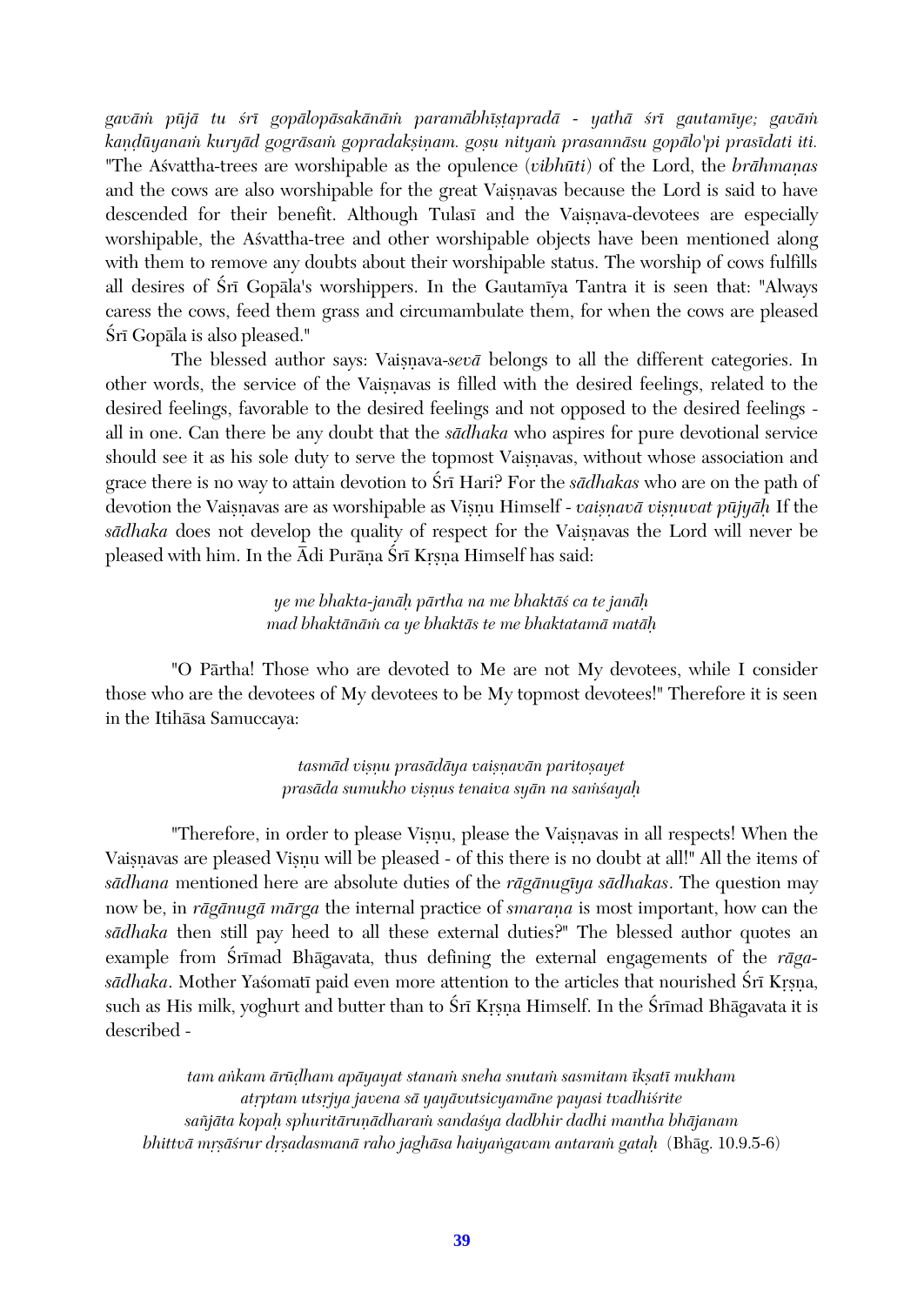"Mother Yasoda looked constantly at the sweetly smiling face of her son, who was sitting on her lap and made Him drink the milk that trickled from her breasts out of motherly love. Meanwhile the milk on the hearth began to boil over, so she left her son, who was not satisfied yet by her breastmilk, behind and quickly ran to the hearth to save the milk from spilling over. This made Yaçodänandana very angry. He bit His red lips and smashed a yoghurt pot with a rod, while weeping. Then He went off to eat the butter somewhere else." In these two verses it is seen that mother Yasomati cared even more for the milk that nourished Śrī Krsna than for Śrī Krsna Himself, for she left Krsna, who was hungrily sucking her breast, behind in an unsatisfied state to save the milk from spilling over. This is a specific manifestation of her motherly love for Sri Krsna. In the same way the *rāgānugā rasika bhaktas* give even more special attention to the kinds of *sädhana* that nourish the internal practices of hearing, chanting and remembering, and this is to be known as an expression of their attachment to the internal practices like *smarana*.

After this the blessed author mentions the kinds of *sädhana* that are opposed to the desired feelings - *ahamgropāsanā, nyāsa, mudrā*, meditation on Dvārakā, and worship of the Queens of Krsna. These items are to be given up, for they are unfavorable to the desired feelings and harmful. This was proven by Srī Rādhārānī Herself through the activities of one of Her beloved devotees, who began to practise things that were harmful. When *siddha* Śrīla Krsna Dāsa Bābā of Ranabādī became desirous to have *darsana* of the four holy *dhāmas* Srī Rādhārānī told him in a dream not to leave Vraja-*dhāma*. Bābā ignored this, thinking it to be an ordinary dream and set out to visit the four *dhämas,* attaining a *tapta mudrä* (brandmark) in Dvārakā. Then, after he returned to Vraja, Śrī Rādhārānī appeared to him again in a dream and told him that, with this *tapta mudrä*, he was now counted amongst the followers of Dvärakä's Queen Satyabhämä, and he should therefore return to Dvärakä. This time Bäbä understood that his first dream had been real and he became greatly agitated with feelings of separation from Śrī Rādhārānī. Although he consulted the great pure devotees like Śrī Govardhana's Siddha Bäbä, they could not think of any solution or atonement, so finally he burned his body up into ashes like a dry piece of wood in the fire of separation.<sup>2</sup> Hearing stories from the Purānas is a helpful and marginal practice, which means it can do neither harm or good.

The status of *bhakti* is that is the essence of the Lord's pleasure-potency (*hlädiné*) along with His knowledge-potency (*samvit*), and therefore transcendental. It is never a faculty of the mundane, physical energy of *mäyä*. Although it is immutable, *bhakti* is still called an *upādāna kārana*, or material cause in this treatise. Transformations take place in material causes, just as the ingredient of clay is used to make a jug, the jug is a transformation of clay. Since it is called a material cause, some may think that *bhakti* is also capable of transforming, hence the blessed author says: "Bhakti is very difficult to describe and understand, therefore, for convenience's sake it is called here 'a material cause' among others. From the natural point of view, transcendental *bhakti* cannot be subject to transformations. The blessed author says: "Just as *sneha, māna, praņaya, rāga, anurāga* and *mahäbhäva* are called manifestations of *prema*, just for convenience's sake, and just as *rasa*, which is complete and self-manifest, is sometimes indicated with words like *vibhäva*,

 $\overline{a}$ 

<sup>&</sup>lt;sup>2</sup> This narration can be found in the second part of Gaudīya Vaisnava Jīvana by Śrīla Haridāsa dāsa.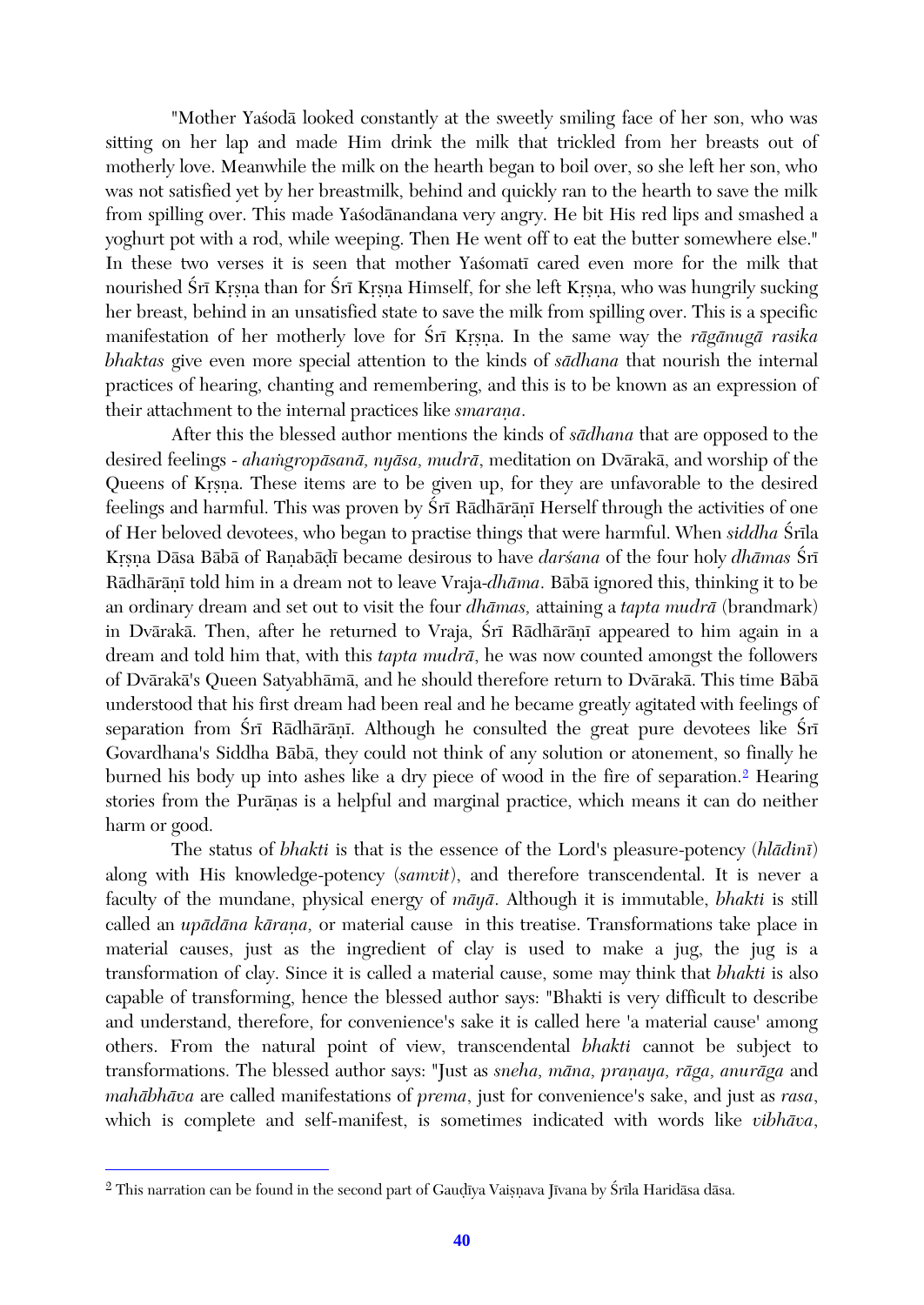similarly, for convenience's sake, I have used the word *upādāna kārana* for *bhakti*; may the saints forgive me."

Thus ends the first *prakāsa* or diffusion of Śrīla Visvanātha Cakravartīpāda's 'Rāga Vartma Candrikä', an explanation of the path of *rägänugä bhakti*.

# *DVITÉYA PRAKÄÇA : "Second diffusion"*

#### TEXT 1:

*nanu 'na hänià na glänià na nija gåha-kåtyaà vyasanitäà na ghoraà nodghürëäà na kila*  kadanam vetti kim api. varāṅgībhiḥ svāṅgīkṛta suhṛd anaṅgābhirabhito harir vṛndāraṇye parama *niçam uccair viharati'. ityädibhya eva çré våndavaneçvaryädi prema viläsa mugdhasya çré vrajendrasünor na kväpi anyaträvadhäna sambhava ityavaséyate. tathä sati nänä dig deça vartibhir ananta rägänugéya bhaktaiù kriyamäëaà paricaryädikaà kena svékartavyaà vijïapti stava päöhädikaà ca*  kena śrotavyam. tad amśena paramātma naivāmśāmśinor aikyād iti cet samādhir ayam samyag ādhir *eva tädåça kåñëänurägi bhaktänäm. tarhi kä gatiù? säkñät çrémad uddhavoktir eva. sä ca yathä -* "mantresu mām vā upahūya yat tvam akuņthitākhaṇḍa sad ātma bodhaḥ. prccheḥ prabho mugdha ivāpramattas tan me mano mohayatīva deva", asyārthah - "mantresu jarāsandha-vadha rājasūyādy *artha gamana vicärädiñu prastuteñu mäà vai niçcitam upahüya yat påccheù uddhava tvam atra kià kartavyaà tad brühi iti påccheù apåcchaù akuëöhitaù kälädinä akhaëòaù paripürëaù sadä särvadika eva ätmano bodhaù samvicchaktir yasya sa mugdha iva yathä anyo mugdho janaù påcchati tathety arthaù tat tava yugapad eva maugdhyaà särvajïyaà ca mohayatéva mohayatyeva. atra mugdha iva tvaà na tu mugdhaù iti. mohayatéva na tu mohayati iti vyäkhyäyäà saìgaty abhävät. asaìgatyeñu karmäëyanéhasya bhavo'bhavasyetyädi väkyeñu madhye etad väkyasyopanyäso vyarthaù syäd ityatas tathä na vyäkhyeyam. tataç ca dvärakä-léläyäà satyapi särvajïye yathä maugdhyaà tathaiva våndävana-léläyäm api satyapi maugdhye särvajïyaà tasyäcintya-çakti siddham eva mantavyam.*  ataeva varnitam śrī *līlāśuka caranaih "sarvajñatve ca maugdhe ca sārvabhaumam idam maha" iti.* 

**Śrī Śyāmasundara is always so absorbed in His pastimes with the beautiful girls of Vraja, that have accepted Cupid as their heart's friend, that He is not aware of any loss, exhaustion, householdduties, danger, fear, worry or defeat by His enemies. From all these statements we can understand that He has no chance to think of anyone else but Çré Rädhikä and the** *gopés* **of Vraja, since He is enchanted by His loving pastimes with them. Who will then accept the service rendered to Him by the countless** *rägänugä bhaktas***, that come to Him from different directions and from different countries? Who will listen to all the different prayers that are**  offered to Him? One may offer the solution that Krsna's expansion, the Supersoul **who lives in everyone's heart, listens, and that the expansion and the origin are actually one, but that will hurt such** *rägänugä bhaktas* **very much. What is then the**  solution? The answer can be found in the words of Sri Uddhava Mahāsaya. He says: **"O Lord! When You considered whether or not it was proper to kill Jaräsandha and to go to the Räjasüya-sacrifice, You called me to You and said: "O Uddhava! What should I do now?" like a bewildered person. You bewildered me at that time, acting**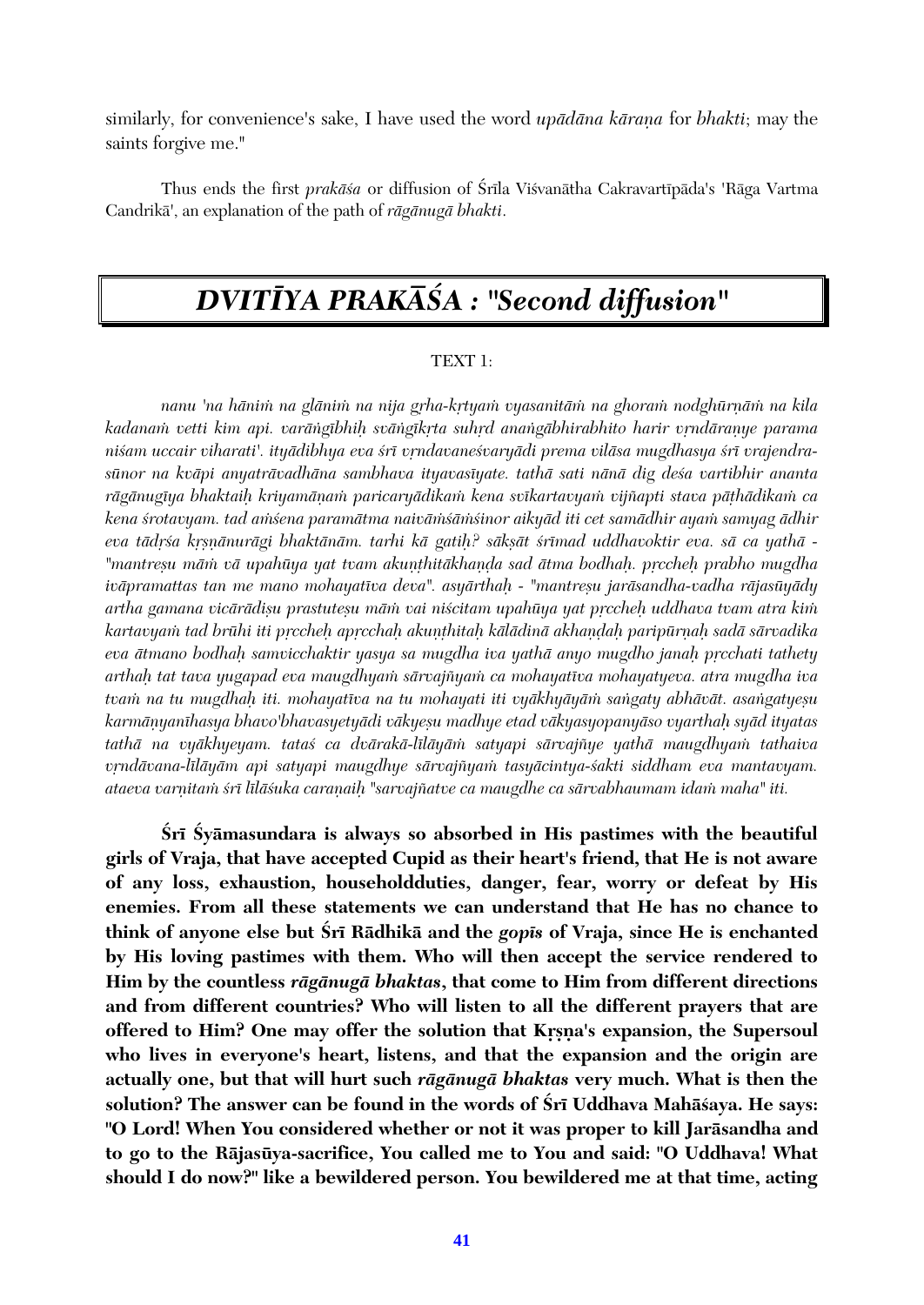**like an ignorant, yet omniscient man who needed advice from a counsellor, although You are not conditioned by time and space and You are full of causeless eternal knowledge, that can never be deluded or lost. But if someone will explain that in this case You seemed bewildered, but actually You weren't, then that is also not right, because Your activities are without endeavour and Your birth is birthless - amidst all these words, this proposal is useless. Therefore we should not explain it**  in the latter way. We must accept that just as Krsna is sometimes bewildered in His **Dvärakä-pastimes, although He is omniscient there, similarly by His inconceivable**  potency He is sometimes omniscient in His Vrndāvana-pastimes, although He is **bewildered there. We must therefore accept the words of Srila Bilvamangala Thākura (Krsņa Karņāmrta 83) that "In all His pastimes the effulgent Lord is simultaneously bewildered and omniscient."** 

**Kåpä-kaëikä Vyäkhyä:** In the first diffusion of Räga Vartma Candrikä the blessed author has described the nature of both *vaidhé* and *rägänugä bhakti* and the varieties of *rāgānugā bhakti*, and in this second diffusion he will ascertain the nature of Śrī Krsna's prowess and sweetness. The special feature of *rägänugä bhakti* is that the *rägänugä upäsaka* is blessed with the sweet relish of the form, qualities and pastimes of the embodiment of sweetness Srī Vrajendranandana. Mainly, the Lord's Godhead can be experienced in prowess (*aiçvarya*) and sweetness (*mädhurya*). His form as the embodiment of supreme bliss and natural, unrivalled and endless lordship constitute His *aiçvarya* and the beauty of His allenchanting pastimes, qualities and form constitute His *mädhurya*. Through the practice of *jïäna* His real form can be experienced, His prowess can be experienced through the practice of *vaidhi bhakti*, which is endowed with an awareness of His prowess, while His sweetness can be experienced through the practice of pure Vraja-*bhakti* or *räga bhakti*. Without practising any of these above three *sädhanas* nothing can be understood of the sweetness and prowess of the Lord, who is the aggregate of transcendental truths. Before the Vraja-devotee the high unsurpassable waves of the great sweetness of Sri Krsna, who is the embodiment of sweetness, surge up. The great loving devotee forgets about his body and his home and becomes immersed in this great ocean of sweetness. This is the supreme culmination of the practice of Vraja-*rasa*. This is also the limit of God-experience, since sweetness is the essence of Godhead.

The truth on *mädhurya* is hard to enter into and hard to understand, hence the blessed author has submitted the distinction between the perfection attained in *mädhurya* and *aiçvarya* here, so that the *rägänugéya bhaktas* will understand it.

The Lord is controlled by *bhakti*, which is the essence of His own innate energy (*svarūpa šakti*). This is the constitional nature of *bhakti*. Šrī Krsna is wholly subdued by the pure sweetness of Vraja-*bhakti*. Śrī Krsna, who is the transcendental youthful Cupid, is especially taken beyond Himself in all respects by the culmination of *mahäbhäva* reached by the Vraja-*devīs*, and most of all by the *mādana rāsa* of Śrī Vŗndāvaneśvarī Śrī Rādhārānī. Śrī Rādhā's complete love swallows Srī Krsna's heart and mind in such a way that He forgets everything and becomes absorbed in His complete playful mellows with Srimati, day and night. He does not find time to concentrate on anything or any place else anymore. If that is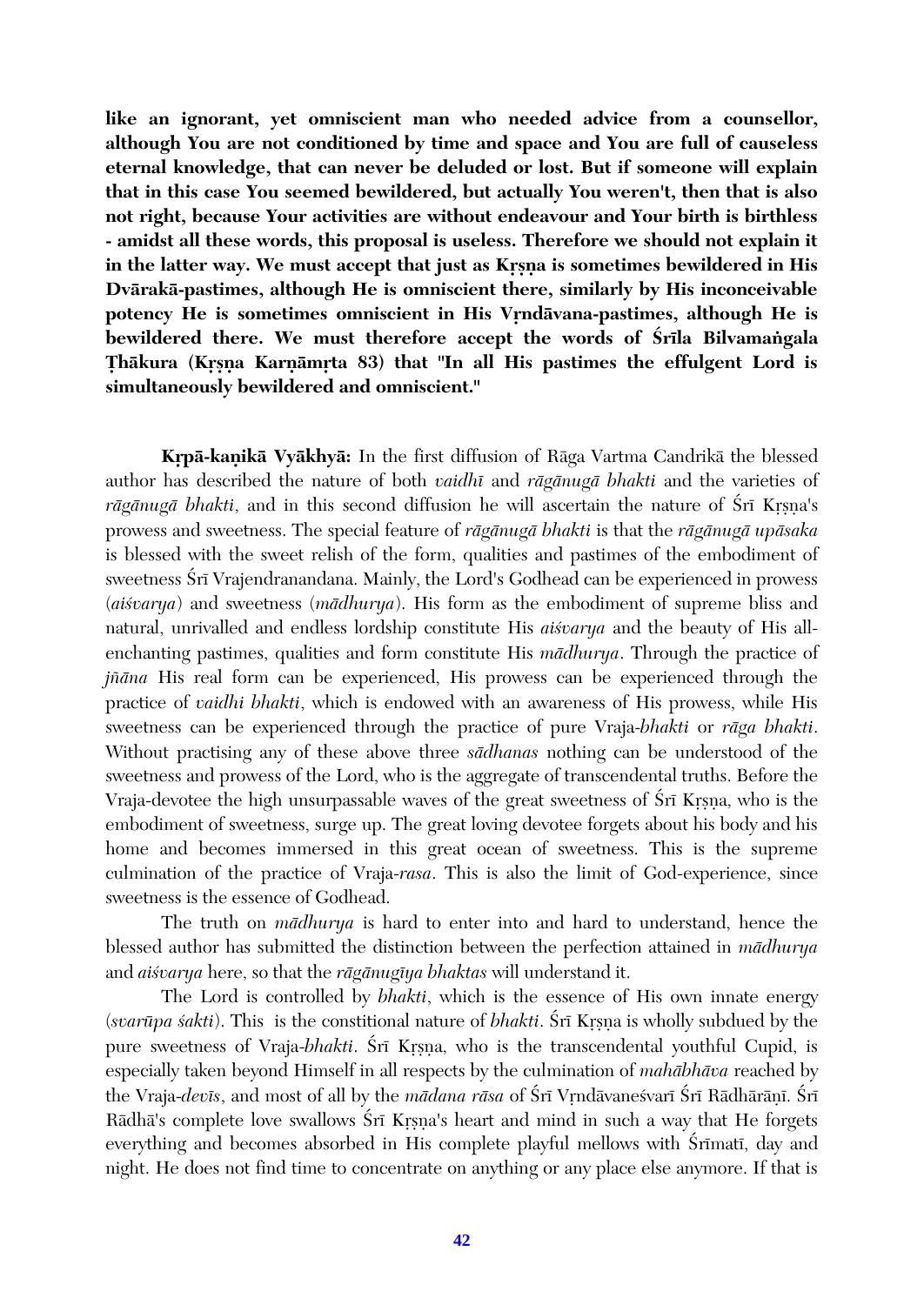so, then who will accept the service rendered to Him by the *rägänugéya bhaktas* that worship Him in different countries of the world, and who will hear their prayers and praises? It is natural that such a question arises.

When one says to this that Sri Krsna accepts all devotional service and hears all the devotees' prayers in the form of the Param<del>atma</del>, His partial prowess *(amsa-vibhava)* that resides in the hearts of all the innumerable living entities, and He can accept and hear everything because there is no difference between the expansion and its original, then the Çré Kåñëänurägé Vraja-*rasopäsakas* will feel great heartache, because each devotee exclusively yearns to attain the grace of that particular form or feature of the Lord that he worships, and the devotion in his heart awakens a desire in the heart of the worshipped deity to attain the devotee's loving service. Particularly the Vraja-devotees practise the worship of pure sweetness and their hearts cannot be satisfied by attaining the mercy of anyone else but their worshipable Srī Vrajendranandana. In Srī Brhad Bhāgavatāmrta it is described that even though Śrī Nārāyaṇa assumed the form of Śrī Krsna in Vaikuntha, Śrī Gopakumāra, who worshipped in the fraternal mood of Vraja, could not become happy with it. When the Lord finally showed Gopakumāra his beloved *gocārana-līlā* (Krsna's pastime of cowherding) in a garden of Vaikuntha, Gopakumāra could still not feel fulfilled, because he wanted to see the *gocāraņa līlā* in the purely sweet environment of Srī Vŗndāvana. Therefore, the Vrajaworshippers cannot even imagine that Vrajendranandana would hear their prayers in His monitor Paramätmä-feature. Then how is this problem solved? The blessed author says: The answer lies in a verse that Śrīla Uddhava Mahāśaya spoke to Śrī Krsna. This statement runs as follows:

# *mantreñu mäà vä upahüya yat tvam akuëöhitäkhaëòa sadätma bodhaù påccheù prabho mugdha iväpramattas tan no mano mohayatéva deva* (Bhäg. 3.4.17)

"O Lord! Your complete knowledge is never bewildered or decreased, and You are Yourself always aware, nevertheless You called me to Yourself to consult me and question me like an ignorant person. This bewilders my mind." The blessed author has explained the meaning of this verse himself. The kings that were imprisoned by Jaräsandha took shelter of Srī Krsna's lotus feet and sent a messenger to Him, and right at the same time Srī Yudhisthira Mahāśaya sent Devarși Nārada to Him to invite Him to attend the Rājasūya sacrifice. Sri Krsna was simultaneously attracted to His attribute of protecting the surrendered souls and His attribute of affection towards His devotees. He could not ignore the kings that had taken shelter of Him, nor could He ignore the invitation of Yudhisthira, who had given his heart to Krsna. Having fallen into this dilemma He became bewildered about what to do and thus called for Sri Uddhava Mahāśaya to seek his advice. When Sri Krsna disappeared from this world Śrī Uddhava Mahāśaya remembered this and said: "O Lord! Although You are endowed with full, unchecked eternal knowledge, You inquired from me like a bewildered person, "O friend Uddhava! Tell Me what I should do now!" Just as an ordinary bewildered person, who does not know what to do anymore, seeks advice from a wise counsellor, similarly You bewilder me by simultaneously appearing bewildered and omniscient."

In the quoted verse the words '*mugdha iva*' and '*mohayati iva*' are used. If someone thinks the words *iva* imply that 'You were as if bewildered, but actually You were not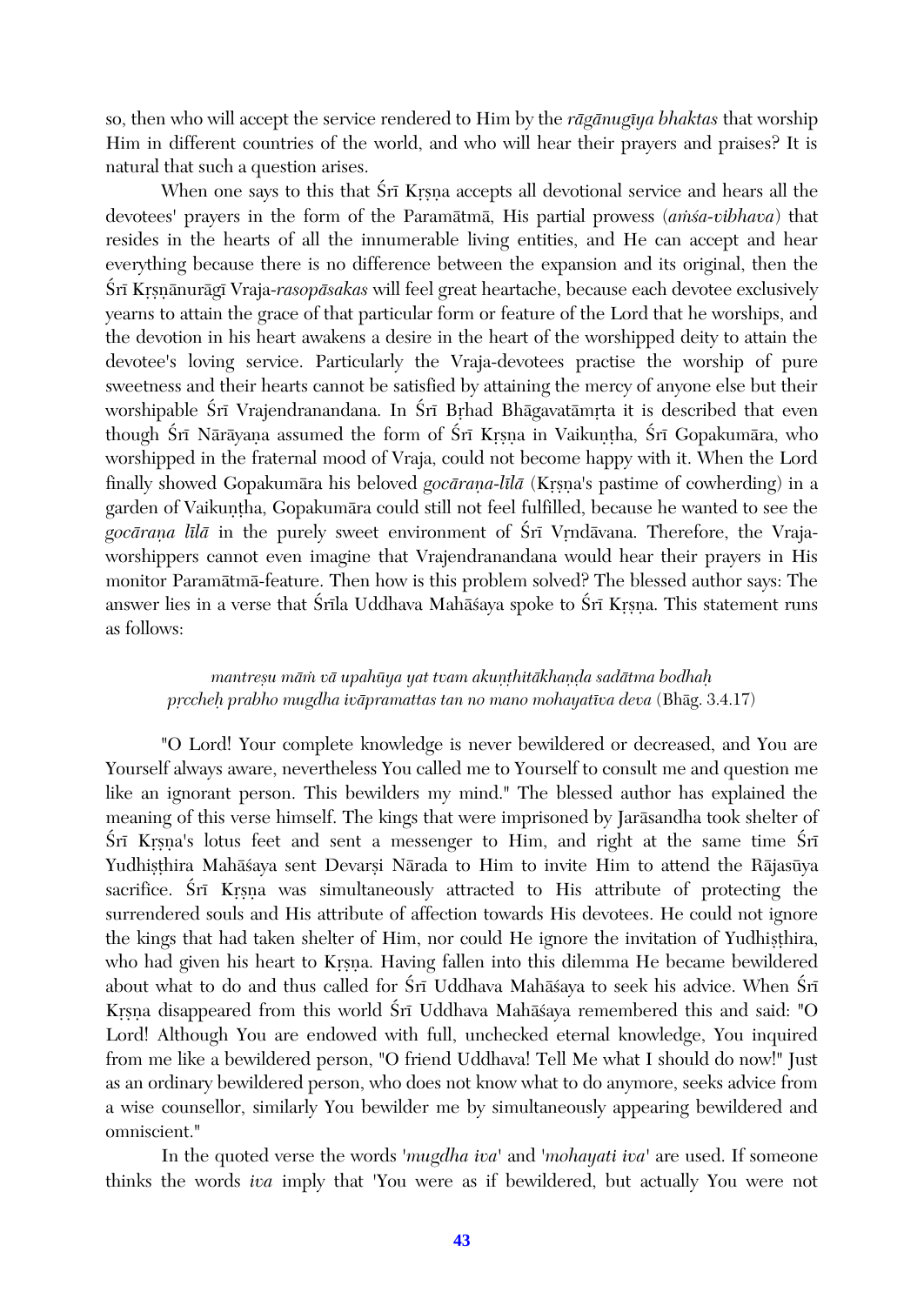bewildered', and 'You are acting as if you are bewildering Me, but actually I am not bewildered', then that explanation cannot be accepted, because, if the Lord is just acting as if bewildered, although He is actually omniscient, and if that bewilderment is not real, then it would not have been possible for a person like Sri Uddhava, who is the very embodiment of transcendental knowledge, to become bewildered. Therefore the word *iva* should be explained here as 'like another bewildered person'. If Śrī Uddhava Mahāśaya was not actually bewildered and just acted as if he was, then there would have been no reason for him to bring forward this point in this verse. What actually bewildered Śrī Uddhava Mahāśaya was Śrī Krsna's simultaneous bewilderment and omniscience, His bewilderment despite His omniscience. He also said in the previous verse:

## *karmäëyanéhasya bhavo'bhavasya te durgäçrayo'thäribhayät paläyanam kälätmano yat pramadäyutäçramaù svätman rate khidyati dhér vidäm iha* (3.4.16)

"O Lord! Your activities are without activity, and Your birth is birthless. Although You are time personified You flee into a fortress out of fear of Your enemies, and although You are Self-satisfied You remain in householdlife with many wives - all these facts torment the wise and the learned with doubts." In all these inconceivable statements it is useless to find a juxtaposition, therefore it is not proper to explain Uddhava's words to mean that Sri Krsna was 'as if bewildered, but not actually bewildered'.

All these statements will make us accept that Krsna was sometimes bewildered in Dvärakä, though He is usually omniscient there, and in the same way it is to be accepted that Śrī Krsna can also be omniscient in His Vrndāvana-*līlā*, although He is usually bewildered there. These contradictions bring Sri Krsna's inconceivable potency to perfection. The bewilderment of the omniscient person, the defeat, fear and fleeing away of the invincible, the all-worshipable Supreme Truth offering obeisances unto the feet of Sri Nanda and Yasomati, the hunger, thirst, theft and the adultery with the housewives of Vraja of the Selfblissful and Self-satisfied One are all the great sweetnesses and mellows of Vraja-*lélä*.

Śrīpāda Līlāśuka Bilvamangala Thākura has also said in his Śrī Krsna Karnāmrta (83): *sarvajïatve ca maugdhe ca särvabhaumam idaà mahaù* "There is no doubt about it that when S<sub>r</sub> Krsna's pastimes all show Him simultaneously omniscient and bewildered, this is the perfection of His inconceivable potency. That is because Godhead is the shelter of all contradictions. This bewilderment is also the very soul of the Lord's blissful pastimes, that are the essence of the transcendental potency. It is not something that exceeds Krsna's constitutional position.

#### *TEXT 2:*

*atra sarvajïatvaà mahaiçvaryam eva na tu mädhuryaà mädhuryaà khalu tad eva yad aiçvarya vinäbhüta kevala naralélätvena maugdhyam iti sthüla dhiyo bruvate.*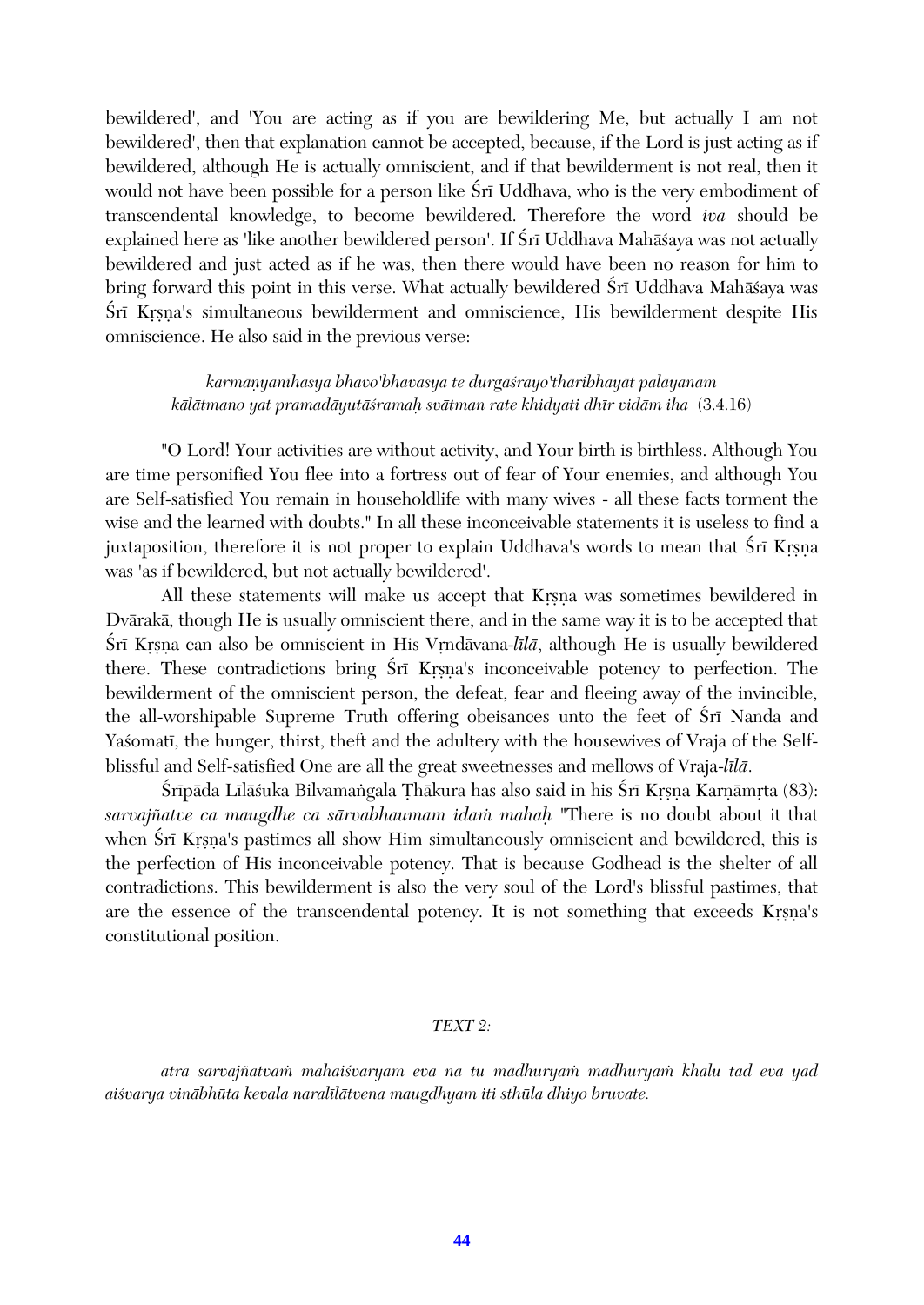Here omnisciency means that Krsna has great power and opulence, not **sweetness; and outside of His majestic pastimes He is only sweet when He imitates humans in His pastimes. This is what those with a superficial view are saying.**

Krpā-kanikā Vyākhyā: Here it is described how Godhead consists of the Lord's extraordinary constitution, prowess and sweetness. The constitution and the prowess are the foundations of the sweetness; without constitution and prowess there can be no perfection of sweetness. It has been said that God consists of supreme transcendental bliss. The constitution of the transcendental Supreme Brahman has been written down again and again in different places of the Srutis (Upaniṣads). For instance: sac cid ānandamayam *parabrahma* (nr pūrva 1.6), *sarva-pūrna-rūpo'smi sac cid ānanda laksanah* (Maitrī 3.21) *satyam jïänam anantaà brahma* (Tai. 2.1.1) *vijïänänandaà brahma* (Bå 3.9.28) *änandaà brahmeti vyajanāt* (Tai. 3.6.1) *ānanda rūpam amrtam yad vibhāti* (2nd Mundaka 40.8) and so on. When the living being attains this Supreme Brahman, who is the embodiment of bliss, it becomes blissful itself, for He is the object of its causeless love. *preyaù puträt preyo vittät preyo'nyasmāt sarvasmāt antaratara yad ayam ātmā* (Br. 1.4.8) "This innermost self is dearer even than one's son or one's wealth, or indeed anything else." Thus, although *brahma* is being worshipped in many ways in the Srutis, it is revealed in different places in secret, confidential ways that the most intimate meditation on *brahman* is as that of the beloved.

Just like *brahman*'s constitution, its prowess has also been mentioned in the Srutis again and again. *eșa sarvesvara eșah sarvajñah eșo'ntaryāmī* (Māndukya -6) "He is the Lord of all, the Omniscient and the Overseer." Śrī Yājñavalkya told Gārgī: *etasya vā aksarasya praçäsane gärgi sürya candramau vidhåtau tiñöhata, etasya vä akñarasya praçäsane gärgi dyävä prthivau vidhrte tisthata* "On the order of this infallible Supreme Person the sun, the moon and the stars are engaged in their duties and assist Him in the creation of the world. On His order the sky and the earth remain in their stations. In this way the whole world is pervaded by the majesty of God." *isāvāsyam idam sarvam* (Īsa 1) *sarvasya prabhum īsān sarvasya saranam brhat* (Sveta. 3.17.3) "He is the Lord of all, and the  $\overline{I}$  svara and the whole world act under His command. He is the only controller of the creation, maintenance and destruction". *vaçé sarvasya lokasya sthävarasya carasya ca* (Çveta 3.18) "All the moving and unmoving creatures are under His command." The Śrutis also say: *etāvānasya mahimā tato jāyāms ca puruṣaḥ pādo'sya visva-bhūtāni tripāde'syāmrtam divi* "One fourth part of this Purusa's opulence is manifest in this world, and three quarts of His prowess is in the divine abode." In the tenth chapter of the Sri Gita, which is the essence of all the Upanisads, the Lord Himself, being unable to describe His own opulences, told Śrī Arjuna:

> *yad yad vibhütimat sattvaà çrémad ürjitam eva vä tat tad evävagaccha tvaà mama tejo'àça-sambhavam* (10.41)

"Whatever in this world has opulence, prowess or beauty you should all know to be a spark of My splendour." The description of godly prowess of the universal form that follows in the eleventh chapter can not be found anywhere else. In the ¬g Veda a semblance can be found of the honey-filled and flavour-laden experiences the sages of yore had of such a concept of constitutional prowess -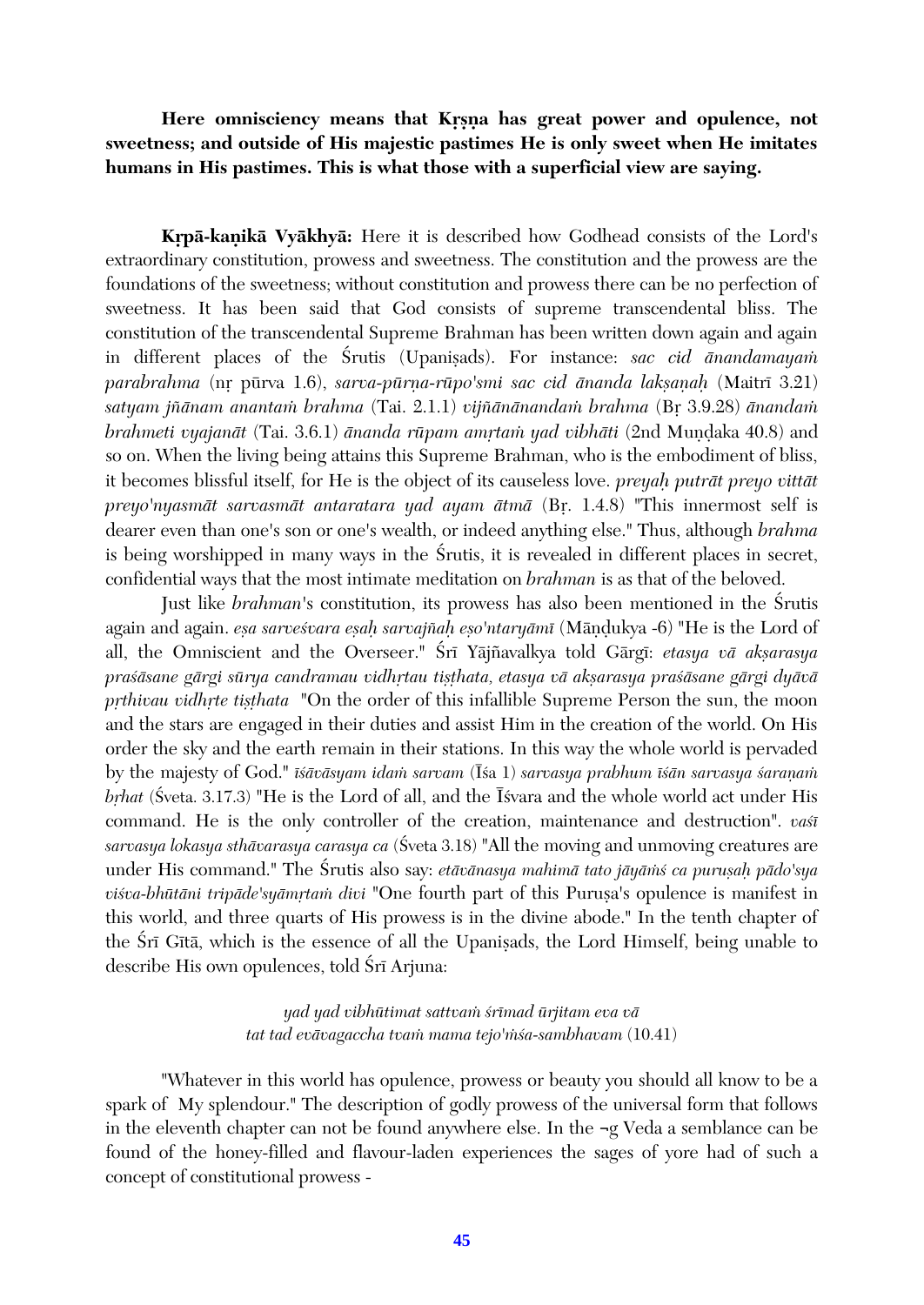*madhu vätä åtäyate madhu kñaranti sindhavaù mädhvérëaù santauñadhéù madhu naktam utoñaso madhumat pärthivaà rajaù madhudvau vastunaù pitä madhumän nau vanaspati madhumäì astu süryaù mädhvér gävo bhavantu naù om madhu om madhu om madhu* (1 Mandala 91 Sūkta ¬g Veda)

When the sages experience the honey-sweet God, who is an ocean of characteristics, prowess and sweetness they use this *mantra* in relation to themselves. The meaning is: "We are the worshippers of the honey-sweet God, may the wind carry honey for us, may the oceans exude honey, may the herbs be full of honey, may the day and the night as well as the specks of earth appear to us as honey-filled, may the demigods that maintain the universe by showering water, be filled with honey, may the trees be filled with honey, may the sungod shine with sweet *rasa* and may the cows give us sweet juice. All of them are like honey, honey, honey." If the sages had not found a wonderful honey-filled truth within their inner faculties, then they could not have developed a desire to experience such a sweet feeling for the outer world. As a result the abovementioned *mantra* gives us clear insight that the worshippers of the Lord have prayed that they may experience the whole world in a honeysweet way as having emanated from a honey-sweet basic truth. Therefore we can understand from this that the Lord, who is an ocean of prowess and character, is filled with sweetness. Here we easily experience that the perfection of sweetness can never be accomplished without experiencing the *svarüpa* (characteristics) and the *aiçvarya*. Therefore there can be no doubt about it that those who think that sweetness cannot be accomplished within the framework of great prowess and omniscience and that sweetness only means the imitation of human pastimes in complete ignorance without any sign of prowess, is possessed of a superficial view. The blessed author here personally defines the characteristics of prowess and sweetness. (2)

#### *TEXT 3:*

*mädhuryädikaà nirüpate. mahaiçvaryasya dyotane vädyotane ca naralélatvänatikramo mādhuryam. yathā pūtanā prāņahāritve'pi stana cūṣaṇa lakṣaṇa narabālalīlatvam eva. mahā kaṭhora çakaöa sphoöane'py ati sukumära caraëa traimäsikyottäna-çäyi bäla-lélatvam. mahä dérgha*  dāmāśakya bandhatve'pi mātr bhīti vaiklavyam. brahma baladevādi mohane'pi sarvajñatve'pi vatsacāraņa līlatvam. tathā aiśvarya sattva eva tasyādyotane dadhi payaś cauryam gopa-strī lāmpațyādi*kam. aiçvarya rahita kevala naralélatvena maugdhyam eva mädhuryam ityukteù kréòä capala präkåta narabälakeñv api maugdhyaà mädhuryam iti tathä na nirväcyam.*

**Then the characteristics of sweetness are defined. Sweetness is there when**  the human feeling is never violated, regardless of whether Krsna shows His divine prowess or not. For example, when baby-Krsna killed the witch Pūtanā, He was **playing a human child by sucking her breast. Although He smashed the very hard and gross cart-demon, He did so by kicking it with His tender footsoles while manifesting Himself as a baby of only three months, lying flat on His back. Although He could not be bound by mother Yaçodä even with the longest rope, He**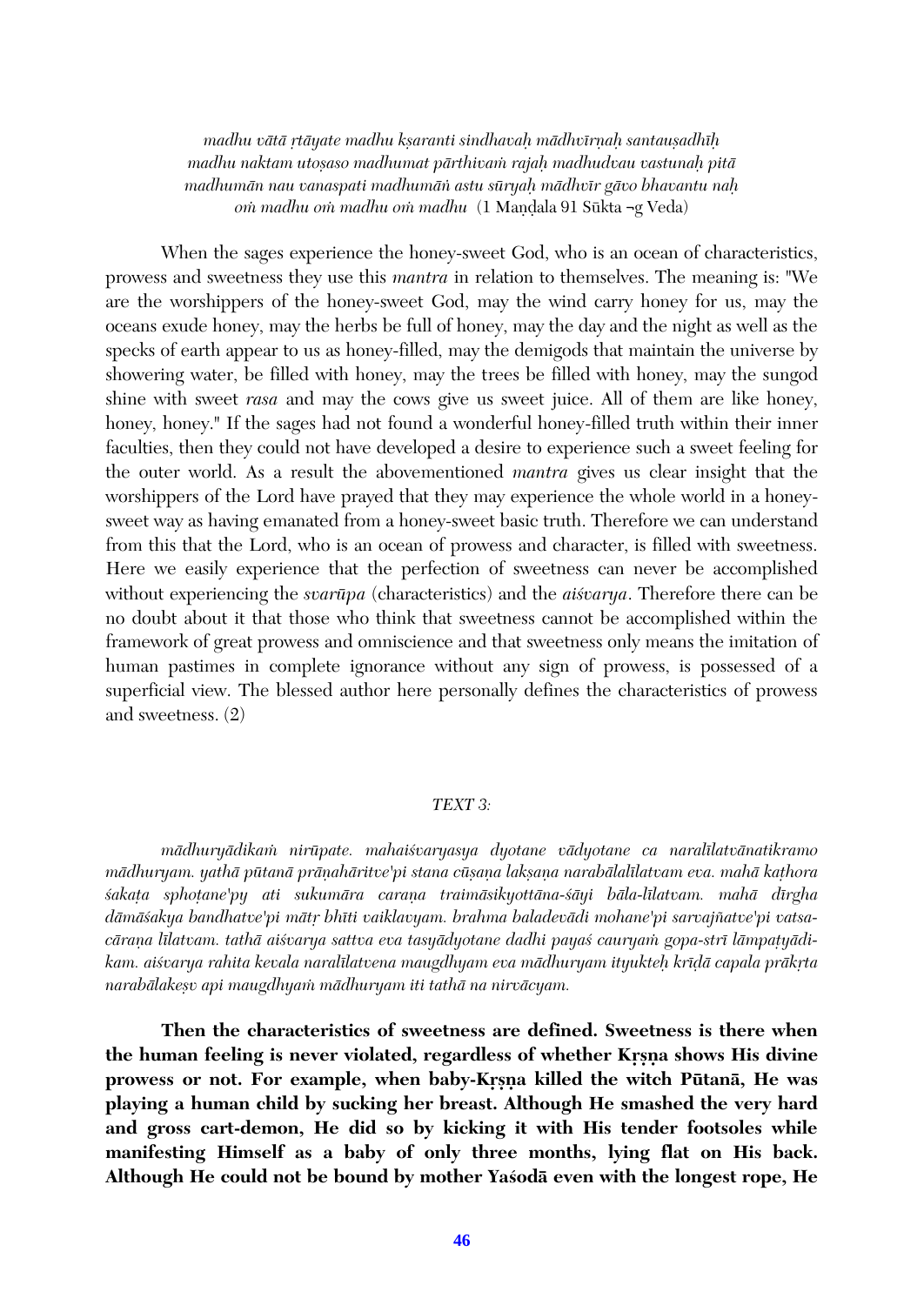**also showed great fear of Her. Although He bewildered Lord Brahmä and**  Balarāma (by showing innumerable Viṣṇu-expansions of Himself) with His **omniscience, He also tended the calves and cows. He stole the milk and curd from the cowherdwomen in an unseen way and He made love with many** *gopés* **while**  displaying His divine prowess (expanding Himself into as many Krsnas as there **were** *gopés***). If performance of merely human pastimes with much bewilderment and without any display of prowess is called sweetness, then the bewilderment of an ordinary naughty and playful child would also be called sweetness. Therefore this kind of definition of sweetness is not proper.**

**Krpā-kanikā Vyākhyā:** First the blessed author defines the characteristics of Srī Krsna's sweetness. Because Śrī Krsņa simultaneously displays both matchless sweetness and prowess during His pastimes He is called the Original Personality of Godhead by the Mahāpurāņa Śrīmad Bhāgavata. Although all the forms of the Lord are completely transcendental They are called either *amsa* (particle) or *amsa* (original), *bhagavān* or *svayam bhagavān* according to their display of prowess. *sakter vaktis tathāvyaktis tāratamyasya kāraņam* (Laghu Bhāgavatām; tam). In Śrīmad Bhāgavata Śrī Krsna has been established the Origin (*amsi*) of all forms of God in the verse *ete camsa kalāh pumsah krsnas tu bhagavān* **svayam.** This verse is the crownjewel of all verses, since it clearly establishes Srī Krsna's status as the Original Godhead. Bhagavān Śrī Krsna Dvaipāyana Vyāsadeva has used this verse as a solemn declaration (*pratijïä-väkya*). With the help of this verse greatly realized saints like Śrīdhara Svāmīpāda have established Śrī Krsna-tattva as the Supreme Truth. According to the Gosvamis this verse is the *paribhasa* (a definition which is applicable throughout) used for delineating the basic truth of Srimad Bhagavata. The sentence or definition that explains the targetted thing by extending its power over the entire scripture is called *paribhāṣā* by the scriptures. Even if this *paribhāṣā* is mentioned only once in the entire book, millions of other statements are regulated by it. This verse is also mentioned only once in Çrémad Bhägavata, but since this *çloka* clearly reveals its own *siddhänta* (philosophical conclusion) it is considered fully independent. All the other statements are subservient to it. Like a great king this great verse proudly makes its victory flag fly over the heads of all the different other verses. Srimat Rūpa Gosvāmi has said: This Original Personality of Godhead Śrī Krsna is again manifest as most complete in Vraja, more complete in Mathurä and complete in Dvärakä.

> *kåñëasya pürëatamatä vyaktäbhüd gokuläntare pürëatä pürëataratä dvärakä mathurädiñu* (B.R.S. 2.1.223)

Therefore we can find the topmost manifestation of Srī Krsna's prowess and sweetness in Vraja. Within His pastimes the feelings of the Lord's sweetness and prowess are fully revealed. Therefore when one wants to seek out the Lord's prowess and sweetness one must enter into His pastimes. Without experiencing the flavours of the Lord's pastimes He cannot be understood. Šrī Krsna's pastimes in Vraja are human-like, and these human like pastimes are the best of all.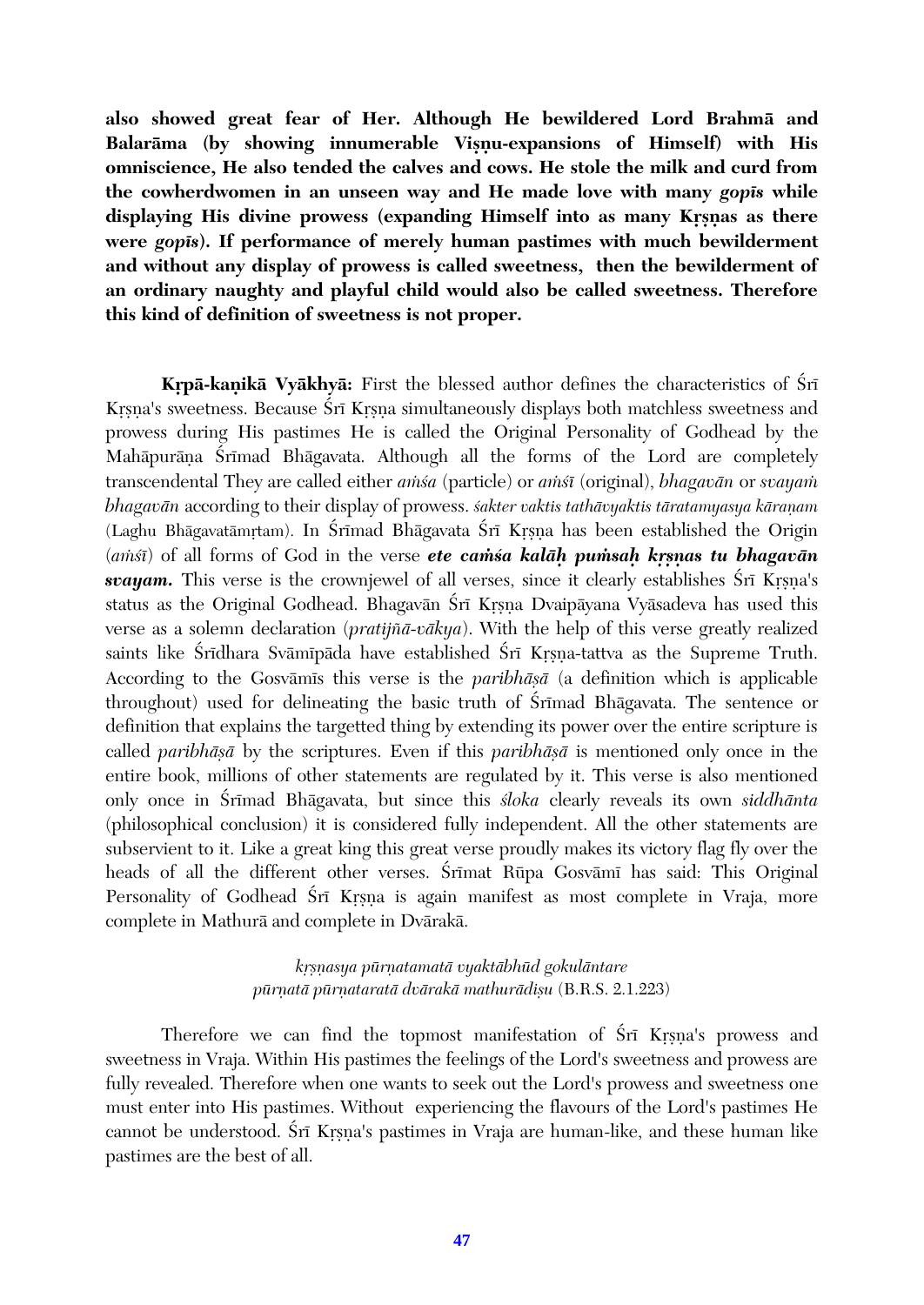*kåñëera yoteko khelä, sarvottama naralélä, naravapu tähära svarüpa gopa veça veëukara, nava kiçora naöavara, nara lélära hoy anurüpa* (C.C.)

"Of all of Krsna's pastimes His humanlike pastimes, wherein He appears in His original human form dressed as an adolescent, expertly dancing cowherdboy having a flute in His hand, are the best of all." In the pastimes that are just filled with prowess, awe and reverence will arise and sweetness will not be relished, and again in the solely human pastimes gravity and seriousness will be lost - one will start considering it just a mundane event. Therefore, wherever the God-like feelings and humanlike feelings keep each other in honour and continue creating all kinds amazing flavours, taking shelter of opposing natures, there the flavours of sweet pastimes can be truly relished. Hence the blessed author defines the characteristics of sweetness by saying - "The great prowess may or may not be manifest, when the feelings of the humanlike pastimes are not even slightly violated it is called *mädhurya*. The blessed author then gives examples from different pastimes.

In the pastime of killing Pūtanā it is seen that the Pūtanā-witch gave the Krsna-baby her breast, which was smeared with instantly lethal poison, to suck and that Srī Krsna began to suck it just like an ordinary baby. Śrī Krṣṇa's godly power of destroying demons took away Pūtanā's life, but this did not even slightly violate Śrī Krsna's ignorant baby-pastimes. When Srī Krsna's inconceivable conflicting powers thus simultaneously display great prowess and the beauty of such human like pastimes - this is *mädhurya*.

In the same way, during the *Śakatāsura-vadha-līlā*, the three month old baby Śrī Krsna was lying in a cradle under a great cart on the occasion of His *autthānika parva*. The greatly powerful demon tried to crush Sri Krsna under the great weight of the cart, but the omniscient baby Krsna, knowing through His almight what the demon's plan was, began to cry and kick around with His arms and legs in the mood of a child, because He wanted to suck His mother's breast. As soon as His tender toes touched the huge, hard cart it tumbled over on the strength of His inconceivable divine potency and fell apart, thus accomplishing the act of killing the Sakatasura in an unseen way.

Similarly, during the Däma-bandhana pastime mother Yaçodä tried, but failed to bind Srī Krsna to a very long rope; every time the rope was two fingers too short. In Śrī Krsna's waist the *vibhütä-çakti* (power of God) became manifest and made it impossible for Him to get bound up. Again, on the strength of the *acintya sakti*, Krsna's inconceivable potency, His waist was bound by a string of waistbells. While Srī Krsna thus displayed His inconceivable divine prowess by being endless on the one hand and slender on the other hand, He began to cry out of fear of His mother's punishment.

In the Brahma Vimohana-*līlā* Lord Brahmā, who had kidnapped Śrī Krsna's boyfriends and calves, became bewildered by Sri Krsna's deluding potency, while at the same time Srī Krsna was helplessly wandering from forest to forest in search of His calves and cowherdboyfriends, all on His own. Finally, on the strenghth of His omniscience, He understood that it was all the work of Brahmä and He assumed the forms of all the innumerable calves and cowherdboys Himself, thus relishing the sweet motherly love of the cows and cowherdwomen of Vraja for a whole year. At the end of this pastime, even Sri Baladeva, Who is nondifferent from Sri Krsna Himself, was bewildered by seeing that the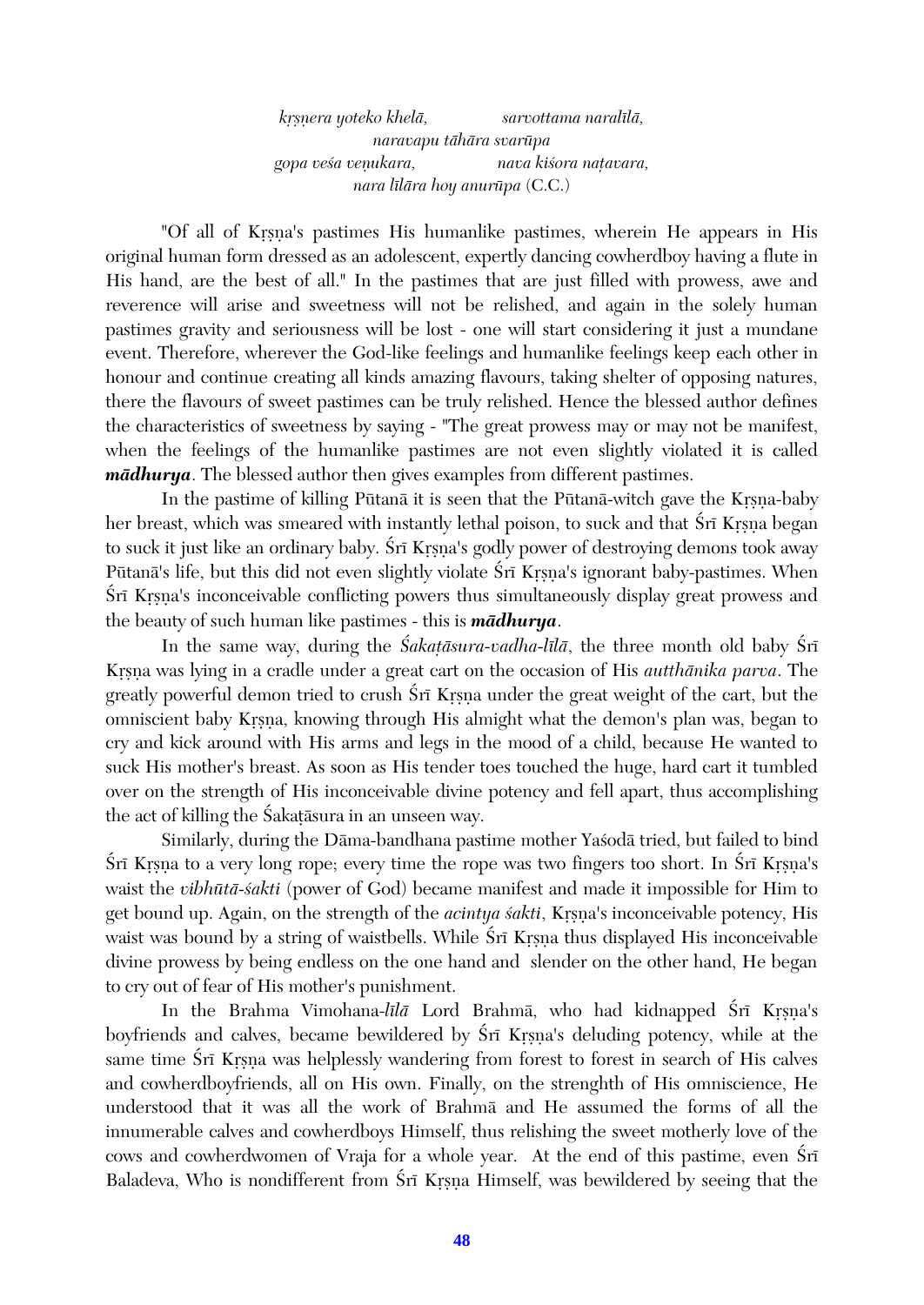Vrajavāsī cowherders and cows began to love their own sons and calves more than before. And even then the sweet pastime of herding the calves was manifest. Here there was a great sweetness, that did not violate the human like pastimes, even though there was a simultaneous manifestation of limitless prowess.

Then again, in His naughty childhoodsports Śrī Krsna went from house to house with His cowherdboyfriends to steal the cowherdwomen's yoghurt and butter, and He showed excessive attachment to women in His adolescence. Although no prowess was manifest during these pastimes it was there without a doubt, because prowess is His natural innate property. *sad-vidha aiśvarya krsnera ciccakti vikāra* (C.C.) "The six kinds of opulences are transformations of Krsna's transcendental potency." Hence the prowess never disappears from Sri Krsna's constitutional form. If purely human pastimes with all ignorance and not any display of prowess would be called *mädhurya*, then the ignorance of an ordinary mundane naughty and playful child would also be called *mädhurya*. In short, without prowess and the innate characteristics of Godhead *mädhurya* cannot be accomplished. (3)

#### *TEXT 4:*

*aiçvaryaà tu naralélatvasyänapekñitatve sati éçvaratväviñkäraù. yathä mätä pitarau prati aiçvaryaà darçayitvä - etad väà darçitaà rüpaà präg janma smaraëäya me. nänyathä mad bhavaà jïänaà martya liìgena jäyate. ityuktam. yathä arjunaà prati paçya me yogam aiçvaram ityuktvä aiçvaryaà darçitam. vraje'pi brahmäëaà prati maïju mahima darçane paraù sahasra catur bhujatvädikam apéti.*

**That manifestation of God that does not depend on human-like feelings and is only revealing majestic, divine manifestations, is called** *aiçvarya* **(prowess). When**  Krsna showed such *aisvarya* to His parents Vasudeva and Devaki, He told them **(S.B. 10.3.44): "I showed you this four-armed form of Mine so that you can remember My previous birth. Simply by seeing Me as a human child you would not**  get this realization." Srī Krsna told Arjuna (in Bhagavad Gītā 9.5): "Behold My majestic form!" and showed him His prowess, and in His Vrndāvana-pastimes He **showed Brahmä His thousand four-armed forms while he witnessed His sweet and beautiful pastimes in Vraja.**

**Krpā-kanikā Vyākhyā:** While defining the characteristics of Śrī Krsna's prowess, the blessed author says: "The manifestation that transcends human like pastimes and only show the divine prowess is called *aisvarya*". He also gives examples from the different pastimes. When Srī Krsna advented in the prison of King Kamsa as the son of Srī Vasudeva and Devaki He appeared with four arms holding a conch, a disc, a club and a lotus flower, He wore yellow robes, His luster shone like that of a fresh monsooncloud, He was adorned with the Srivatsa and Kaustubha-ornaments, His crown and earrings were studded with lapis lazuli and He was further adorned with waistbells, armlets and bracelets. In this way there would be no doubt that the Supreme Lord had appeared as the son of Sri Vasudeva and Devaki. Both of them offered reverential prayers to  $\overline{\text{Sri}}$  Hari and the Lord, being pleased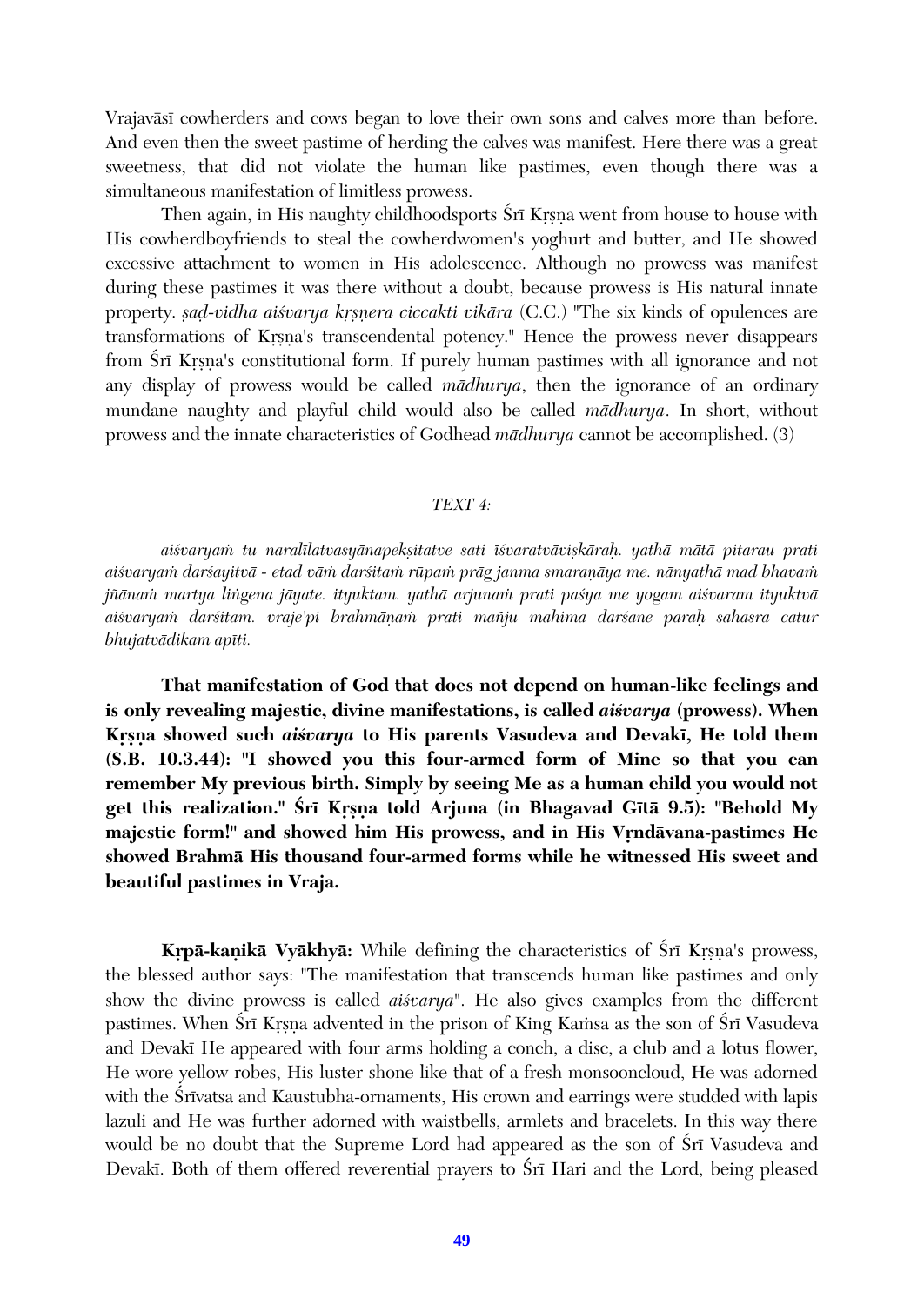with their prayers, told them that in his first birth Vasudeva had been the Prajäpati named Sutapā and Devakī had been his wife Prśni. They had performed severe penances for 12,000 celestial years. The Lord had become pleased with these penances, that were aimed at pleasing God and when He offered them a boon they prayed to Him that they might get a son like Him. Since for them there was no one like the Lord in all the three worlds, He became their son, bearing the name of Prsni-garbha. In the second birth they took birth as Kaçyapa and Aditi and the Lord became their son under the name Upendra. This was their third birth, and to make it clear to them that He had once more descended as their son He had appeared before them like this. If He had appeared before them like an ordinary child they would not have been able to understand that the Supreme Lord has descended again as their son. Since there was no relationship with humanlike pastimes here at all, but a sole display of majesty and prowess, this is called *aiçvarya*.

After giving the example of Krsna's display of prowess before Sri Vasudeva and Devaki, who were the parental lovers, the author gives the example of the prowess displayed before the eternal friend of the Lord Sri Arjuna. After telling Arjuna about His opulences in the tenth chapter of the Bhagavad Gītā, Śrī Arjuna revealed his desire to see the opulent form of the Lord in the beginning of the eleventh Chapter -

> *evam etad yathättha tvam ätmänaà parameçvara drañöum icchämi te rüpam aiçvaraà puruñottama manyase yadi tac chakyaà mayä drañöum iti prabho yogeçvara tato me tvaà darçayätmänam avyayam* (11.3-4)

"O Supreme Lord! Whatever You have said about Yourself is certainly true. O Supreme Person! I desire to see this majestic form of Yours! O Lord! If You consider me qualified to behold this form, then, O king of *yogés*! Please show me this imperishable form of Yours!" Hearing Arjuna's prayer, Śrī Krsna said:

> *na tu mäà çakyase drañöum anenaiva sva cakñuñä divyaà dadämi te cakñuù paçya me yogam aiçvaram* (11.8)

"O Arjuna! With these eyes of yours you will not be able to see this form of Mine, therefore I will give you divine eyes, through which you can behold My mystic opulence!" The gist of what the blessed author has written in his Sārārtha Darsinī Țīkā of this verse is that Sri Arjuna is the eternal associate of Sri Krsna, not an ordinary man who is bound by *māyā*. Therefore the eyes through which he could relish Srī Krsna's sweetness were never mundane, physical eyes. What is then the meaning of the Lord giving him *divya* or transcendental eyes, through which he could behold His majestic form? The blessed author says that in this connection some people say that Arjuna could not behold the majestic form with his elevated eyes, that could catch the sweetest transcendental feelings and through which he could relish Srī Krsna's sweetness. Just as a tongue that is accustomed to relishing the best *sandeça*-sweets can never eat plain brown sugar again, similarly the Lord gave inferior eyes to Arjuna that were able to behold His majestic form. This is the true secret of the gift of 'divine eyes'. Through these eyes the Lord showed Arjuna His enormous majestic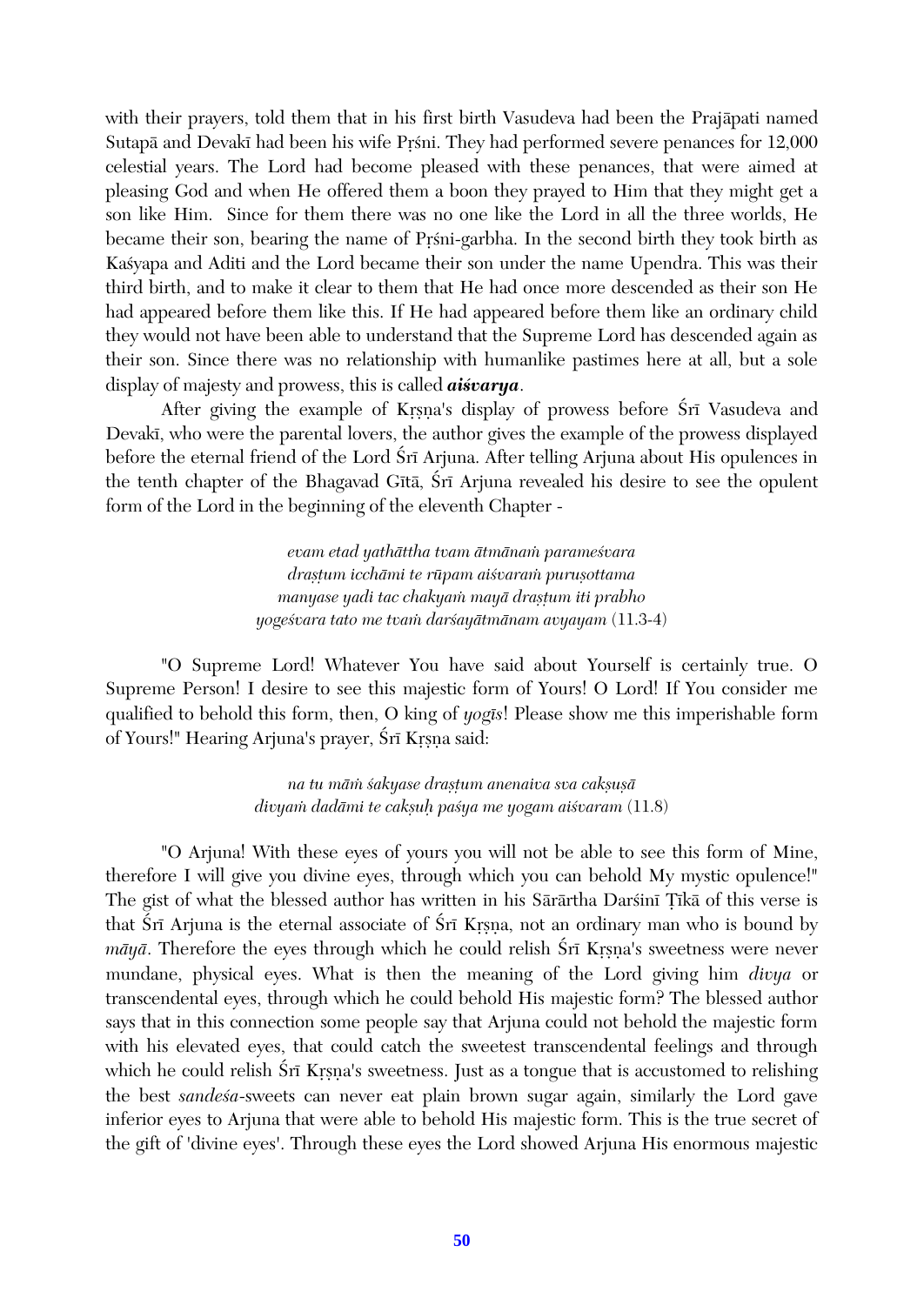nature - this is a revelation of prowess that is absolutely not depending on any kind of human feelings.

In the same way Lord Brahma wanted to see the sweet glories of Śrī Krsna in Vraja, and to show him these glories Him the Lord displayed thousands and thousands of fourarmed forms. In this connection it is described in Śrīmad Bhāgavata -

> *tävat sarve vatsapäläù paçyato'jasya tat kñaëät vyadåçyanta ghanaçyämäù péta kauñeya väsasaù caturbhujäù çaìkha cakra gadä räjéva päëayaù kiréöinaù kuëòalino häriëo vanamälinaù* (10.13.46-47)

"When Brahmä was thus bewildered by his own deluding potency he looked again at the cowherdboys and the calves. Then he saw these innumerable calves and cowherdboys with complexions like fresh monsoonclouds, wearing yellow silken garments, having four arms wearing conches, clubs, lotus flowers and discs and being beautified by jeweled crowns, necklaces, earrings and garlands of forestflowers." Lord Brahma worships Śrī Krsna in His majestic feature, not in His Vraja-feature. He is Śrī Krsna's occupied servant, therefore it should be known that Śrī Krsna transcended His human-like nature and showed Him all these opulences, just to fulfill his desires.

## *TEXT 5:*

*atha bhakta niñöham aiçvarya-jïänam (1). ataeva 'yuväà na naù sutau säkñät pradhäna puruñeçvarau' ityädi vasudevokteù sakheti matvä prasabhaà yad uktam ityarjunokteç ca éçvaro'yam*  ityanusandhāne'pi hrt-kampa-janaka sambhrama gandhasyānudgamāt svīya bhāvasyāti sthairyam *eva yad utpädayati tan mädhurya-jïänam. yathä 'vandinas tam üpadevagaëä ye géta-vädyavalibhiù* parivabruh'. iti 'vandyamāna caraṇaḥ pathi vṛddhaiḥ'. iti ca yugala gītokteḥ goṣṭhaṁ prati *gavänayana samaye brahmendra näradädibhiù kåtasya kåñëa stuti géta vädyaà püjopahära pradäna*  pūrvaka caraņa-vandanasya drstatve'pi śrīdāma subalādīnām sakhyabhāvasyāśaithilyam. tasya tasya śrutatve'pi vrajābalānām madhura-bhāvasyāśaithilyam. tathaiva vrajarāja krta tad āśvāsana *väkyair vrajeçvaryä api nästi vätsalya-çaithilya gandho'pi pratyuta dhanyaivähaà yasyäyaà mama*  putrah paramesvara iti manasy abhinandane putra-bhāvasya dārdhyam eva. yathā prākrtyā eva *mätuù putrasya påthvéçvaratve sati tat putra prabhävaù sphéta evävabhäti. evaà dhanyä eva vayaà yeñäà sakhä ca parameçvara iti yäsäà preyän parameçvara iti sakhänäà preyasénäà ca sva*   $s$ vabhāva dārdhyam eva jseyam.

**Now follows the description of the devotees who are fixed in their conception of Krsna as the Supreme Lord (***aisvarya jñāna nisthā bhaktāh***). Šrī** Vasudeva tells Krsna and Balarāma (in Śrīmad Bhāgavata): "You are not our sons, **You are directly the Supreme Personality of Godhead.", and (when) Arjuna (sees**  Krsna's universal form, in Bhagavad Gītā, chapter eleven, he) says: "O Krsna! **Please forgive me for whatever I may have said to You in the past due to love and bewilderment, thinking You to be my friend!" And** *mädhurya jïäna* **is that feeling which does not cause even the slightest feeling of heart throbbing awe after seeing**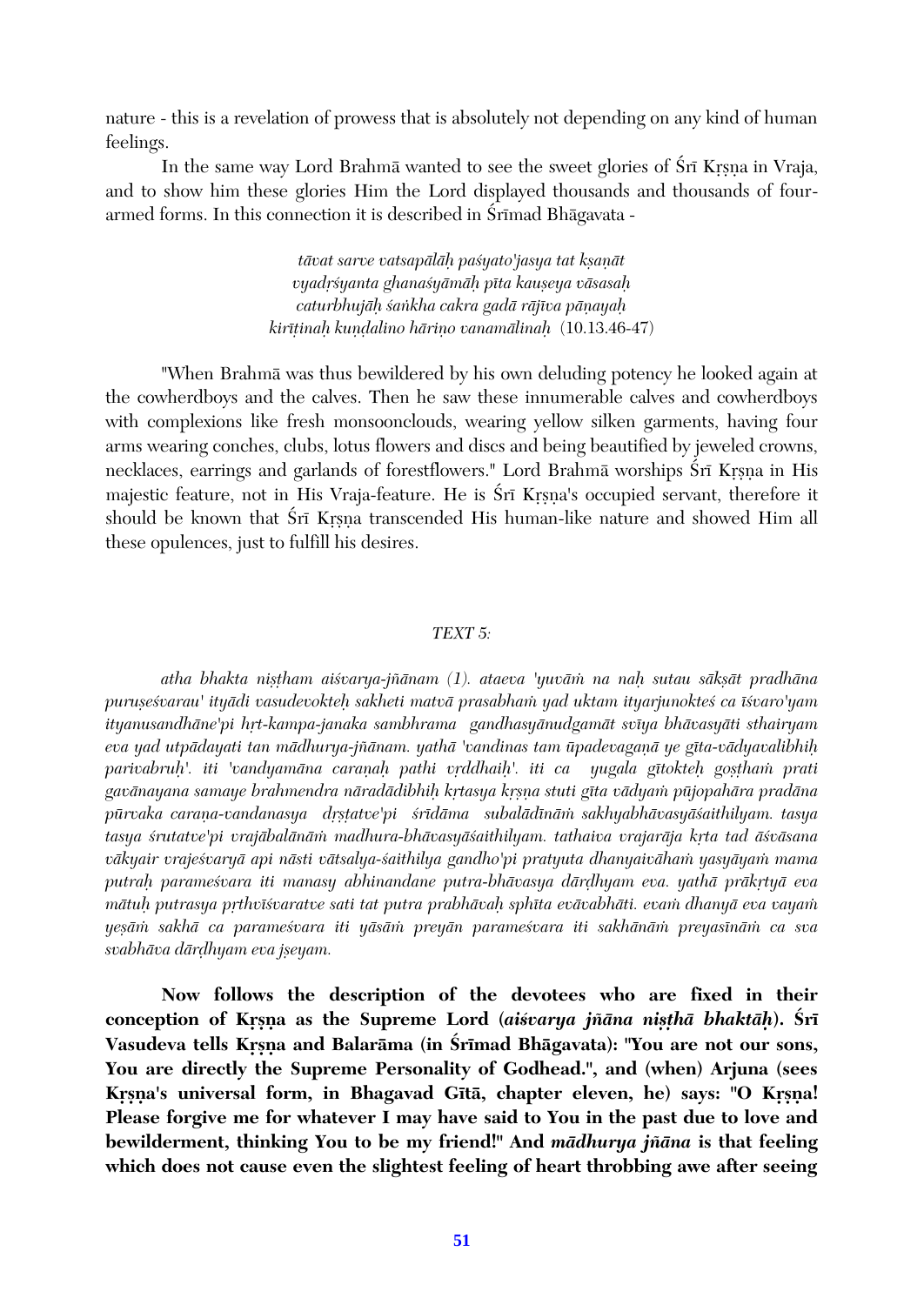**some display of His prowess, because feelings of intimacy are already firmly**  established in the heart. For example, the *gopis* described Krsna as follows (in **Śrīmad Bhāgavata's 'Yugala Gīta', Canto Ten, chapter 35) when He returned to the** village after herding His cows in the forest: "Krsna is being praised by demigods **who surround Him and worship Him with songs and flowers" and: "On the way**  Brahmā and other lords praise His feet." Despite the fact that Śrīdāma, Sudāma **and the other cowherdboys saw the demigods like Brahmä, Indra and Närada**  offering prayers and flowers to Krsna, there was no slackening of their pure frater**nal love for Him visible in them, and the beautiful girls of Vraja remained fixed in their sweet romantic feelings for Him despite hearing about His prowess. In the same way the pure parental love of Queen Yaçodä was not diminished even slightly**  despite Nanda Mahārāja's consoling words to the Vrajavāsīs. Her love for Krsna **rather increased and thoughts like: "I am blessed that my son is the Supreme Lord Himself" appeared in her heart. Even a mundane mother whose son becomes the ruler of the world shows even more motherly love for him. The intimate feelings of the cowherdboys, who may think: "We are blessed that our friend is the Supreme**  Lord", and the *gopis*, who may think: "we are also blessed that our beloved is the Supreme Lord", are also strengthened when they hear about Krsna's divine **prowess.** 

**Krpā-kanikā Vyākhyā:** After describing the Lord's display of His prowess the blessed author now describes the experience of this prowess by the devotees. *éçvaro'yam*  ityanusandhāne sati hrt kampa janaka sambhramena svīya bhāvasyāti śaithilyam yat pratipādayati *tad aiçvarya jïänam* "That mood in which one thinks "He is the Lord", which creates heartthrobbing awe and reverence in the devotee and thus greatly slackens his feelings of a pure loving relationship, is called *aisvarya*." In Śrīmad Bhāgavata (10.85.18-19) it is seen:

*yuväà na naù sutau säkñät pradhäna puruñeçvarau bhü-bhära kñatra-kñapaëa avatérëau tathättha ha tat te gato'smyaraëamadya padäravindam äpanna saàsåti-bhayäpaham ärta bandho etävatälamalam indriya lälasena martyätma dåk tvayi pare yad apatya buddhiù*

Śrī Vasudeva Mahāśaya told Śrī Krsna-Baladeva: "You are not our sons; You are the Supreme Lords. Tell me frankly if You have descended to destroy the miscreant kings and thus lighten the burden of the earth! O friends of the distressed! Now we, souls surrendered to You and who are afraid of material existence, have taken shelter at Your lotus feet! All this time we have considered You to be just our sons, since we were so engrossed in considering ourselves to be the mortal material body through constantly yearning for extremely paltry sense gratification." Through this statement of Śrī Vasudeva Mahāśaya we can see how his feelings for Krsna as a son were slackened by a heart-throbbing feeling of awe and reverence for Him as the Supreme Lord. This is called *aiçvarya jïäna*. After giving an example in *vätsalya bhäva* the author now gives an example in *sakhya bhäva*. In the eleventh Chapter of the Bhagavad Gītā the Lord shows Arjuna His universal form, and when Arjuna sees this gigantic, effulgent universal form he fearfully prays to the Lord: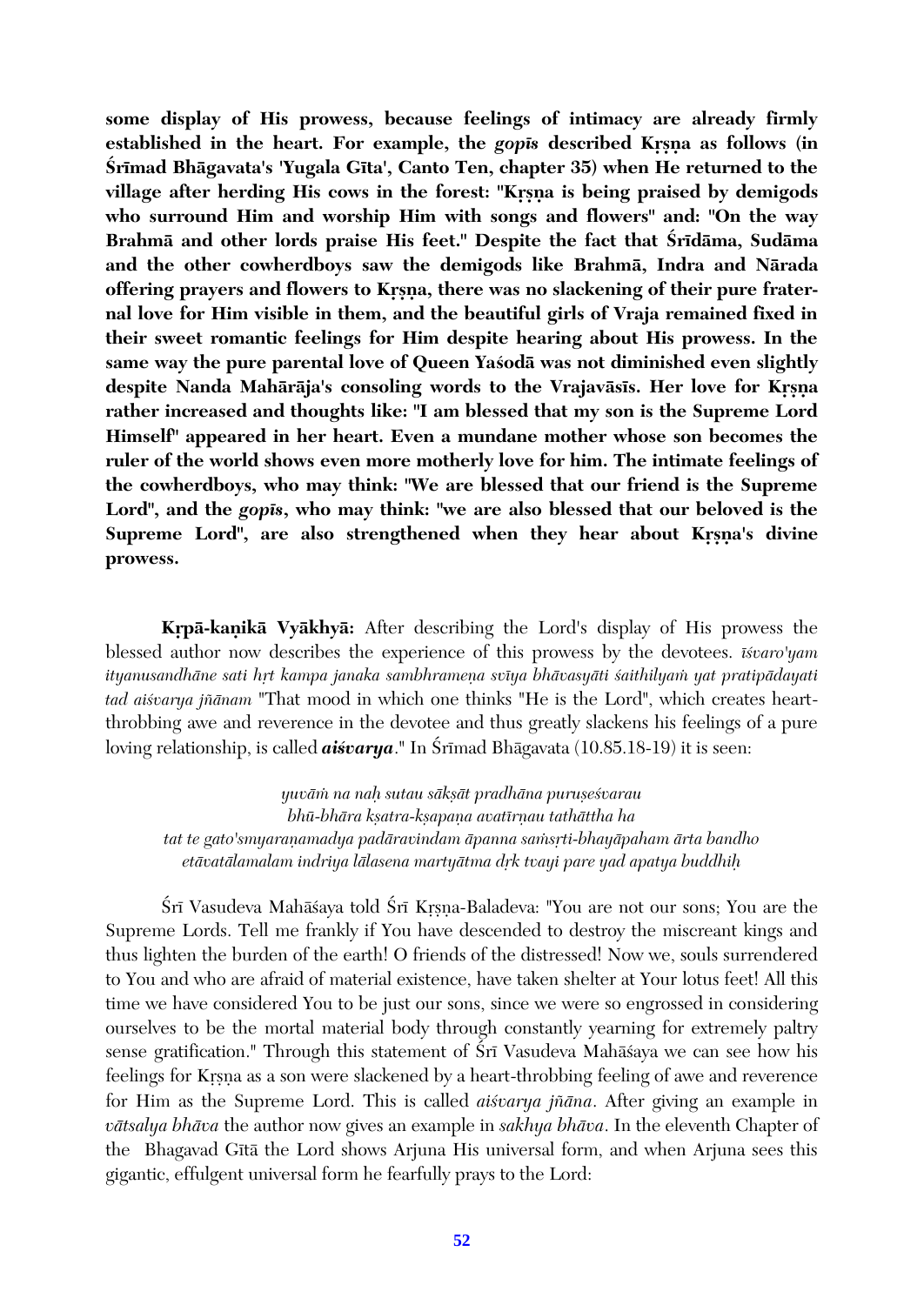*sakheti matvä prasabhaà yad uktaà he kåñëa he yädava he sakheti ajänatä mahimänaà tavedaà mayä pramädät praëayena väpi yac cävahäsärtham asatkåto'si vihära çayyäsana bhojaneñu eko'thavä'py acyuta tat samakñaà tat kñämaye tväm aham aprameyam*

## (Bhagavad Gītā 11.41-42)

"O Lord! Not knowing the glories of Your universal form I have, out of bewilderment or out of love, considered You a mere friend and have repeatedly addressed You as 'O Krsna! O Yädava! O friend!" I have disrespected You in jest while we were playing, lying down or sitting, sometimes alone and sometimes with our friends. For all these offenses I now pray to You, the unlimited universal form, for forgiveness!" From these words of Arjuna to Krsna we can also see how his fraternal love was slackened and shrunk by a heart-throbbing feeling of reverential and majestic God-consciousness. This is the nature of the reverential attitude.

The attitude which does not generate any feelings of heartthrobbing awe and reverence, even though there may be an awareness of 'He is the Lord', and which firmly establishes its own feelings within the heart, is called *mädhurya jïäna*. The abode of pure love is called Vraja. Here all of Krsna's associates either in the fraternal, paternal or amorous mood have a purely sweet conception of Krsna. Therefore the blessed author has proven that the Vraja-associates' feelings of personal relationship are not even slightly slackened when they hear about Krsna's supernatural prowess or see it, and they do not feel even the slightest awe and reverence towards Him. In the Yugala Gīta in Śrīmad Bhāgavata it is described how, when Sri Krsna returns to His village in the afternoon with His friends and His cows *(uttara gostha)*, some *gop*<sup>†</sup> pacifies mother Yasomati by explaining her why Sr<sup>†</sup> Kåñëa's arrival is delayed - *vandinas tam upadevagaëä ye géta vädya balibhiù parivabruù* "O Yasode! The demigods like the Gandharvas are worshipping Srī Krsna with songs, flowers and instrumental music, hence He will be home a little later, since He is busy accepting their worship and honouring them!" Then again they say: *vandyamāna caranah pathi vrddhaih* "Brahmä and other universal elders are praising His lotus feet while He is on the way." From these statements of Srimad Bhāgavata's Yugala Gita it is known that the fraternal love of Sri Krsna's friends like Srīdāma and Subala is not even slightly slackened when they personally see Brahmā, Indra, Nārada and other divinities worshipping Śrī Krsna by praising His lotus feet, showering Him with flowers and singing and playing musical instruments for Him as He takes His cows out of the forest back into the meadows. In Śrī Govinda Līlāmrta Śrīpāda Krsnadāsa Kavirāja Gosvāmī has written -

> *vrajapati sevita viñëur yasya sva balaà harau nihantya'surän tän hasantyam iti matvä müòhä deväù stuvantyenam itthaà devän hasantas tän teñäm äkära ceñöitaiù sakhäyas te'nukurvantaù sakhelaà hariëä yayuù* (19.47-48)

When Sri Krsna returned to Vraja in the afternoon the demigods approached Him and offered different praises to Him in connection with His various kinds of prowess, such as killing so many demons. After the demigods left, the cowherdboys said: "Look at these foolish demigods, praising Krsna like that! They don't know that Lord Visnu gave the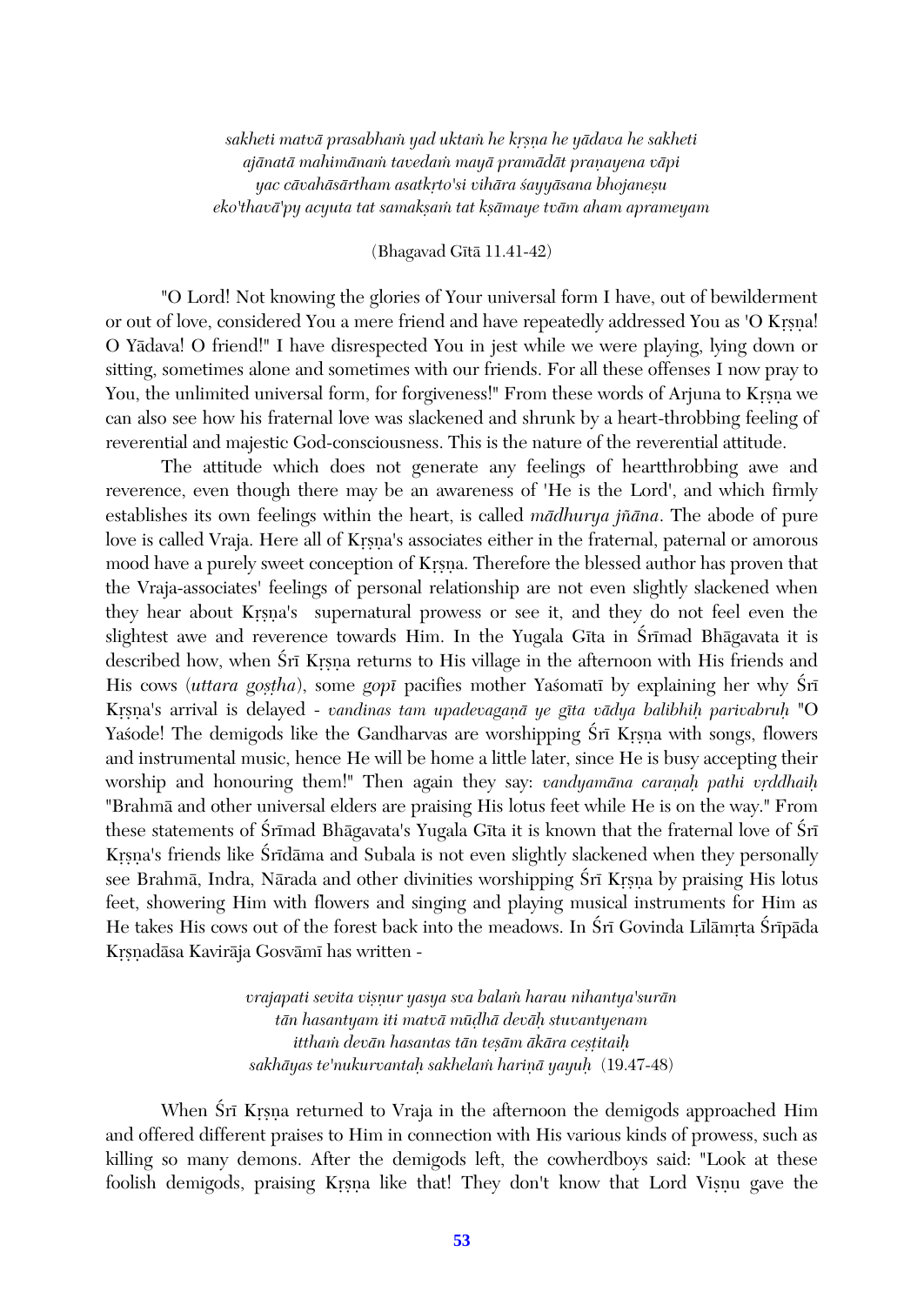strength to Hari to kill those demons, being pleased with Nanda Maharaja's worship of Him!" In this way the cowherdboys mocked the forms and the activities of the demigods, and imitated their forms and activities for fun. Then they went back to Hari to play with Him. Srimat Rüpa Gosvämi wrote the following about the friendship of Krsna's cowherdboyfriends in Vraja:

> *unnidrasya yayus tavätra viratià sapta kñapäs tiñöhato hanta çränta iväsi nikñipa sakhe! çrédäma päëau girim ädhir vidhyati nas tam arpaya kare kià vä kñaëaà dakñiëe doñëas te karaväma kämam adhunä savyasya samvähanam*

> > (Bhakti Rasāmrta Sindhu 3.3.18)

"Seeing Krsna lifting Girirāja with His left hand for seven days and nights, one of His friends told Him: "O friend! You have stood here now for seven nights, without sleeping, Aho! You must surely have become tired by now, therefore hand Giriraja over to Śrīdāma! We feel very distressed by seeing You go through this hardship. Or alternatively, shift the mountain to Your right hand, so that we can massage Your left hand!" Although they saw Sri Krsna's great prowess while He lifted Giriraja, their fraternal love for Him was not even slightly weakened - this is the best evidence to that.

The blessed author says that although the Vraja-*gopés* heard from Kåñëa's cowherdboyfriends that Brahmā, Nārada and others praised Krsna while He returned to Vraja in the afternoon, it did not even slightly weaken their sweet feelings for Him. After Krsna lifted Girirāja the subjects of Śrī Nanda Mahārāja described Śrī Krsna's supernatural prowess to their king Nanda and Nanda Mahäräja consoled and pacified them by quoting the statement of Śrī Garga about Śrī Krsna being able to display the prowess and attributes of Lord Nārāyaṇa. Then it was seen that mother Vrajesvarī's motherly love was not even slightly weakened, although she heard these consoling statements about Śrī Krsna's prowess. Rather, her motherly love for her son was only greatly strengthened when she realized 'My son is the Supreme Lord! Therefore I am fortunate!' In the material world it is also seen that when a mother hears that he has become the President or any kind of big universal leader, her love for her son does not weaken, it only increases. In the form of the legislation he imposes the king or President is present throughout the world, and everyone must follow it. That is the characteristic of the king. Then again, when he performs his royal duties in his royal court with his friends and ministers he wears his jewel studded crown and coat and many ornaments and everyone praises him with awe and fear - this is his prowess. Then, when his royal duties are finished he gives up his dress and ornaments and changes into his ordinary clothes, bathing, eating and resting in his private chambers, where he will not be honoured or praised in such a reverential manner by his mother, wife and friends as he was in his royal court by his subjects, although they too are aware of his royal status. They simply deal with him according to their own moods and they may even get on his case, according to their own individual feelings towards him, when he becomes so absorbed in his royal duties that he comes home a little too late for his bath and supper. This is their *mädhurya*. In the same way it is Śrī Krsna's characteristic that He is all-pervading and omnipresent. In abodes like Śrī Vaikuntha He displays unlimited majesty in His *vilāsa mūrti*-form, this is His *aisvarya*, and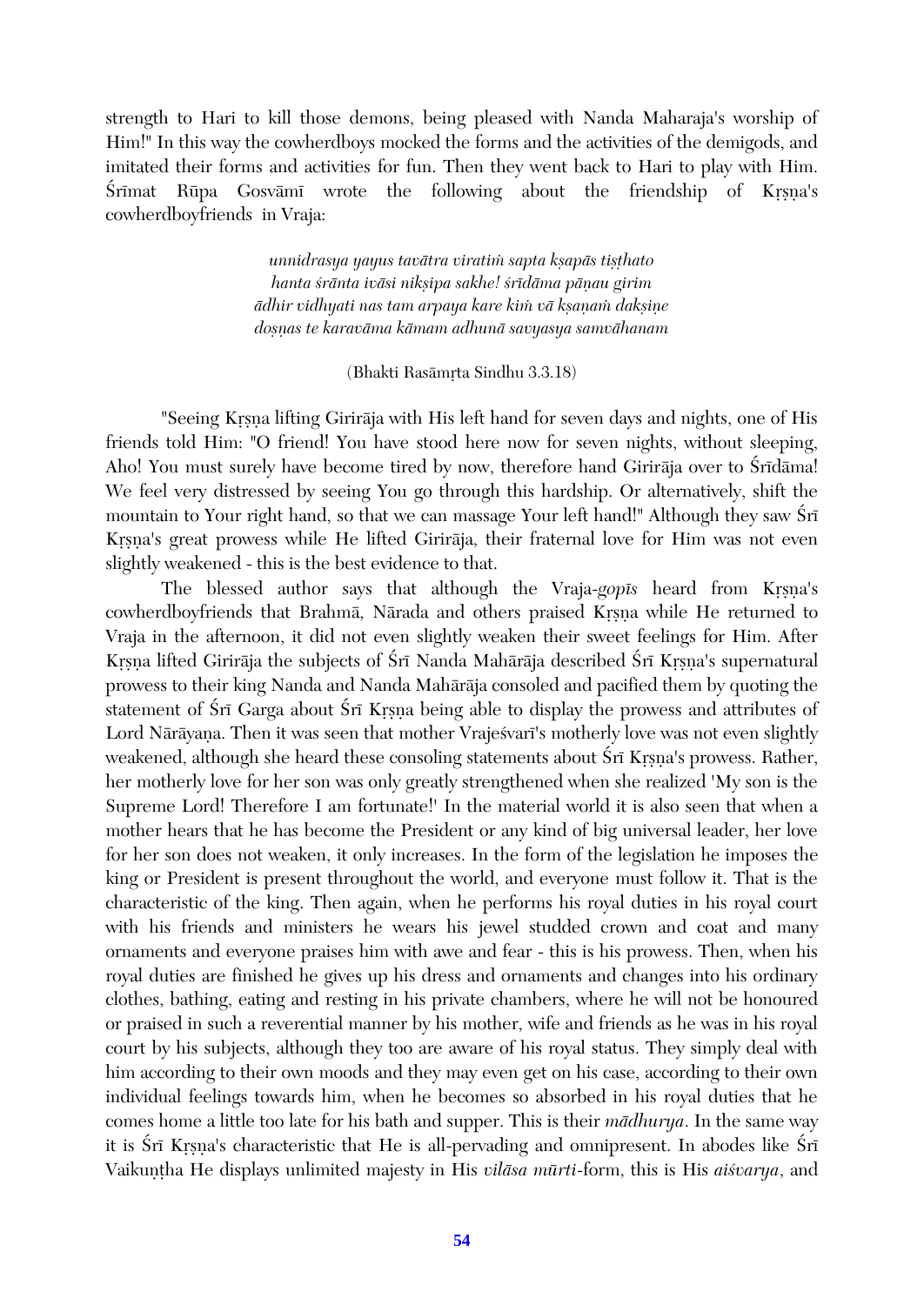in His original form He relishes the love of His mother, father, friends and sweethearts that all act according to their own feelings towards Him in His 'inner chamber' Śrī Vrndāvana. That is His *mādhurya*. Here, because the Vrajavāsīs' love for Śrī Krsna is greater, their feelings, that fit their own relationship, become more firm, even though they beheld His prowess. Just like His mother, His friends also think: "Our friend is the Supreme Lord, therefore we are blessed that we have found ourselves such a qualified friend!" The beloved *gopés* also think: "Our darling is the Supreme Lord, therefore we are blessed." This is the nature of the sweet conception of the Vraja-associates.

*kià ca saàyoge sati aiçvarya-jïänaà na samyag avabhäsate saàyogasya çaityät candrätapatulyatvät virahe tvaiçvarya-jïänaà saàyag avabhäsate virahasyauñëyät süryätapa-tulyatvät. tad api*  hrt-kampa sambhramādarādyabhāvān naiśvarya-jñānam. yad uktam - *mrgayur iva kapīndra*m  $viyadhe lubdha dharma striyam akrta virūpām strī-jitah kāmayānām. balim api balimattvāvestayad$ *dhväìksavad yas tad alam asita sakhyair dustyajas tat kathärtha iti. atra vrajaukasäà govardhanadhāraṇāt pūrvaṁ kṛṣṇa īśvara iti jñānaṁ nāsīt. govardhana-dhāraṇa varuṇaloka gamanānantaraṁ* tu krsno'yam īśvara eveti jñāne'py ukta prakārena śuddhaṁ mādhurya-jñānam eva pūrnam. varuna vākyenoddhava vākyena ca sākṣād īśvara-jñāne'pi yuvām na naḥ sutāv iti vasudeva vākyavat *vrajeçvarasya na me putraù kåñëa iti manasy api manäg api noktiù çruyate iti tasmäd vrajasthänäà sarvathaiva çuddham eva mädhurya-jïänaà pürëaà purasthänäà tu aiçvarya-jïäna miçraà mādhurya-jñānam pūrnam.* 

**In times of meeting the** *aiçvarya jïäna* **is not fully manifest. The moonrays of**  union are very cool, but the time of separation, in which *aisvarya-jñāna* is fully **manifest, is as hot as the sunrays. Nevertheless, if there is no heart-throbbing**  reverence and esteem during the manifestation of *aisvarya jñāna*, then it cannot be really accepted as *aisvarya jñāna*. For instance, Śrī Rādhārānī said: "O bumblebee! **There's no more need for us to make friends with dark-complexioned men. One black man (In His descension as Räma) pierced the monkey-king Bäli like a hunter.**  Again, being controlled by a woman (His wife Sītā) He cut lusty Sūrpanakhā's nose **and ears off. Then, like a black crow (in His descension as Vämana) He accepted the worship of Bäli Mahäräja and then bound him up. But still it is difficult to give**  up speaking about Him!" After Krsna lifted Govardhana Hill and had gone to Varuna-loka, the hearts of the Vrajavāsīs were, after initially realising that He is **the Lord Himself, at once filled with sweet feelings of love towards Him. One has never heard even a single word like "You are not our sons, You are the Original Godhead" from the mouth of Nanda Mahäräja, like they were spoken by Vasudeva**  to Krsna and Balarāma, even after he had heard from Varuna-deva and Uddhava that Krsna is the Supreme Lord. Therefore the Vrajaväsis were always full of *madhurya jïäna***, but Kåñëa's associates in Dvärakä were filled with** *aiçvarya jïäna* **mixed with** *mädhurya jïäna***.**

**Krpā-kanikā Vyākhyā:** When the Vrajavāsī-*pārṣadas*, who are all endowed with sweet feelings for Sri Krsna, are together with Him, there is no awareness of prowess manifest, because this meeting is as cool and pleasant as the moonrays. At the time of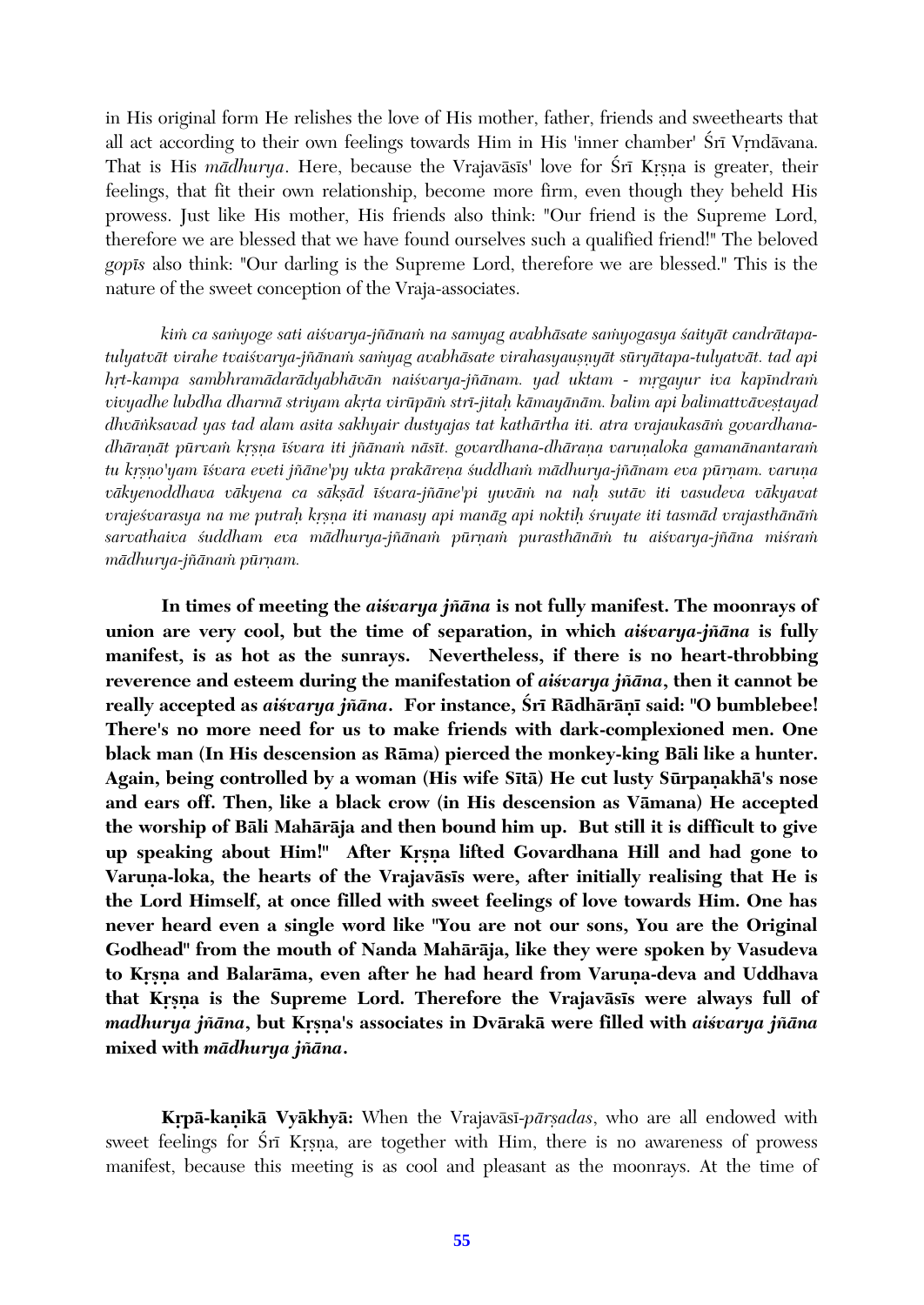separation their awareness of Krsna's prowess is somewhat manifest, because this time is scorching like the rays of the sun. In Vraja *aiçvarya* is like a blade of grass on the bottom of a milkpot that vanishes in the vast and bottomless ocean of the Vrajavasi-*parsadas'* sweet conception. Just as the blade of grass which is situated below, comes floating on the surface of the pot when the milk is stirred while being boiled by the fire in the hearth, similarly prowess becomes manifest or sought after when the immaculate *räga*-ocean of the Vrajavāsīs' love is being heated and stirred by the slow fire of separation. Śrīpāda Baladeva Vidyābhūsana has written in his book Śrī Siddhānta Ratna: *mādhurya nisthānām aiśvarya jñānam triveņyām sarasvatī pravāhad gauņatayāsti. virahe vismaye vipadi ca tasyodaya parvaņi sārasvatasyeva pravāhasya* "Just as the Sarasvatī-river is underlying in the Triveni, *aiśvarya* is underlying the sweet conception the Vrajaväsi-devotees are fixed in. Just as the Sarasvatiriver is visible in the Triven<sup>-</sup>sangama during the full moon or other auspicious occasions, similarly a conception of prowess and majesty may be slightly manifest within the Vrajavasidevotees at the time of separation, astonishment or danger, so that they may be consoled. Still this cannot be properly called a conception of prowess or majesty, because there is no heart-throbbing reverence or hesitation at the time of its manifestation. The pure awareness of sweetness in Vraja is of such a nature that even when they witness hundreds of divine manifestations of Srī Krsna, it will not cause even the slightest reverence or hesitation in the hearts of the people of Vraja, nor will it weaken their relationship with Him, rather it will make their relationship with Him only more firm.

In Śrī Vrndāvana a lot of great prowess was manifest, starting from Śrī Krsna's childhood-pastimes all the way up to the crownjewel of all transcendental pastimes, Srī-Srī Rāsa-*līlā*, and it was all inconceivable. Although all the Vrajavāsīs had witnessed the pastimes of killing Pütanä, Aghäsura and Bakäsura, lifting Govardhana Hill, defeating the Käliyaserpent and swallowing the forestfire, they felt no hesitation towards Krsna in their hearts at all. Rather, all these pastimes were manifest to them decorated with limitless sweetness. During the Rāsa-*līlā* Srī Krsņa simultaneously manifested Himself between each pair of the countless *gopés*, entering in between them to show His pleasure pastime of dancing, and after the Räsa He entered into the *kuïjas* of innumerable *gopés* in all separate forms to make love with them, but all these signs of prowess drowned within the bottomless ocean of the *gopés*' matchless sweetness, and simply nourished their sweet feelings. The limitless sweetness that was established on top of the foundation of endless prowess, and its pride, attracts the hearts of everyone.

To give an example of how *aiçvarya* manifests itself at the time of separation in Vraja in a sweet, yet majestic way, accomplishing a nourishment of the *mädhurya rasa*, the blessed author provides evidence from the Bhramara Giti, in which Sri Rädhäräni speaks in the condition of *divyonmäda*, divine madness.

*mågayur iva kapéndraà vivyadhe lubdha dharmä striyam akåta virüpäà stré-jitaù käma-yänäm balim api balimattvä veñöayad dhvaìkñayad ya tad alam asita sakhyair dustyajas tat kathärthaù*

 $(Sr<sub>Imad</sub> Bhāgavata 10.47.17)$ 

In his commentary on this verse Sridhara Svami has written: *kim ca sri krsnasya* pūrvāņi karmāņi anusandadhānā vibhemya'smāt ityāha mrgayur iti "During separation Śrī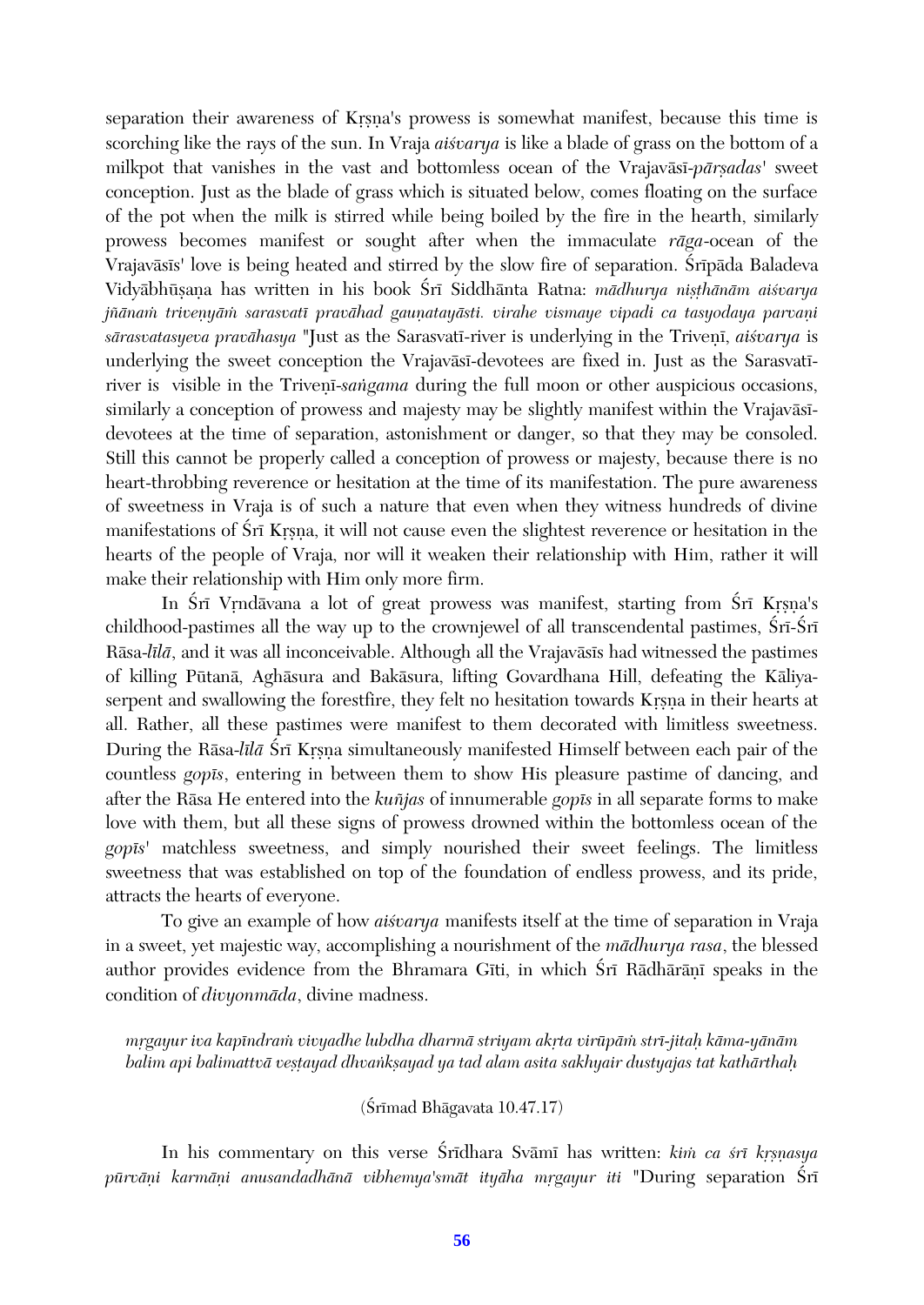Rādhārānī perceives Śrī Krsna's divine prowess and this reminds Her of His pastimes in previous descensions. Thus She tells the bumblebee in this verse: "O Bumblebee! Those who have a dark complexion are extremely crooked, merciless and irreligious! It is not just that I am afraid of the behaviour of Your friend, I am very much afraid of dark-complexioned people altogether!" Here Srimati's *sañcāri bhāva* (transitory ecstasy) of *nirveda* (remorse) is so intense that She becomes afraid even when She pronounces the word '*çyäma*'. Hence She just uses the word *asita*, not white. "O rey! One *asita* (Srī Rāmacandra) has secretly killed the monkey-king Bäli with His arrows, just like a merciless hunter. O rey! Those who are hunters do not kill monkeys, for they know that monkey-meat is uneatable, but this person, simply because He was endowed with a blackish complexion, acted in a way that is despicable even for a hunter, although He was the greatest among the righteous. Then again He was so enamoured by Sita that He maimed Sürpanakha by cutting off Her nose. The fault of Sürpanakhä was that she wanted to marry Him because she was so attracted to His looks, but He did not marry her and made it also impossible for anyone to marry her by cutting of her nose and thus making her ugly. Another *asita* (Srī Vāmana) took birth in a *brāhmana*-family and was a *brahmacäré* endowed with all good qualities such as self-control and equilibrium. He showed His small feet to the righteous Bali Mahäräja and asked him for three steps of land, but in the end He came out with very big feet that covered the whole universe and then bound him up and took his articles of worship on the pretext of taking His third step of land. O rey! Just as a crow first eats the food of a donor and then hurts him by striking him with its beak, similarly He had the righteous Bali bound up by His associates like Garuda and Sunanda and finally had him thrown into the nether worlds known as Pätäla. Although He was the son of the great sage Kaçyapa and he was even a *brahmacäré*, He makes My heart tremble of fear when I remember His evil behaviour, caused by His assumption of a dark complexion!!"

Then it was as if the bumblebee replied through its humming: "Thakurani! If He is so full of faults, then why are You constantly speaking about Him? Is it proper always to speak about the faults of people who are faulty?" To this She replied: *dustyajam tat kathārthah* "O rey! Although I do not need any friendship with this black person, I am still unable to give up the treasure of speaking about Him! I can give up everything, including your friend, but I cannot give up speaking about Him! I can only survive this harsh separation from Him by continuing to talk about Him!" These ecstatic words that emanate from Srī Rādhārāņī's beautiful mouth serve as the best example of how the Vrajaväsis experience the majesty and prowess of Çré Kåñëa as sweet and relishable, according to their own feelings towards Him.

Although the Vraja-devotees, who are swimming in sweet flavours, witnessed many of Srī Krsna's sports of prowess, like the killing of different demons, after He descended, they did not consider Him to be the Supreme Lord, but when they saw Sri Krsna lifting Govardhana Hill and bringing Srī Nanda Mahārāja back from Varuna-loka, they started calling Him the Supreme Lord. After Krsna lifted Govardhana Hill the Vrajaväsis told Śrī Nanda Mahäräja (Bhägavata 10.26.2,3 and 14):

*bälakasya yad etäni karmäëyatädbhutäni vai; katham arhatyasau janma grämyeñvätma jugupsitam yaù sapta häyano bälaù kareëaikena lélayä; kathaà vibhrad girivaraà puñkaraà gajaräò iva \*\*\*\*\*\*\*\*\*\*\*\*\*\*\**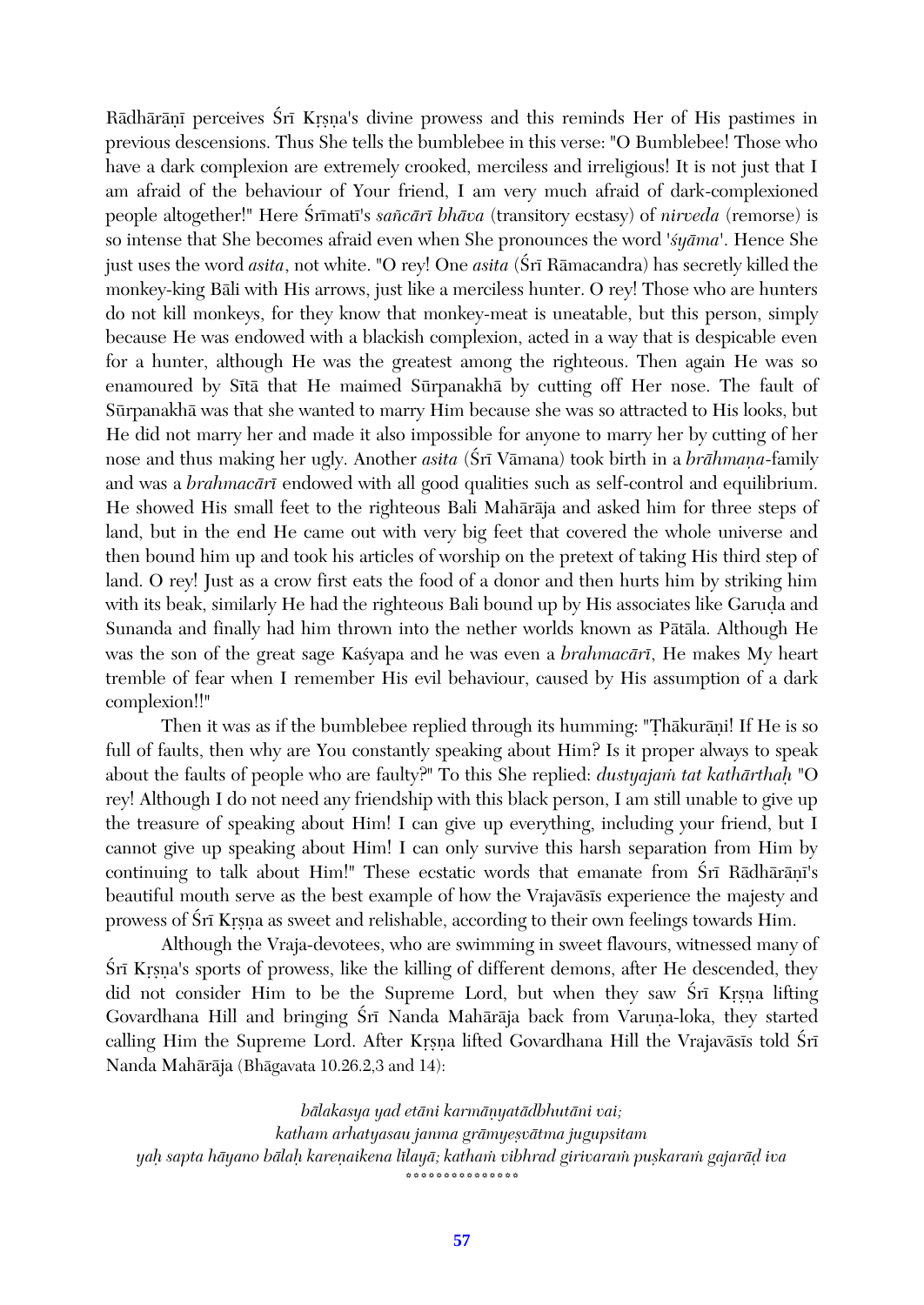*kva sapta häyano bälaù kva mahädri vidhäraëam; tato no jäyate çaìkä vrajanätha tavätmaje*

"O Mahäräja! It is not possible for a child that took birth in a family of cowherders to perform such astonishing feats! This seven-year old boy has lifted the Govardhana Hill with just one hand with the same ease as Airävata, the king of elephants, holds a lotus flower in his trunk." Then, after describing all the other extraordinary pastimes of Śrī Krsna, such as killing Pūtanā, Śakatāsura, Trnāvarta and Bakāsura, as well as the subjugation of Kāliya, they finally said: "Where is this seven-year old boy, and where is that great mountain of Govardhana? O Lord of Vraja! When we see all these amazing activities of your son, we are overcome with many doubts. This son of yours can never be an ordinary human child; this is certainly the Supreme Lord, who is endowed with great inconceivable potencies!"

Hearing their words Śrī Nanda Mahārāja quoted the words Garga Muni spoke when he performed Srī Krsna's name giving ceremony, ending with *manye nārāyanasyāmsam krsnam aklista-kārinam* (Bhāg. 10.26.23) "O cowherders! From then onwards I consider Śrī Krsna to be a particle of Śrī Nārāyaṇa who is able to do anything." After Śrī Nanda Mahārāja spoke these words the cowherders had no more doubt in the supernatural activities of Sri Krsna, such as His lifting of Govardhana Hill, and most blissfully they began to praise Śrī Nanda and Śrī Krsna. In the same way Śrī Śuka Muni told Śrī Parīkṣit when Śrī Krsna took Śrī Nanda Mahārāja from Varunaloka:

> *nandas tvaténdriyaà dåñövä lokapäla mahodayam kåñëe ca sannatiù teñäà jïätibhyo vismito'bravét te tvautsukya-dhiyo räjan matvä gopäs tam éçvaram*

> > (Bhäg. 10.28.10-11)

"O King! Seeing the transcendental opulence of Varunaloka and seeing the inhabitants of Varunaloka behaving like servants towards Śrī Krsna, Goparāja Nanda became most astonished and told it to his friends and relatives. Hearing Sri Nanda's words the cowherds considered Śrī Krsna to be the Supreme Lord!" Still, even then the Vrajavāsīs' conception of S<sub>ri</sub> Krsna as the extraordinary good wordly friend remained unchanged, because of their fixation in a sweet attitude. Although both Srī Varuņa-deva and Srī Uddhava Mahāšaya, who was sent to Vraja to console Śrī Nanda and the cowherds when they suffered separation from Krsna when He resides in Mathurā (Māthura-viraha), told Śrī Nanda that Śrī Krsna is the Supreme Lord Himself, Śrī Nanda Mahārāja never uttered statements like Śrī Vasudeva, when he told Śrī Krsna-Baladeva that 'You are not our sons; You are the Supreme Lord Himself!", and such feelings did not even awaken within his mind! He just considered Śrī Krsna to be his very own son. In this way the Vrajavāsīs were always filled with purely sweet feelings, while the sweet conceptions of the residents of Mathurä and Dvärakä were mixed with a knowledge of Sri Krsna's prowess.

## *TEXT 6:*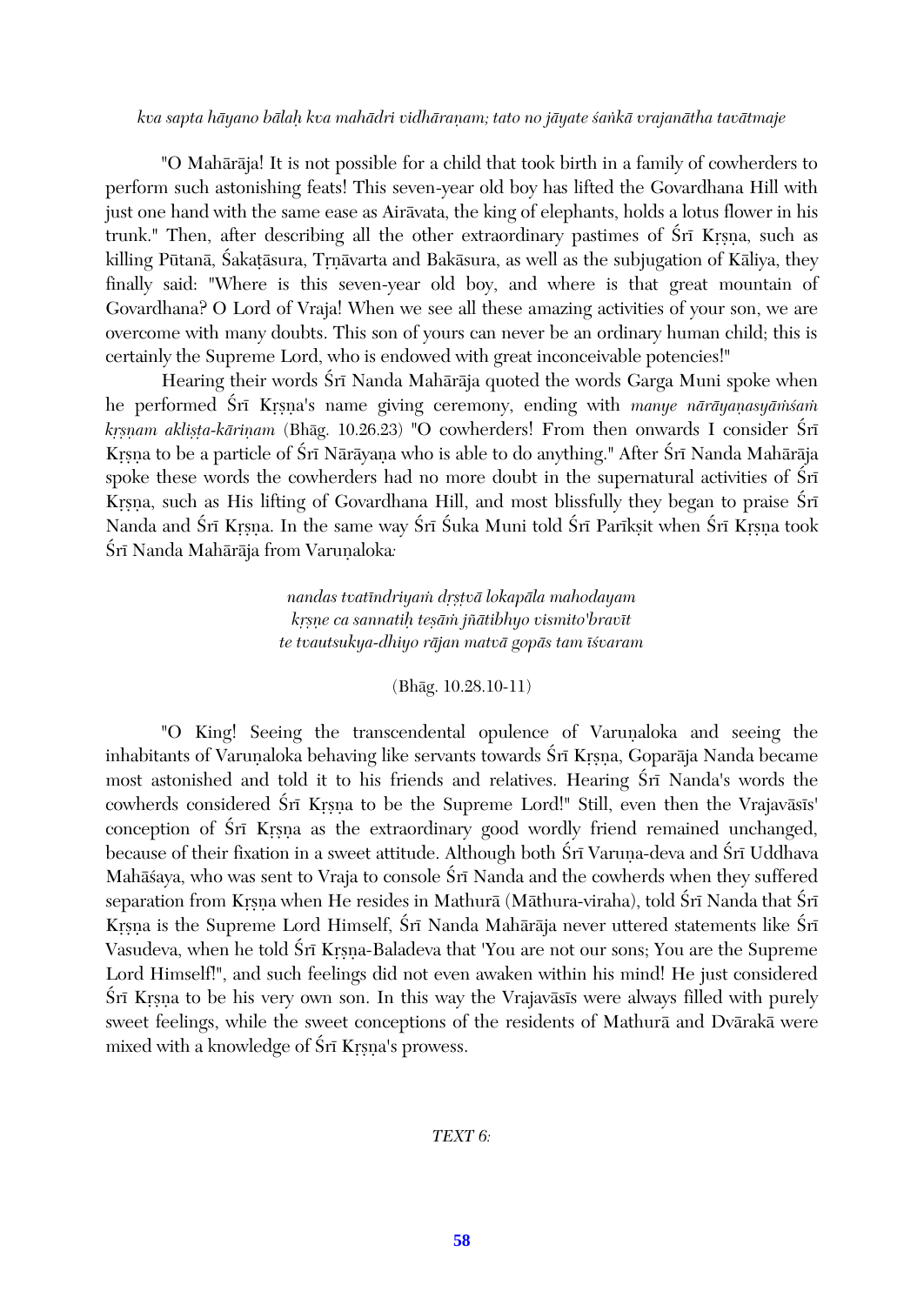*nanu pure vasudeva-nandanaù çré kåñëo'yam éçvara eva iti naralélatve'pi jänätyeva yathä* tathaiva nandanandanah krsnah svam īśvaratvena vraje jānāti na vā. yadi jānāti tadā dāma*bandhanādi līlāyām mātr bhīti hetukāśru-pātādikam na ghaṭate. tadādikam anukaraṇam eveti vyäkhyä tu manda-maténäm eva natvabhijna bhaktänäm. tathävyäkhyänasyäbhijïatva*  sammatatve 'gopyādade tvayi krtāgasi dāma tāvad yā te daśāśru kalilāñjana sambhramāksam. *vaktraà niléya bhaya bhävanayä sthitasya sa mäà vimohayati bhér api yad vibheti'. ityuktavatyäà kuntyäà moho naiva varëyeta. tathähi bhér api yad vibheti ityuktyatyäà kuntyäà moho naiva varëyeta. tathähi bhér api yad vibheti ityuktyaiva kuntyä atraiçvarya jïänaà vyakté-bhütaà bhaya bhävanayä sthitasya ityantar bhayasya ca tayä satyatvam eväbhimatam. anukaraëa mätratve jïäte tasyä moho na sambhaved iti jïeyam. yadi ca svayam éçvaratvena na jänäti tadä tasya nitya jñānānanda ghanasya nitya jñānāvaraṇaṁ kena kṛtam iti - atrocyate. yathā saṁsāra-bandhe nipātya duùkam evänubhävayituà mäyävåttir avidyä jévänäà jïänam ävåëoti yathä ca mahä madhura çré kåñëa-lélä sukham anubhävayituà guëätétänäà çré kåñëa pariväräëäà vrajeçvaryädénäà jïänaà cicchakti-våttir yogamäyaivävåëoti tathaiva çré kåñëam änanda svarüpam apyänandätiçayam*  anubhāvayitum cicchakti sāra vrttih premaiva tasya jñānam āvrnoti. premnas tu tat svarūpa*çaktitvät tena tasya vyäpter na dosaù.*

**The next question is: Although Sri Krsna, as the son of Sri Vasudeva played human-like pastimes in Dvärakä-***lélä,* **He knew it that He is God, but did He also know it as the son of Nanda in Vraja, or not? If you say 'Yes, He knew it', then I say that He would not have been able to cry tears of fear while He was bound up with ropes by mother Yaçodä in Vraja-***lélä***. Those who explain that 'He was simply pretending to be afraid, and that's why He was crying tears' are less intelligent. The wise and learned do not say this. If intelligent devotees would give this explanation, then the words of Queen Kunti (in Śrīmad Bhāgavata 1.8.31) "Mother Yaçodä took up a rope to bind You when You committed an offense by smashing Her yoghurt-pot, and Your perturbed eyes overflooded with tears, which washed the collyrium off Your eyes. And You were afraid, trying to hide Your face, although fear personified is afraid of You. This sight is bewildering to me", would never contain the word '***vimoha***' (bewildered). The purport of this verse is that**  Kunti's conception is *aisvarya jñāna*. That is why she says that 'even fear **personified is afraid of You'. With the words** *bhaya bhävanayä sthitasya***, that He**  contemplates fear, it is proven that Kunti finds Krsna genuinely afraid in His heart. If Kunti had known that Krsna was simply pretending to be afraid, then she would not have been bewildered. And if you say 'allright, so Krsna did not know that He is **God, but then by whom or what was His eternal omniscience covered over, whereas He is the embodiment of eternal blissful and complete knowledge?' About**  this it is said: "It is the essence of Krsna's *cit*, or knowledge-potency, named *prema*, **or love of God, that covers Him over, making Him forget His actual identity, although He is ecstasy personified, for the sake of increasing His own ecstasy, just as** *avidyä***, or the ignorance-potency of** *mäyä* **keeps all the living beings bound up in the material world, making them experience only suffering, and the transcendental**  energy of *yogamāyā* covers over the God-knowledge of Krsna's transcendental **associates in Vraja like mother Yaçodä to make them experience His all-sweet**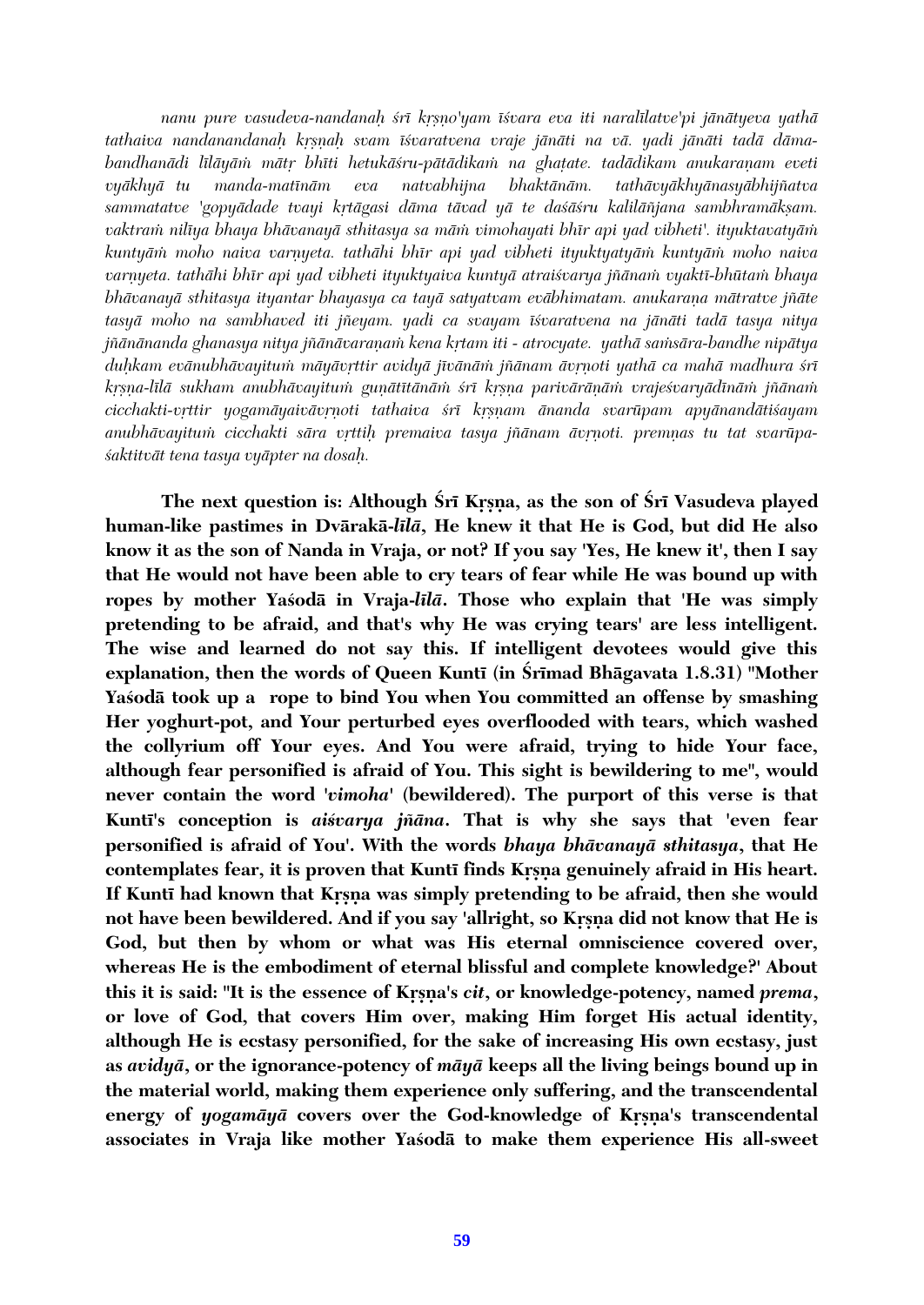# **humanlike pastimes. There is no fault in** *prema* **covering over Krsna's knowledge of His** *svarüpa* **(true identity).**

**Krpā-kanikā Vyākhyā:** After describing how the Vrajavāsīs always keep a sweet conception of S<sub>r</sub> K<sub>rsna</sub> and are thus able to relish His sweetness accordingly, even if they see His prowess, the blessed author now describes how Sri Krsna is able to relish the sweetness of the Vrajavāsīs' *prema*, considering Himself to be just the son of Śrī Nanda. The question is this: In His Pura-*līlā* (urban pastimes in Dvārakā and Mathurā) Šrī Krsna always knew Himself to be God, despite performing human-like pastimes. Through Pura-*léläs* such as Śrī Krsna's assuming four-armed forms, mounting Garuda and kidnapping Rukminī, taking the Sudarsana-disc to kill the demons, speaking of His opulences to Sri Arjuna during the Kuruksetran war and showing His universal form it is proven that Sri Krsna knew Himself to be God in the Pura-*léläs*. Now did Vrajendranandana similarly know Himself to be God during His Vraja-*lélä*, or not? If one answers to this question "Yes, He knew it", then He would not have shown fear of mother Yaçodä during the Däma-*bandhana-lélä* and He would not have shed tears because of it. Actually the basic characteristic of *prema* is that it awakens a desire in the loving devotee's heart to serve Srī Krsna that causes a corresponding desire in the heart of Sri Krsna, who is actually the crownjewel of all those who are selfsatisfied and self-delighted, to accept the loving service of the devotee. The Pura-*väsés* consider Sri Krsna to be their son, friend or lover, and they feel hesitation and reverence towards Śrī Krsna as being the Lord accordingly. Their *prema* thus makes Śrī Krsna consider Himself simultaneously to be both their relative and their Lord. The abode of pure love is Vraja, here everyone's heart is constantly filled with increasing feelings for Srī Krsna as the good worldly friend, be He their son, friend or lover. The awareness that Srī Krsna is the Supreme Lord does not cause feelings of reverence or hesitations in their minds even in dreams. Since Sri Krsna's heart always corresponds with the feelings of His various devotees He also does not consider Himself to be the Supreme Lord in Vraja-*dhäma*.

When someone thinks, during the Dāma Bandhana-*līlā* Srī Krsna was just imitating a human child by weeping and being afraid, then this is not correct. The blessed author says that the experienced devotees never think like that, only unintelligent people do, for in the prayers of Śrī Kuntī-*devī* in Śrīmad Bhāgavata we see:

*gopyädade tvayi kåtägasi däma tävad yä te daçäçru kaliläïjana sambhramäkñam vaktraà ninéya bhaya bhävanayä sthitasya sä mäà vimohayati bhér api yad vibheti*

#### (Bhäg. 1.8.31)

Srī Kuntī-devī said: "O Krsna! When You committed the prank of breaking mother Yasoda's yoghurt-pot, Your mother caught a rope to bind You up with. Then Your eyes became filled with fear and anxiety and Your eyeblack became muddled by Your tears. There You stood with lowered face, although fear personified fears You, contemplating fear. When I remember You thus in this condition I become bewildered!" If Sri Krsna was just imitating a child's fear and weeping, then the bewilderment of a knower of transcendental truths like Kunti-devi would never have been described here. The explanation here is that Kunti-devi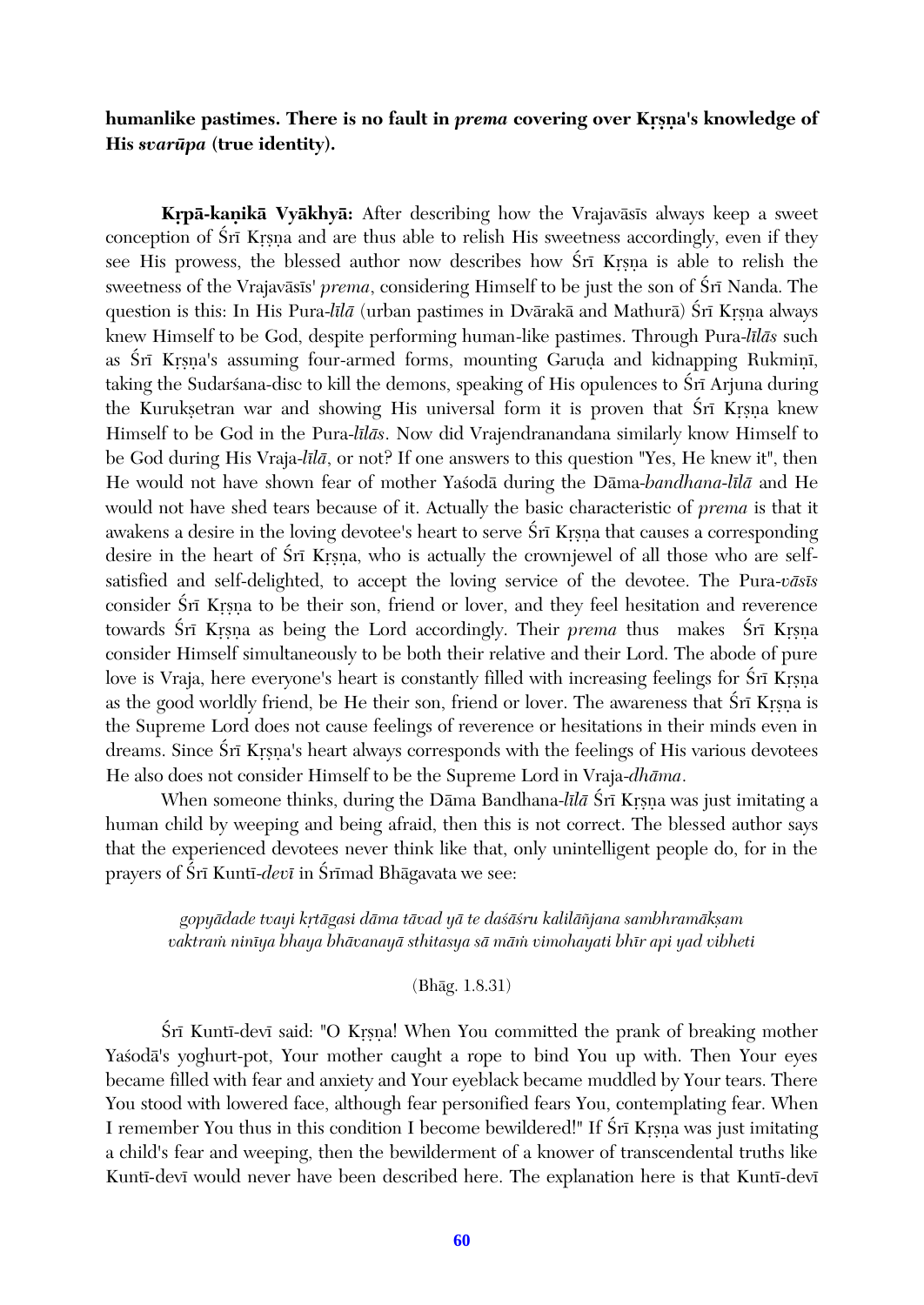revealed her majestic awareness (*aiçvarya jïäna*) here by saying that even fear personified fears Krsna. Then again Kunti-devi expresses that Sri Krsna felt actual fear in His heart by saying *bhaya bhävanayä sthitasya*, He became afraid by contemplating fear. In his Krama-Sandarbha Tīkā on this verse Śrīmat Jīva Gosvāmī has written: *atra bhīr api yad vibhetītyuktyā tasyä aiçvarya jïänaà vyaktam. tato yadi sä bhéù satyä na bhavati tadä tasyä moho'pi na sambhaved iti gamyate. sphuöam eva cäntar bhayam uktaà bhaya bhävanayä sthitasyeti*. Thus it is known that Śrī Krsna's fear was real and not an imitation.

Then again if it is said that "If Śrī Krsna did not know Himself to be the Supreme Lord, then one may doubt by whom His knowledge is covered over, although the full knowledge potency is serving Him at every moment? Generally the *mäyä*-potency covers over the knowledge of the people of the world, through its ignorance-faculty *(avidyā-vrtti)*. Srī Krsna is like the sun and the self-manifest  $m\bar{a}y\bar{a}$  resides in the place of darkness. Hence '*yāhā krsna tāhā nāhi māyāra adhikāra* (C.C.)" "Wherever there is Krsna, *māyā* has no right to enter." Because Śrī Krsna knows the deceitfulness of  $m\bar{a}y\bar{a}$ , she is too shy to appear before His eyes - *vilajjamänayä yasya sthätum ékña-pathe'muyä. vimohitä vikatthante mamäham iti durdhiyaù* (Bhäg. 2.5.13) Mäyä has no power at all over any of the *bhagavat svarüpas* (Personalities of Godhead). Although the Purusāvatāras have no relationship with *māyā* they ultimately glance towards her, so that the universes can be created, but the Original Personality of Godhead, Śrī Krsna, does not have even the slightest such connection with *mäyä*. *tä' sabhära darçanädye äche mäyä gandha; turéya kåñëera nähi mäyära sambandha* (C.C.) By whom then is the knowledge potency of  $\overline{S}r\overline{i}$  Kisna covered over so that He just considers Himself the son of Sri Nanda in Vraja, although He is the Original Personality of Godhead and an ocean of endless prowess?

To this question the answer is: "Just as *mäyä* gives misery to the conditioned souls, keeping them bound in the material world by covering over their knowledge with her ignorance-faculty, and Śrī Krsna's Yogamāyā potency covers over the knowledge of the transcendental Vraja-associates like Śrī Vrajeśvarī Yaśodā with its transcendental potency that can accomplish even the impossible, similarly for the sake of making S<sub>ri</sub> Krsna relish some unprecedented flavour of bliss, the purely sweet *prema* of the Vraja-associates, which is the essential faculty of the *cicchakti* (knowledge potency), covers over His knowledge, although He is the embodiment of the full *jïänänanda*, the bliss of transcendental knowledge. Since *prema* is a faculty of the *svarūpa-sakti* (Krsna's innate potency) there is no fault here in its covering over Sri Krsna's awareness of His innate prowess, rather it makes the greatest glories arise, as is shown below.

*yathä hy avidyä svavåttyä mamatayä jévaà duùkayitum eva badhnäti; tathä daëòanéya janasya gätra-bandhanaà rajju nigaòädinä mänanéya janasyäpi gätra-bandhanam anargha*  sugandha sūksma kañcukosnīsādinā; ity avidyādhīno jīvo duhkī; premādhīnah *śrī krsno'ti sukhī*. krsnasya premāvaraņa svarūpah sukha viśesa bhoga eva mantavyah yathā bhrngasya kamalakosāvaraņa rūpaļī. ataevoktam 'nāpaisi nātha hydayāmburuhāt svapumsām' iti 'praņaya rasanayā dhŗtāṅghri-padme' iti ca. kim ca yathaivāvidyayā svatāratamyena jñānāvaraṇa tāratamyāt *jévasya païcavidha kleça täratamyaà vidhiyate tathaiva premëäpi svatäratamyena jïänaiçvaryädyävaraëa täratamyät sva viñayäçrayayor ananta prakäraà sukha täratamyaà*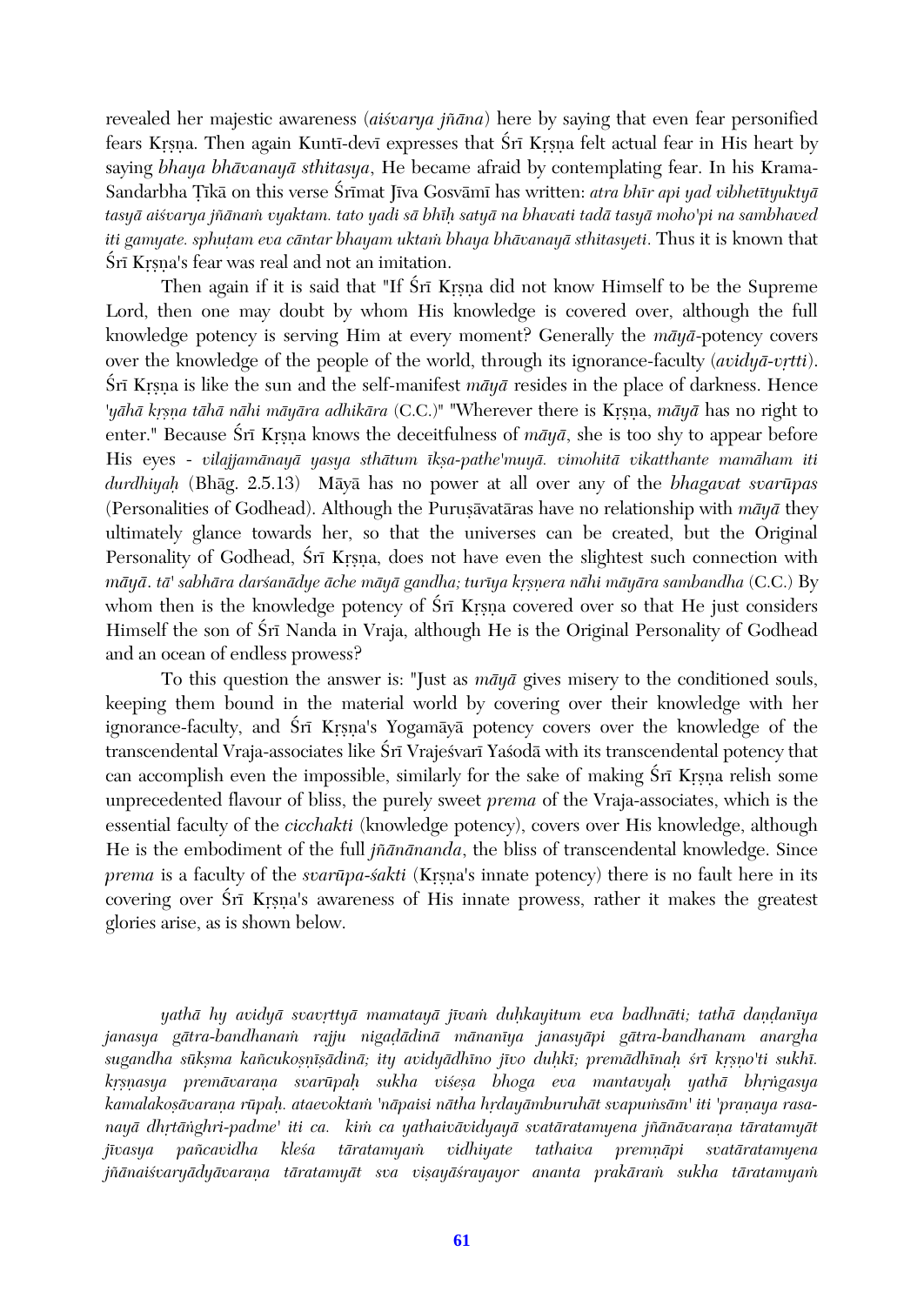*vidhiyate iti. tatra kevala premä çré yaçodädi niñöhaù sva viñayäçrayau mamatä rasanayä nibadhya paraspara vaçébhütau vidhäya jïänaiçvaryädikam ävåtya yathädhikaà sukhayati na tathä devakyädi niñöho jïänaiçvarya miçra iti. tasmät täsäà vrajeçvaryädénäà sannidhau tad vätsalyädi prema mugdhaù çré kåñëaù svam éçvaratvena naiva jänäti. yat tu nänä dänava dävÄnalädyutpätägama käle tasya särvajïaà dåñöaà tat khalu tat tat prema parijana pälana prayojanikayä lélä-çaktyaiva sphuritaà jïeyam. kià ca maugdhya samaye'pi tasya sädhaka bhakta*  paricaryādi grahane sārvajñam acintya śakti siddham iti prāk pratipāditam.

**Just as ignorance binds up the conditioned souls with the ropes of possessiveness, giving them simply misery and prisoners are bound with ropes and chains, that give them much pain, similarly the body of a respectable person is bound up by valuable, pleasurable thin clothes like a shirt and a turban. In the**  same way the conditioned soul's ignorance leads to his misery and Sri Krsna's **ignorance makes Him very happy, because He is controlled by love. Sri Krsna enjoys great happiness being covered over by** *prema***, just as a bumblebee feels very pleasant being covered over in the whorl of a lotus flower. Therefore it is said: "O Lord! You don't leave the lotuslike hearts of Your devotees!" and: "The devotees have bound Your lotus feet with the ropes of their love". Just as one experiences the five kinds of misery to a greater or lesser extent according to the amount in which one is covered over by ignorance, so also** *prema* **covers over the knowledge and prowess of both its object and subject to a greater or lesser extent, expanding**  innumerable ways of transcendental ecstasy. Because their love for Krsna is mixed **with knowledge of His divine prowess, the inhabitants of Dvärakä like Devaké do not experience as much bliss as pure devotees like Çré Yaçodä do. They (the**  Vrajavāsīs) are experiencing ever-increasing bliss, being bound to Krsna, the object **of their love, by the ropes of 'mine-ness', that keeps the object and the subject of**  that love subdued by each other. Therefore Srī Krsna, being bewildered by such **love of the Queen of Vraja (Yaçodä) and others, does not know about His own Godhood. When some disturbance is caused by a demon or by a forestfire, then**  Krsna manifests His omniscience, but that is only for the sake of protecting such loving devotees and the *lilā-sakti* (playpotency) then makes Him aware of His **power. Previously (in verse one) it was already corroborated that His inconceivable potency enables Him to be omniscient so that He can accept the service offered to Him by the practising devotees, even when He is bewildered by loving bliss.** 

**Krpā-kanikā Vyākhyā:** It has been ascertained that *prema* binds up Śrī Krsna by covering over His knowledge about His real Self, and this makes Sri Krsna most happy. A criminal offender is given much misery when he is bound up with ropes and chains, whereas the bondage of a valuable shirt, turban and garlands makes a respectable person most happy. In the same way the bondage of the conditioned souls by ignorance is felt as very miserable and the bondage of Srī Krsņa is experienced by Him as most delightful. Just as a drunken bumblebee may be locked up within the whorl of a lotus petal, but he actually feels very happy because he is relishing the honey of the lotus flower, similarly Sri Krsna enjoys the greatest happiness drinking the honey of love while being locked up in the lotuslike heart of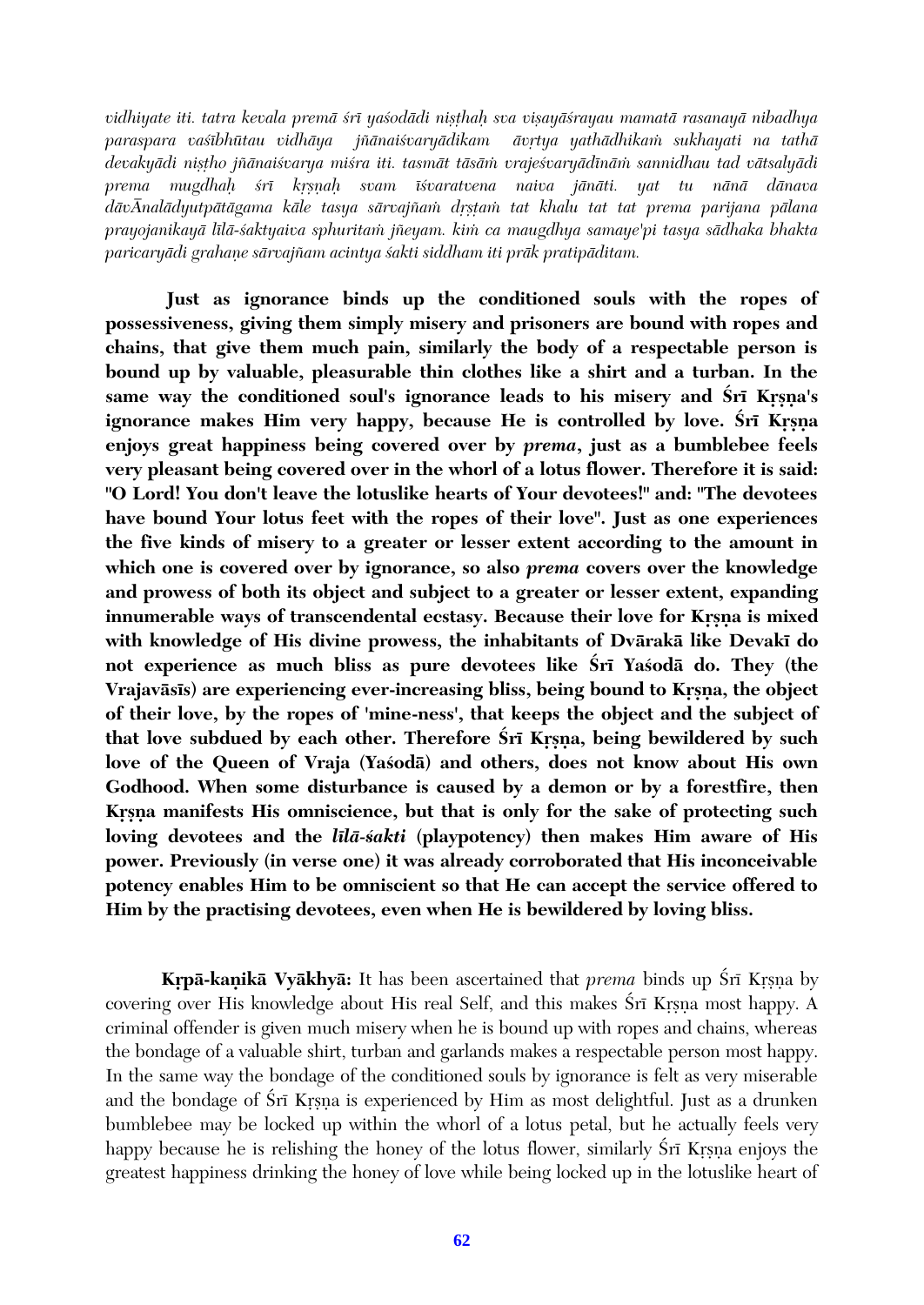his pure devotees. Hence He has no desire to ever leave the hearts of His devotees. In his prayers to Lord Garbhodaka-śāyī Lord Brahmā said: *bhaktyā grhīta caraņah parayā ca teṣām* nāpaiși nātha hrdayāmburuhāt svapumsām (Bhāg. 3.9.5) "O Lord! You are unable to leave the lotuslike heart of Your devotees, since You are bound up by the ropes of their love for You!" In the ascertainment of the Mahäbhägavata it is also said:

> *visåjati hådayaà na yasya säkñäd dharir avaçäbhihito'pyghaugha näçaù praëaya rasanayä dhåtäìghri-padmaù sa bhavati bhägavata pradhäna uktaù*

#### (Bhäg. 11.2.55)

Śrīpāda Kavi Yogīndra told Nimi Rājā: "O Mahārāja! When Śrī Hari, who can destroy all the sins of anyone who even accidentally pronounces His holy name, does not leave the heart of someone who has bound His lotus feet with the ropes of love, then such a person is called the greatest Bhagavata (devotee)!" In his commentary on this verse Sridhara Svāmīpāda has written: *harir eva svayam sāksād yasya hrdayam na visrjati na muñcati* "Śrī Hari Himself does not leave his heart." Through this it is ascertained that the subjugation of the Lord by the bondage of the ropes of His devotees' love for Him is a most blissful thing.

Then again, just as ignorance covers over the knowledge of the conditioned souls that are bound by *mäyä* to a greater or a lesser extent by giving them the five kinds of misery, viz. *avidyä* (ignorance), *asmitä* (self-esteem), *räga* (attachment) *dveña* (repulsion) and *abhiniveça* (mundane absorption) to a greater or lesser extent, similarly *prema* also covers over the knowledge of spiritual truth and awareness of prowess of both the object of love Sri Krsna and the subject of love, the devotee, to a greater or lesser extent and gives them corrresponding amounts of a variety of transcendental bliss. The purport of this is that in the *sädhaka bhakta prema* is present to an atomic extent, in the various associates of the Lord like Nārada and Vyāsa it is present to a greater or lesser extent, in the Vrajavāsī-associates of the Lord it is present to a great extent, and in Śrī Rādhārānī it is present to the utmost extent. Therefore this great and greatest amount of love is fully covering over all transcendental knowledge and awareness of prowess in both Śrī Krsna and his Vrajavāsīassociates. This makes Srī Krsna relish the pure mellow of the Vrajavāsīs' love for Him and makes the Vrajaväsis relish the mellows of Śrī Krsna's attributes and pastimes in a way that is completely free from awe, reverence and hesitation. Therefore the blessed author says that the pure Vrajav<del>äsi-*prema*</del> of Mother Yasod<del>a</del> and others binds the object Sri Krsna and the subject, the Vrajaväsis to each other with the ropes of mine-ness (loving possessiveness), causes them to be subdued by each other and covers over their transcendental knowledge and awareness of prowess, giving them an increase of bliss that could never be given to the Pura-väsis like Sri Devaki, whose love is mixed with transcendental knowledge and an awareness of Krsna's prowess. Thus, in accordance with the love of the Puraväsis, Šri Krsna is aware of His own prowess, which means that He considers Himself to be the Supreme Lord with them, but with the Vrajaväsis He never considers Himself to be the Supeme Lord, as He is then bewildered by their love for Him. He constantly considers Himself to be their son, friend or lover. Then when He destroys the demons or a forestfire, or when Indra sends powerful torrents of rain and thunderbolts to destroy Vraja, thus creating a great danger for the Vrajavāsīs, He displays energies like omniscience, but this is only meant for the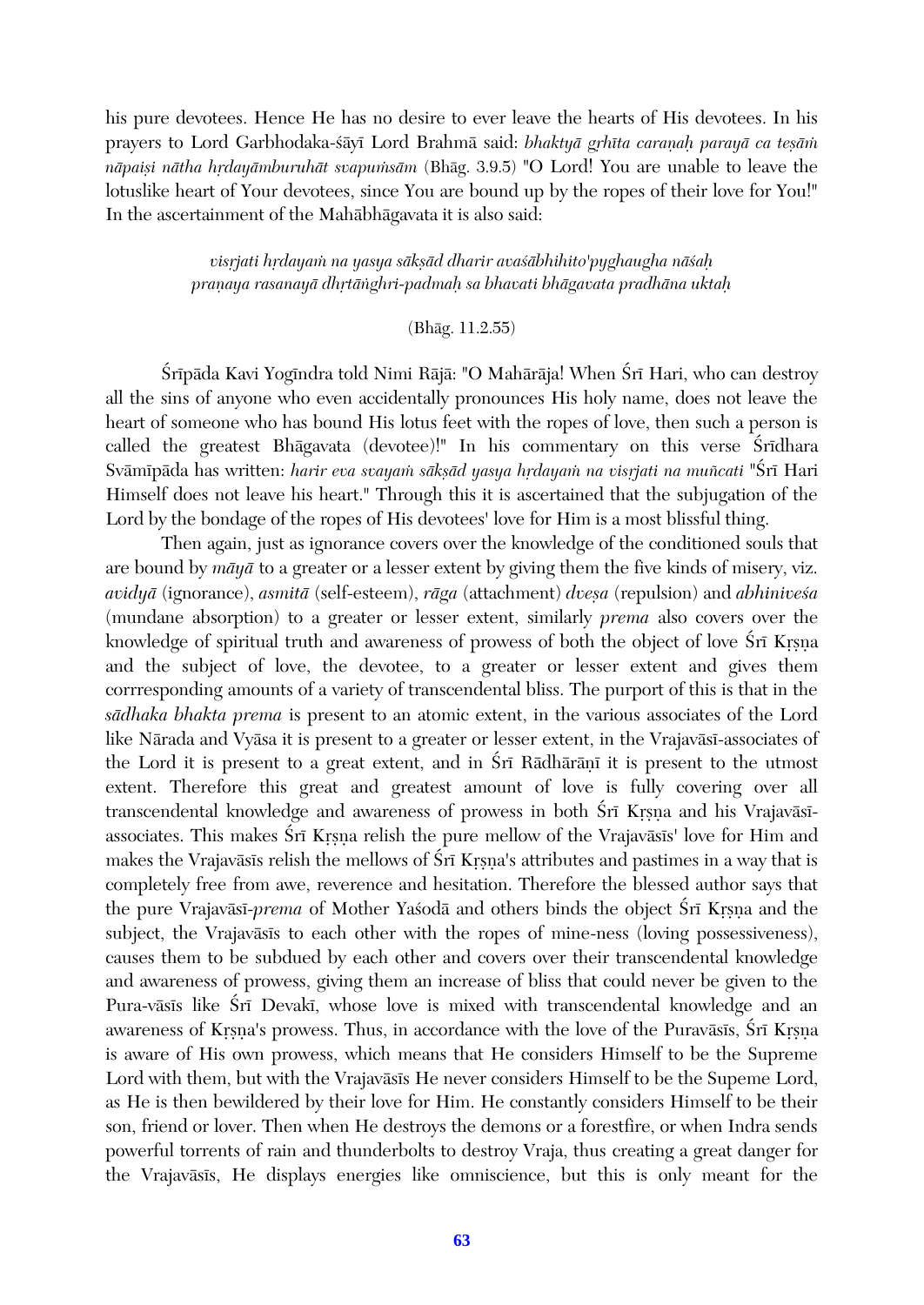protection of such great loving devotees and this is revealed within Sri Krsna by His inconceivable potency. Even when Sri Krsna is bewildered or ignorant the potency of omniscience may be seen in Him to accept the worship of the *sädhaka bhaktas*, and should be known to be created by His inconceivable potency.

tad evam vidhi-mārga rāga-mārgayor viveka aiśvarya mādhuryayor viveka aiśvarya*jïäna mädhurya-jïänayor vivekaç ca darçitaù. svakéyä parakéyätvayor vivekas tu ujjvala nélamaëi vyākhyāyām vistārita eva. atra vidhi-mārgeņa rādhā-krsņayor bhajane mahā vaikuņthastha goloke khalvavivikta svakéyä parakéyä-bhävam aiçvarya-jïänaà präpnoti. madhura bhäva lobhitve sati vidhi-märgeëa bhajane dvärakäyäà çré rädhä satyabhämayor aikyät satyabhämä parikaratvena*  svakīyā-bhāvam aiśvarya jñāna miśra mādhurya-jñānam prāpnoti. rāga-mārgeņa bhajane vrajabhū*mau çré rädhä parikaratvena parakéyä-bhävaà çuddha mädhurya-jïänaà präpnoti. yadyapi çré rädhikä çré kåñëasya svarüpabhütä hlädiné çaktiù tasyä api çré kåñëaù eva tad api tayor lélä sahitayor evopäsyatvaà na tu lélä rahitayoù léläyäà tu tayor vraja-bhümau kväpy ärña-çästre dämpatyaà na*  pratipāditam iti śrī rādhā hi prakatāprakata prakāśayoh parakīyaiva iti sarvārtha niṣkarṣa *saìkñepaù.*

**In this way the distinction between** *vidhi märga* **and** *räga märga***,** *aiçvarya* **and** *mädhurya***, and** *aiçvarya jïäna* **and** *mädhurya jïäna* **was shown. The philosophy of** *svakéyä* **and** *parakéyä bhäva* **has been elaborately explained in my commentary**  on Śrīla Rūpa Gosvāmī's Ujjvala Nīlamaņi. There it is seen that if one worships Śrī- $\oint$ rī Rādhā-Krsna on the *vidhi*-path one attains *aisvarya jñāna* without differen**tiation between** *svakéyä* **and** *parakéyä bhäva* **in the Goloka-sphere within Mahä** Vaikuntha. When one is greedy for the *madhura bhāva*, but holds on to the *vidhi märga***, one attains the position of associate of Satyabhämä in Dvärakä's** *svakéyä rasa***, knowing that Çré Rädhä and Satyabhämä are One. This is a blend of** *aiçvarya jïäna* **and** *mädhurya jïäna***. And when one worships solely on the path of** *räga***, one attains an awareness of pure** *mädhurya* **and the position of associate of Çré Rädhä in Vrajabhümi's** *parakéyä bhäva***.** 

**Although Çré Rädhikä is Çré Kåñëa's very own pleasure potency and Çré Kåñëa**  also belongs to Śrī Rādhikā, still one must meditate on Śrī Rādhā-Krsna within Their pastimes, never only on Śrī Rādhā-Krsna without Their pastimes. But within **these pastimes none of the scriptures revealed by the sages, has corroborated a marital status of Rädhä and Krsna in Vrajabhūmi. Therefore Śrī Rādhā has a** *parakiya***, or extramarital relationship with Śrī Krsna, both in the** *prakata* **(manifest** earthly) as well as in the *aprakata* (unmanifest Goloka-) pastimes, not *svakiyā*. In **this way the essence of all topics has been briefly described.**

**Kåpä-kaëikä Vyäkhyä:** In this Räga Vartma Candrikä-*grantha* the blessed author has described the difference between *vidhi märga* and *räga märga,* what should be especially known to *räga-märgéya sädhakas*. In this book he has very expertly shown the different distinctions between Sri Krsna's prowess and sweetness and the distinctions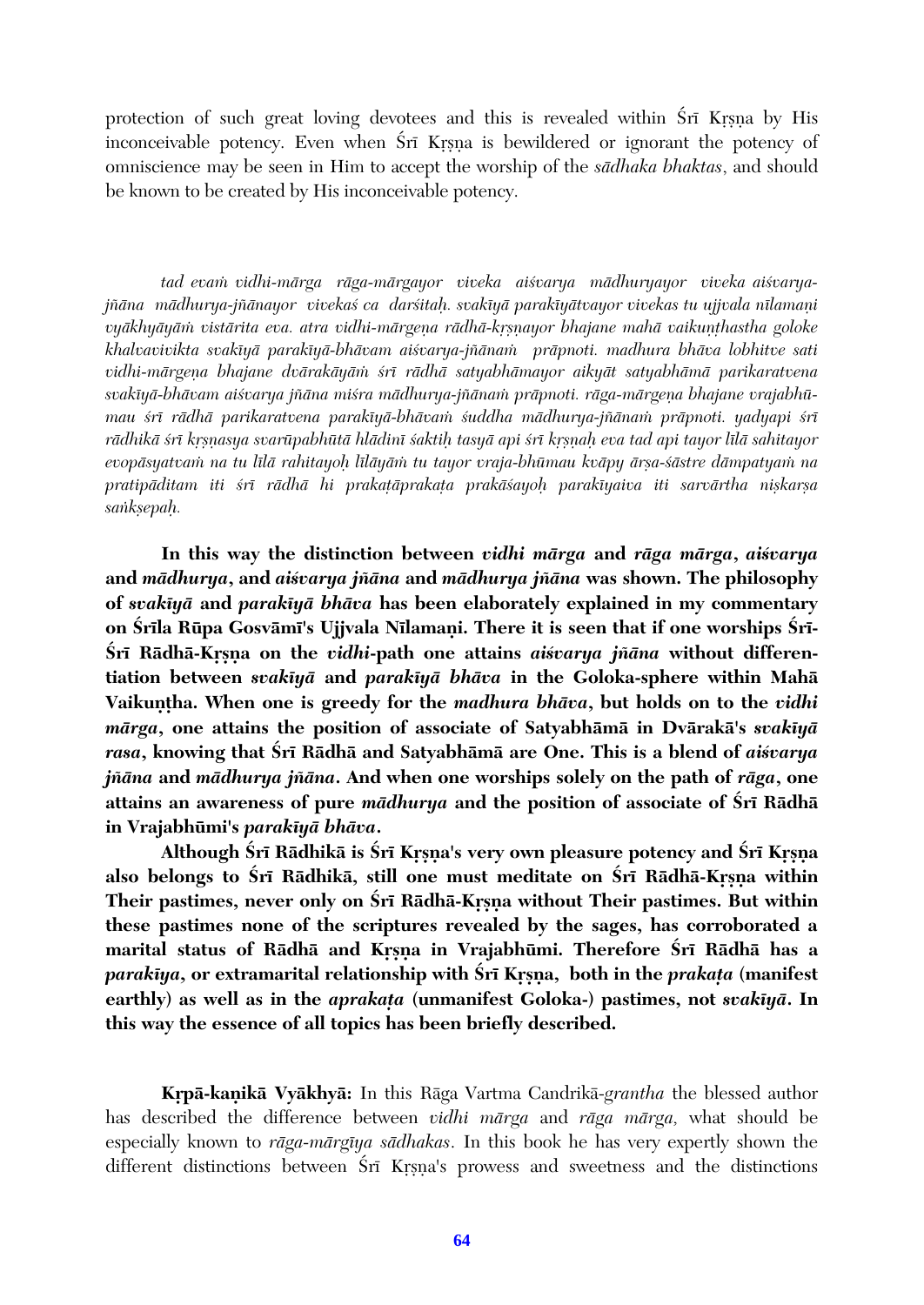between the awareness of prowess and sweetness of both Sri Krsna and His worshippers. The blessed author has extensively described the different distinctions and theories in connection with *svakīyā* and *parakīyā-bhāva* in his Ānanda Candrikā-commentary on Śrī Ujjvala Nīlamani-*grantha*. Although he was surrendered to the lotus feet of Srī-Srī Rūpa-Sanātana, the *ācāryas* of pure *parakīyā bhāva*, Śrīmat Jīva Gosvāmīpāda sometimes described the *parakéyä bhäva* as being only present in the Lord's manifest pastimes in various places of his Locana Rocani-commentary on Ujjvala Nilamani, just to free the *sampradäya* from a dilemma at that time. In order that people who were not able to understand the deep purport of Sri Jiva, would not mock him, considering him to be a *svakéyä äcärya*, the most learned author of this book wrote the Änanda Candrikäcommentary, in which he showed his natural affection for Srimat Jiva Gosvämipäda and accomplished an unlimitedly beneficial work for the *sampradäya*. It is not exaggerated to say that such expert explanations about *parakéyä-bhäva* are extremely rare. All the learned and wise devotees will admit without hesitation that Śrī Jīva Gosvāmīpāda, who established the eternality of all of the Lord's pastimes in his Sri Bhagavat Sandarbha, could never have described those most elevated pastimes that are filled with extramarital love as being noneternal. Therefore it can be easily understood that when he ascertained the *parakiyabhāvamaya* pastimes as being non-eternal, he did not speak out his own philosophical conclusions. Therefore he wrote at the end of his commentary on the verse *laghutvam atra yat proktam* of Śrī Ujjvala Nīlamani's Nāyaka Bheda Prakarana: *svecchayā likhitam kiñcit kiñcid atra parecchayä. yat pürväpara sambandhaà tat pürvamaparaà param* "In this commentary I write some things according to my own wishes and some things according to the wishes of others. Any conclusion that is filled with consistency from the beginning to the end, is written according to my own wish, and that which is not filled with consistency from beginning to end is written according to the wish of others. Thus it is to be known." Those who wish to know this topic in the best possible way should certainly study Srila Visvanatha Cakravarti Mahāśaya's Ānanda Candrikā Tīkā.

After this the blessed author describes the successive order of worship required to attain one's beloved devotional service, in order to establish the fact that the attainment of Śrī-Śrī Rādhā-Krsna's devotional service in Vraja is very rare without practising pure *rāga märga bhajana*. Those who worship Çré-Çré Rädhä-Kåñëa while holding on to the *vidhi märga* do not discriminate between *svakīyā* and *parakīyā*, and thus they attain Śrī Rādhā Krsna in the majestic atmosphere of the Sri Goloka which is situated in the Maha Vaikuntha-realm. With this, most certainly the devotees who are in *däsya bhäva* and so are being described. When someone takes shelter of the *madhura bhāva* and worships Śrī-Śrī Rādhā-Krsna in *vidhi mārga*, then he will see that Srī Rādhā and Satyabhāmā are one, and will attain devotional service as an associate of Satyabhämä in *svakéya bhäva* in the *madhura bhäva* mixed with an awareness of prowess. And when one worships in in pure *räga märga* one will attain the position of an associate of Śrī Rādhārāṇī in Vraja. In other words, he will attain the service of Śrī-Śrī Rādhā-Krsņa in Vraja in a pure *mādhurya bhāva* as a *sakhī* or *mañjarī* in *parakéya rasa*. Therefore there is no doubt that it is indispensible for all the *sädhakas* who desire to attain the Çré Yugala-*sevä* in Vraja and who want to learn *bhajana* in the pure *räga märga* to study this book.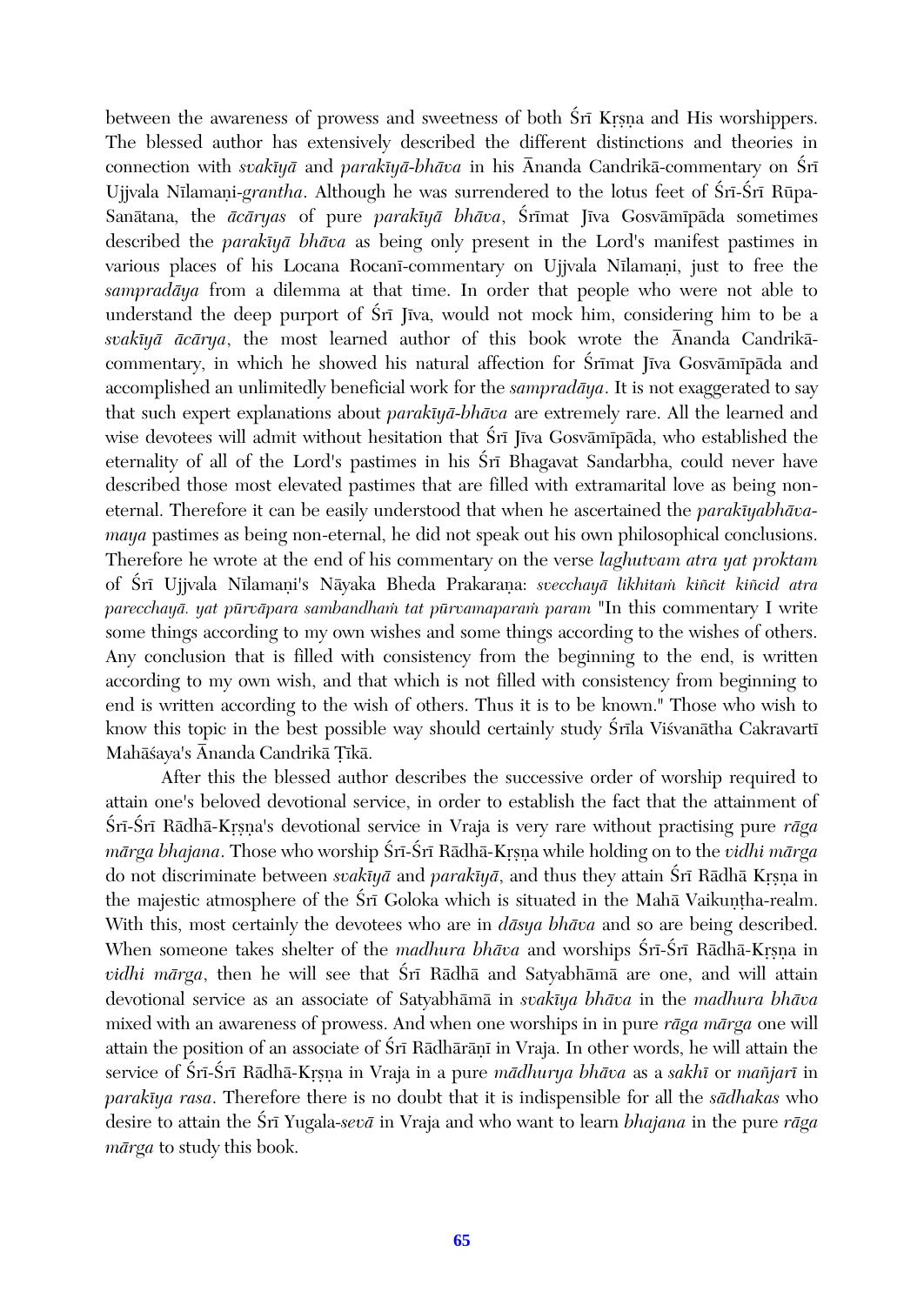Śrī Rādhārānī is Śrī Krsna's innate supreme *hlādinī-śakti*, and since there is no difference between the energy and the energetic there is also no difference between  $\overline{\text{Sri}}$ Rādhā and Krsna. This is the technical side of it. In worship Śrī Rādhā-Krsna are to be worshipped within Their pastimes, They cannot be worshipped without Their pastimes, just as a theological truth, because as a result of one's worship the devotional service of  $\overline{S}$ ri Rādhā-Krsna is attained within the kingdom of Their pastimes. As far as pastimes are concerned: there is no scripture revealed by any Rsi (transcendental seer) that describes Sri Rādhā-Krsna's pastimes in Vrajabhūmī as wedded pastimes. Someone may say: "Why, in books like the Bhavisya Purāna there is a description of Śrī Rādhā-Krsna's wedding, therefore can this conclusion of Cakravartipada be proper?" Actually those who speak such words have misunderstood the meaning of Cakravartipada's words. The purport of these words of Śrīla Cakravartīpāda is that in no Ārya-śāstra the wedded pastimes of Śrī-Śrī Rādhā-Krsna in Vrndävana can be seen, therefore he begins his sentence with the words *lilāyām tu* (..but in the pastime). Thus there can be no more doubt about it that  $\overline{S}$ rī Rādhārānī is engaged in extra-marital love in Vraja, both in the manifest pastimes as well as in the unmanifest manifestation. (6)

#### *TEXT 7:*

atha rāgānugā bhakti majjanasyānartha nivrtti nisthā-rucyāsaktyantaram premabhūmikārūḍhasya sākṣāt svābhīṣṭa-prāpti-prakāraḥ pradarśyate. yathojjvala nīlamaṇau "tad bhāva baddha rāgā ye janās te sādhane ratāh. tad yogyam anurāgaugham prāpyotkaṇṭhānusārataḥ. tā ekaśo'thavā dvi-trāh kāle kāle vraje'bhavan" iti. anurāgaugham rāgānugā bhajanautkanthyam *natvanuräga sthäyinaà sädhaka-dehe'nurägotpattyasambhavät. vraje'bhavann iti avatära samaye nitya priyädya yathä ävirbhavanti tathaiva gopikä-garbhe sädhana-siddha api ävirbhavanti. tataç ca nitya-siddhädi gopénäà mahä-bhäva-vaténäà saìga mahimnä darçana çravaëa kértanädibhiù sneha mäna praëaya rägänuräga mahä-bhävä api tatra gopikä-dehe utpadyante. pürva janmani sädhaka*dehe teşām utpattyasambhavāt. ataeva vraje krsņa preyasīnām asādharaņāni lakṣaṇāni. yad uktam -"gopīnām paramānanda āsīd govinda darśane. kṣaṇam yuga-śatam iva yāsām yena vinā bhaved" iti. *"truöir yugäyate tväm apaçyatam" ityädi ca. kñaëasya yuga çatäyamänatvaà mahä-bhäva lakñaëam.*

**Now it will be described how the** *rägänugéya bhakta* **gradually advances through the stages of** *anartha nivrtti* (cessation of bad habits), *nisthā* (fixation), *ruci* **(taste), and** *äsakti* **(attachment to the beloved deity) upto the stage of** *prema* **(love**  of God) and the direct attainment of his beloved deity. In the Ujjvala Nīlamaņi it is **said that 'those who are specially attracted to the ecstasy of the Vrajaväsés and thus perform** *rägänugä bhajana* **will attain that abundance of eagerness that is fit for performing** *rägänugä bhajana* **and will take birth in Vraja in groups of one, two or three in their own time, according to their eagerness.' Here the word** *anurägaugha* **means 'that eagerness that makes one qualified for doing** *rägänugä bhajana***'. The** *anuräga* **mentioned here does not refer to the** *sthäyi bhäva* **(permanent mood) of that name, because the** *sthäyi bhäva* **named** *anuräga* **cannot be attained within a material body. The words 'having taken birth in Vraja' means the** *sädhana siddhas* take birth from the womb of a *gopika*, just as Krsna's eternally beloved *gopis* appear with Him when He descends to earth (*prakata lila*). After that, gradually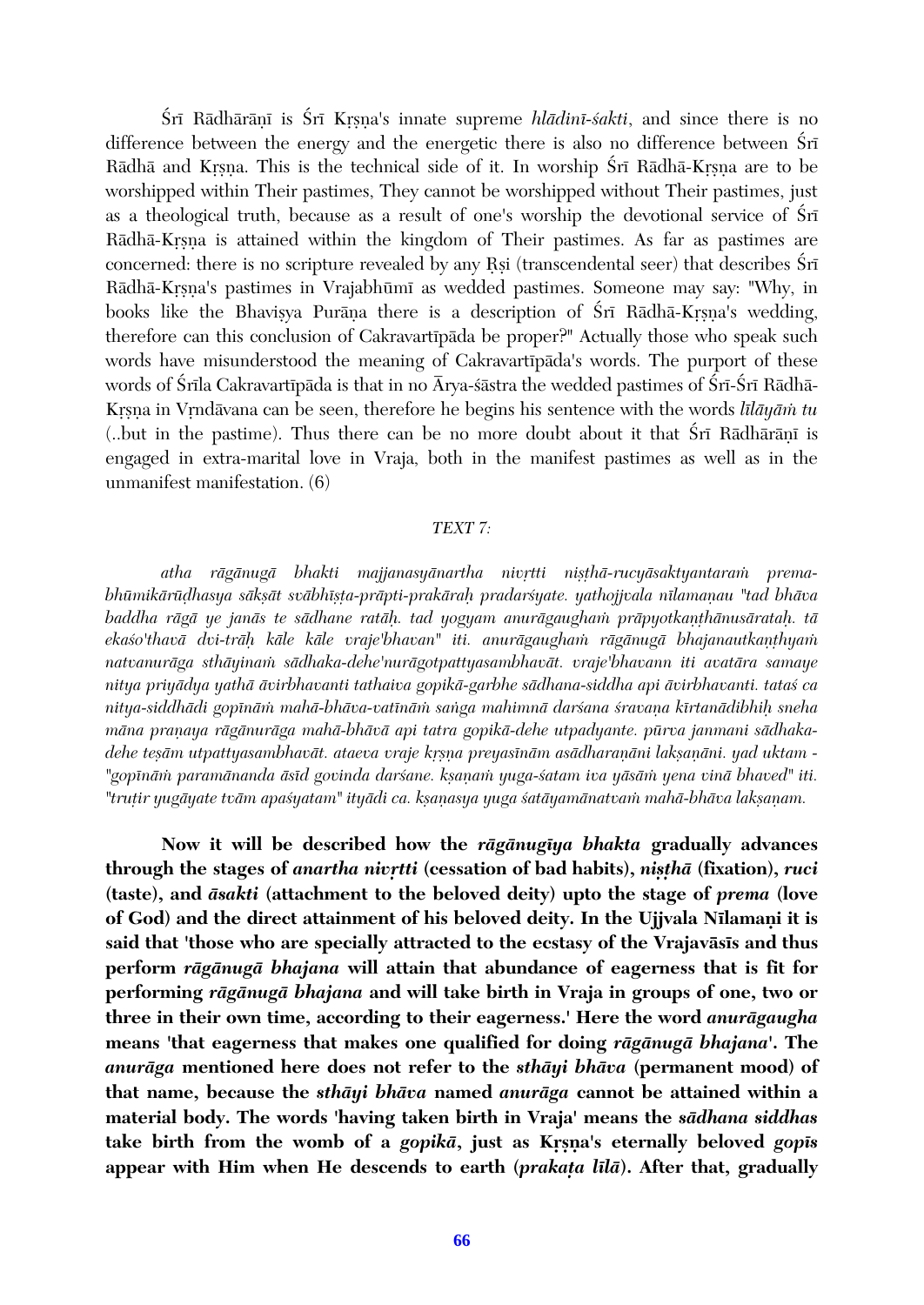*sneha, mäna, praëaya, räga, anuräga* **and** *mahäbhäva* **will become manifest in the**  *gopikä***-body of that** *sädhaka* **on the strength of associating with the** *gopés* **that are endowed with** *mahä-bhäva* **and by hearing and chanting and seeing the greatness of Kåñëa's eternally liberated** *gopés***. These feelings could not possibly have arisen in the material body of the** *sädhaka***, in his previous birth. In this way the extraordinary characteristics of Sri Krsna's beloveds in Vraja has been shown. In Srimad Bhāgavata it is said that the** *gopis* **attained the pinnacle of transcendental bliss by seeing Govinda. Without Him, they experienced a moment to last like a**  hundred ages. Their statement (in Srīmad Bhāgavata 10.31.15) 'Without seeing **You, we consider a second to last like an age', is a symptom of** *mahäbhäva***.**

**Krpā-kanikā Vyākhyā:** Now it is described how the *sādhaka* attains the personal service of his beloved deity in His *lélä*-kingdom, after attaining the perfection of *prema*. Two kinds of *sädhana* have been desribed of the *rägänugéya* devotees - the external practice of hearing and chanting in the *sädhaka*-body and the desired mental service in the selfconceived *siddha* body. When the *sädhaka*'s obstacles, such as *anarthas* (different kinds of mischief) are removed by the continued practice of *bhajana*, he gradually becomes fixed up, gets (lasting) taste for *bhajana* and becomes genuinely attached to the Lord. Then, when *rati* and *prema* are attained the practice in the *sädhaka deha* is completed. In other words, when all the stages of the stream of *sādhanā* - faith, surrender, taking shelter of the lotus feet of Srī Guru, serving Srī Guru and Vaisnava, hearing, chanting, remembering, meditating, becoming free from mischief, becoming fixed up, acquiring taste, becoming attached to the Lord and *rati* - have been fulfilled - then one reaches the culmination named *prema*. It is described in the book named Sri Ujjvala Nilamani how, after attaining this *prema*, all these *rägänugéya sädhakas* that do *bhajana* in the *madhura rasa* with the feelings of *sakhés* or *mañjarīs*, will attain the personal service of the Lord in the kingdom of *līlā*:

> *tad bhäva baddha rägä ye janäs te sädhane ratäù tad yogyam anurägaughaà präpyotkaëöhänusärataù tä eko'thavä dvi-träù käle käle vraje'bhavan*

> > $(S_{\rm I}$  Haripriya Pra. - 49 and 50)

"Those who are especially attracted to the feelings of the *gopés* and are thus engaged in *rägänugä bhajana*, attain the abundance of *anuräga* that is proper for *rägänugä*, and according to their eagerness, take birth in Vraja at different times as Vraja-*gopés* alone or in groups of two or three." In the above verse the word *anurägaughaà* means the eagerness that is proper for *rägänugä*, not the *sthäyi bhäva* named *anuräga*, because only stages up to *prema* can appear in the *sädhaka* body. The stages above *prema*, from *sneha* up to *mahābhāva*, that are required to attain personal service in the mood of the *gopts*, can only appear in a transcendental *gopé*-body, for a *sädhaka* body is unable to tolerate the coolness of meeting with Srī Krsna or the heat of separation from Him. The words *'vraje'bhavan'*, meaning "taking birth in Vraja", must be understood to mean that the *sädhana siddhas* appear in the womb of a *gopika* in the same way as the eternally beloved Vraja-vadhūs of Śrī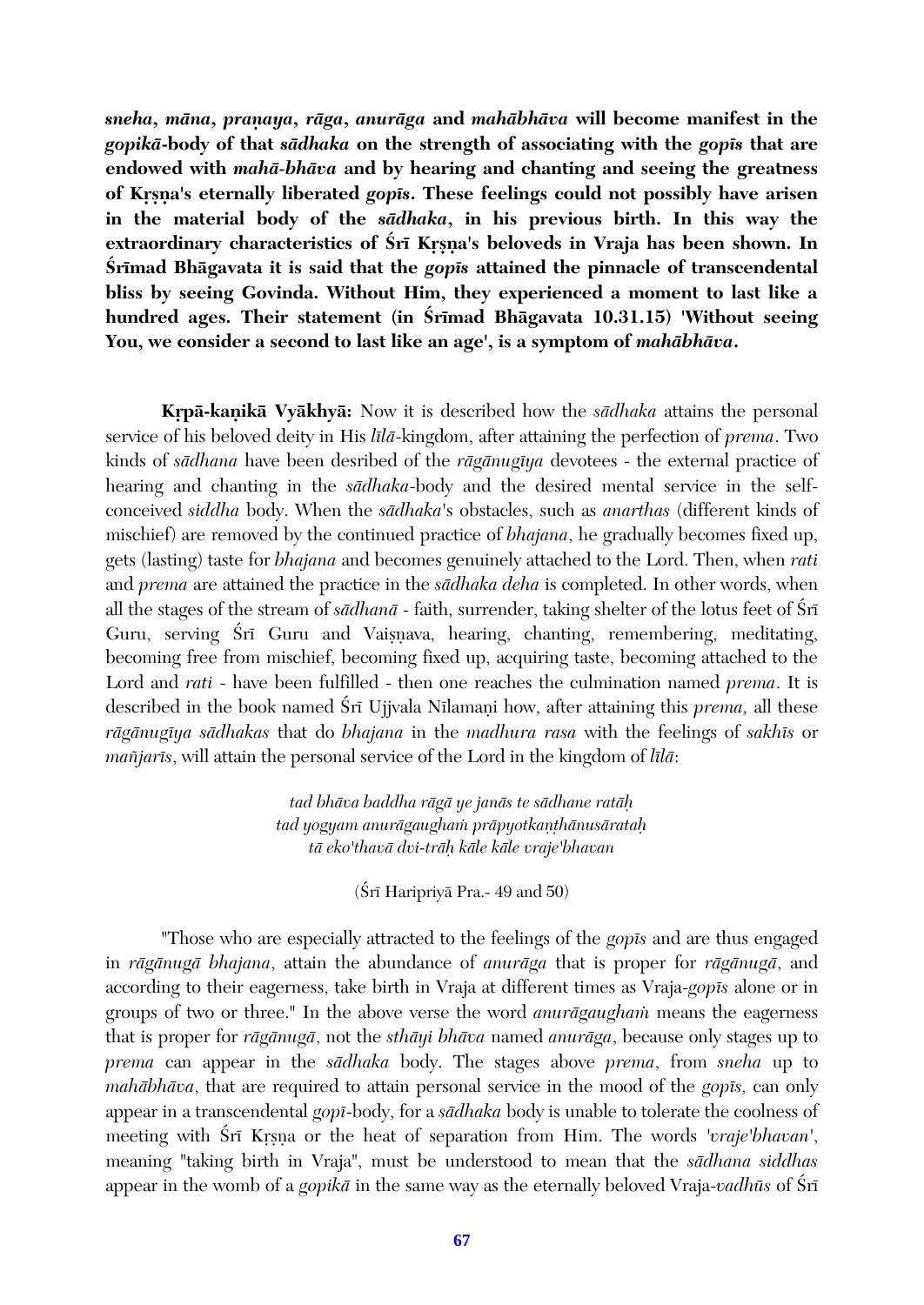Krsna appear during the manifest pastimes. After that, on the strenght of the association of nitya-priyās like Śrī Rādhā and Lalitā they gradually attain *sneha, māna, praņaya, rāga, anurāga* and *mahābhāva* through seeing, hearing and glorifying Śrī Krsna and His associates. Without this *mahābhāva* the personal devotional service of Śrī Krsna in a *gopī* body cannot be attained. The example of this is given by Sri Sukadeva in the Srimad Bhāgavata, when he described how the *gop is* went on their way to dance the Rasa with Krsna after they heard Sri Krsna playing His flute, but some *gopis* were locked into their inner chambers because they were sages from the Dandaka-forest in their previous birth who were unable to get the association of the *nitya siddha gopés,* although they had taken birth in Vraja as *gopés*. Since they were thus unable to attain *mahäbhäva* and could also not get the aid of Yogamäyä, the *gopés* who were locked into their houses by their relatives felt such great pangs of separation from Sri Krsna that on the strength of their meditations on Him they were quickly able to attain this stage of *mahäbhäva*, that is usually only attained through a gradual process, and thus became blessed by attaining the Räsa-dance. Thus the blessed author says that in the *sädhaka* body of the previous birth it is not possible to awaken the stages from *sneha* up to *mahābhāva*. Therefore the extraordinary characteristics of the Śrī Gopikās in Vraja are described in Śrīmad Bhāgavata:

> *gopénäà paramänanda äséd govinda darçane kñaëaà yuga-çatam iva yäsäà yena vinäbhavat* (10.19.16)

"The *gopts*, that experience a single moment without Sri Krsna to be like a hundred ages, attained the topmost bliss when they saw Govinda." Then again in the Sri Gopi Gita we can find the Śrī Gopikās speaking the following words to Śrī Krsna:

> *aöati yad bhavän ahni känanaà truöér yugäyate tväm apaçyatäm kuöila kuntalaà çré mukhaà ca te jaòa udékñatäà pakñmakåd dåçäm* (10.31.15)

"When You go out into the forest in the daytime to tend Your cows we consider even a splite second that we don't see You to be like an age, and then when You return home in the evening we consider the Creator, who made our eyelids blink, so that our eyes cannot gaze constantly at Your face, that is decorated with curly locks, to be dull and *arasika*." This experience of a moment like a hundred ages is a characteristic of *mahābhāva*. Śrīmat Rūpa Gosvāmī writes in his definition of *rūdha mahābhāva* -

> *nimeñäsahatäsanna janatä håd viloòanam kalpa kñaëatvaà khinnatvaà tat saukhye'py ärti çaìkayä mohädya bhäve'pyätmädi sarva vismaraëaà sadä kñaëasya kalpatetyädyä yatra yoga viyogayoù*

(Ujjvala Nīlamani Sthāyibhāva Prak. - 161. 162)

"In the stage of *rūdha mahābhāva*, either during union or during separation, the *gopés* show the following physical expressions of permanent emotions (*anubhävas*): they cannot tolerate a moment of separation, their hearts are disturbed by approaching people,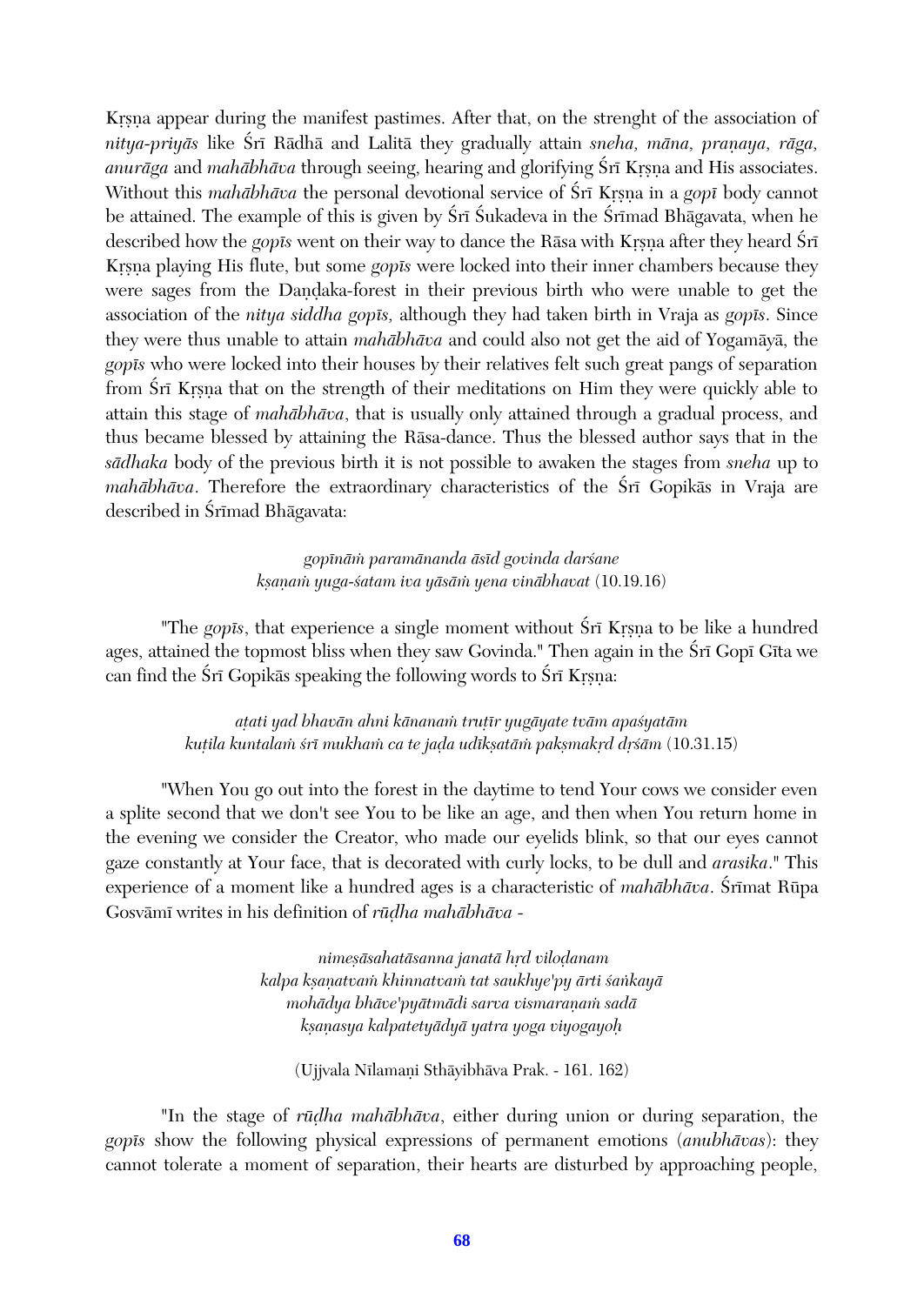they consider an age (when they are together with Krsna) to be like a moment, they suffer when they are anxious about Krsna's happiness, even if He is happy, they forget all about themselves even when they are free from delusion and they consider a moment to be like an age (when they are separated from Krsna)."

*nanu prema-bhümikärüòhasya sädhakasya deha-bhaìge satyeväprakaöa prakäçe gopégarbhäj janmanä vinä eva gopikä-deha präptau satyäà tatraiva nitya-siddha gopikä saìgodbhütänäà snehädénäà bhävänäà präptiù syäd ityevaà kià na brüñe. maivam. gopégarbhäj janmanä vinä iyaà sakhé kasyäù putré kasya vadhüù kasya stré ityädi nara-lélatä vyavahäro na sidhyet. tarhyaprakaöa prakäça eva janmästéti cennaivaà prapaïcägocarasya våndävanéya prakäçasya sädhakänäà präpaïcika lokänäà ca praveçädarçanena siddhänäm eva praveça darçanena jïäpität*  kevala siddha bhūmitvāt snehādayo bhāvās tatra sva sva sādhanair api tūrnam na phalanti, ato *yogamäyayä jäta premäëo bhaktäs te prapaïca gocare våndävana prakäçe eva çré kåñëävatära samaye néyante tatrotpattyanantaraà çré kåñëäìga-saìgät pürvam eva tat tat bhäva siddhyartham. tatra sädhaka bhaktänäà karmé prabhåtinäà siddha bhaktänäà ca praveça darçanenaivanubhüyate sädhaka bhümitvaà siddha bhümitvaà ca. nanu tarhyetävantaà kälaà taiù paramotkaëöhair bhaktaiù kva sthätavyam. tatrocyate sädhaka-deha-bhaìga-samaye eva tasmai premavate bhaktäya*  cira samaya vidhrta sāksāt sevābhilāsa mahotkanthāya bhagavatā *krpayaiva saparikarasya svasya darçanaà tad abhilañaëéya sevädikaà cälabdha snehädi prema-bhedäyäpi sakåd déyate eva yathä näradäyaiva. cidänandamayé gopikä tanuç ca déyate. saiva tanur yogamäyayä våndävanéya prakaöa*  prakāśe krsņa parivāra prādurbhāva-samaye gopīgarbhād udbhāvyate. nātra kāla-vilamba gandho'pi. prakata līlāyā api vicchedābhāvāt. yasminn eva brahmāņde tadānīm vrndāvanīya līlānām *präkaöyaà tatraiväsyäm eva vraja-bhümau ataù sädhaka premi-bhakta-deha-bhaìga-sama-kale'pi saparikara çré kåñëa prädurbhävaù sadaivästi iti bho bho mahänurägi sotkaëöha bhaktä mä bhaiñöa*  susthiras tisthata svasty evāsti bhavadbhya iti.

**One may ask: "Why don't you say: 'When the** *sädhaka* **attains the stage of** *prema* **and leaves his body, he will take a** *gopikä***-body in the spiritual world**  (*aprakata prakāśa*) without first taking birth from the womb of a *gopikā*, after **which he manifests** *sneha***, etc. there in that body through the association of the eternally perfect** *gopés***?" The answer here is: "No, that will not happen, because without taking birth from the womb of a** *gopé* **one can not get a proper acquaintance according to the human-like pastimes there, like: "Whose daughter is this** *sakhé***? Whose wife is she? Whose daughter-in-law is she?" "Allright then", one**  may say, "then why not take birth in the *aprakata prakāsa*?" Then the answer is: **"No, that can also not be!** *Sädhakas* **(practising devotees) or materially conditioned**  souls can not enter into the transcendental manifestation named Sri Vrndāvana, **only perfected souls can enter it. Even through one's own** *sädhana* **the feelings of**  *sneha* **and so on are not easily attained there. Therefore Yogamäyä takes those**  devotees, whose *prema* has awoken, to Krsna's materially manifest pastimes in Vrndāvana when Krsna descends there, for the sake of perfecting their feelings like *sneha* etc. before they attain Srī Krsna's bodily association. Because practising **devotees, fruitive workers and perfected devotees can all be seen to enter into the**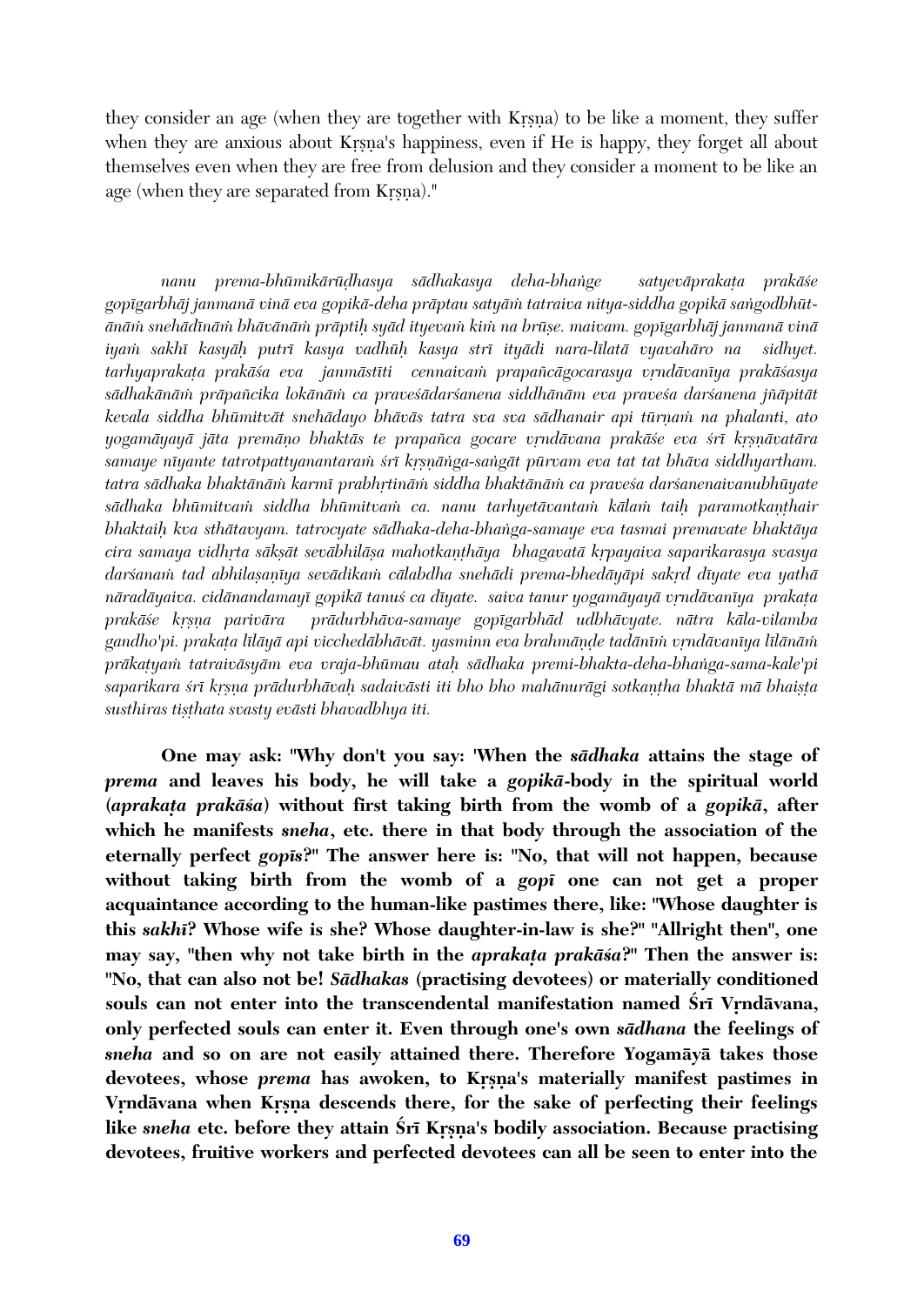materially manifest Srī Vrndāvana, it is experienced as both *sādhaka bhūmi* (the **land for practitioners) and** *siddha bhümi* **(the land for the perfect).** 

**"Then where will those most eager** *sädhakas* **stay all this time?" The answer is: "After the** *sädhaka-***body perishes, that loving devotee, who has eagerly desired direct devotional service for a long time, will once, by the Lord's grace, receive the gift of the desired service and the audience of the Lord and His eternal associates, even though he has not yet attained the manifestations of** *prema* **like** *sneha* **and so, just as the Lord once bestowed His Personal audience to Närada Muni in his previous birth (see Srimad Bhāgavata Canto One, Chapter Six). He will give the** *sädhaka* **a transcendental** *gopikä***-body. Yogamäyä will make that body take birth**  from a *gopikā*-body in the manifest pastimes, when Srī Krsna descends to earth **with His eternal associates. There will be not even the slightest delay in that,**  because the *prakata lila* goes on without interruption. The liberated devotee will take birth in that material universe where Krsna plays His manifest Vrndāvana-*līlā* at the time. Srī Krsņa and His associates always appear when the loving practising **devotee leaves His body. Therefore, O greatly eager** *anurägé* **devotees! Do not fear! Be at ease! All is auspicious for You !"**

**Kåpä-kaëikä Vyäkhyä:** Previously it has been said that the *sädhana siddhas* take birth from the wombs of *gopts* just as the *nitya-siddha krsna-priyas* do during Krsna's manifest pastimes, and that in such bodies they attain *sneha, mäna* and all the other stages leading up to *mahä-bhäva*, on the strength of their association with the *nitya siddhas*. In a *sädhaka deha* it is not possible to practise the higher stages of *prema* like *sneha* and *mäna*, and without the advent of *mahābhāva* the personal service of Sri Krsna in the mood of a *gop* is not possible. Here one may ask: the *rägänugä bhajana* of those who practise *sakhé* or *maïjaré bhäva* is performed by meditating on one's *guru*-given *siddha svarüpa* and by establishing one's self-identification with it. When *prema* is attained the *sädhaka* has established a full self-identification as such and, forgetting his *sädhaka* body, he perceives his *siddha svarüpa* day and night. Why is there any further need then for taking birth from the womb of a *gopé*, after already attaining *prema*? They should get *gopé*-bodies in the unmanifest (spiritual) world, and there they should attain personal service after gradually going up the stages like *sneha* and *mäna* to *mahäbhäva* on the strenght of associating with the *nitya siddhas*." To this question the author replies: "Without taking birth from the womb of a *gopé* it is impossible to nourish the human-like pastimes, because without knowing whose daughter, whose daughter-in-law and whose wife this is one can never have humanlike acquaintance and customs with each other. We can find corresponding prayers of the *mahājanas: kobe vrsabhānupure, āhīrī gopera ghare, tanayā hoiyā janamibo? yāvate āmāra kobe, e* pāņi grahaņa hobe, vasati koribo kobe tāy? "When will I be born as a daughter in the house of a cowherd in Vrsabhänupura (Barsana)? When will I be married in Yävata and when will I live there?" and so on (Śrīla Thākura Mahāśaya).

If someone says: "What is the harm in taking birth from the womb of a *gopé* in the unmanifest pastimes? All the pastimes in the *aprakata prakāsa* are after all just the same as the pastimes in the *prakaöa prakäça*!" The answer to this is that it is not possible, since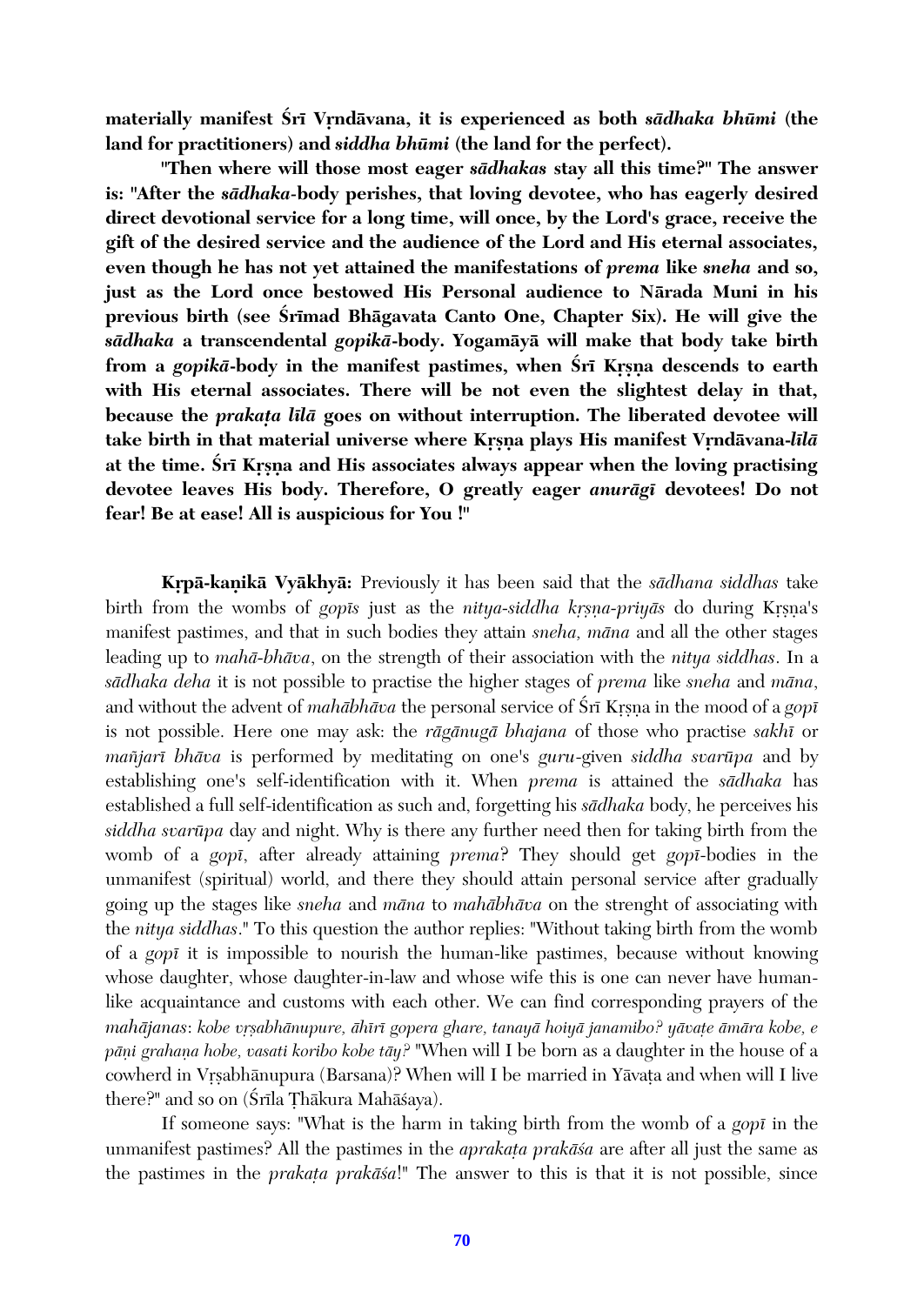s*ādhakas* or materially conditioned souls cannot enter into Vrndāvana's unmanifest pastimes. That is a *siddha bhümi*, an abode reserved for accomplished souls. Only they can enter there, and not the *sädhakas*, or those who are still developing in practice. Therefore how can stages like *sneha* and *māna* be practised there? For this reason Srī Krsna's Yogamāyā, who can accomplish the impossible, places the *sādhaka* in the womb of a *gop* in Srī Krsna's manifest pastimes in Srī Vrndāvana, that are visible to the material eyes, after they have attained *prema* and before they attain Srī Krsna's association, and here they can reach perfection in *sneha* and *mäna* and so on. We can see that *sädhaka bhaktas, siddhas* and even ordinary people can enter into the visible manifestation of Sri Vrndävana on the earth, therefore this place is both *sädhaka bhümi* and *siddha bhümi*.

Here one may doubt that: Sri Krsna, the Original Personality of Godhead, descends in Vraja once in a day of Brahmä and then performs His pastimes. In one day of Brahmä there are fourteen Manvantaras, and Sri Krsna's manifest pastimes take place once at the end of the Dväpara yuga in the 28th Caturyuga of the seventh Manvantara. Where and in what condition will the eager devotee, who has developed *prema*, stay all these days, after he gives up his body in a universe where he will have to wait many ages before Sri Krsna's manifest pastimes commence again? It will be impossible for him to wait that long!

The answer to this is that the Lord will be kind to such a loving devotee, who has been very eager to attain His personal devotional service for so long, and when the devotee leaves his body He will once grant him His audience along with His associates, and will also give him a little of his long-desired devotional service, even though he has not attained the manifestations of *prema* known as *sneha* and *māna*. There is an example in the Srimad Bhägavata of the Lord giving a single *darçana* to Närada Muni, after he attained *prema* in his previous birth as the son of a maidservant. Certainly this will not occur again and again, therefore there is a consolation in such an event that he will swiftly attain the kingdom of devotional service and attain his coveted service there. In this instance we see Srī Nārada once attaining the *darsana* of the Lord, and when he became eager to see the Lord again, the Lord consoled him with the following unembodied words -

> *sakåd yad darçitaà rüpam etaà kämäya te'nagha mat kämaù çanakaiù sädhuù sarvän muïcati håcchayän sat sevayä dérghayäpi jätä mayi dåòhä matiù hitvävadyam imaà lokaà gantä maj janatäm asi* (Ç.B. 1.6.23-24)

"O sinless one! I showed you this form of Mine once, just to increase your desire to see Me! When the desire to see Me and to serve Me has arisen the devotee gradually gives up all desires for sense gratification. You have become fixed in Me simply by serving My devotees for a short while. Thus you will swiftly give up this material world and attain My abode as one of My associates."

The Lord also gives the desired *gopé*-body to a loving devotee who worships Him in the mood of a *gopé*. Yogamäyä makes this body appear from the womb of a *gopé* at the time when Srī Krsna's associates appear in Srī Vrndāvana's manifest pastimes. There won't be even the slightest delay in this, because Sri Krsna's manifest pastimes are constantly revolving within the innumerable material universes, just like a firebrand, without interruption. Not only that, each and every manifest pastime is also eternal. This means that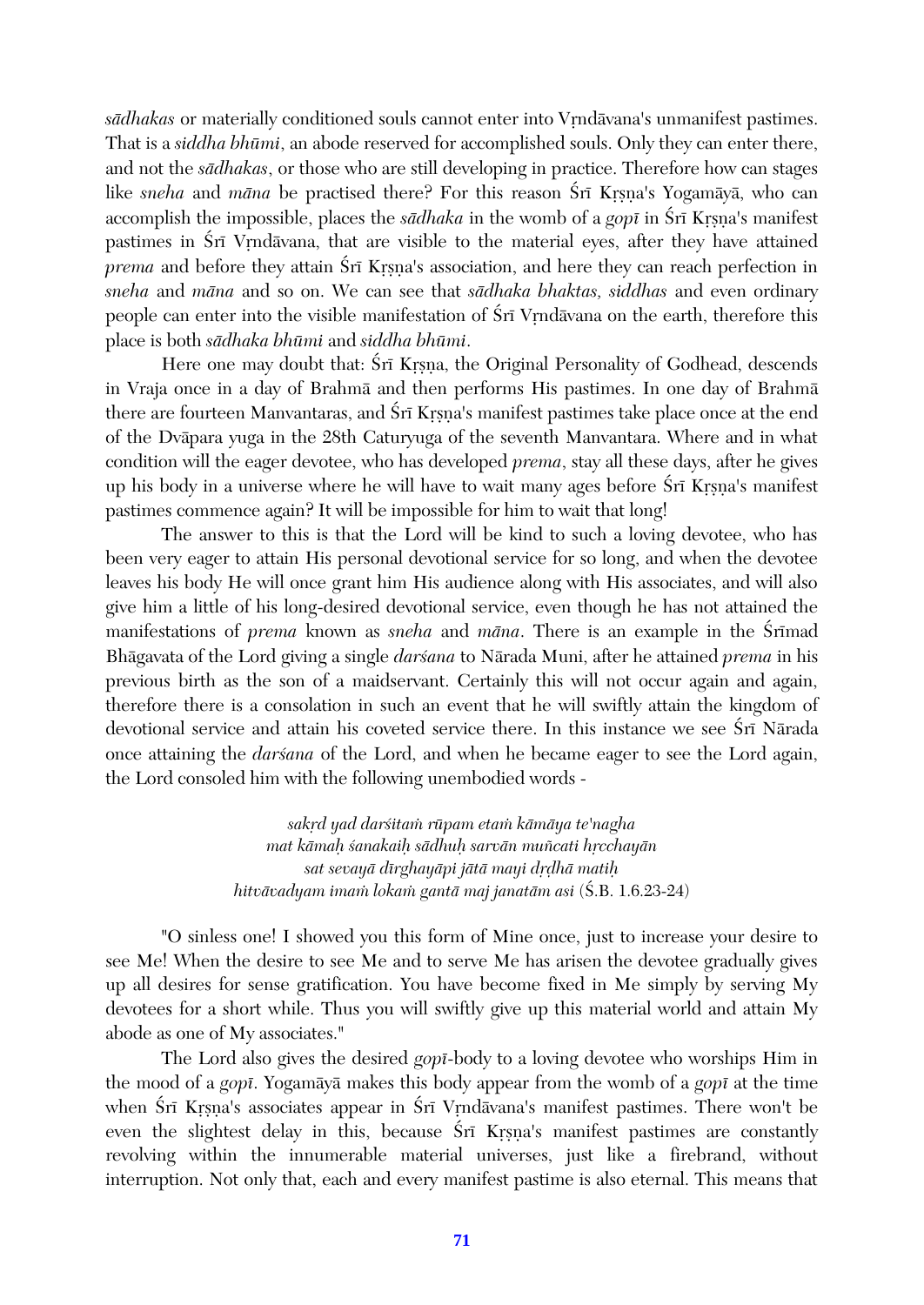as soon as the pastime of Krsna's advent or His killing of Pūtanā is completed it will commence again in some other material universe. In this way each and every pastime is eternal, just like the ever-revolving firebrand. Therefore as soon as the *sädhaka* leaves his body, Yogamāyā will grant him birth from a *gopī*'s womb in Vraja, in a universe where Śrī Kåñëa has manifest Himself. *tatraiväsyäm eva vrajabhümau* "There, **in that Vrajabhümi**." This sentence means that the holy *dhāma* is a manifestation of Srī Krsna's *sandhinī-śakti*, His existence potency, and is all-pervading like S<sub>r</sub>ī Krsna. This *dhāma* is one and is simultaneously present in the spiritual world and in all the material universes.

> *sarvopari çré gokula vrajaloka dhäma; çré goloka çvetadvépa våndävana näma* sarvaga ananta vibhu krsna tanu sama; uparyādho vyāpi āche nāhika niyama *brahmāņde prakāśa tāra krsņera icchāya; ekai svarūpa tāra nāhi dui kāya* (C.C.)

"Above all there is Śrī Gokula, Vrajaloka-*dhāma*, which is also called Śrī Goloka, Śvetadvīpa and Vrndāvana. This abode is all-pervading and endless, just like Krsna's body; it extends above and below without any fixed rule. By Krsna's wish it is manifest in the material universe in one form, not two." Therefore it is not so that the *dhäma* is different when it is situated in another universe. Thus there is no need for the eager and anxious loving devotees to worry - by Srī Krsna's wish they should know themselves to be in an all-auspicious situation.

## *TEXT 8:*

*lélä viläsena bhakti maïjaré lolupäline. maugdhya sarvajïa nidhaye gokulänanda te namaù. dadämi buddhi-yogaà taà yena mäm upayänti te. ityuväcaù prabho tasmäd etad eväham arthaye.* gopīkucālankrtasya tava gopendra-nandana. *däsyaà yathä bhaved evaà buddhi yogaà prayaccha me. ye tu rägänugä bhaktiù sarvathaiva sarvadaiva çästra-vidhim atikräntä eva iti bruvate 'ye*  śāstra vidhim utsrjya yajante śraddhayānvitah'. iti 'vidhi hīnam asrstānnam' ityādi gītokter garhām *arhanto muhur utpätam anubhütavanto'nubhavanto'nubhaviñyanti cety alam ati vistärena. hanta rägänugä vartma durdarçam vibudhair api. paricinvas tu sudhiyo bhaktäç candrikayänayä.*

*iti mahämahopadhyäya çrémad viçvanätha cakravarté mahäçaya viracita räga vartma candrikä samäpta.*

**O Gokulänanda! You are enjoying Your pastimes like a bumblebee thirsty for the buds of devotion! You are the embodiment of bewilderment and omniscience! I offer my obeisances unto You! O Lord! You peronally said: "I give My devotees the transcendental intelligence by which they can come to Me". Therefore I pray to You: "O Vrajendranandana! Give me the intelligence by which I can attain You, as You are adorned by the** *gopés***' breasts!"**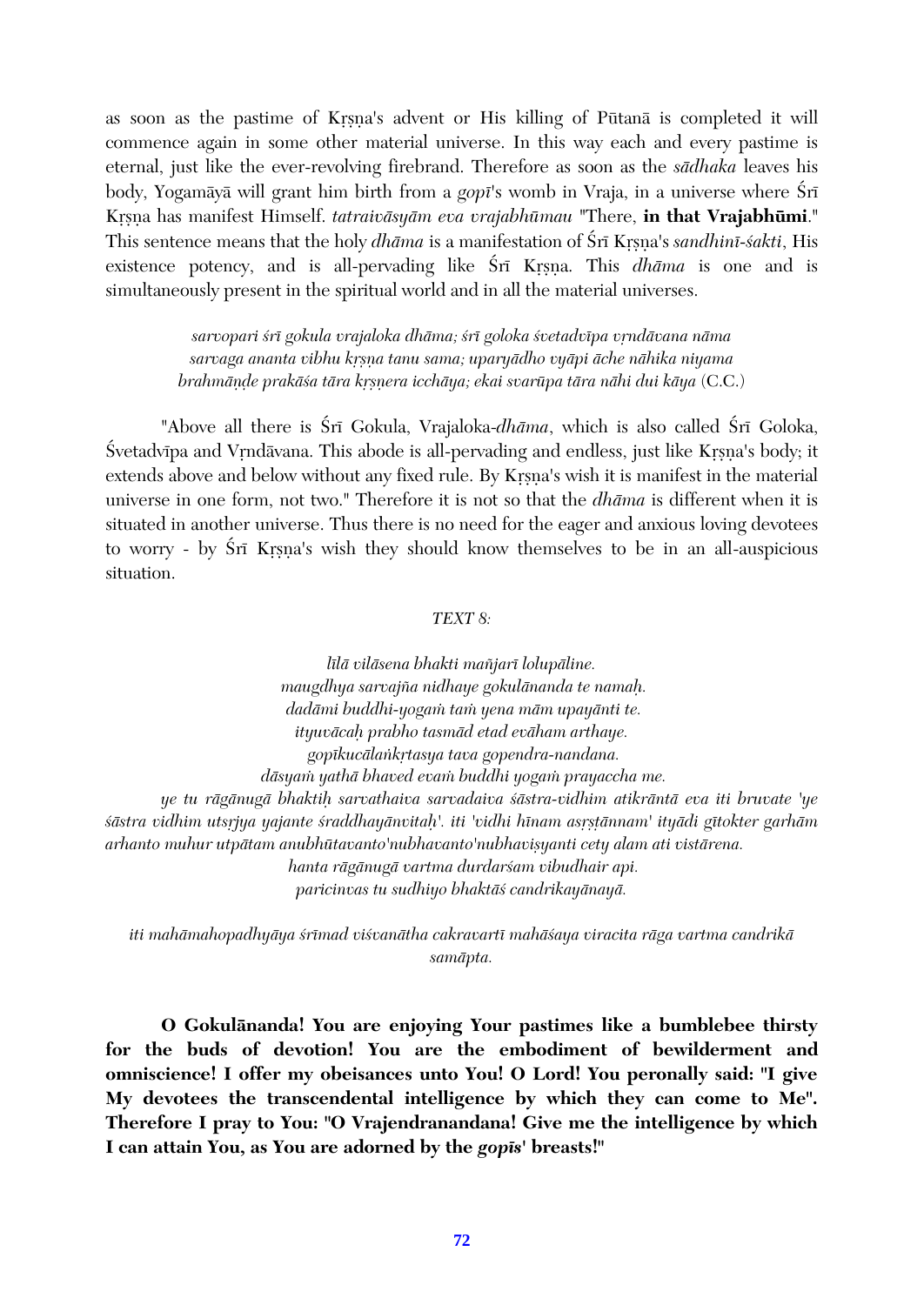**Those who say that** *rägänugä bhakti* **is always fully transcendental to all scriptural injunctions in all respects are denounced by Gétä-verses such as 'those who give up all scriptural injunctions to worship with mere faith', and 'food made without regulations', have always caused disturbance, are causing disturbance and will cause disturbance. There is no need to say anything more.** 

**Aho! The path of** *rägänugä bhakti* **is hard to see even by the demigods! May the intelligent devotees get to know this path through the diffusion of this light.**

**Krpā-kanikā Vyākhyā:** Śrī-Śrī Gokulānandajīu is the *sevita vigraha* of Śrīla Cakravartīpāda. In this conclusion of Rāga Vartma Candrikā he reveals his prayers to the lotus feet of his beloved deity and thus also reveals what is the desired goal of the *rägänugéya*  s*ādhaka*. "O Gokulānanda! You delight everyone here in Gokula or Vrndāvana, therefore You will surely not deprive this fallen soul of transcendental delight! You are so playful, always eager to enjoy the mellows of pastimes with Śrī Rādhārānī, and also You will certainly need me, since I am the maidservant of She who is rarely attained by You and Whom I can help You to meet. Then again You are also a bumblebee who is eager to drink the honey from the bud of *bhakti*, so You will also accomplish Your own relish of *prema rasa* by blessing me by giving me *prema*. So it is not just that I need You, You will also need to get me. In Vraja-*lélä* You are the embodiment of both bewilderment and omniscience, therefore You know exactly what I want. Please bless me by fulfilling those aspirations!"

When Srī Gokulānanda says: "Tell Me, what do you want?", then the answer is: "O Lord! You personally said in the Gītā-*śāstra: dadāmi buddhi yogam tam yena mām upayānti te* "I grant My devotees transcendental intelligence through which they can come to Me." So kindly give me the intelligence through which I can attain Your service, as You are adorned by the *gopts*' breasts!" In other words, I desire to serve You as You are surrounded by Sri Rādhārānī and Her girlfriends, enjoying many different erotic sports of laughter and joking."

It has been ascertained before that *räga-märgéya bhajana* is performed by taking shelter of the scriptures. In this conclusion the blessed author stresses this again, just to emphasises its importance. Those who consider this *rägänugä bhajana märga* to be completely beyond all scriptural injunctions at all times and in all circumstances<sup>3</sup>, and therefore violate scriptural injunctions, thinking that *rägänugä bhajana* consists of all kinds of whimsical, independent activities, are not *räga sädhakas*, but are blameworthy in all respects. Previously it has been said that even unalloyed Hari bhakti is to be seen as a social disturbance if it is not practised according to the regulations of the Srutis, Smrtis, Purānas and the Païcarätra. So we should know that those who violate the scriptural injunctions have caused disturbance, are causing disturbance and will cause disturbance. The blessed author proves this statement by quoting the sacred words of the Gītā. In the Gītā Śrī Arjuna asks Śrī Krsna -

> *ye çästra vidhim utsåjya yajante çraddhayänvitäù teñäà niñöhä tu kä kåñëa sattvam äho rajas tamaù* (17.1)

 $\overline{a}$ 

<sup>3</sup> Although the moment of the awakening of *lobha* is transcendental to the scriptural injunctions, the path of *rägänugä bhajana* becomes dependent on scriptural injunctions as soon as one starts practising it.